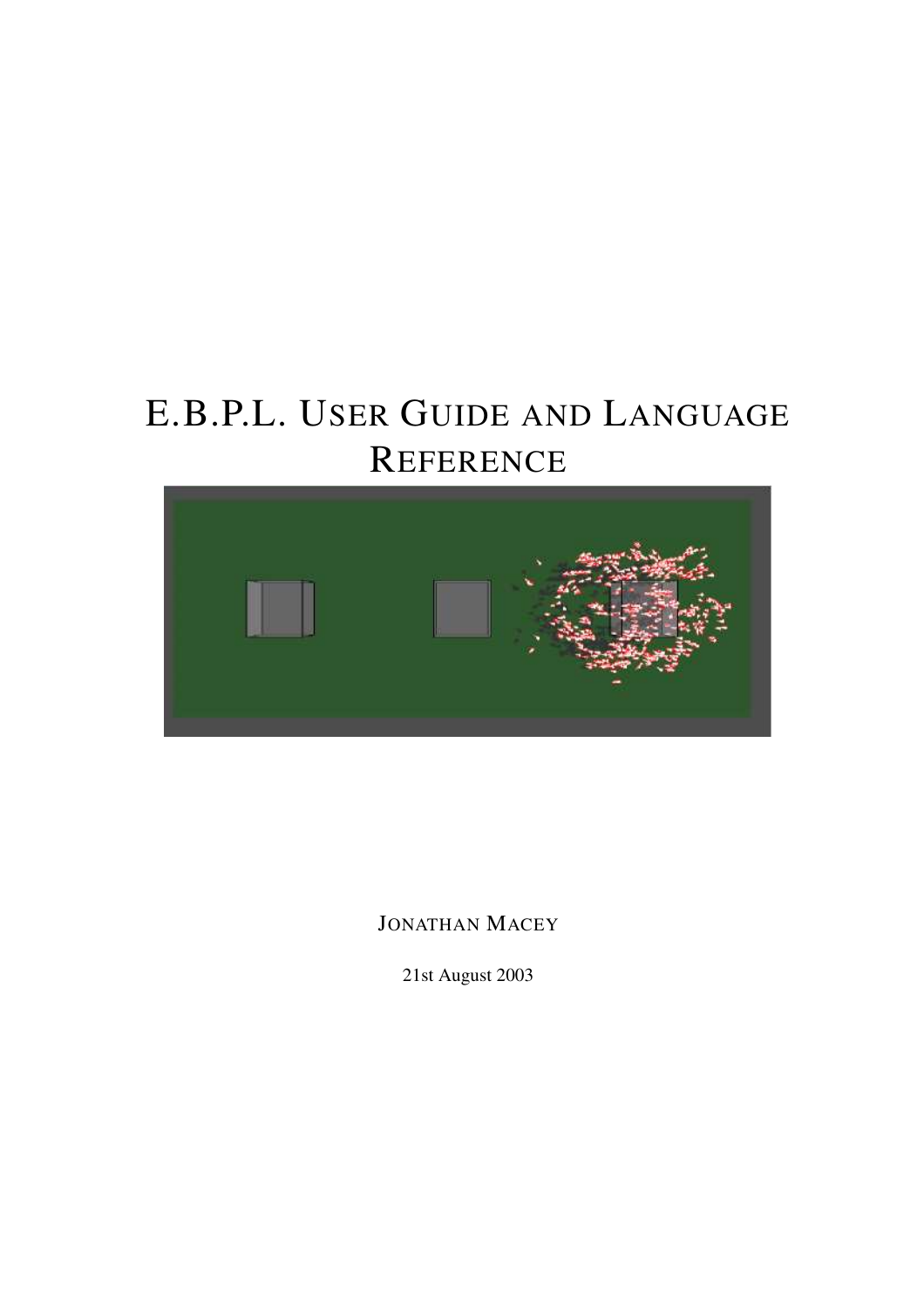# **Contents**

| 1                       |          | Introduction        |                                                                                                        |  |  |  |  |  |  |  |  |  | $\mathbf{1}$   |
|-------------------------|----------|---------------------|--------------------------------------------------------------------------------------------------------|--|--|--|--|--|--|--|--|--|----------------|
|                         | 1.1      |                     |                                                                                                        |  |  |  |  |  |  |  |  |  | 1              |
|                         | 1.2      |                     |                                                                                                        |  |  |  |  |  |  |  |  |  | $\mathbf{1}$   |
|                         | 1.3      |                     |                                                                                                        |  |  |  |  |  |  |  |  |  | 1              |
|                         | 1.4      |                     |                                                                                                        |  |  |  |  |  |  |  |  |  | $\overline{c}$ |
|                         |          | 1.4.1               | Running the simulation. $\ldots \ldots \ldots \ldots \ldots \ldots \ldots \ldots \ldots \ldots \ldots$ |  |  |  |  |  |  |  |  |  | $\overline{4}$ |
|                         |          |                     |                                                                                                        |  |  |  |  |  |  |  |  |  |                |
| 2                       |          | ebpl Language       |                                                                                                        |  |  |  |  |  |  |  |  |  | 5              |
|                         | 2.1      |                     |                                                                                                        |  |  |  |  |  |  |  |  |  | 5              |
|                         | 2.2      |                     |                                                                                                        |  |  |  |  |  |  |  |  |  | 5              |
|                         |          | 2.2.1               | <b>Brain Stacks</b>                                                                                    |  |  |  |  |  |  |  |  |  | 6              |
|                         |          | 2.2.2               |                                                                                                        |  |  |  |  |  |  |  |  |  | 7              |
|                         |          | 2.2.3               |                                                                                                        |  |  |  |  |  |  |  |  |  | $\overline{7}$ |
|                         |          | 2.2.4               |                                                                                                        |  |  |  |  |  |  |  |  |  | $\tau$         |
|                         |          | 2.2.5               |                                                                                                        |  |  |  |  |  |  |  |  |  | $\,$ 8 $\,$    |
|                         | 2.3      |                     |                                                                                                        |  |  |  |  |  |  |  |  |  | 8              |
|                         |          | 2.3.1               |                                                                                                        |  |  |  |  |  |  |  |  |  | 8              |
|                         |          | 2.3.2               |                                                                                                        |  |  |  |  |  |  |  |  |  | 11             |
|                         |          | 2.3.3               |                                                                                                        |  |  |  |  |  |  |  |  |  | 11             |
|                         |          | 2.3.4               |                                                                                                        |  |  |  |  |  |  |  |  |  | 12             |
|                         |          | 2.3.5               |                                                                                                        |  |  |  |  |  |  |  |  |  | 13             |
|                         |          | 2.3.6               |                                                                                                        |  |  |  |  |  |  |  |  |  | 14             |
|                         | 2.4      |                     |                                                                                                        |  |  |  |  |  |  |  |  |  | 15             |
|                         |          | 2.4.1               |                                                                                                        |  |  |  |  |  |  |  |  |  | 15             |
|                         |          | 2.4.2               |                                                                                                        |  |  |  |  |  |  |  |  |  | 15             |
|                         |          | 2.4.3               |                                                                                                        |  |  |  |  |  |  |  |  |  | 16             |
|                         |          | 2.4.4               |                                                                                                        |  |  |  |  |  |  |  |  |  | 17             |
|                         |          | 2.4.5               |                                                                                                        |  |  |  |  |  |  |  |  |  | 19             |
|                         |          | 2.4.6               |                                                                                                        |  |  |  |  |  |  |  |  |  | 20             |
|                         |          |                     |                                                                                                        |  |  |  |  |  |  |  |  |  |                |
| 3                       |          |                     | <b>Programmable Particles</b>                                                                          |  |  |  |  |  |  |  |  |  | 24             |
|                         | 3.1      |                     |                                                                                                        |  |  |  |  |  |  |  |  |  | 24             |
|                         | 3.2      |                     |                                                                                                        |  |  |  |  |  |  |  |  |  | 26             |
|                         |          | 3.2.1               |                                                                                                        |  |  |  |  |  |  |  |  |  | 27             |
|                         | 3.3      |                     |                                                                                                        |  |  |  |  |  |  |  |  |  | 29             |
|                         |          |                     |                                                                                                        |  |  |  |  |  |  |  |  |  |                |
| $\overline{\mathbf{4}}$ | Flocking |                     |                                                                                                        |  |  |  |  |  |  |  |  |  | 32             |
|                         | 4.1      |                     |                                                                                                        |  |  |  |  |  |  |  |  |  | 33             |
|                         | 4.2      |                     |                                                                                                        |  |  |  |  |  |  |  |  |  | 38             |
|                         | 4.3      |                     |                                                                                                        |  |  |  |  |  |  |  |  |  | 47             |
| 5                       |          | <b>Agent Render</b> |                                                                                                        |  |  |  |  |  |  |  |  |  | 53             |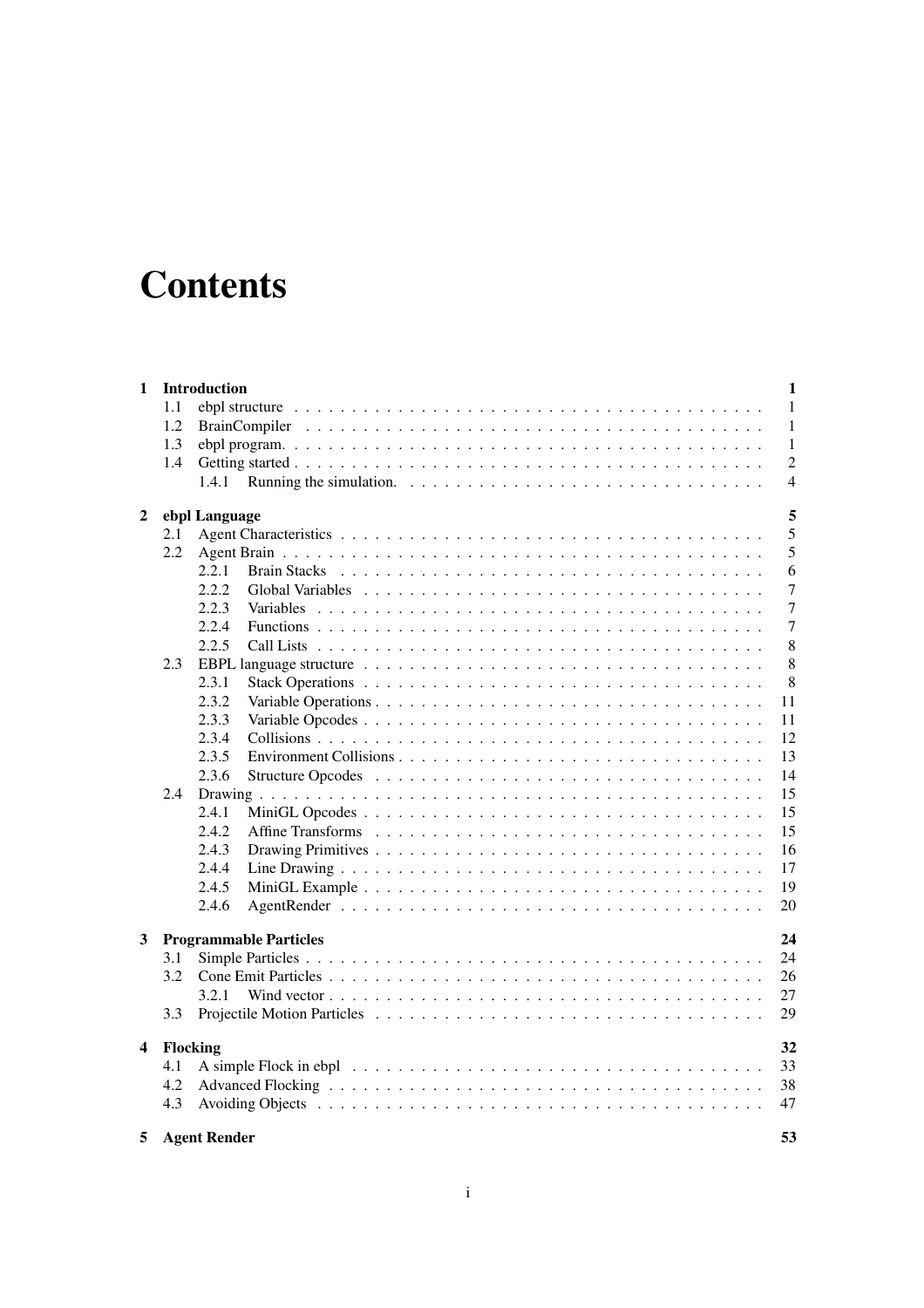### CONTENTS ii

|   | 5.1 | 53                                        |
|---|-----|-------------------------------------------|
|   | 5.2 | 54                                        |
|   | 5.3 | 57                                        |
|   | 5.4 | 60                                        |
|   |     | 63                                        |
| 6 |     | <b>Terrain Interaction</b><br>64<br>6.0.1 |
|   | 6.1 | 67                                        |
|   |     |                                           |
| 7 |     | 72<br><b>Language Reference</b>           |
|   | 7.1 | 72                                        |
|   |     | 72<br>7.1.1<br>Float                      |
|   |     | 72<br>7.1.2                               |
|   |     | 72<br>7.1.3                               |
|   |     | 72<br>7.1.4                               |
|   |     | 73<br>7.1.5                               |
|   | 7.2 | 73                                        |
|   |     | 7.2.1<br>73                               |
|   |     | 7.2.2<br>73                               |
|   |     | 73<br>7.2.3                               |
|   |     | 74<br>7.2.4                               |
|   |     | 7.2.5<br>74                               |
|   |     | 74<br>7.2.6                               |
|   | 7.3 | 74                                        |
|   |     | 75<br>7.3.1                               |
|   | 7.4 | 75                                        |
|   | 7.5 | 76<br>Call Lists                          |
|   | 7.6 | 76                                        |
|   | 7.7 | 76                                        |
|   |     | 76<br>7.7.1                               |
|   |     | 7.7.2<br>77                               |
|   |     | 7.7.3<br>77                               |
|   |     | 7.7.4<br>77                               |
|   |     | 7.7.5<br>77                               |
|   |     | 7.7.6<br>77                               |
|   |     | 7.7.7<br>77<br>77<br>7.7.8                |
|   |     | 77<br>7.7.9<br>Point                      |
|   |     | 78                                        |
|   |     | 78                                        |
|   |     | 78                                        |
|   |     | 78                                        |
|   |     | 78                                        |
|   |     | 78                                        |
|   |     | 78                                        |
|   |     | 79                                        |
|   |     | 79                                        |
|   |     | 79                                        |
|   | 7.8 | 79                                        |
|   | 7.9 | 80                                        |
|   |     | 7.9.1<br>80                               |
|   |     | 7.9.2<br>81                               |
|   |     | 81                                        |
|   |     | 81                                        |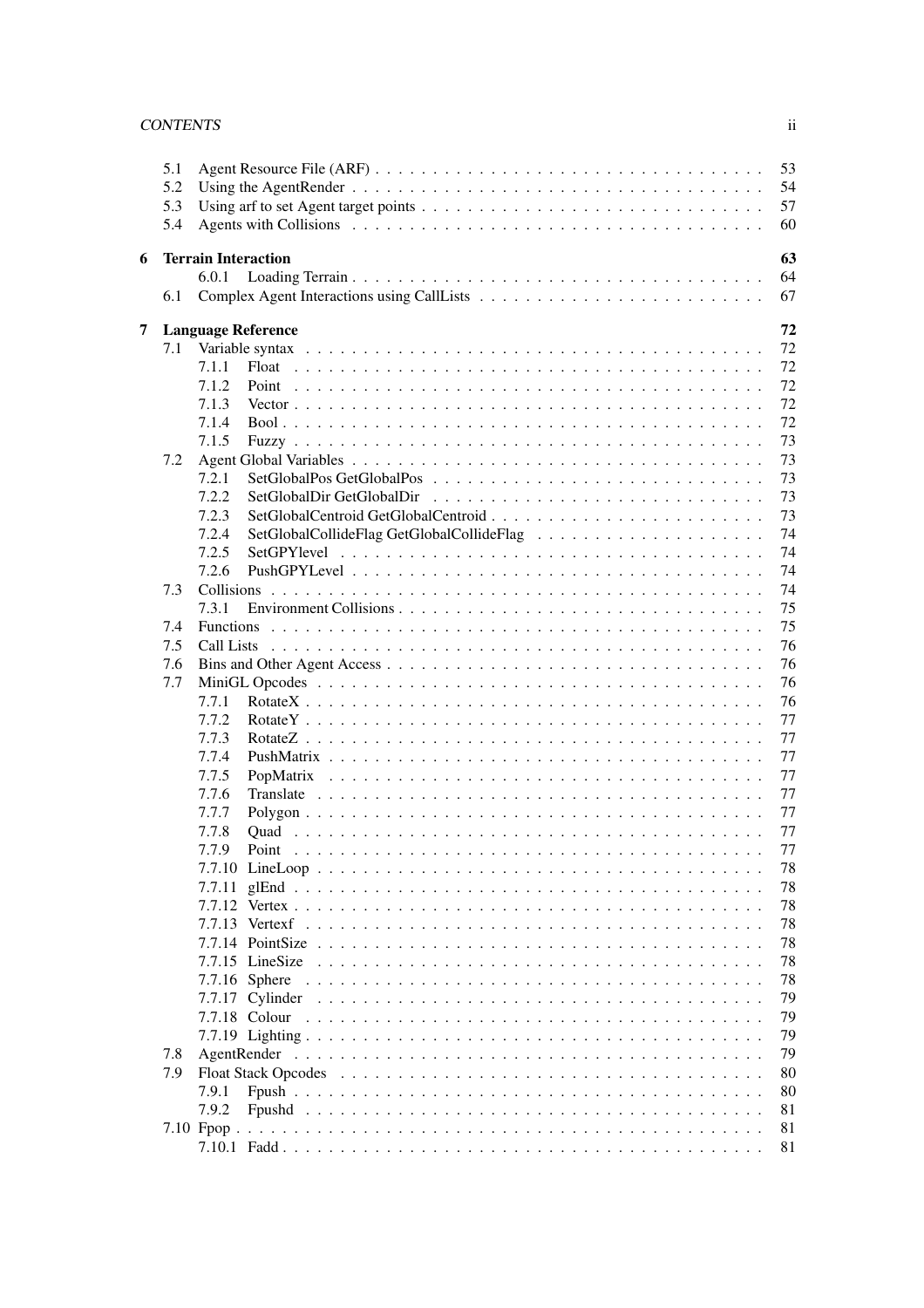### $CONTENTS$

|   |                           | 7.10.2 Fsub          |      | 81 |  |  |  |
|---|---------------------------|----------------------|------|----|--|--|--|
|   |                           |                      |      | 81 |  |  |  |
|   |                           |                      |      | 81 |  |  |  |
|   |                           | $7.10.5$ Fdup        |      | 81 |  |  |  |
|   |                           | 7.10.6 Fsqrt         |      | 81 |  |  |  |
|   |                           |                      |      | 81 |  |  |  |
|   |                           |                      |      | 82 |  |  |  |
|   |                           |                      |      | 82 |  |  |  |
|   |                           |                      |      | 82 |  |  |  |
|   |                           |                      |      | 82 |  |  |  |
|   |                           |                      |      | 82 |  |  |  |
|   |                           |                      |      | 82 |  |  |  |
|   |                           |                      |      | 82 |  |  |  |
|   |                           |                      |      | 82 |  |  |  |
|   |                           |                      |      | 82 |  |  |  |
|   |                           |                      |      | 83 |  |  |  |
|   |                           |                      |      | 83 |  |  |  |
|   |                           |                      |      | 83 |  |  |  |
|   |                           |                      |      | 83 |  |  |  |
|   |                           |                      |      | 83 |  |  |  |
|   |                           |                      |      | 84 |  |  |  |
|   |                           |                      |      | 84 |  |  |  |
|   |                           |                      |      | 84 |  |  |  |
|   |                           |                      |      | 84 |  |  |  |
|   |                           |                      |      | 84 |  |  |  |
|   |                           |                      |      | 84 |  |  |  |
|   |                           |                      |      | 85 |  |  |  |
|   |                           |                      |      | 85 |  |  |  |
|   |                           |                      |      | 85 |  |  |  |
|   |                           |                      |      | 85 |  |  |  |
|   |                           |                      |      | 85 |  |  |  |
|   |                           |                      |      | 85 |  |  |  |
|   |                           |                      |      | 86 |  |  |  |
|   |                           |                      |      | 86 |  |  |  |
|   |                           |                      |      | 86 |  |  |  |
|   |                           |                      |      | 86 |  |  |  |
|   |                           |                      |      | 87 |  |  |  |
|   |                           |                      |      |    |  |  |  |
| 8 |                           | .fl Script reference |      | 88 |  |  |  |
|   |                           | 8.0.1                | Keys | 88 |  |  |  |
|   | 8.1                       |                      |      | 89 |  |  |  |
|   |                           | 8.1.1                |      | 89 |  |  |  |
|   |                           | 8.1.2                |      | 93 |  |  |  |
|   |                           |                      |      |    |  |  |  |
|   | 98<br><b>Bibliography</b> |                      |      |    |  |  |  |

 $\rm iii$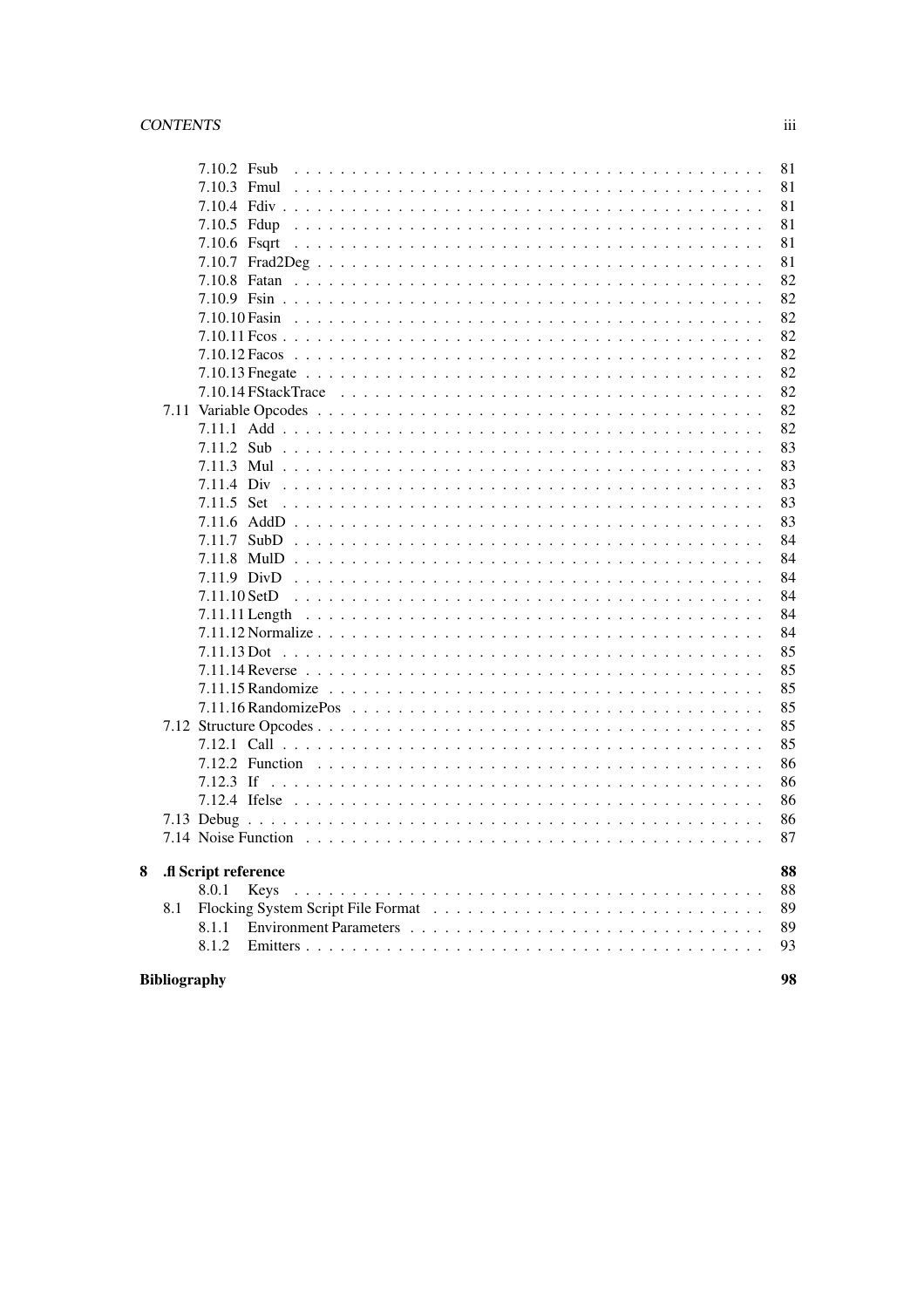# **List of Tables**

| 2.3 |  |
|-----|--|
|     |  |
| 2.5 |  |
|     |  |
|     |  |
| 7.1 |  |
| 7.2 |  |
| 7.3 |  |
|     |  |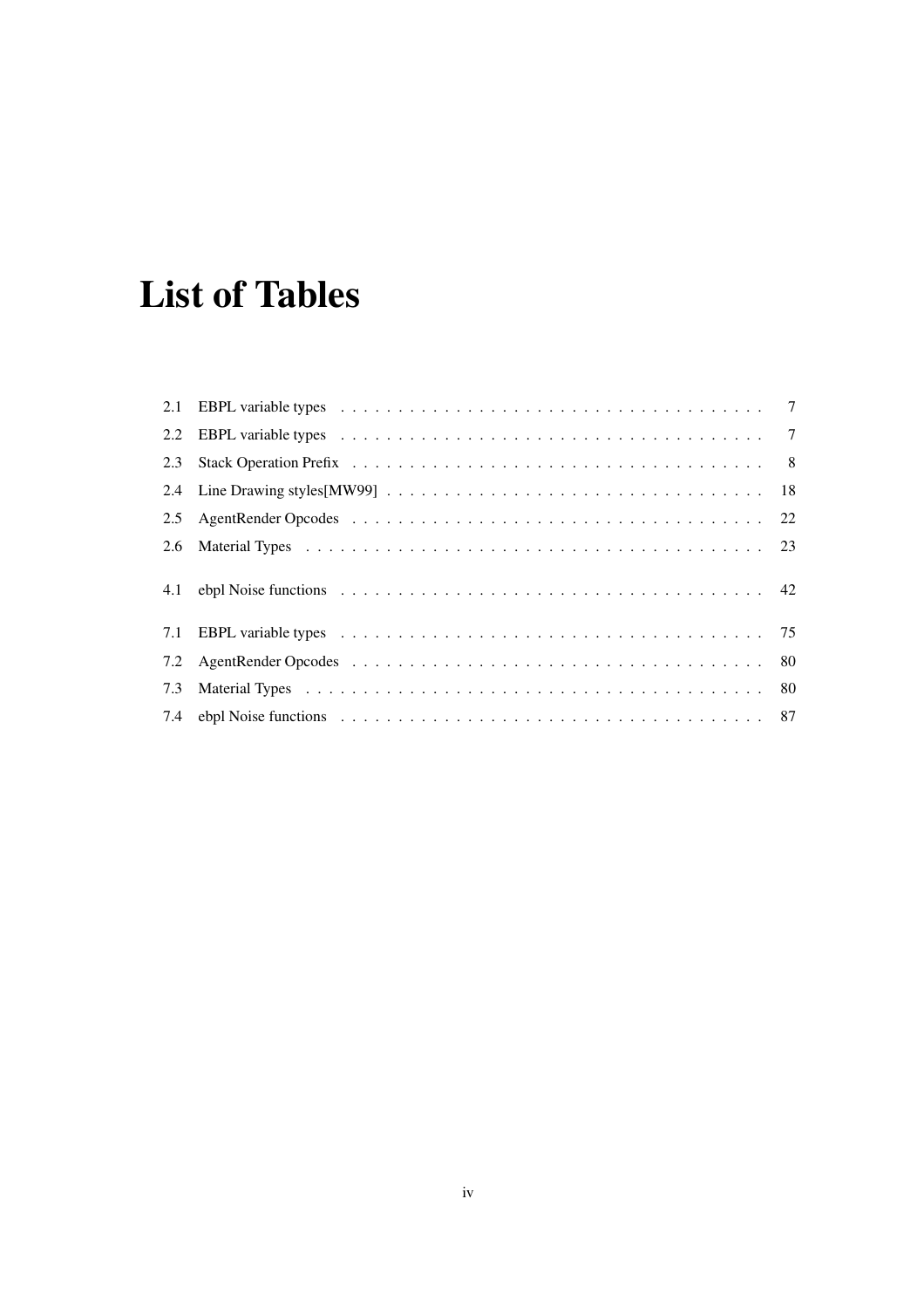# **List of Figures**

| 1.1 |                                                                                                                        | 2              |
|-----|------------------------------------------------------------------------------------------------------------------------|----------------|
| 1.2 |                                                                                                                        | 3              |
| 2.1 |                                                                                                                        | 5              |
| 2.2 |                                                                                                                        | 6              |
| 2.3 |                                                                                                                        | $\overline{7}$ |
| 2.4 |                                                                                                                        | 13             |
| 2.5 |                                                                                                                        | 18             |
| 2.6 |                                                                                                                        | 19             |
| 2.7 |                                                                                                                        | 21             |
| 2.8 |                                                                                                                        | 21             |
| 3.1 |                                                                                                                        | 24             |
| 3.2 |                                                                                                                        | 26             |
| 3.3 |                                                                                                                        | 27             |
| 3.4 |                                                                                                                        | 29             |
| 4.1 |                                                                                                                        | 32             |
| 4.2 |                                                                                                                        | 33             |
| 4.3 |                                                                                                                        | 33             |
| 4.4 | Spherical Geometry [jr01] $\ldots \ldots \ldots \ldots \ldots \ldots \ldots \ldots \ldots \ldots \ldots \ldots \ldots$ | 34             |
| 4.5 |                                                                                                                        | 39             |
| 4.6 |                                                                                                                        | 47             |
| 5.1 |                                                                                                                        | 54             |
| 5.2 |                                                                                                                        | 55             |
| 5.3 |                                                                                                                        | 57             |
| 5.4 |                                                                                                                        | 60             |
| 6.1 |                                                                                                                        | 63             |
| 6.2 |                                                                                                                        | 67             |
| 6.3 | Agents Fighting (close up) $\ldots \ldots \ldots \ldots \ldots \ldots \ldots \ldots \ldots \ldots \ldots \ldots$       | 67             |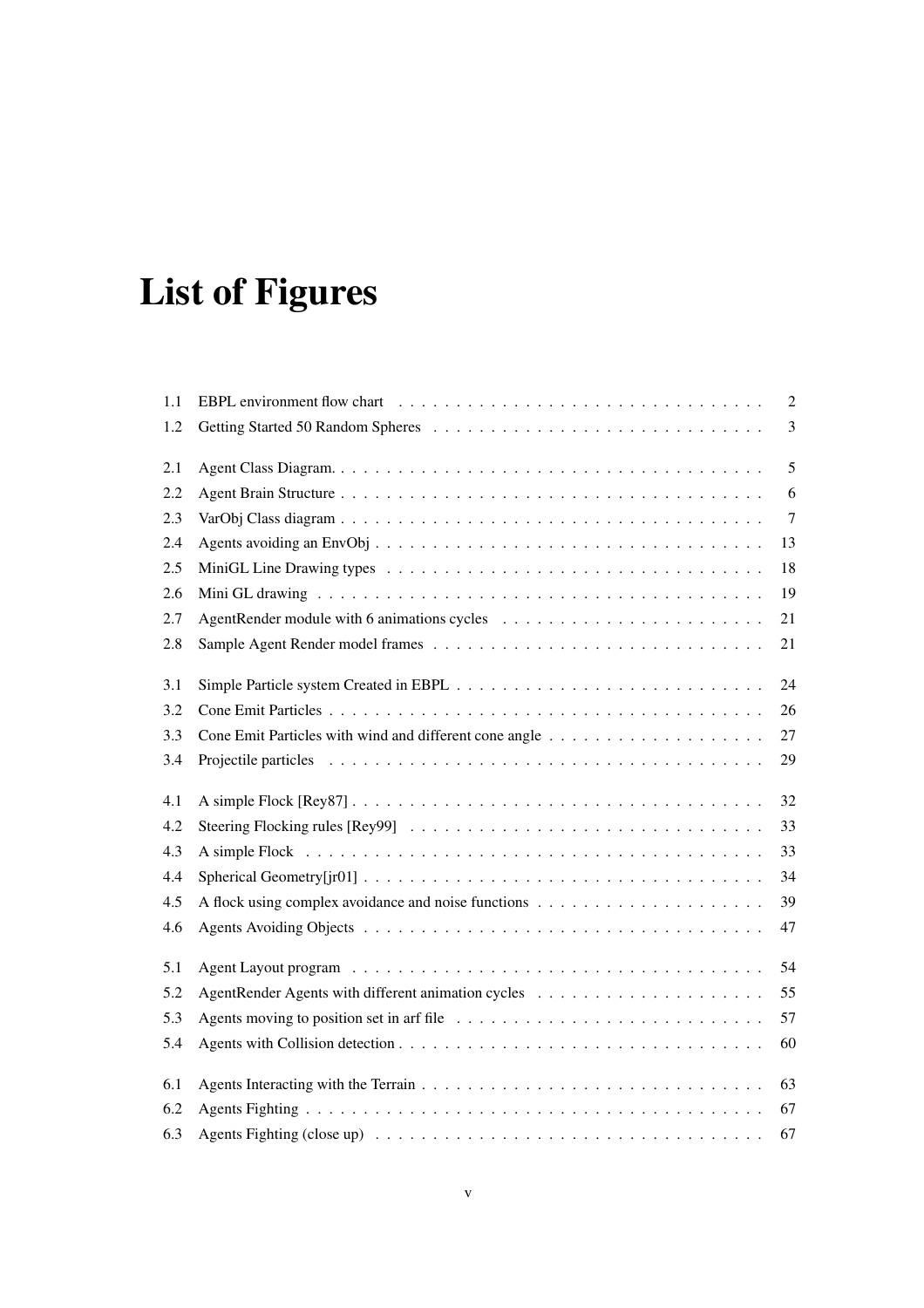# **List of Algorithms**

| $\sim$ 1 |                                                               |  |
|----------|---------------------------------------------------------------|--|
| 2        |                                                               |  |
|          |                                                               |  |
|          | 4 Collision avoidance algorithm adapted from [jr01, Len01] 40 |  |
|          |                                                               |  |
|          |                                                               |  |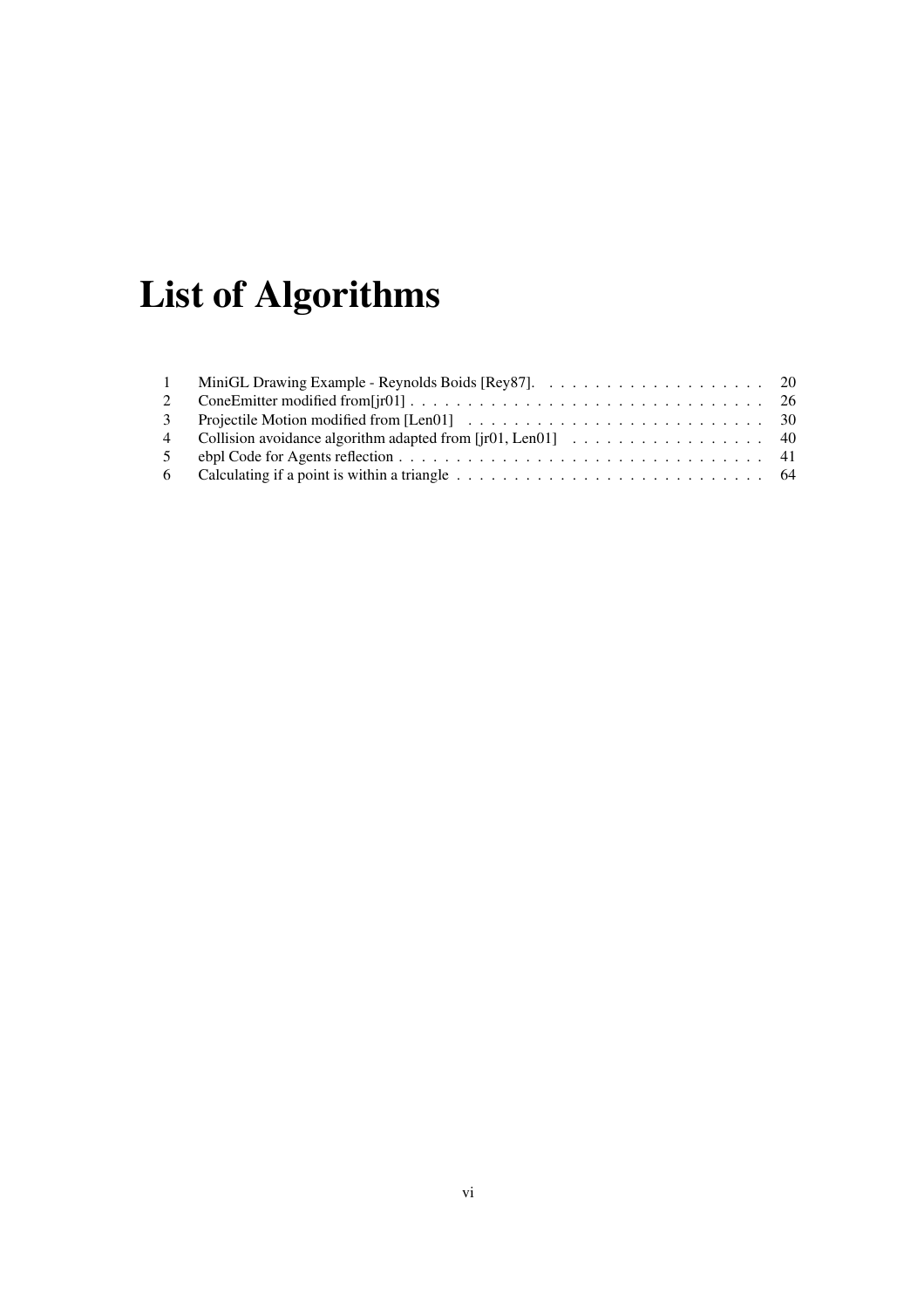# **Chapter 1**

# **Introduction**

ebpl is a development environment for the production of animations using multiple Agents within a userspecified environment, additionally ebpl also allows for the production of particle systems with user programmable particles.

### **1.1 ebpl structure**

The ebpl system is split into two parts, the AgentBrain programming language and the simulation environment. The Agents brain is programed using a simple script language which is compiled to an object file. This object file is then loaded into the Agent brain within the ebpl system with additional environment configuration handled by a separate script file.

# **1.2 BrainCompiler**

The Brain compiler is used in the following way

BrainComp [SourceFile].bs [compiledfile].comp

Although the example above uses a .bs and .comp extension the compiler does not require any specific file names.

If the compilation is successful the compiler will report that everything is OK and save to a .comp

file. If there is an error the compiler will report the problem and what source line number the problem occurred on.

On occasion the program will hang, this is due to the parser getting stuck, to stop the compiler the **ctr + c** keys can be pressed to terminate the program. This error is usually due to a misplaced **;** in the source file.

## **1.3 ebpl program.**

The ebpl program loads in an ebpl .fl script and runs the simulation. The .fl script is responsible for configuring the environment and the placement of the Agents within the environment.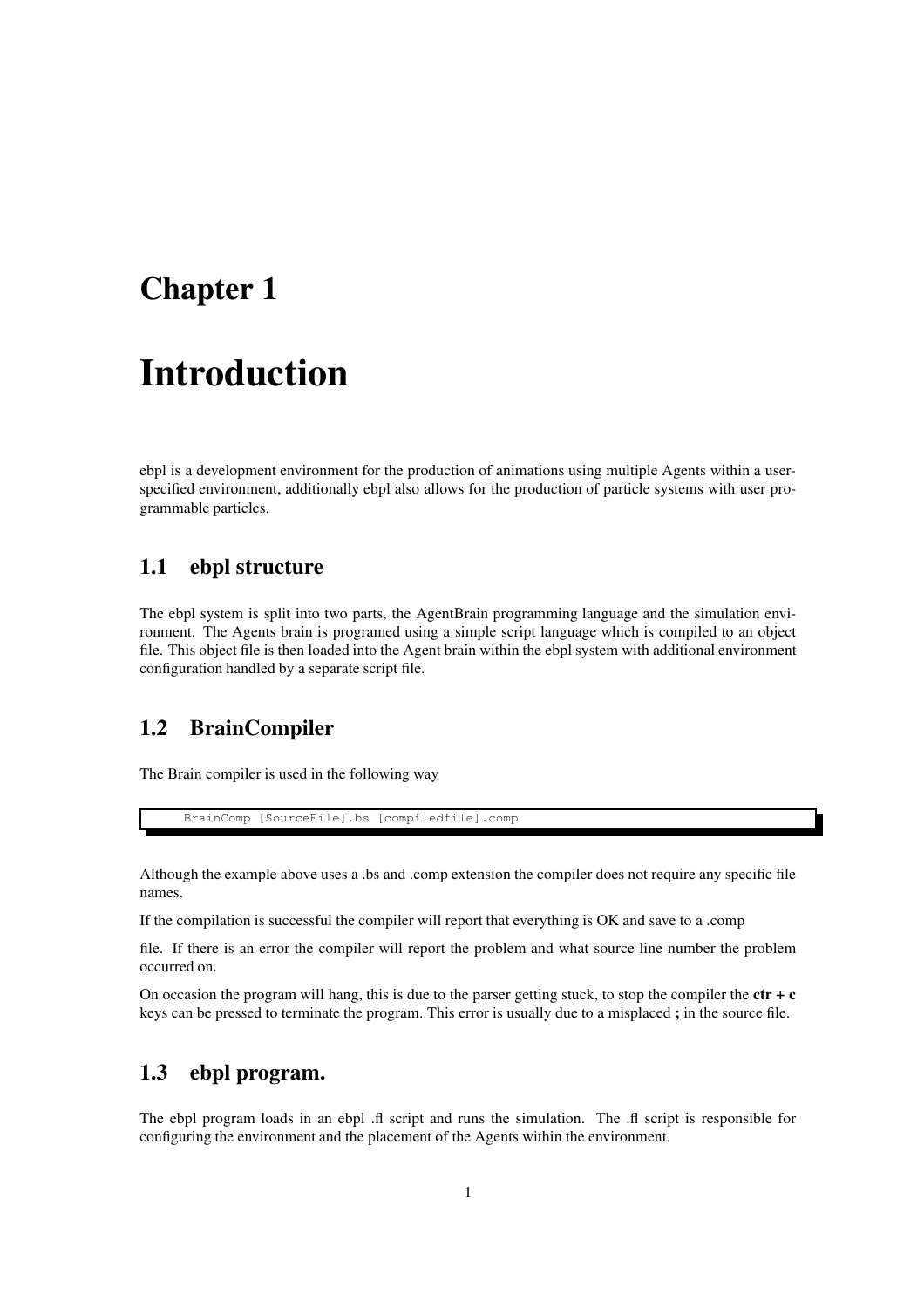The environment is responsible for containing all the Objects within the scene, as well as calling all of the Agent's brain routines as shown in Figure 1.1.



Figure 1.1: EBPL environment flow chart

## **1.4 Getting started**

The following section shows a simple ebpl program to place and render 50 random spheres in the environment as shown in Figure 1.2.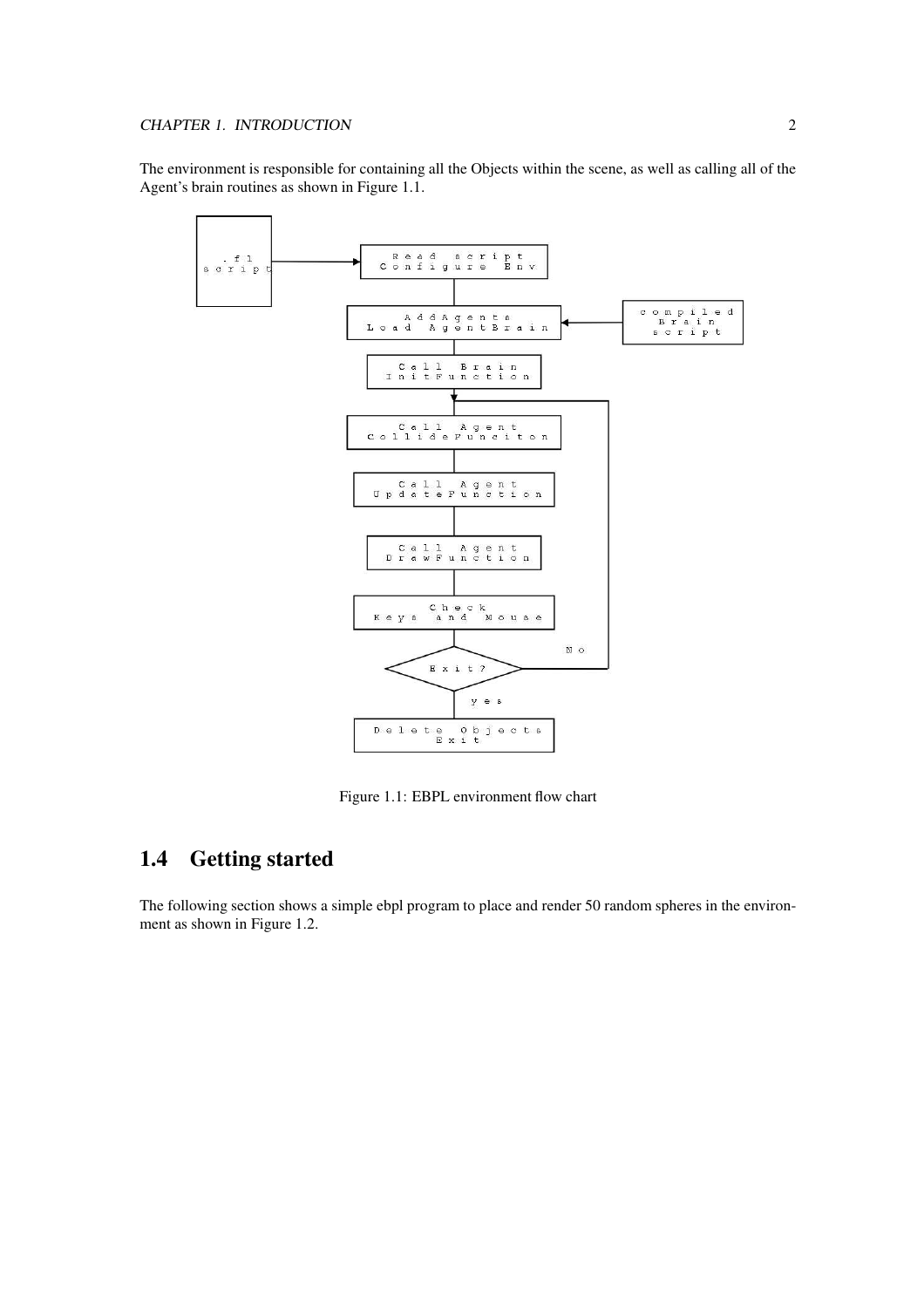

Figure 1.2: Getting Started 50 Random Spheres

The Agent brain for this simulation is shown in Program 1. When the *InitFunction* is called on the creation of the Agents brain the position of each of the Agents is calculated as a random number seeded with the value 20 10 20 for the x, y and z position.

The Agent is drawn using the *Sphere* opcode by first setting the colour using the *Colour* opcode then translating it to the random position using the *Translate* command.

#### Program 1: GettingStarted.bs 50 Random Spheres

```
// the Agents position
Point Pos=[0,0,0];
InitFunction
  // create a random position for the Sphere
  Randomize Pos 20 10 20;
End;
DrawFunction
 Colour 1.0 1.0 1.0
 // save the gl transformation matrix
 PushMatrix;
 // Translate to the Agents Position
    Translate Pos;
    // Draw a sphere of radius 2
    Sphere 2.0 8 8;
    // restore the gl transformation matrix
 PopMatrix;
End;
UpdateFunction
// do nothing
End;
CollideFunction
// do nothing
End ;
```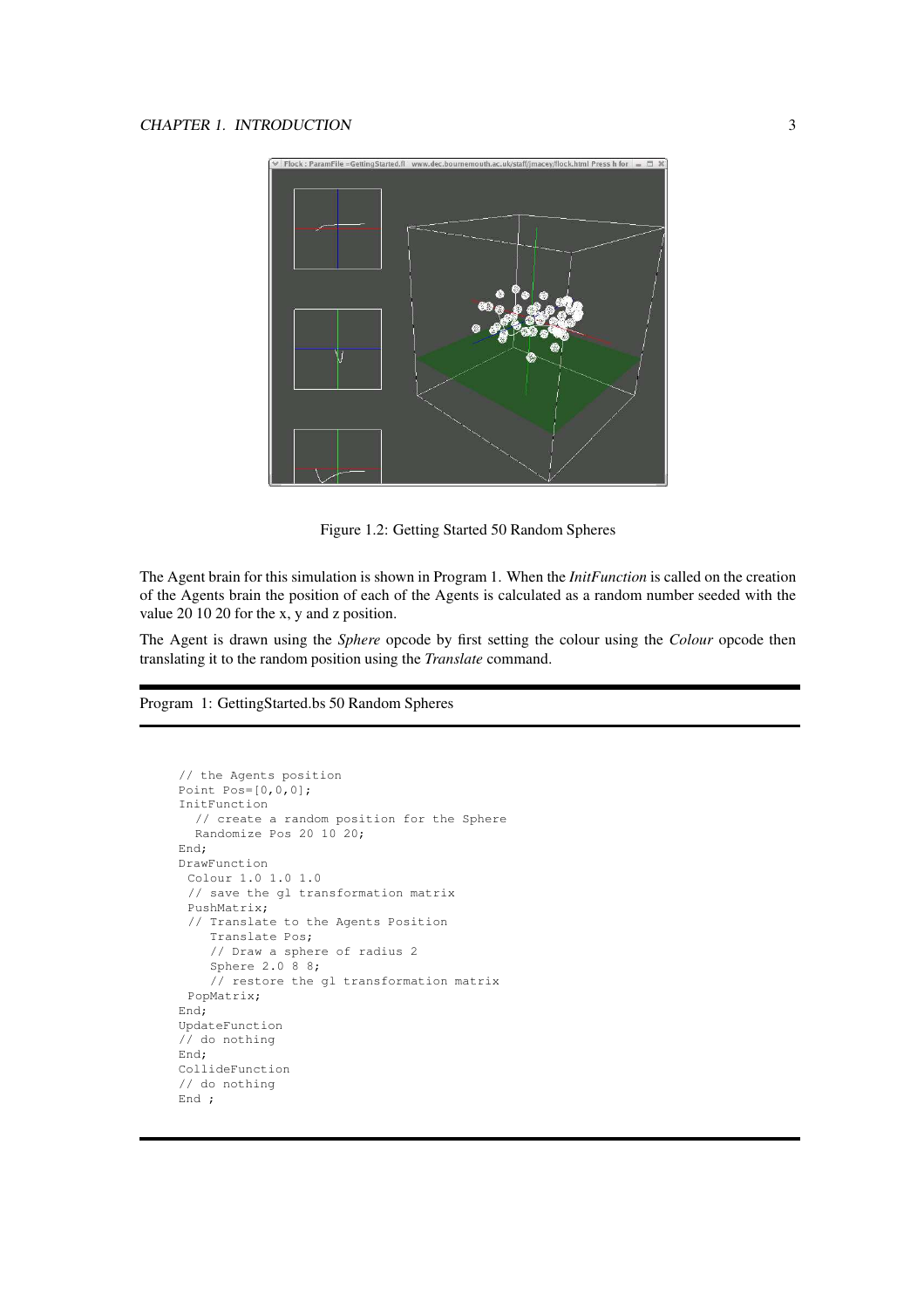#### CHAPTER 1. INTRODUCTION 4

The script to configure the environment is detailed below. First the world bounding box is setup to be centered at 0,0,0 with a width height and depth of 80.

The *AgentEmitter* is then set to load the Agents with the *GettingStarted.comp* compiled brain script.

```
// Configure the bounding box for the simulation
WorldBBox 0 0 0 80.0 80.0 80.0 2 2 2 50
// specify the output file to read to
outputfile outfile.out
// create a camera to view the scene
Camera 0 80 40 0 0 0 0 1 0 800 660 45.0 1.33 0.1 450.0
// Create an emitter for the Agent with 50 Agents
AgentEmitter 0.0 0.0 0.0 50 0 0 0.0 0.0 0 0 GettingStarted.comp
// Specify a path
PathFollow 0 -20 0 2 -10 -30 -5 -20 1 -4 25 -2 -5
// Specify the ground plane
GroundPlane -20 0 0.4 0 0.5
```
#### **1.4.1 Running the simulation.**

To run the simulation first the brain script needs to be compiled as follows

BrainComp GettingStarted.bs GettingStarted.comp

Then the simulation is run by using the following commands

ebpl GettingStarted.fl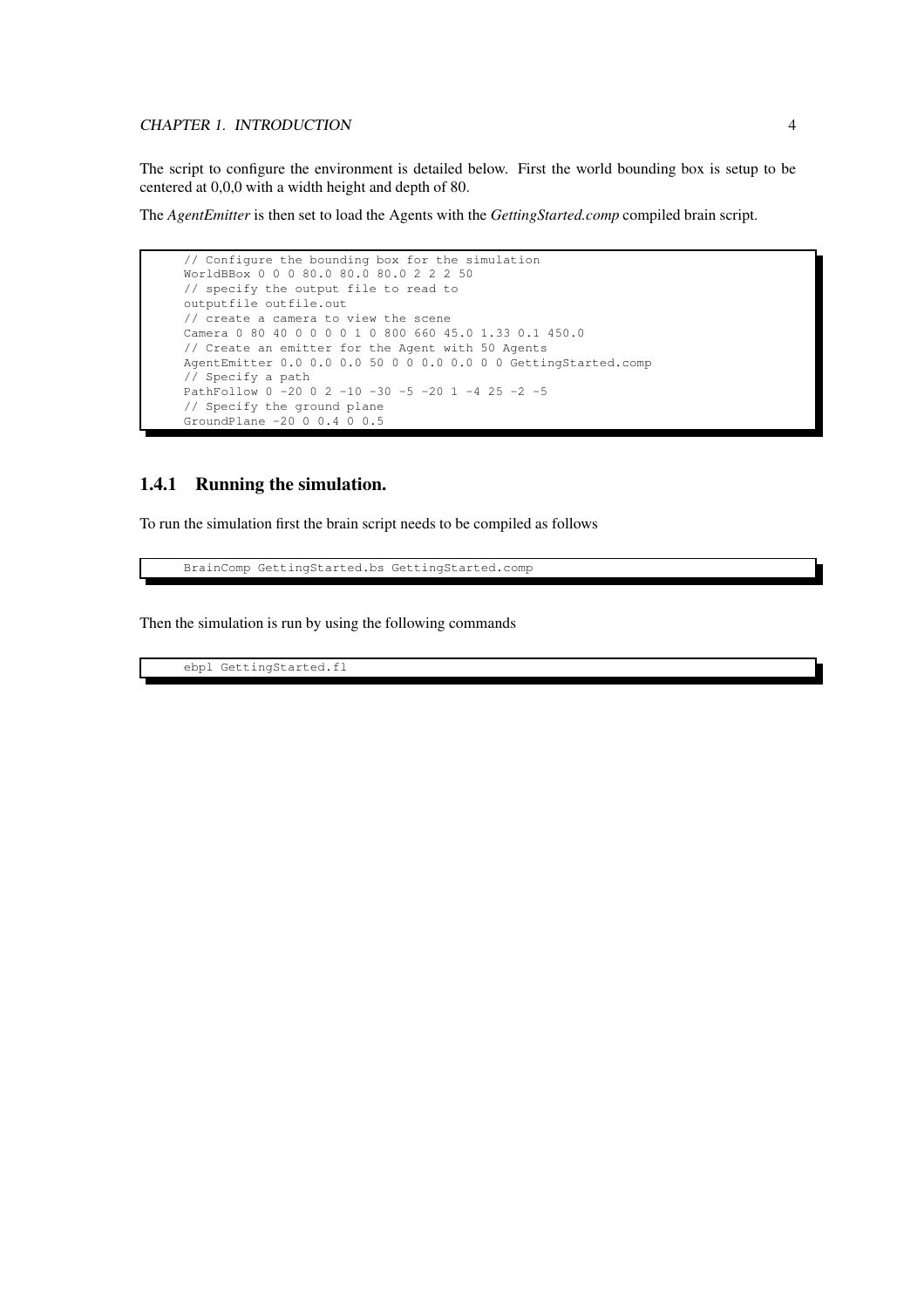# **Chapter 2**

# **ebpl Language**

## **2.1 Agent Characteristics**

The initial Agent is shown in the class diagram in Figure 2.1.

| Agent                                                       |
|-------------------------------------------------------------|
| +Position: Point3<br>+brain: Brain *                        |
| +qroundPlane: GroundPlane *<br>+Centroi d: Poi nt3          |
| +env: E nvi ronment *                                       |
| $+Draw()$                                                   |
| $+Update()$<br>$\left  + \text{Colli} \right $ deFunction() |

Figure 2.1: Agent Class Diagram.

The main element of the Agent is the brain. This is a separate class which contains the brains instructions as well as the "memory" for the agent. This will be discussed in more detail in Section 2.2.

All the Agents must also be aware of the *Environment* which is created within the main development system from the *.fl* script. This script is responsible for setting the number of Agents created, the volume of the environment, what objects live in the environment and any Terrain.

Although the system is designed to be flexible there are still a few built in variables for the Agent to allow quick access to environmental variables. The Position attribute allows the current Agents position to be stored. This may then be used to calculate the flock center within the main environment.

The current flock center (Centroid) is calculated as the average position of all the Agentsin the Environment for each cycle of the system. Each Agent is then made aware of this. It is up to the user if these variables are used within a EBPL program and they do not actually have to be set.

# **2.2 Agent Brain**

At the heart of the Agent brain is a series of Stacks and the Opcode interpretor. The main function of the Brain is to execute the opcodes and produce output. The basic structure of the brain is shown in Figure 2.2.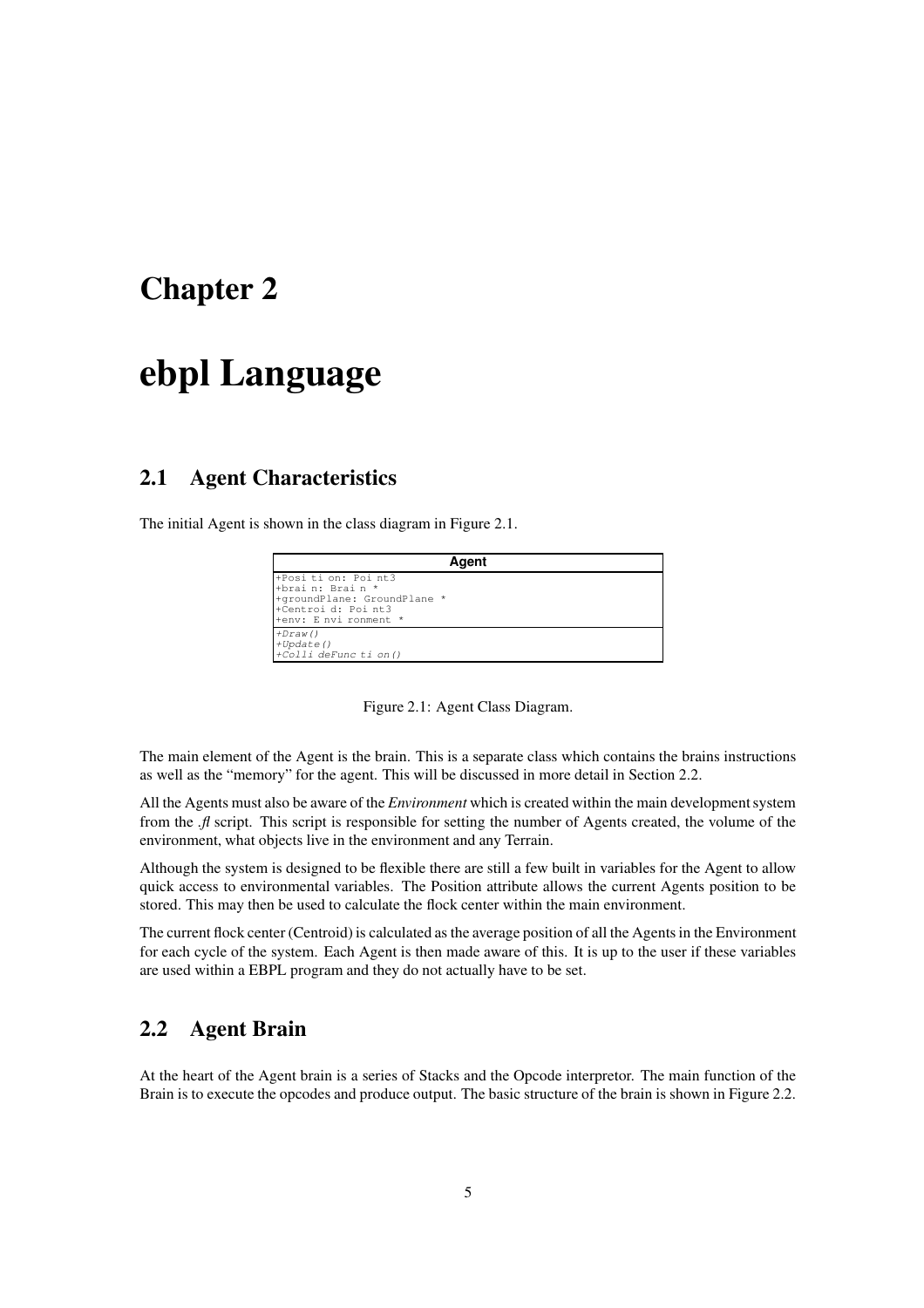

Figure 2.2: Agent Brain Structure

#### **2.2.1 Brain Stacks**

The Agent Brain has four built in stacks as follows :-

| <b>Float</b>  | A floating point stack.                          |
|---------------|--------------------------------------------------|
| <b>Vector</b> | A stack for operation on the Vector class.       |
| <b>Bool</b>   | A boolean stack.                                 |
| <b>Fuzzy</b>  | A stack for operation on the Fuzzy object class. |

Unlike most interpretive languages EBPL operations are not entirely dependent upon the stack architecture. Most data types can be accessed, queried and modified directly, however some operation such as access to tuple data types still rely upon the stack. These stack operations are outlined in Section 2.3.1.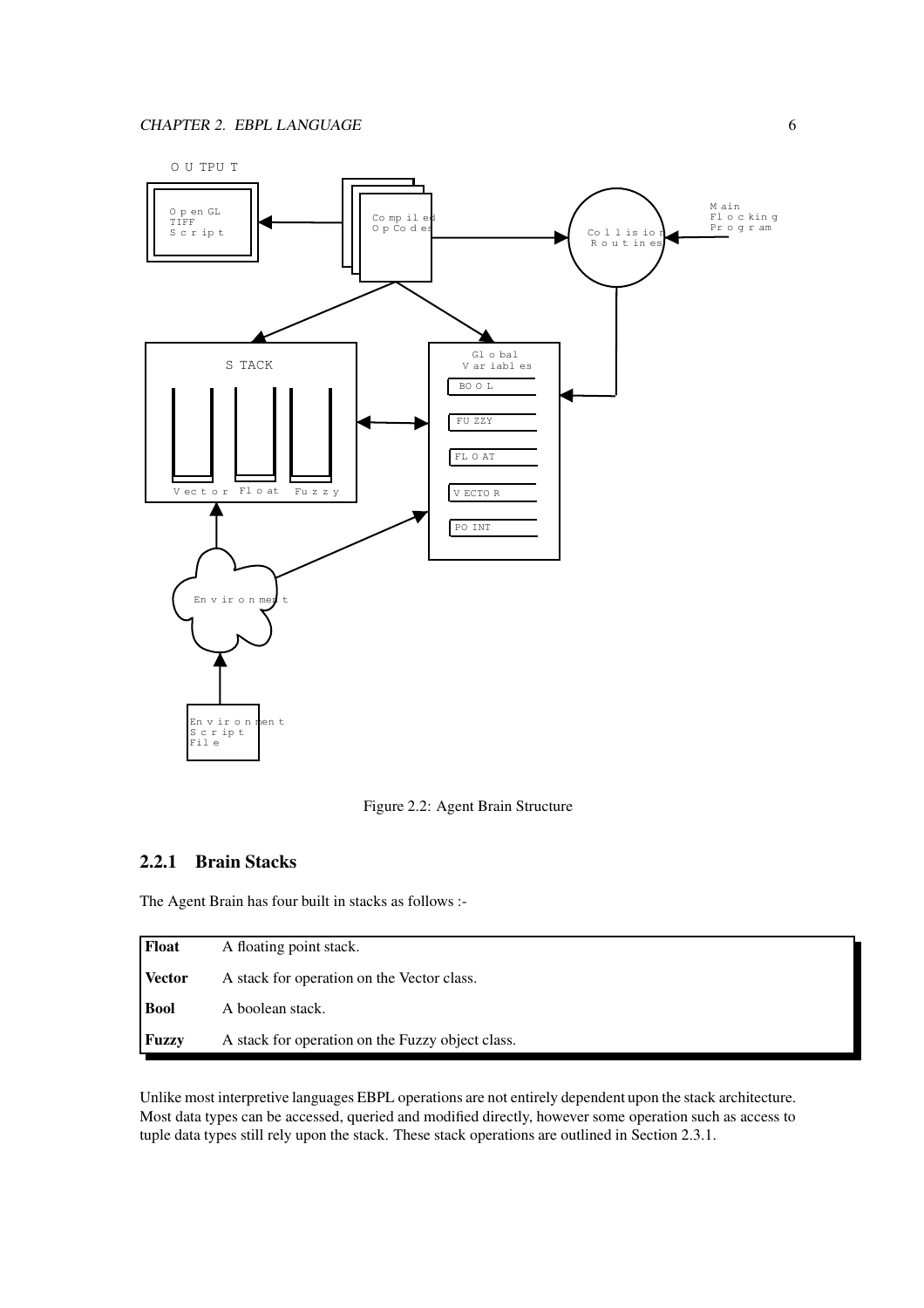### **2.2.2 Global Variables**

When the Brain is loaded the variables defined in the brain script file are loaded in the form of a Variable list. Each element of this list is a class called a VarObj as shown in Figure 2.3.

| VarObj                                                                                                                               |
|--------------------------------------------------------------------------------------------------------------------------------------|
| I+Float : float<br>$H$ Bool: bool<br>l+vect:Vector<br>FPoint: Point3<br>$+$ Fuz z y : f uz z y<br><sup>+t</sup> y p e: V a r T y p e |
| $ \text{+Tr}$ an slate()<br>$+Ver$ tex()<br>$+No$ r mal()<br>$\rightarrow$ Var O b j (Type: VAR TYPE)                                |

Figure 2.3: VarObj Class diagram

This object can assume any of the data type shown in Table 2.1 and has built in methods for specialist OpenGL functions such as Vertex, Normal and Translate. These OpenGL operations only execute for the Vector and Point classes.

#### **2.2.3 Variables**

At present five variable types are supported in EBPL, as shown in Table 2.1.

| Variable Type | Description                                     | Example                    |
|---------------|-------------------------------------------------|----------------------------|
| Float         | A signed floating point value                   | Float CentroidWeight=50.0; |
| Bool          | A boolean value                                 | Bool HitAgent=false;       |
| Vector        | A four tuple vector class $[x, y, z, w]$        | Vector $Dir=[0,-1,0,0];$   |
| Point         | A three tuple Cartesian point class $[x, y, z]$ | Point Pos= $[0,0,0]$ ;     |
| Fuzzy         | A full fuzzy logic class with fuzzy operators   | Fuzzy NearAgent=0.2;       |

Table 2.1: EBPL variable types

The syntax of the variable definitions is tightly specified as shown in the Examples column of Table 2.1. All variables must be initialized when declared and all have global scope to the Brain. This means that all variables are available to all functions in the source file as well as accessible by other Agents.

#### **2.2.4 Functions**

EBPL has two types of Function these are built-in and user defined. There are 4 default built-in functions which must be present in every EBPL script. The user may additionally create any number of Functions within the program which act as procedure calls.

| <b>Built In Functions</b> | Description                                                                  |
|---------------------------|------------------------------------------------------------------------------|
| <i>InitFunction</i>       | Called when the Agent brain is created and used to initialize variables etc. |
| <i>UpdateFunction</i>     | Called every iteration of the system to update the Agents position           |
| <i>DrawFunction</i>       | Called every iteration of the system to Draw the Agent                       |
| <i>CollideFunction</i>    | Called every iteration to do collision detection                             |

Table 2.2: EBPL variable types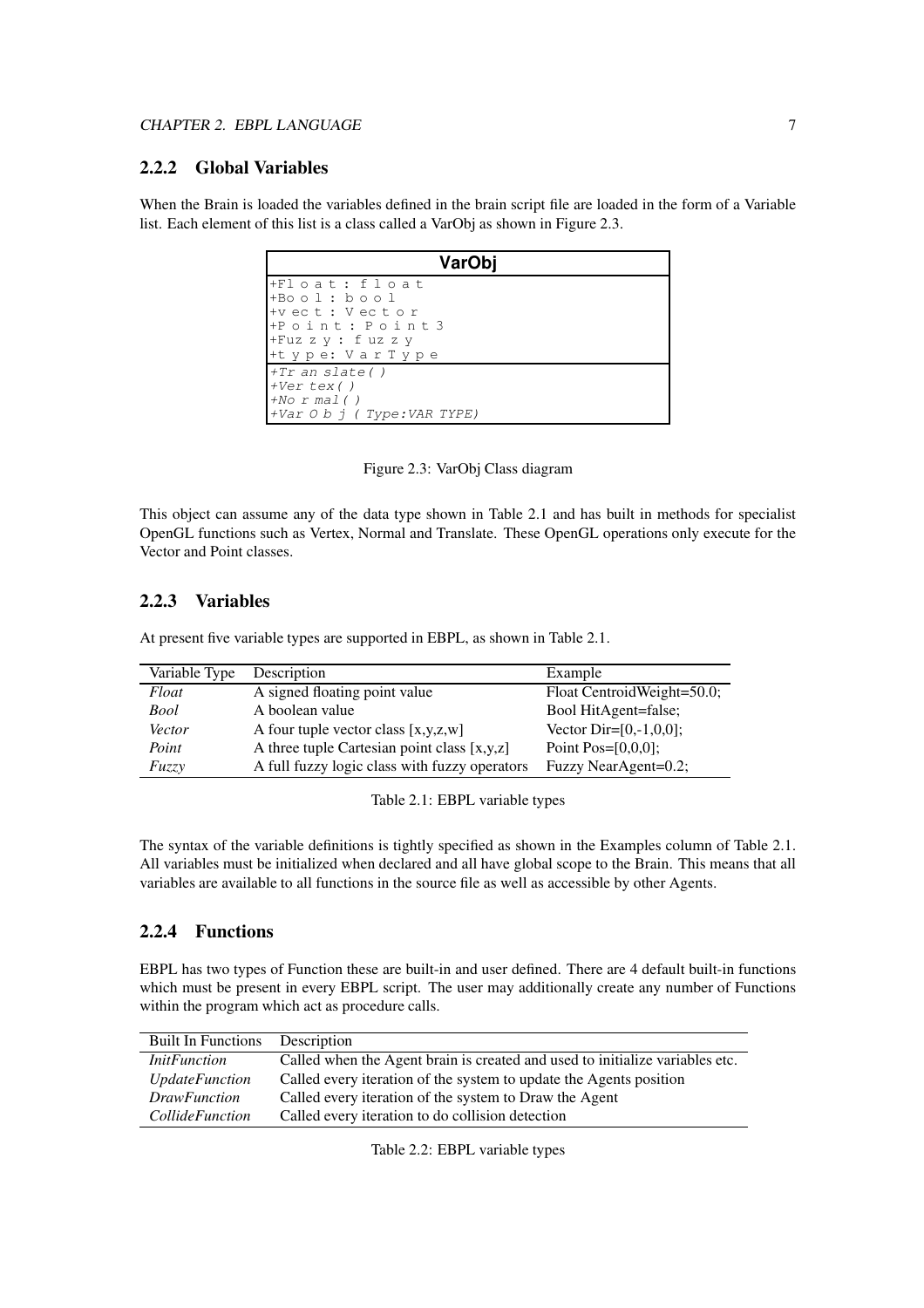The built-in functions are shown in Table 7.1 and are called for every Agent in the system for each iteration of the environment.

User defined functions are generated by the *Function* keyword and can be called from within any of the main built-in functions.

### **2.2.5 Call Lists**

Call lists are a way of creating switchable function calls depending upon an ordinal variable value similar to the C/C++ *switch - case* construct. The creation of a call list is a two stage process as follows :-

```
DefineCallList TestList;
CallListItem TestList foo;
CallListItem TestList bar;
```
First a call list name is defined to make storage for the Function pointers to be allocated to the list. Next list items may be added to the list. To use a CallList within a *Function* the following code is used

```
float ListValue=0;
// function foo called
CallList TestList ListValue;
AddD ListValue 1;
// Function bar called
CallList TestList ListValue;
```
## **2.3 EBPL language structure**

The EBPL language is split into four distinct parts, these are

- Stack Based Operations.
- Variable Operations.
- Collisions.
- Drawing.

#### **2.3.1 Stack Operations**

Each stack has a series of opcodes which can access the stack data. The operations are based upon the stack data type and results from the operations are always placed back upon the stack. All stack operations are prefixed with the stack type name as shown in Table 2.3.

| <b>Operator Prefix</b> | Description                           |
|------------------------|---------------------------------------|
| F                      | <i>Float</i> stack operator pre-fix   |
| FZ.                    | <i>Fuzzy</i> stack operator pre-fix   |
| R                      | <i>Boolean</i> stack operator pre-fix |
|                        | Vector stack operator pre-fix         |

Table 2.3: Stack Operation Prefix

For example to push an element of a vector onto the floating point stack the following code would be used.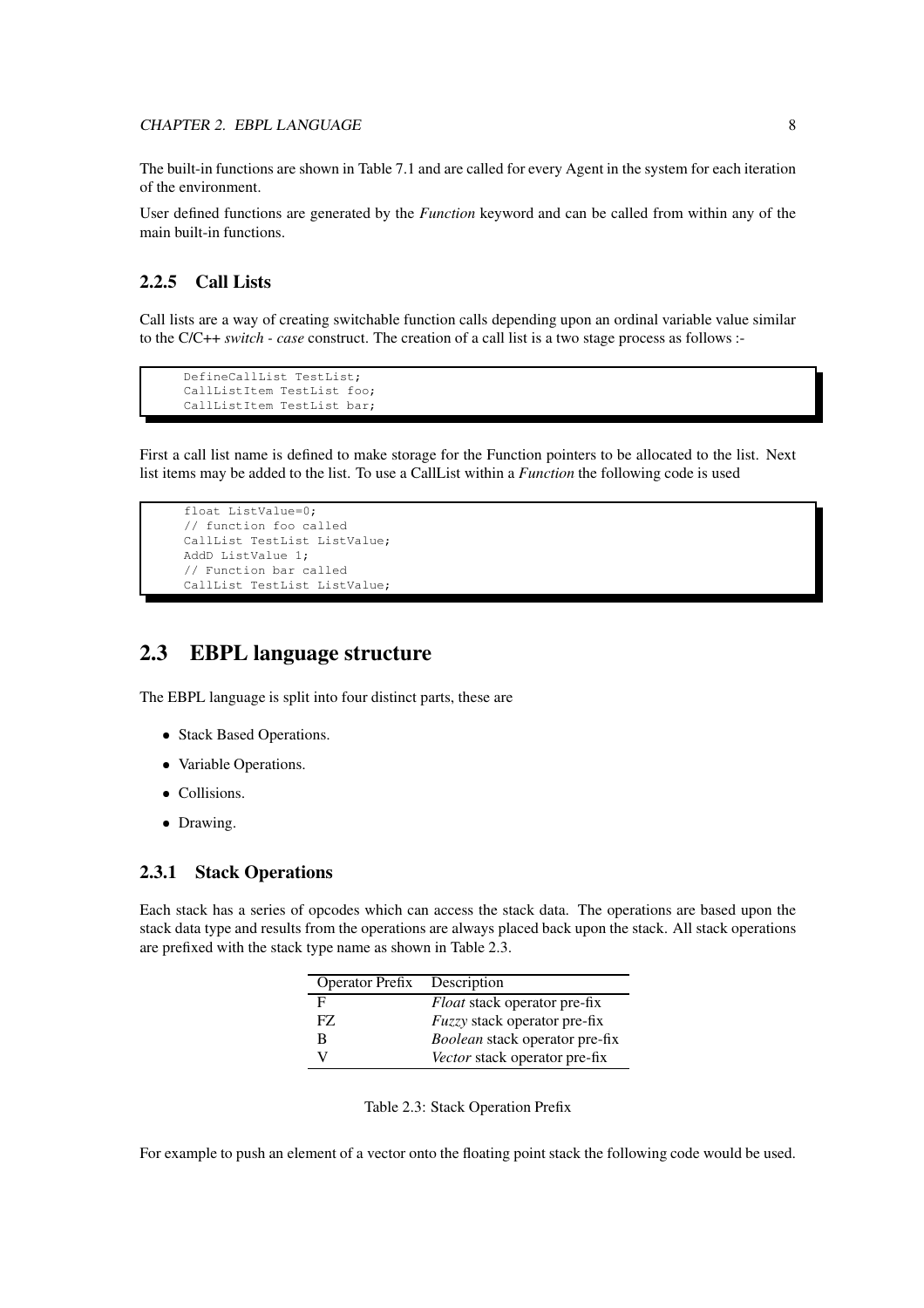```
Vector Dir=[0,-1,0,0];
Fpush Dir y;
```
#### **2.3.1.1 Float Stack Opcodes**

The floating point stack operates in a First in Last Out principle, any operations on the stack use Reverse Polish Notation (RPN). For example 2+3 will be executed in the script by *Fpushd 3 Fpushd 2 Fadd* which will result in 5 being placed onto the top of the stack.

#### **2.3.1.2 Fpush**

The *Fpush* opcode pushes a floating value onto the stack. Any variable type may be pushed onto the stack, however with tuple data types the element of the tuple to be pushed must be specified as shown in the following example.

Fpush Pos x; // pushes the x component of the Point pos Fpush yrot ; // pushes the float variable yrot; Fpushd 10 ; // places 10 directly onto the stack

#### **2.3.1.3 Fpop**

The *Fpop* opcode takes the value from the top of the stack and places it into the variable, if a tuple data type is used the *x*,*y* or *z* destination must be specified.

```
Fpop ypos; // places the tos value into ypos
Fpop tempPos y; places the tos value into tempPos.y
```
#### **2.3.1.4 Fadd**

The *Fadd* opcode takes the top two values from the stack adds them and places the sum back onto the stack

#### **2.3.1.5 Fsub**

The *Fsub* opcode takes the top two value from the stack subtracts them and places the result back on the stack. Note if the stack contains 2 and 4 the result will be  $2 - 4 = -2$ 

#### **2.3.1.6 Fmul**

The *Fmul* opcode takes the two top values from the stack and multiplies them and places the product back on the stack.

#### **2.3.1.7 Fdiv**

The *Fdiv* opcode takes the two top values from the stack and divides them and places the result back on the stack. Division by 0 is trapped by changing any 0 value with a 1 (and printing a warning to the console in debug mode).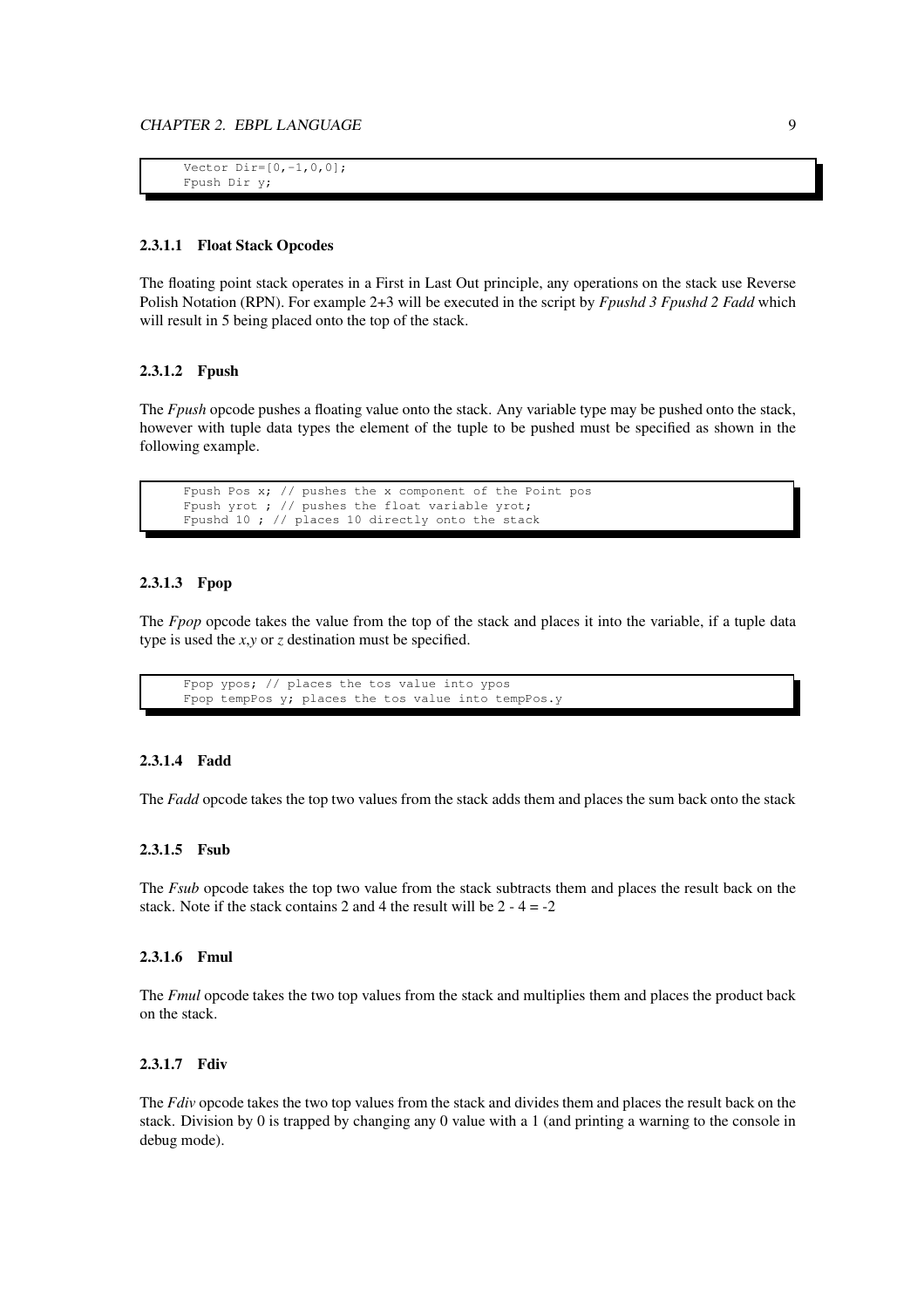#### **2.3.1.8 Fdup**

The *Fdup* opcode takes the top of stack value and duplicates it.

#### **2.3.1.9 Fsqrt**

The *Fsqrt* opcode takes the top of stack value and places the square root of that value onto the stack.

#### **2.3.1.10 Frad2Deg**

The *Frad2deg* opcode is a helper function to convert radians to degrees as most C++ math operations use radians.

#### **2.3.1.11 Fatan**

The *Fatan* opcode takes the two top values from the stack and calculates the arc tangent. The code used is  $atan2(x,y)$  where X is the top of stack value and y is the next value.

#### **2.3.1.12 Fsin**

The *Fsin* opcode takes the top most value from the stack and puts back the sine of the value.

#### **2.3.1.13 Fasin**

The *Fasin* opcode takes the top most value from the stack and puts back the arc sine of the value.

#### **2.3.1.14 Fcos**

The *Fcos* opcode takes the top most value from the stack and puts back the cosine of the value.

#### **2.3.1.15 Facos**

The *Facos* opcode takes the top most value from the stack and puts back the arc cosine of the value

#### **2.3.1.16 Fnegate**

The *Fnegate* opcode takes the top most value from the stack and puts back the negated value.

#### **2.3.1.17 FStackTrace**

The *FStackTrace* opcode prints out the current contents of the stack.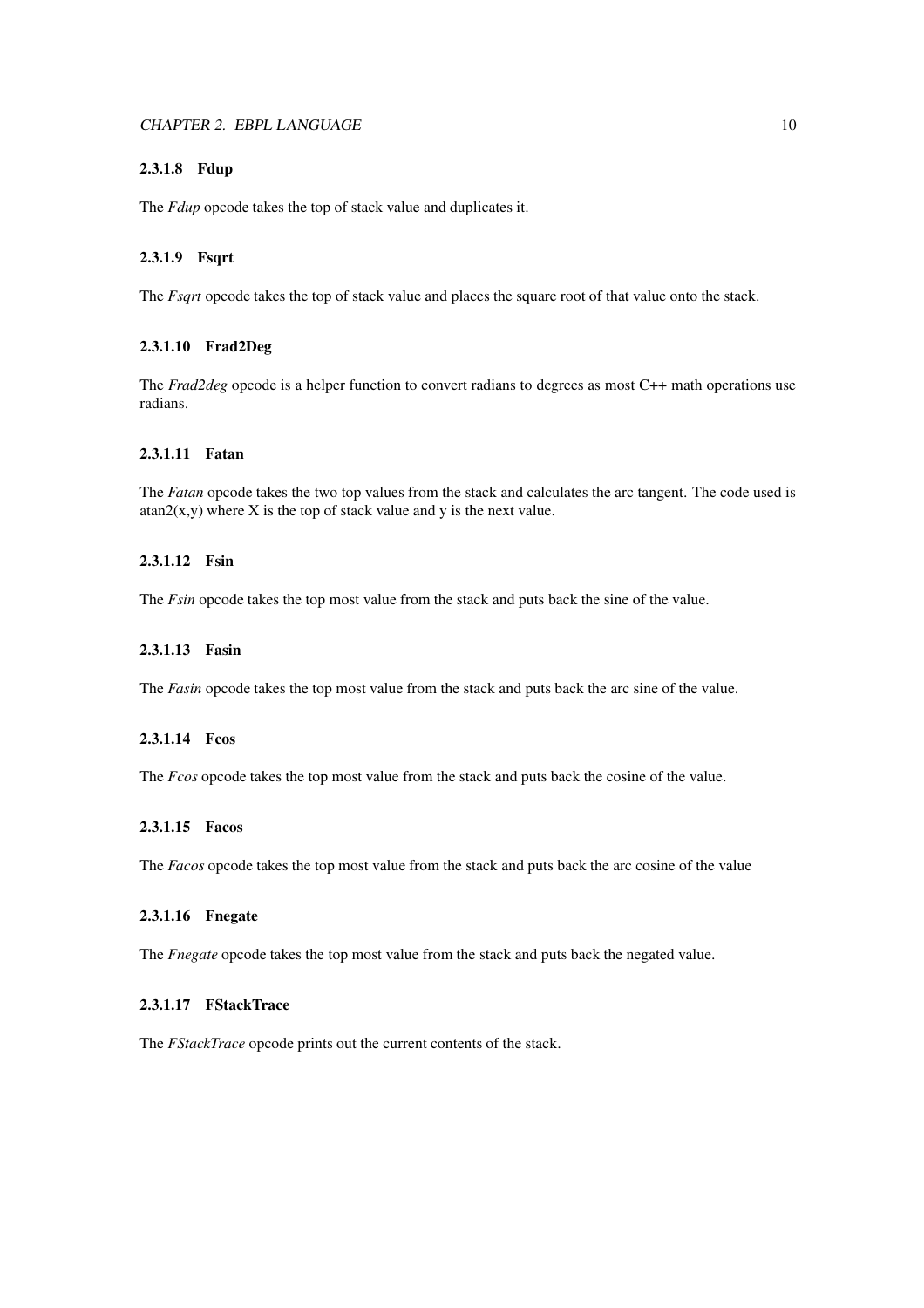#### **2.3.2 Variable Operations**

All variables within EBPL have global scope and can be accessed within any *Function*. They can be set directly or assigned a value based upon another variable.

The setting of individual tuple values can only be accomplished via the float stack as outlined in Section 2.3.1.

Variables may also be used in comparison *if* and *ifelse* operations. These may only be carried out with variables of the same type and relies upon the overloaded comparison operators of Point and Vector classes.

As the comparison of the operators >, >=, <, <=, is ambiguous for Points and Vectors they have be defined to work for all tuple values for example the Point >= operator is defined as

```
bool Point3 :: operator>=(Point3& v)
{
if(x>=v.x && y>=v.y && z>=v.z)
   return true;
else return false;
}
```
#### **2.3.3 Variable Opcodes**

Most variables can be accessed directly by the use of opcodes and values can be set and retrieved. The following section show the basics, full examples of all opcodes are shown in Section 7.11.

#### **2.3.3.1 Add**

The *Add* opcode works on any data type but care must be taken with the mixing of types. For example tuple data types can be added together easily but a tuple to float will cause problems.

```
Add Pos Dir; // add a point to a vector
Add yrot zrot; // add two float variables
```
#### **2.3.3.2 AddD**

The *AddD* opcode adds a value directly to a variable for example

AddD yrot 180.0;

#### **2.3.3.3 Length**

The *Length* opcode returns the length of a *Vector* or *Point* Variable onto the stack.

#### **2.3.3.4 Normalize**

The *Normalize* opcode normalizes the current Vector or Point Variable.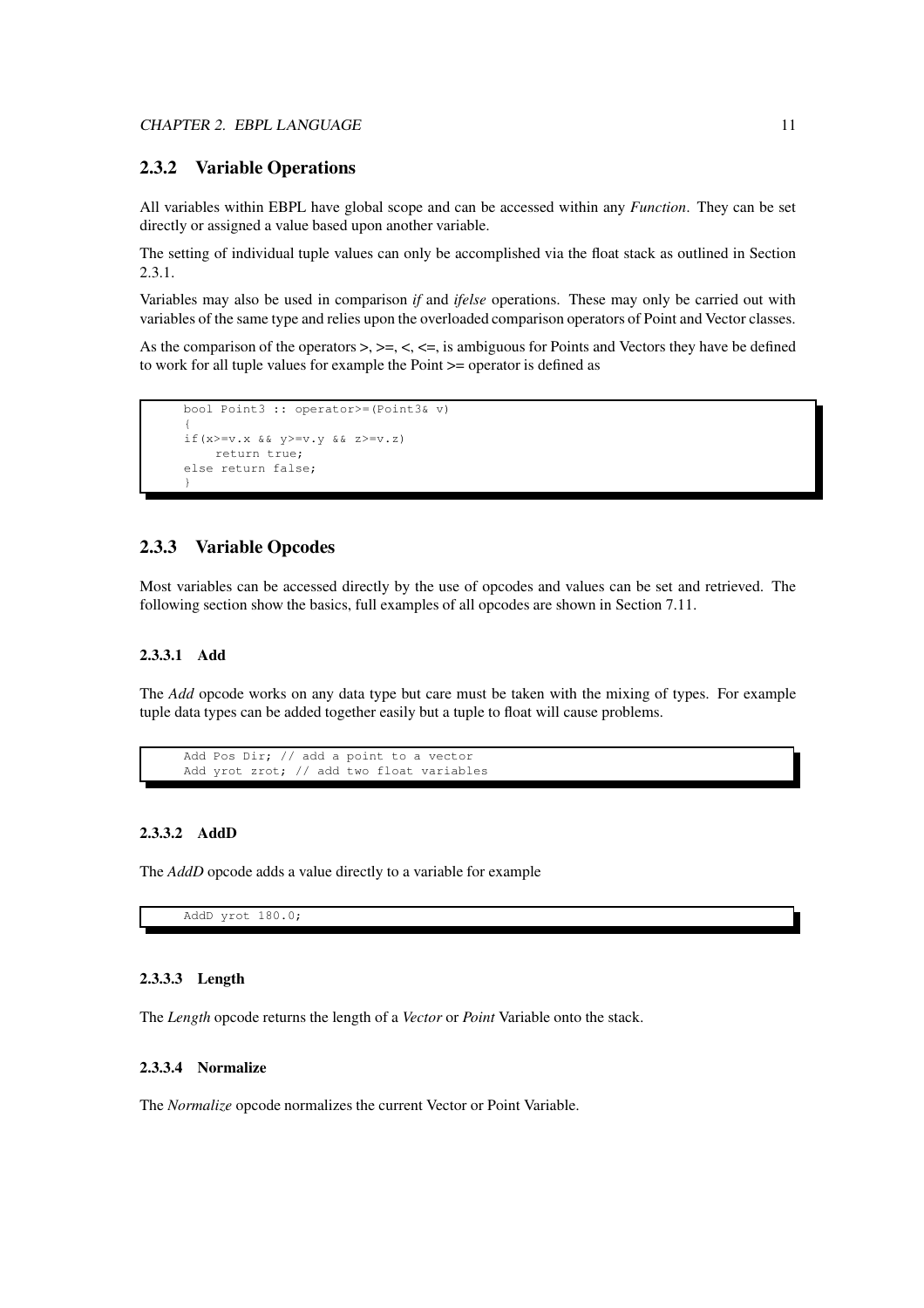#### **2.3.3.5 Randomize**

The *Randomize* opcode sets the variable to a random value within a range based on the seed value passed. The *RandomizePos* opcode only returns positive values.

```
Randomize Dir 2.1 0.1 1.1;
RandomizePos yrot 4.0;
```
#### **2.3.3.6 Debug**

The *Debug* opcode prints to the console the variable argument

Debug Pos;

The *DebugOpOn* and *DebugOpOff* enable and disable the printing of the current opcode name to the console.

#### **2.3.4 Collisions**

Each time the system is updated the Brain's *CollideFunction* is called. This is the only time within an EBPL program that the an Agent can access another Agent's data.

Within the ebpl system all Agents are contained within a number of bins (see Section **??**. for more details). It is possible to loop through the Agents within the bins and test for collisions. This is implemented using the *LoopBin* EBPL function.

Whenever the *LoopBin* structure is encountered the current Agent value is used and the rest of the Agents within the bin are compared with the current Agent.

For convenience and speed EBPL has two built-in collision detection routines, however these and others may also be implemented within the EBPL language itself. These routines take as parameters variables from the EBPL script.

#### **2.3.4.1 SphereSphereCollision**

The *SphereSphereCollision* opcode takes five parameters as outlined below

| SphereSphereCollision bool Hit Point3 Pos1 float Rad1 |  |                          |  |  |
|-------------------------------------------------------|--|--------------------------|--|--|
|                                                       |  | Point3 Pos2 float Rad2 ; |  |  |

The collision detection is calculated using the Position of the Current Agent and any other Agents in the current lattice bin. Each Agent has a Radius for the bounding sphere and if the spheres collide the *Hit* flag will be set to true.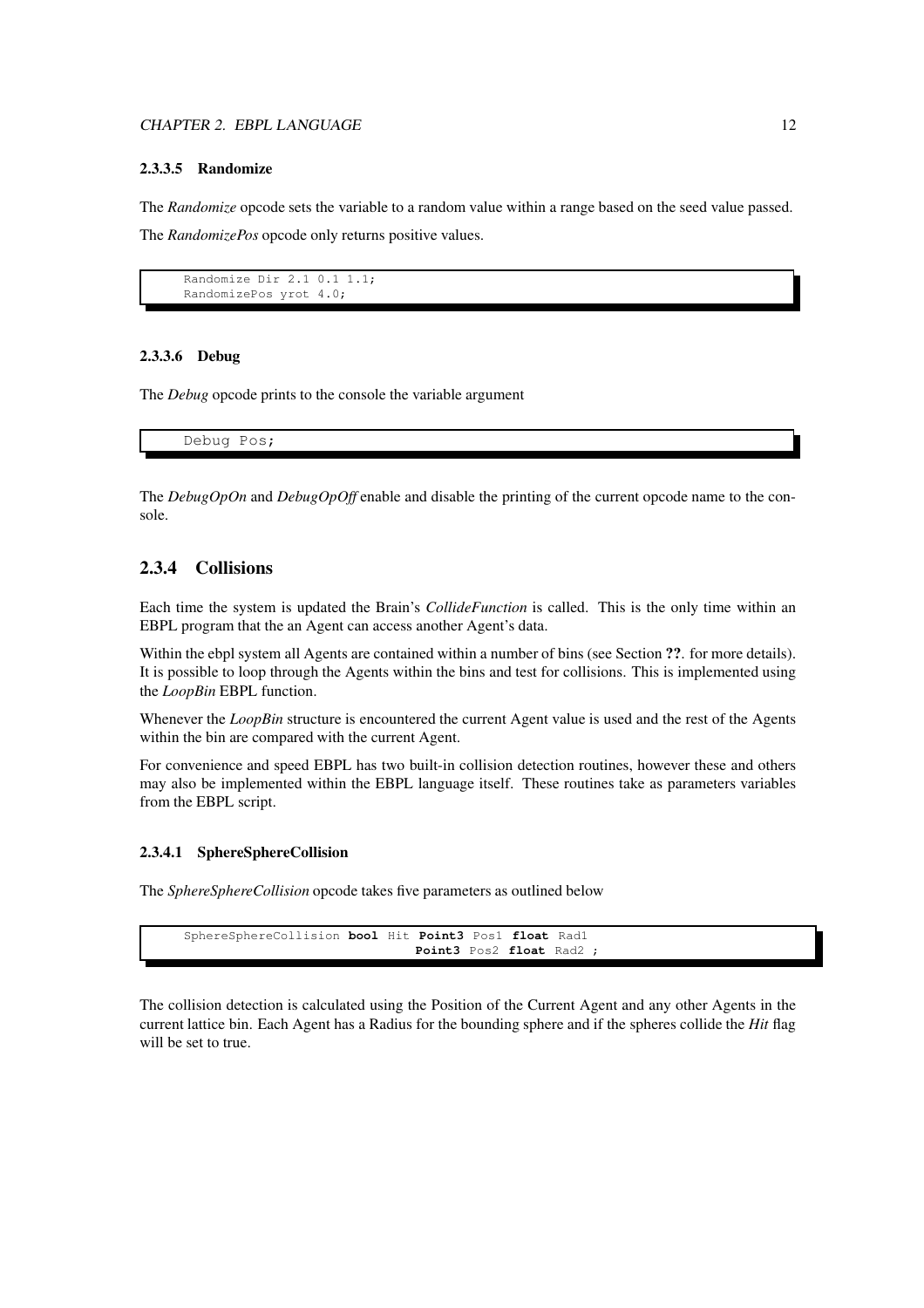#### CHAPTER 2. EBPL LANGUAGE 13

#### **2.3.4.2 CylinderCylinderCollision**

The *CylinderCylinderCollision* opcode takes seven parameters as outlined below

```
CylinderCylinderCollision bool Hit Point3 Pos1 float Rad1 float Height1
                         Point3 Pos2 float Rad2 float Height2;
```
The collision detection is calculated using the Position of the Current Agent and any other Agents in the current lattice bin. Each Agent has a Radius and Height for the bounding cylinder and if the cylinders collide the *Hit* flag will be set to true.

### **2.3.5 Environment Collisions**

Collisions with objects within the environment are processed by two built-in functions. At present only *Planes* and *Cubes* are supported.

#### **2.3.5.1 Env Object Collisions**

*EnvObjects* as shown in Figure 2.4. are represented as a cube with a bounding sphere. When the *SphereEnvObjectCollision* Opcode is used the parameters passed to the routine are checked against all of the *EnvObjects* contained within the environment.



Figure 2.4: Agents avoiding an EnvObj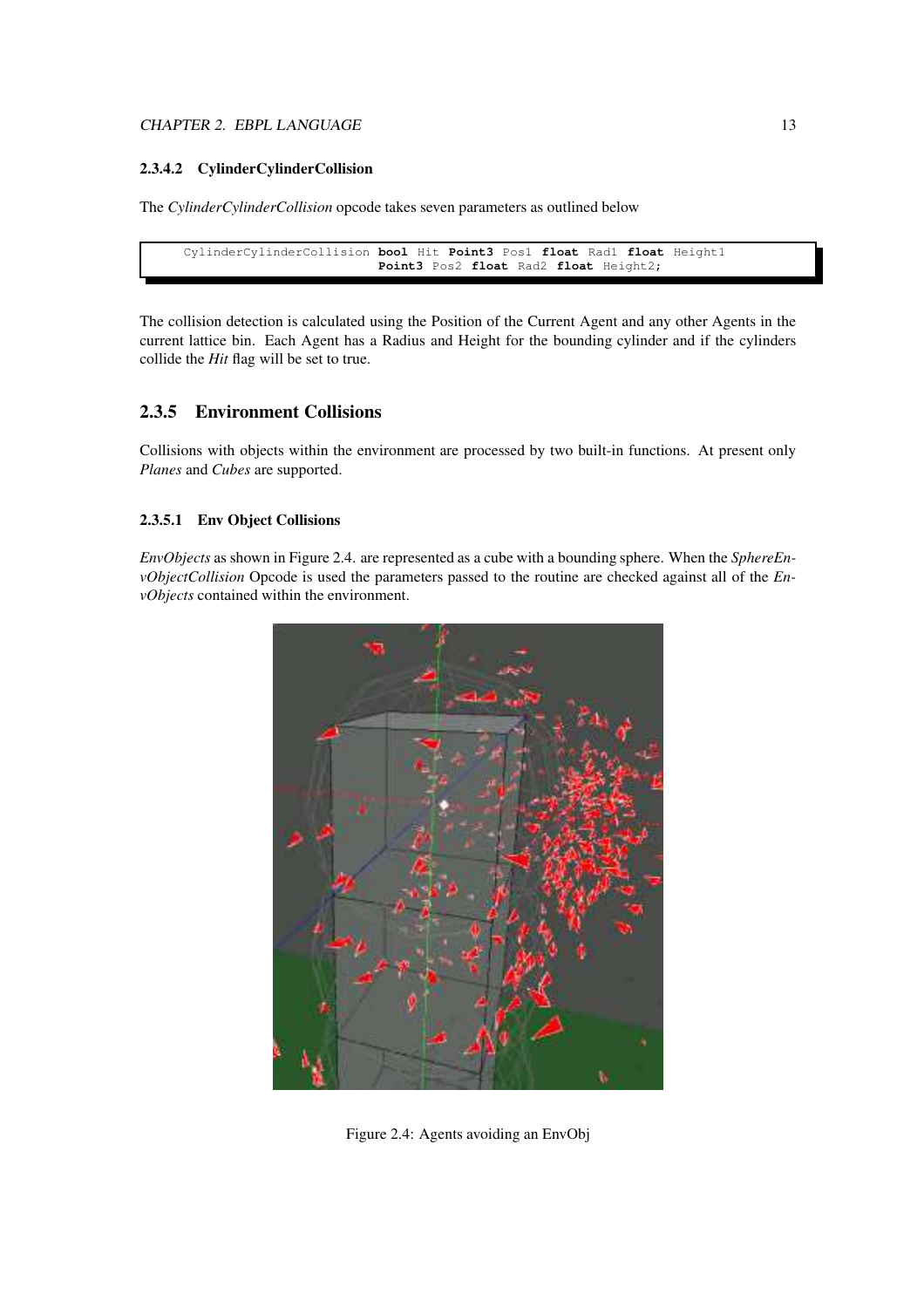#### CHAPTER 2. EBPL LANGUAGE 14

Detection of collision with *EnvObjects* is a two stage process, first the Agent is tested using Sphere-Sphere collision as shown in Section 7.3.0.1. to determine if the Object has been hit. Next Sphere Plane collision as shown in Section **??**. is used to determine which face of the object has been hit. At present the Normal of this face is returned to the Agent and collision avoidance is calculated on this value.

#### **2.3.5.2 EnvObject Example**

*EnvObj*'s are added to the environment using the following *.fl* script.

```
EnvObj float Pos.x float Pos.y float Pos.z
       float Width float Height float Depth
       float Radius
```
The radius parameter is used to determine the bounding sphere of the object for the collision detection used in the *SphereEnvObjCollision* opcode.

The *SphereEnvObjCollision* opcode takes four parameters as outlined below

```
SphereEnvObjCollision bool Hit Point3 Pos
                      float Radius2 Vector Normal;
```
The collision detection is calculated using the Position of the Current Agent and its bounding sphere Radius, each EnvObject is tested in turn against the Agent and if a hit is detected the *Hit* flag is set to true and the Normal to the face hit is returned in the *Normal* parameter.

#### **2.3.6 Structure Opcodes**

The structure opcodes are used to define and call functions and make decisions.

#### **2.3.6.1 Function**

The *Function* Opcode defines the beginning of a function block. It must be terminated by use of an *End* opcode as shown below

```
Function CalcAngle
 Fpush yrot;
 Fpop yrot;
End;
```
#### **2.3.6.2 Call**

The *Call* opcode will call a function within the script.

Call CalcAngle;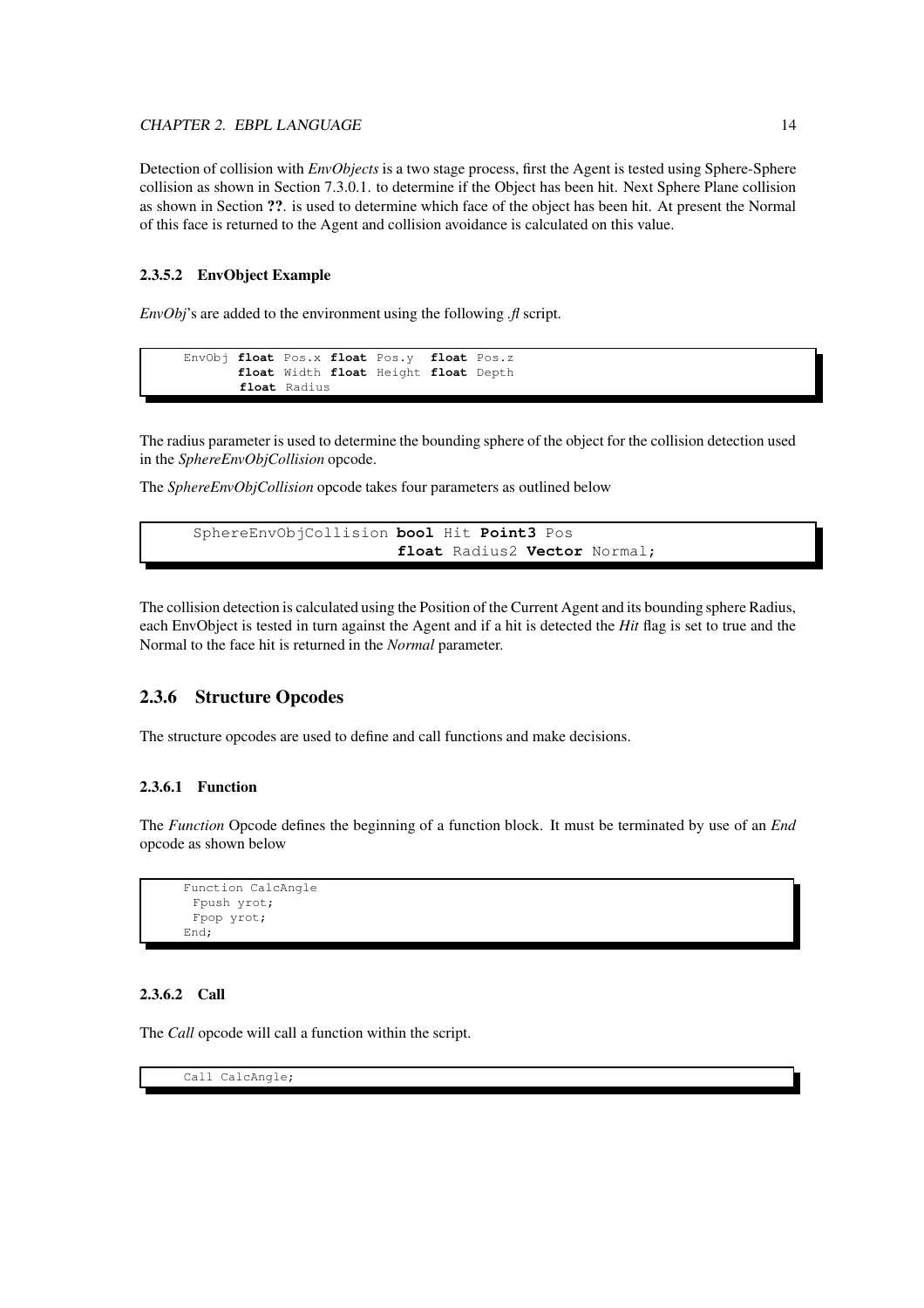#### **2.3.6.3 If**

The *if* structure can be used on all data types and is constructed as shown below

```
if dist > MinCentroidDist
 {
  // do something
 }
```
All *if* statements must use the open and closed braces, however *if* statements may be nested.

#### **2.3.6.4 ifelse**

The *ifelse* structure can be used on all data type and is constructed as shown below

```
ifelse dist > MinCentroidDist
 {
  // do something
 }
 {
 // else do something else
 }
```
All *ifelse* statements must use the open and closed braces. At present the *ifelse* statement may not be nested, however *if* statements may be placed within an *ifelse* structure. If multiple *ifelse* type structures are required use the *CallList* mechanism as outlined in Section 7.5.

## **2.4 Drawing**

The EBPL *DrawFunction* is a built-in function to allow the rendering of Agents for previewing of the simulation. The system has two main methods for drawing either using a cut-down version of OpenGL or a built in AgentRender system.

#### **2.4.1 MiniGL Opcodes**

The MiniGL Opcodes are split into 2 main areas

- Affine Transforms
- Drawing

#### **2.4.2 Affine Transforms**

The following Opcodes are responsible for transforms within the environment, all transforms are based on a transformation matrix which can be preserved for each drawing routine.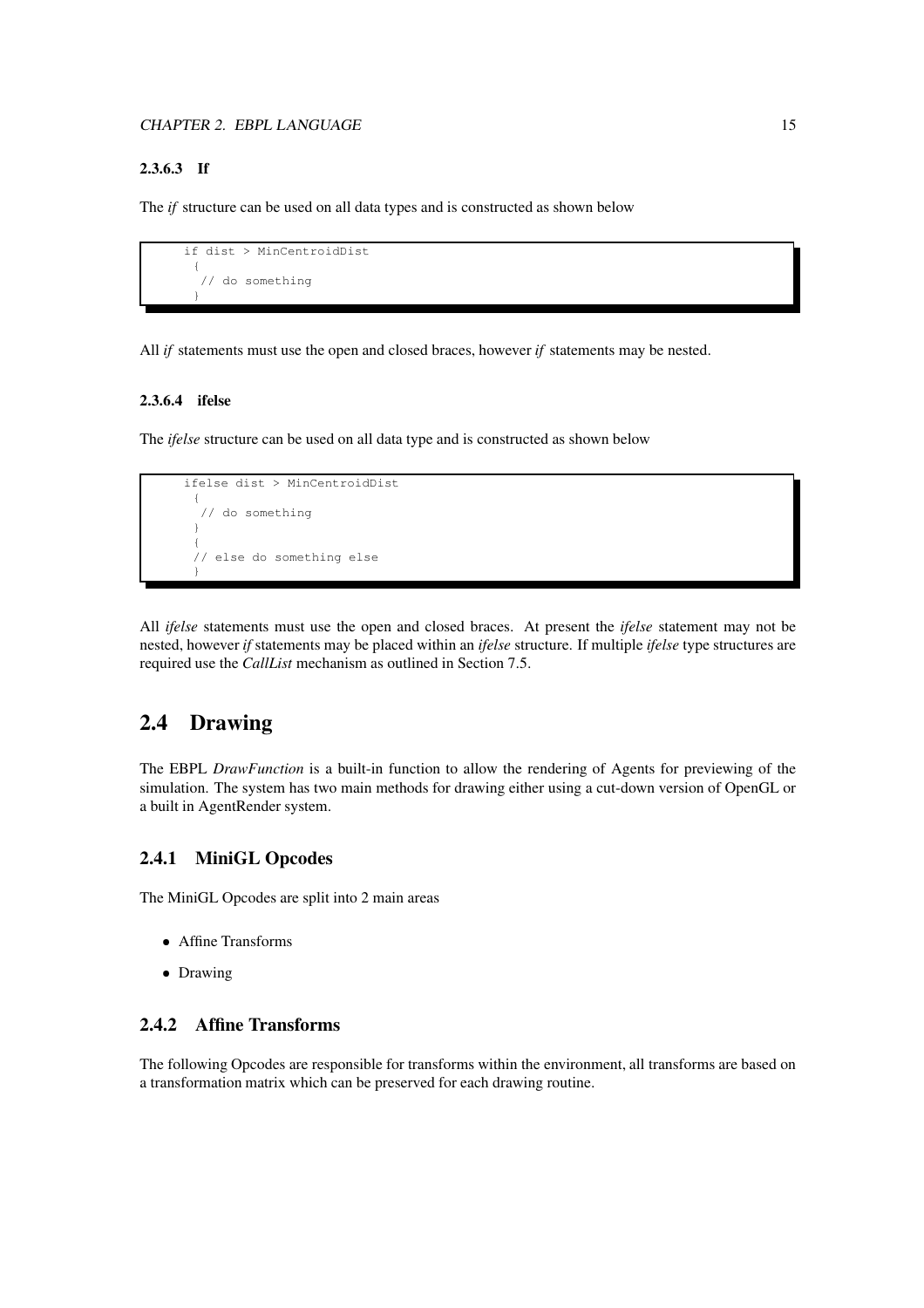#### CHAPTER 2. EBPL LANGUAGE 16

#### **2.4.2.1 PushMatrix / PopMatrix**

The *PushMatrix* and *PopMatrix* opcodes preserve the affine transformation stack an operate in a similar way to the OpenGL matrix stack. Care must be taken when using these operations and *PushMatrix* / *PopMatrix* opcodes must be matched else the outcome is undefined.

```
// create an empty transform stack
PushMatrix;
  // draw stuff
// restore the transform stack
PopMatrix;
```
#### **2.4.2.2 Rotations**

The rotation opcode set the current rotation in the X, Y and Z axis, all drawable objects called after a rotation opcode will be rotated by the amount of degrees specified. The Rotate opcodes are defined as follows

```
RotateX float Degrees;
RotateY float Degrees;
RotateZ float Degrees;
```
At present the Rotate opcode only accepts a *Float* variable and not a direct floating value.

#### **2.4.2.3 Scale**

The *Scale* opcode scales in the X, Y and Z axis any drawable objects specified after the *Scale* is used. At present the *Scale* opcode only accepts direct floating point values and not variables as shown in the example below

```
//scale in X y and Z
Scale 5.0 6.0 5;
```
#### **2.4.2.4 Translate**

The *Translate* opcode translates the current drawing position from the current point of the transformation matrix to a new point specified by either a *Vector* or *Point* variable as shown below

```
Translate Point NewPos;
Translate Vector NewPos;
```
#### **2.4.3 Drawing Primitives**

EBPL has three geometric drawing primitives these are *Sphere*, *Cube* and *Cylinder*.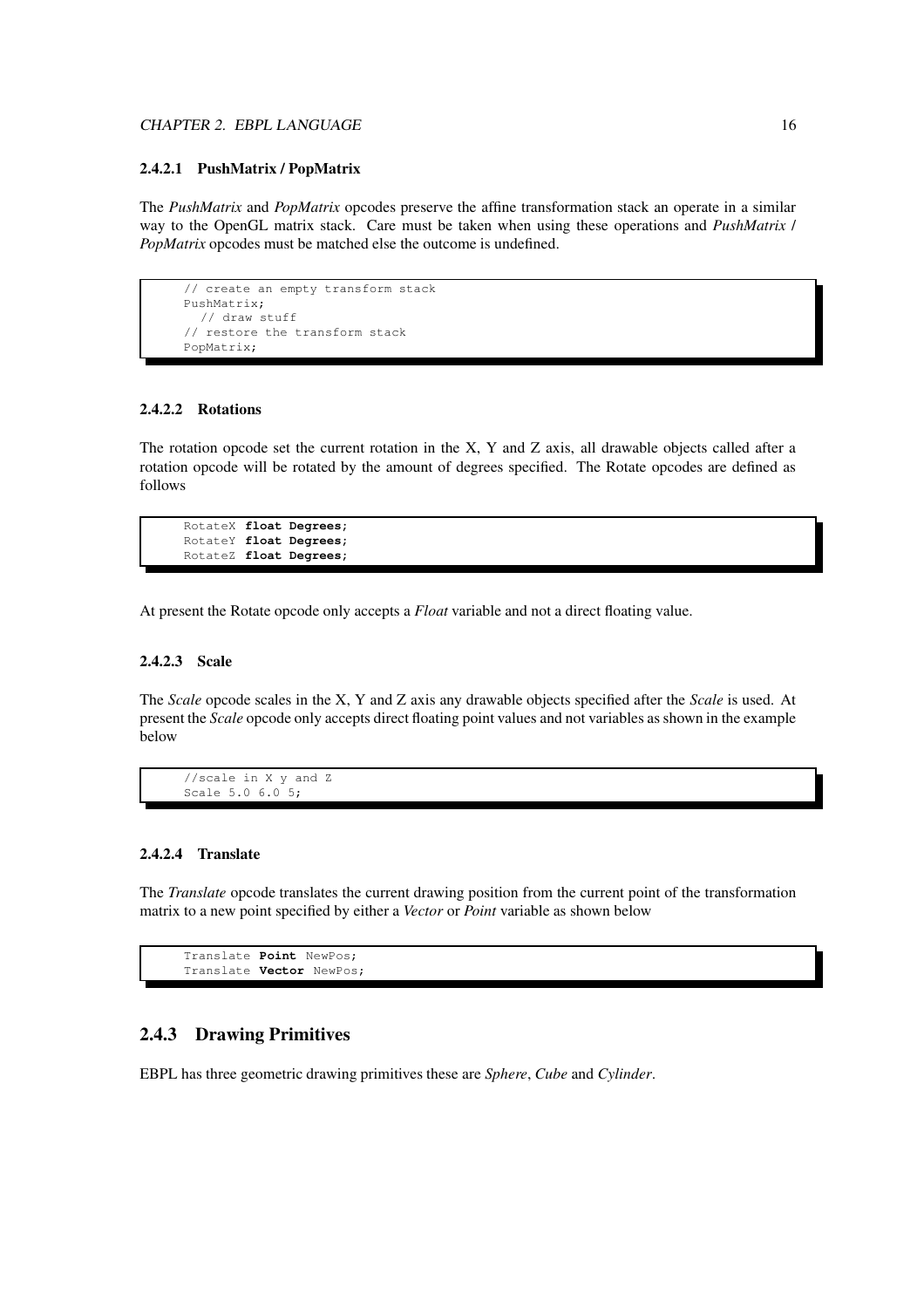#### **2.4.3.1 Sphere**

The *Sphere* and *SolidSphere* opcodes draw a sphere using the current *Colour*. The syntax for these opcodes are as follows

```
Sphere Float Radius Float slices Float Stacks;
SolidSphere Float Radius Float slices Float Stacks;
```
The Radius value may be either a EBPL variable or a direct floating point value as shown in the following examples

```
Float Radius=2.0;
Sphere Radius 12 12;
SolidSphere 10 12 12;
```
#### **2.4.3.2 Cube**

The *Cube* opcode will draw a wire-frame cube of width, height and depth *d* where *d* is either a *Float* variable or a direct float value as shown in the following examples

```
float Width=1.0;
Cube Width;
Cube 4.3;
```
#### **2.4.3.3 Cylinder**

The *Cylinder* opcode draws a wire-frame cylinder of Radius *r* and Height *h* where *r* and *h* are either a *Float* variable or a direct float value as shown in the following examples

```
float Width=1.0;
float Height=0.5;
Cylinder Width Height;
Cylinder 4.3 2.5;
```
#### **2.4.4 Line Drawing**

The line drawing elements of the MiniGL opcodes allow for the setting of line style, colour and the drawing of verticies.

#### **2.4.4.1 Colour**

The *Colour* opcode sets the current drawing colour for lines and primitives, it can take either a *Point* data type using the *x*,*y* and *z* tuple values for Red, Green, and Blue or direct *Float* values as shown in the following examples

```
// set colour to red
Point ColourValue=[1,0,0];
Colour ColourValue;
// set colour to white
Colour 1 1 1;
```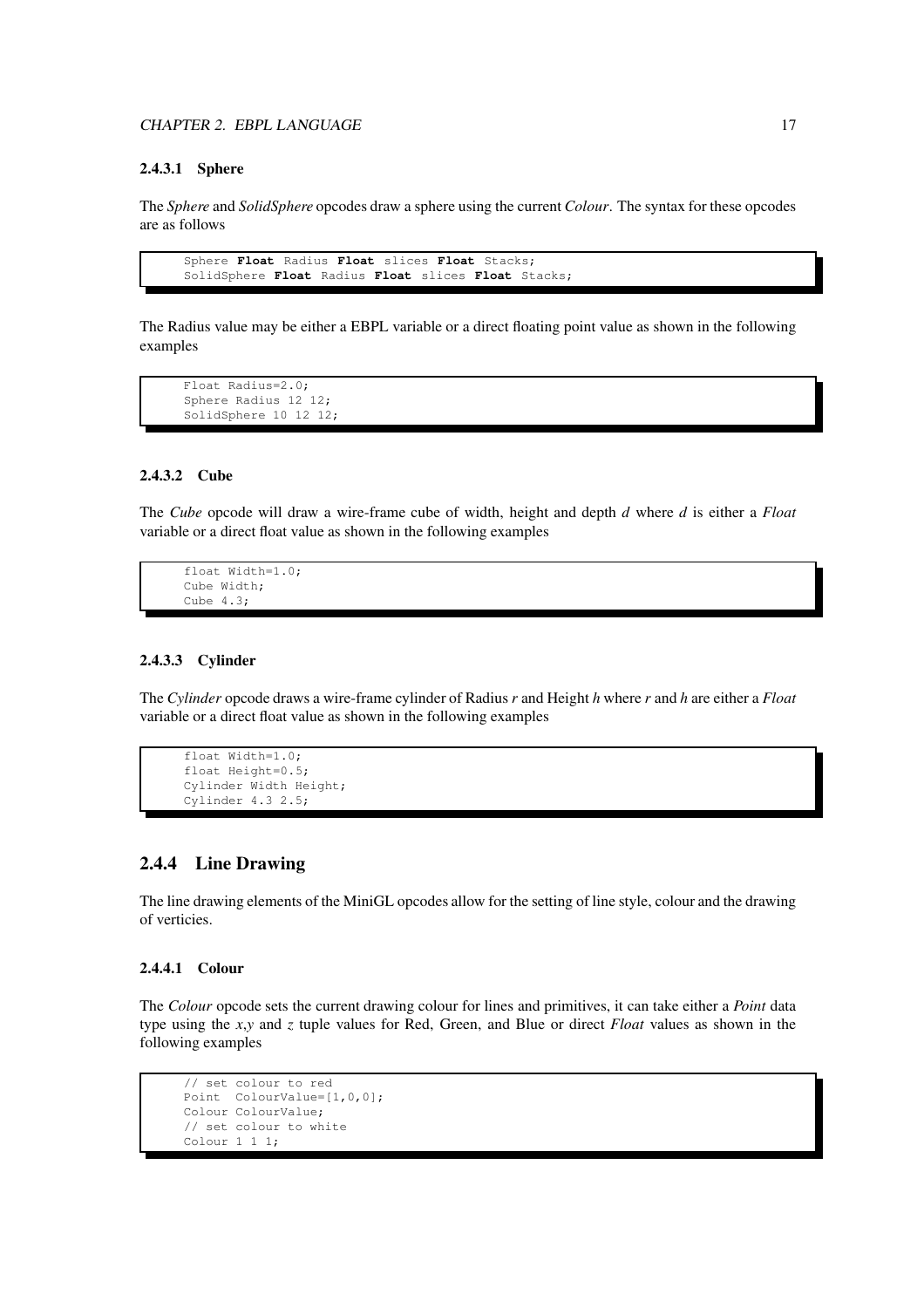#### CHAPTER 2. EBPL LANGUAGE 18

#### **2.4.4.2 Line and Point Size**

The current line and point size can be set using the *PointSize* and *LineSize* opcodes these only take direct float values and are valid until another call to *PointSize* and *LineSize.* The default value for both is 1.0.

```
// set the pointsize to 5.0
PointSize 5.0;
// set the linesize to 2.0
LineSize 2.0;
```
#### **2.4.4.3 Drawing Styles**

MiniGL supports five line drawing style as shown in Table 2.4

| Value               | Meaning                                                              |
|---------------------|----------------------------------------------------------------------|
| Points              | individual points                                                    |
| Lines               | pairs of verticies interpreted as individual line segments           |
| LineLoop            | same as above, with a segment added between last and first verticies |
| Polygon             | boundary of a simple convex polygon                                  |
| <i><b>Quads</b></i> | quadruples of verticies interpreted as four sided polygons           |
|                     |                                                                      |

Table 2.4: Line Drawing styles[MW99]

These are shown in Figure 2.5.



Figure 2.5: MiniGL Line Drawing types

Each of these opcodes are called to specify the line drawing style for the verticies which follow, each of the drawing styles must be ended by the use of the *glEnd* opcode as shown in the following example

```
// Draw using points
Points
  Vertexf 0 0 0;
  Vertexf 0 10 0;
glEnd;
```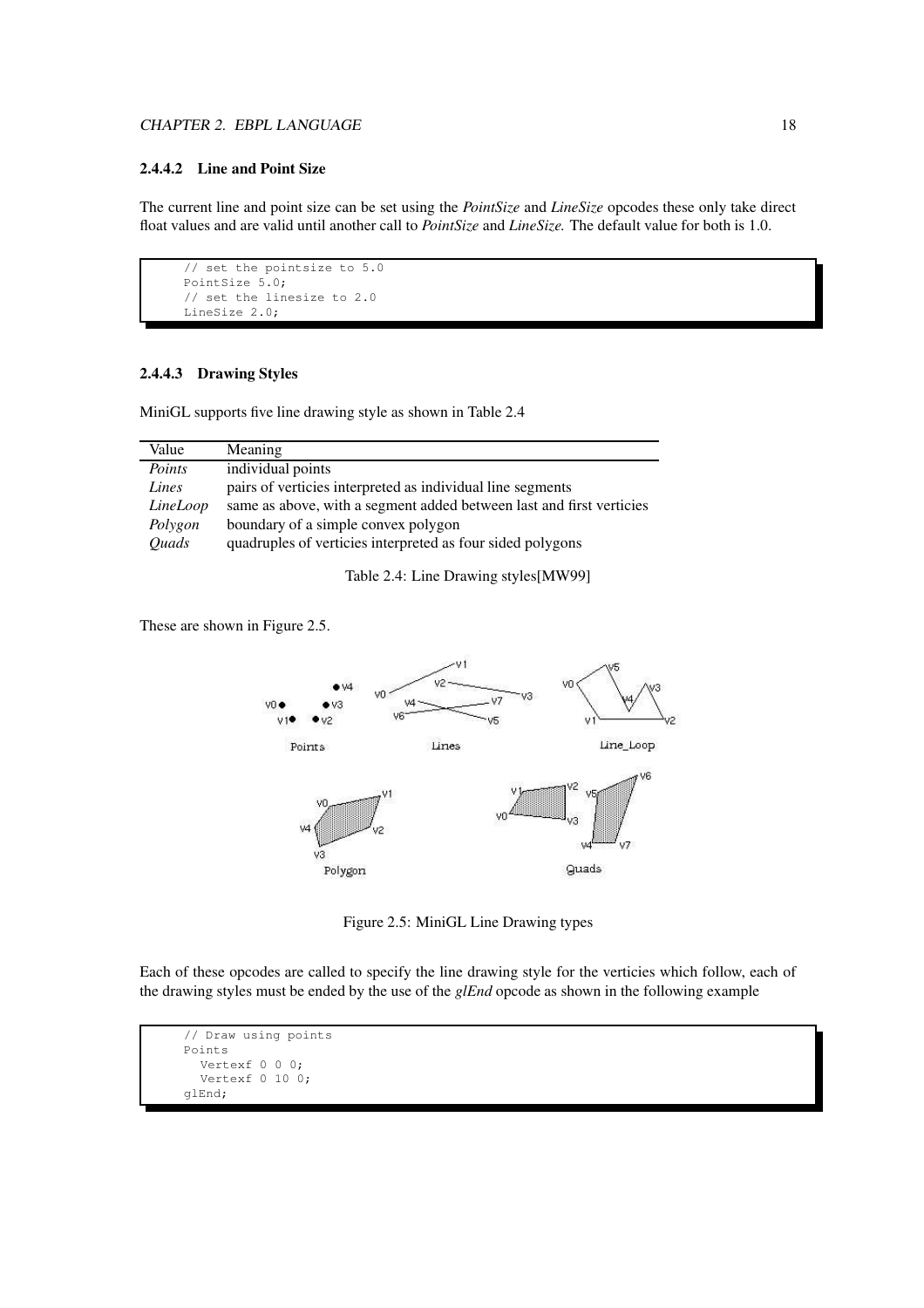#### CHAPTER 2. EBPL LANGUAGE 19

#### **2.4.4.4 Vertex Commands**

The drawing of individual verticies is carried out using the *Vertex* and *Vertexf* opcodes. The *Vertex* opcode takes a *Point* or *Vector* variable as the argument whereas the *Vertexf* takes a direct floating point value for the *x*, *y* and *z* values. These are shown in the following examples

```
// Draw a triangle using direct values
LineLoop
  Vertexf 0 0 0;
  Vertexf 1 0 0;
  Vertexf 1 -1 0;
glEnd;
```

```
// Draw a triangle using variables
Point P1=[0,0,0];
Point P2=[1,0,0];
Point P3=[1,-1,0];
LineLoop
  Vertex P1;
  Vertex P2;
  Vertex P3;
glEnd;
```
#### **2.4.4.5 Lighting**

The current OpenGL lighting may be turned on and off using the *LightingOn* and *LightingOff* opcodes. At present only the default OpenGL light *GL\_LIGHT0* (see [MW99] for more details) is enabled in the system. Later version will allow for the full scripting of all available OpenGL lights.

#### **2.4.5 MiniGL Example**



Figure 2.6: Mini GL drawing

Figure 2.6. shows MiniGL in action rendering both the Boid type Agents and the ground shadows with the ebpl code shown in Algorithm 1.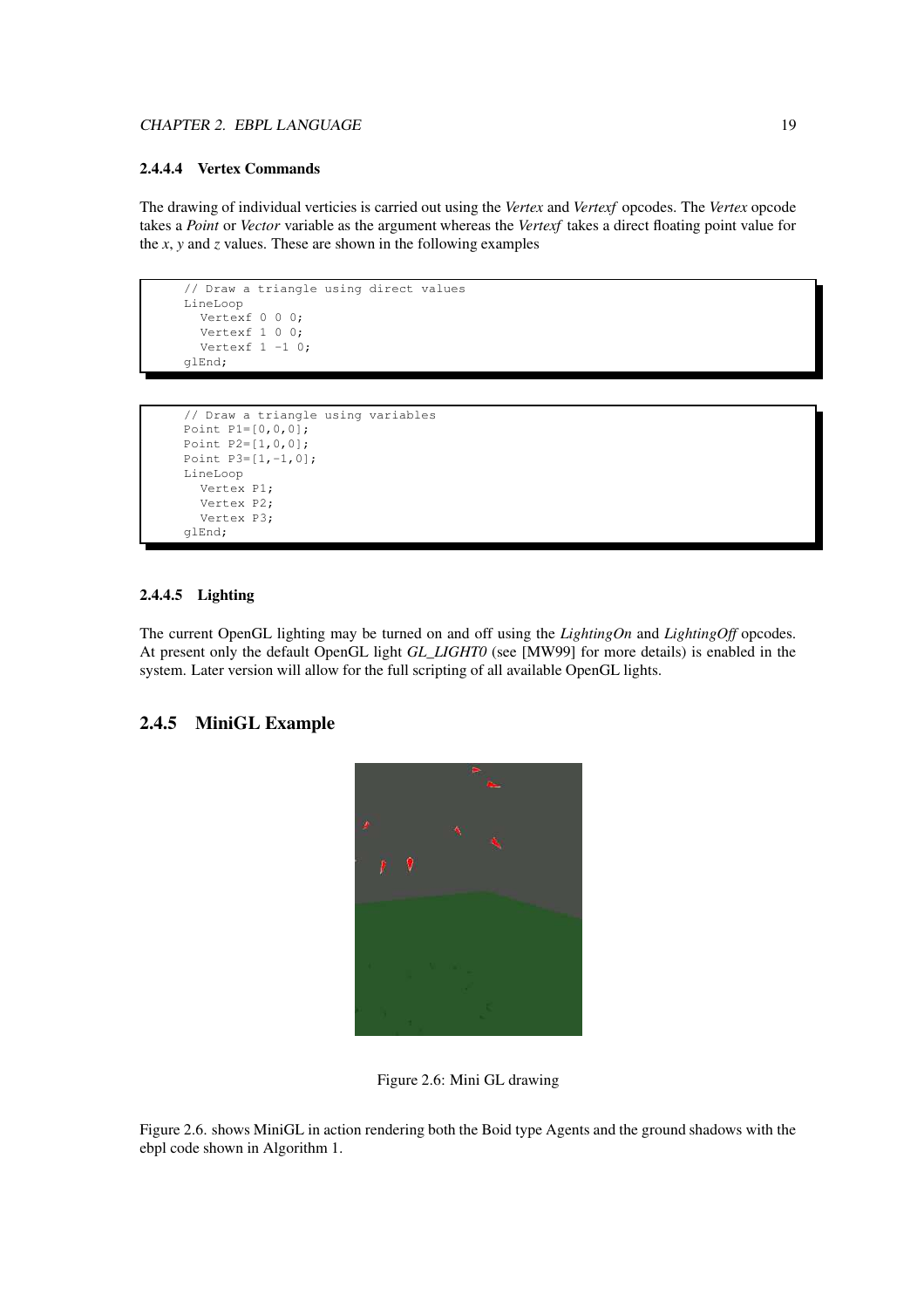**Algorithm 1** MiniGL Drawing Example - Reynolds Boids [Rey87].

```
DrawFunction
PushMatrix;
// Translate to the Agents Position
    Translate Pos;
        //Rotate the Agent to the correct orientation
        RotateX xrot;
        RotateY yrot;
        RotateZ zrot;
        //Set the Colour
        Colour 1.0 0.0 0.0;
       //Now draw the agent poly's
      Polygon ;
            Vertexf 0.5 -0.2 -0.2;
            Vertexf 0.5 0.2 0.0;
            Vertexf -0.5 -0.2 0.0;
            Vertexf 0.5 -0.2 0.2;
            Vertexf 0.5 0.2 0.0;
            Vertexf -0.5 -0.2 0.0glEnd ;
 // Now draw the Poly's as Lines to give the agent an outline shape
        LineSize 1.0;
        Colour 1.0 1.0 1.0;
        LineLoop
            Vertexf 0.5 -0.2 -0.2 ;
            Vertexf 0.5 0.2 0.0 ;
            Vertexf -0.5 -0.2 0.0;
            Vertexf 0.5 -0.2 0.2;
            Vertexf 0.5 0.2 0.0 ;
            Vertexf -0.5 -0.2 0.0;
        glEnd;
PopMatrix ;
// Now Draw Shadows
PushMatrix;
       // preserve y value
        Fpush Pos y;
        PushGPYlevel;
        Fpop Pos y;
        Translate Pos;
        RotateX xrot;
        RotateY yrot;
        RotateZ zrot;
        Scale 0.5 0.5 0.5;
        Colour 0.2 0.2 0.2;
        Polygon ;
            Vertexf 0.5 -0.2 -0.2;
            Vertexf 0.5 0.2 0.0 ;
            Vertext = 0.5 - 0.2 0.0;
            Vertexf 0.5 -0.2 0.2 ;
            Vertexf 0.5 0.2 0.0 ;
            Vertexf -0.5 -0.2 0.0;
        glEnd;
PopMatrix;
// restore the Y value
Fpop Pos y;
End;
```
#### **2.4.6 AgentRender**

The AgentRender module allows for a series of key-framed Alias-wavefront .obj [Ali03] files to be loaded as separate animation sequences which can be triggered within the system.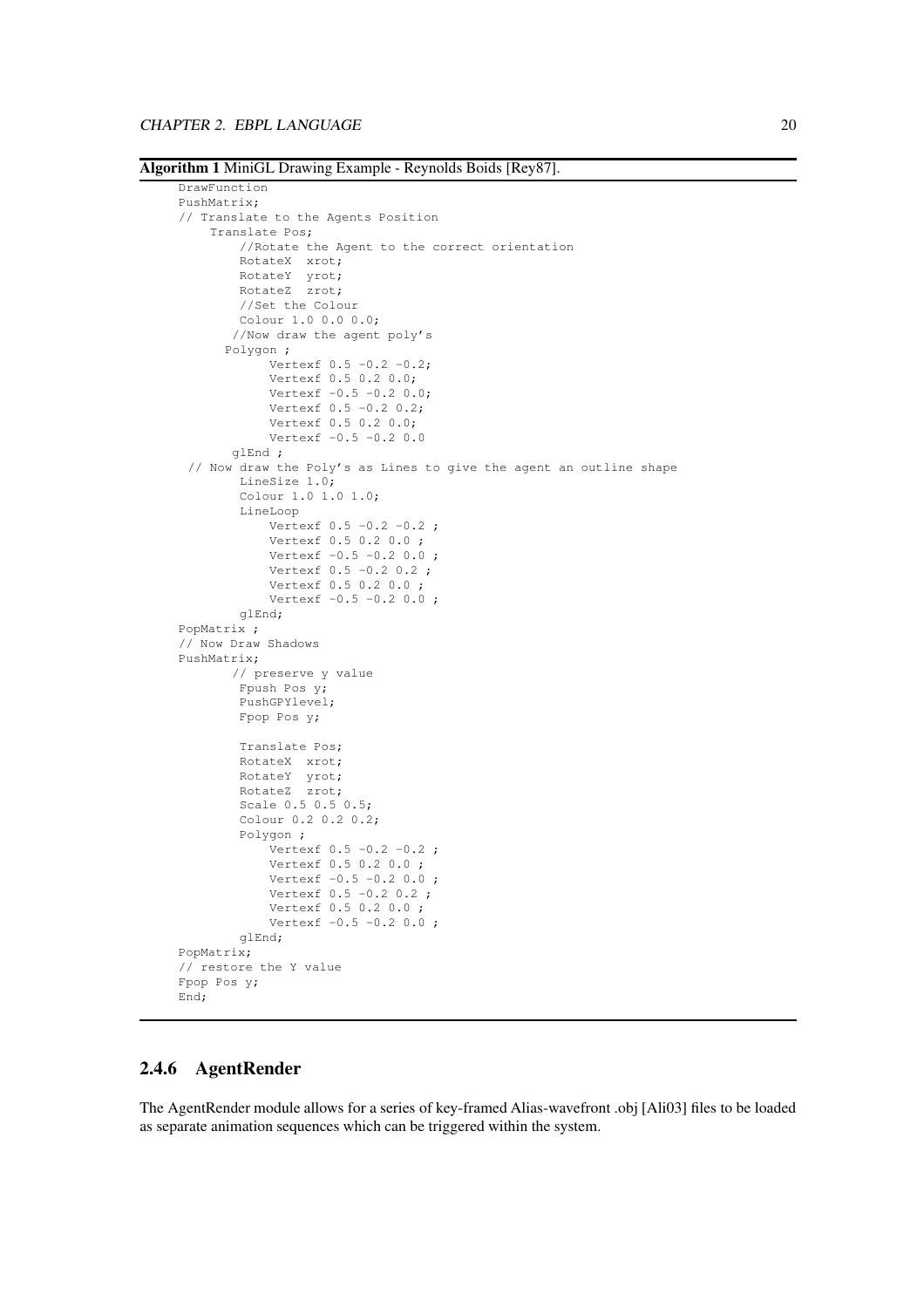

Figure 2.7: AgentRender module with 6 animations cycles

At present the AgentRender module is hard coded with the six animation cycles shown in Figure 2.7. However in future versions of the system this will be fully scripted within the .fl script system. Each time the AgentRender module is loaded a series of OpenGL display lists are created to speed up the execution of the renderer. If a non-accelerated OpenGL graphics card is used the system will resort back to software rendering which slows down the loading and rendering of Agents.

When the AgentRender module is created the six animation cycles are created by loading in two .obj models and creating a series of frames by the use of linear interpolation. Each model loaded in must have the same vertex, face and normal layout but the verticies may be in different positions to create the animation.



Walk Start Frame Walk End Frame



Figure 2.8: Sample Agent Render model frames

Figure 2.8 shows the two obj models used for generating the walk cycle. These are loaded as the start and end frames for the animation cycle then the linear interpolation function shown below is used on each Vertex to calculate the in-between frames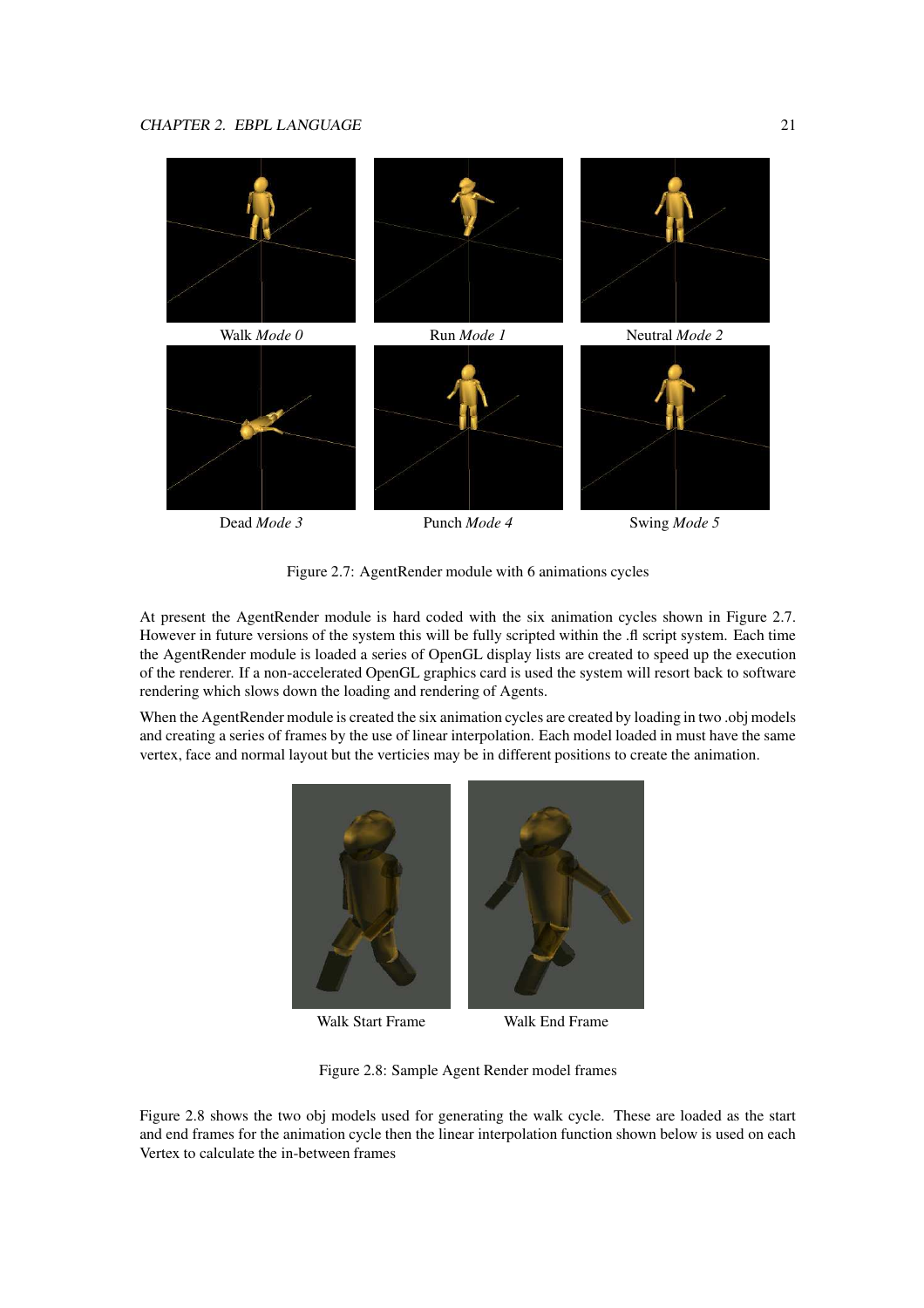```
glVertex3f( lerp(StartObj.Verts[V].x,EndObj.Verts[V].x,t),
            lerp(StartObj.Verts[V].y,EndObj.Verts[V].y,t),
            lerp(StartObj.Verts[V].z,EndObj.Verts[V].z,t));
```
Where t is the blend function set from 0, the start frame and 1 the end frame. The *lerp* function used is shown below

```
GLfloat lerp(GLfloat A,GLfloat B, GLfloat t)
{
   GLfloat p;
   p=A+(B-A)*t;return p;
}
```
#### **2.4.6.1 Using the AgentRender**

To use the AgentRender module both the .fl and brainscript files need to have the following instruction added

UseAgentRender ;

This tells the environment and the Brain that the AgentRender is being used. If this is not present in the scripts and any other AgentRender calls are made the system will crash. In the brain script this call is generally placed in the *InitFunction* as it only needs to be set once.

There are four Opcodes used for configuring the AgentRender as follows

| Value               | Meaning                                                                            |
|---------------------|------------------------------------------------------------------------------------|
| <i>SetAnimCycle</i> | sets the animation cycle to be drawn as indicated by the Mode values in Figure 2.7 |
| RenderFrame         | Selects which frame of the AgentRender sequence to draw                            |
| RenderAgent         | Draws the Agent configured by the above two opcodes                                |
| RenderMaterial      | Set the current material for the Agent (see Table 7.3)                             |
|                     |                                                                                    |

Table 2.5: AgentRender Opcodes

All these opcodes can take either *Float* variables or direct float values as shown in the example below :-

```
// set to agent walk cycle
float DrawMode=0;
float Frame=4;
SetAnimCycle DrawMode;
// set material to chrome
RenderMaterial 3;
//render the 3rd frame of the cycle
RenderFrame Frame;
```
The material types currently used in EBPL are shown in Table 7.3.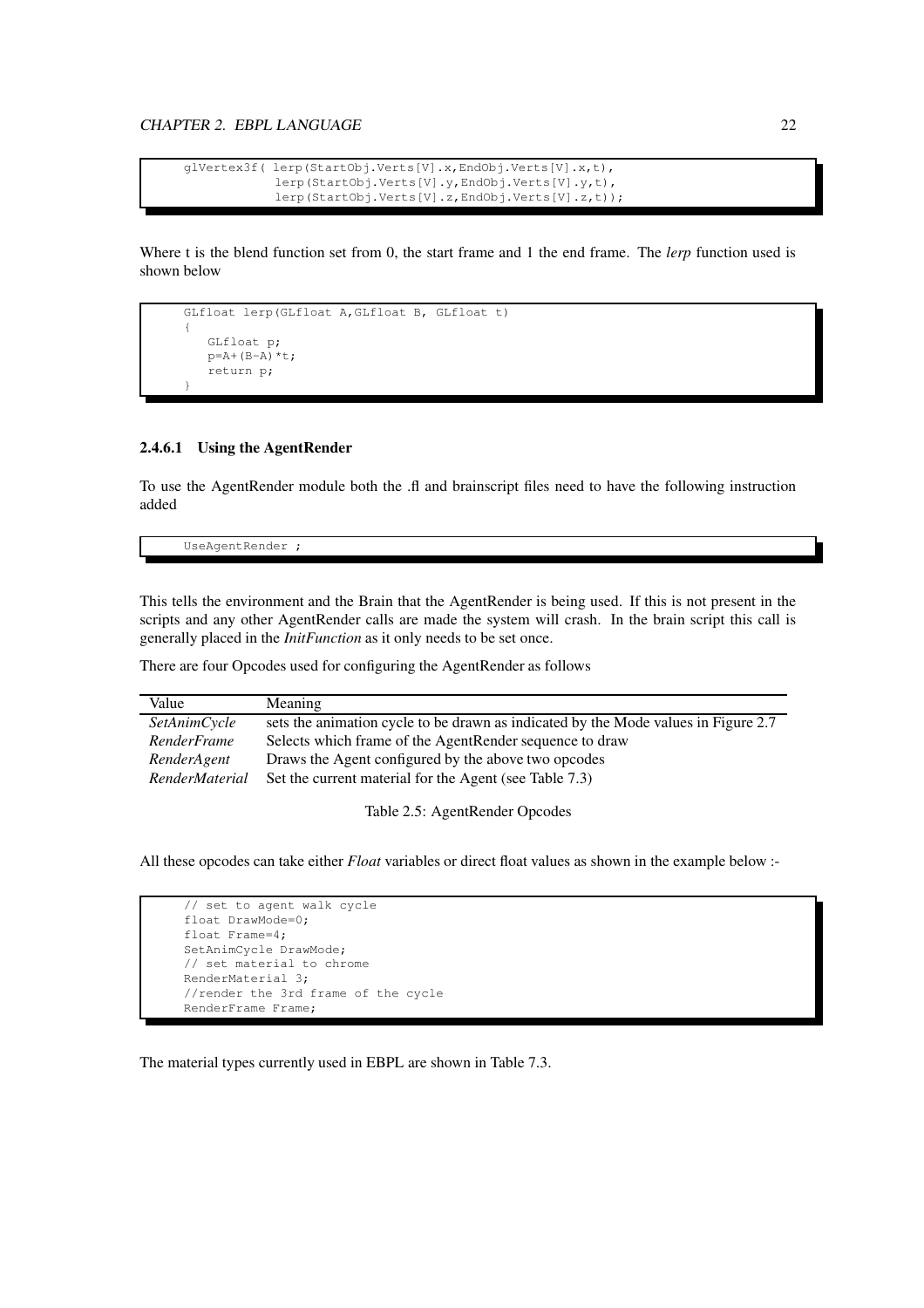| <b>Material Number</b> | Material Type         |
|------------------------|-----------------------|
|                        | <b>BLACKPLASTIC</b>   |
|                        | <b>BRASS</b>          |
| $\mathfrak{D}$         | <b>BRONZE</b>         |
| 3                      | <b>CHROME</b>         |
| 4                      | <b>COPPER</b>         |
| 5                      | GOLD                  |
| 6                      | <b>PEWTER</b>         |
|                        | <b>SILVER</b>         |
|                        | <b>POLISHEDSILVER</b> |

Table 2.6: Material Types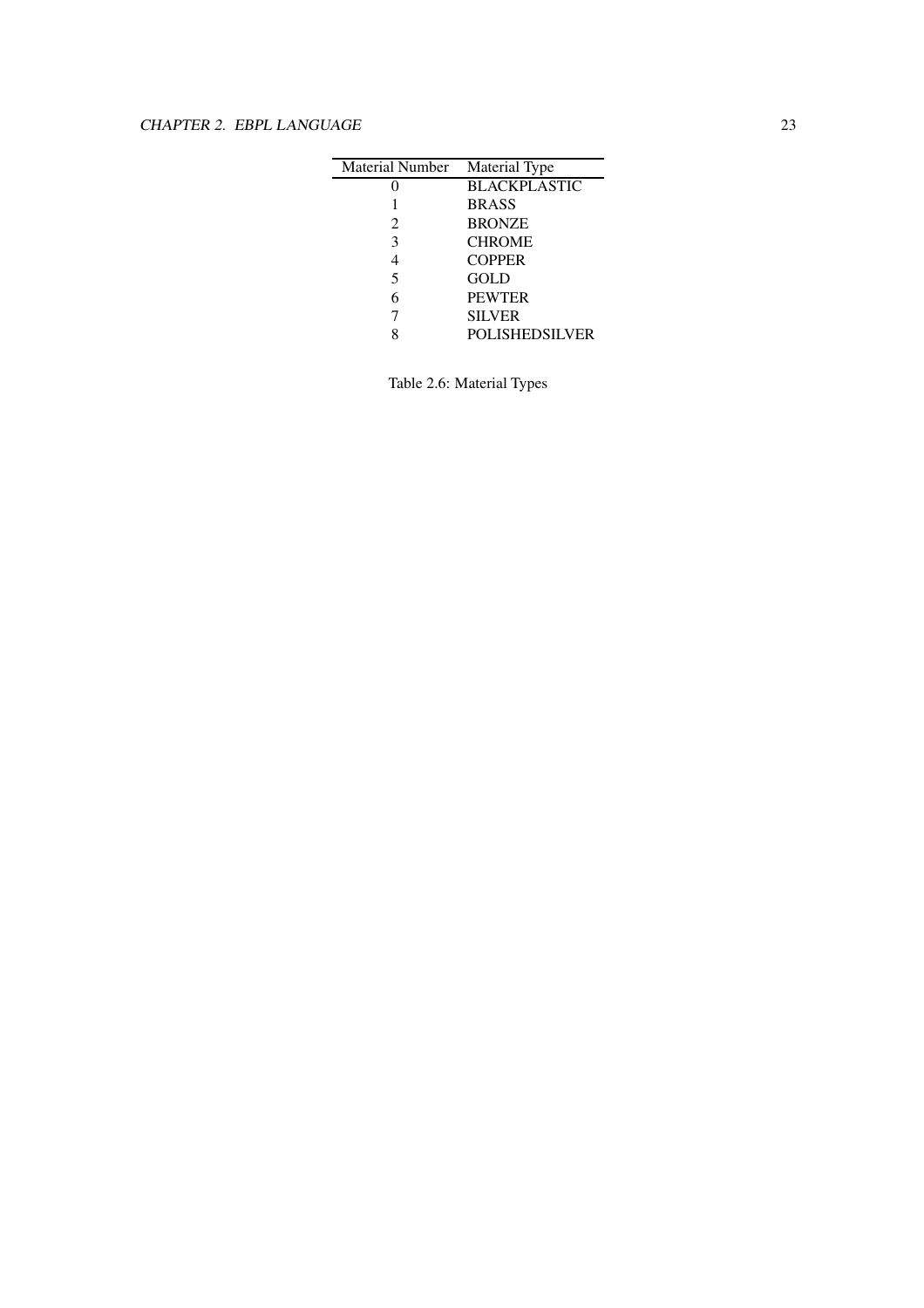# **Chapter 3**

# **Programmable Particles**

As well as emergent behaviour ebpl can generate user programmable particles for simple simulations. This chapter presents a number of example ebpl brain scripts for generating a simple particle system and highlight some of the basic principles of the ebpl language.

# **3.1 Simple Particles**

One of the earliest method of controlling large amounts of objects in a scene is the Particle System introduced by Reeves [Ree83, Ree85] in 1983. When viewed as a whole the particles create the impression of a single, dynamic, complex object [Par02] as shown in Figure 3.1.



Figure 3.1: Simple Particle system Created in EBPL

For a simple omni-directional particle system only a few variables are required as follows

- **Position** the particles current position.
- **NextPosition** the position where the particle will be next.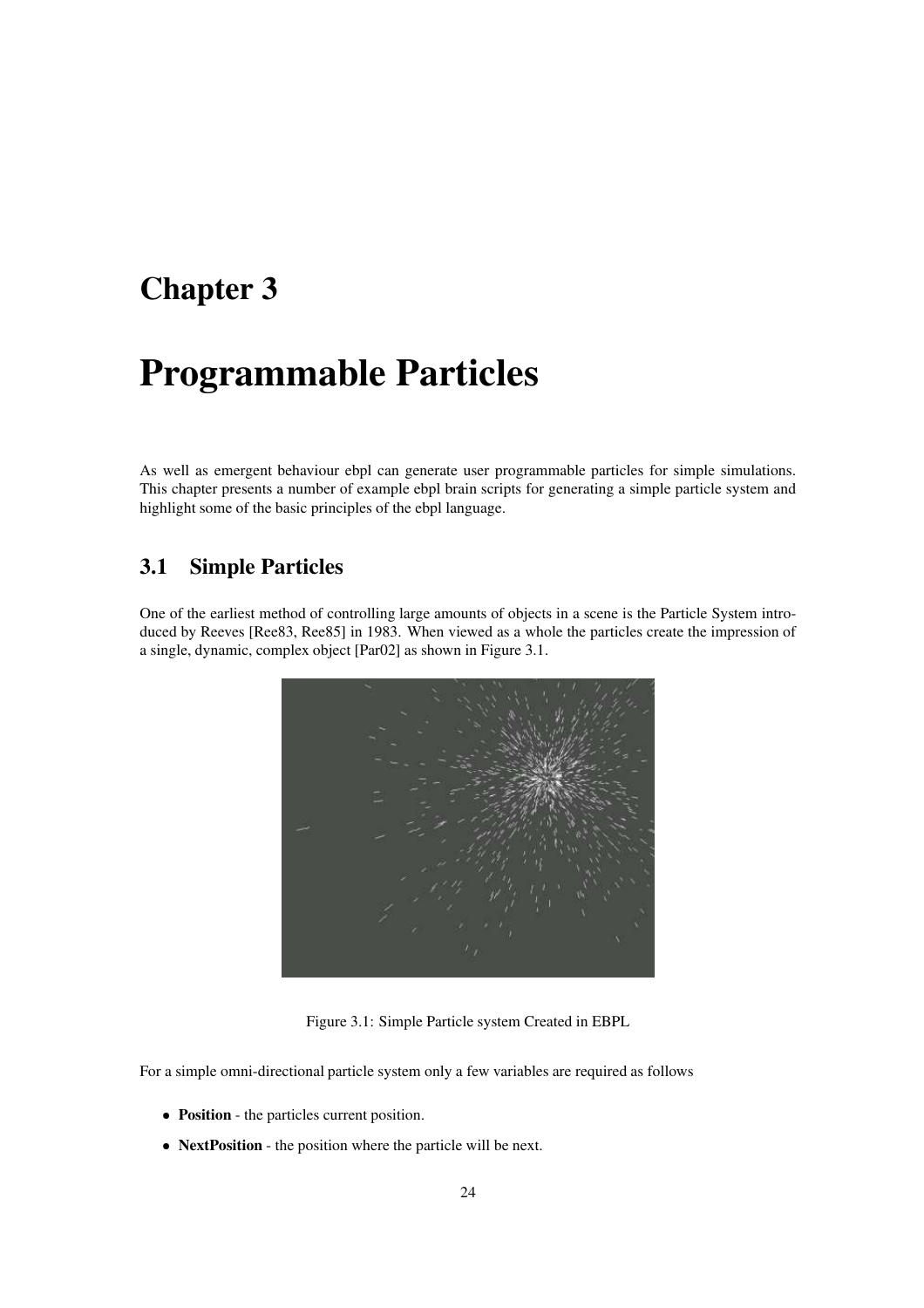#### CHAPTER 3. PROGRAMMABLE PARTICLES 25

- **Direction** the direction of emission.
- **LifeSpan** the life of the particle.

For each iteration of the system the Direction is added to the current Position to give the particle movement. The NextPosition is calculated by setting the current position after this calculation and then adding the Direction again.

The Life variable is incremented by one each iteration and if it reaches the EndLife value the particle is reset and re-emitted.

For each particle a random life and direction is created and the particles are drawn as lines as shown in the following ebpl script.

Program 2: Particle.bs Simple Particle System

```
// the Particles Position
Point Pos=[0,0,0];
// Particles Direction
Vector Dir=[0.0,0.0,0.0,0.0];
// The Particles Next Position
Vector NextPos=[0.0,0.0,0.0,0.0];
// The Lifespan of the particle
float Life=0.0;
// When the particle is to Die
float EndLife=10.0;
// Default init function for the Agent Brain
InitFunction
  Call InitParticle ;
End;
// Initialize the particle
Function InitParticle ;
  // Create a random direction
  Randomize Dir 1.0 1.0 1.0;
  // Set the particles life value to 0
  SetD Life 0.0;
  // Set the initial position of the particle to 0,0,0
  SetD Pos 0.0 0.0 0.0;
  SetD NextPos 0.0 0.0 0.0;
  // Randomize the particles life span
  Randomize EndLife 20;
End;
// just draw the particle as a line from current pos to next pos
DrawFunction
  PushMatrix;
  // Translate to the Agents Position
  Translate Pos;
  Colour 1.0 1.0 1.0;
  Lines ;
  Vertex Pos;
  Vertex NextPos;
  glEnd;
  PopMatrix;
End;
// update the particles position based on the Dir vector
UpdateFunction
  Add Pos Dir;
  Set NextPos Pos;
  Add NextPos Dir;
  AddD Life 1.0;
  // if we have reached the end of the particle's life reset it
  if Life >= EndLife
```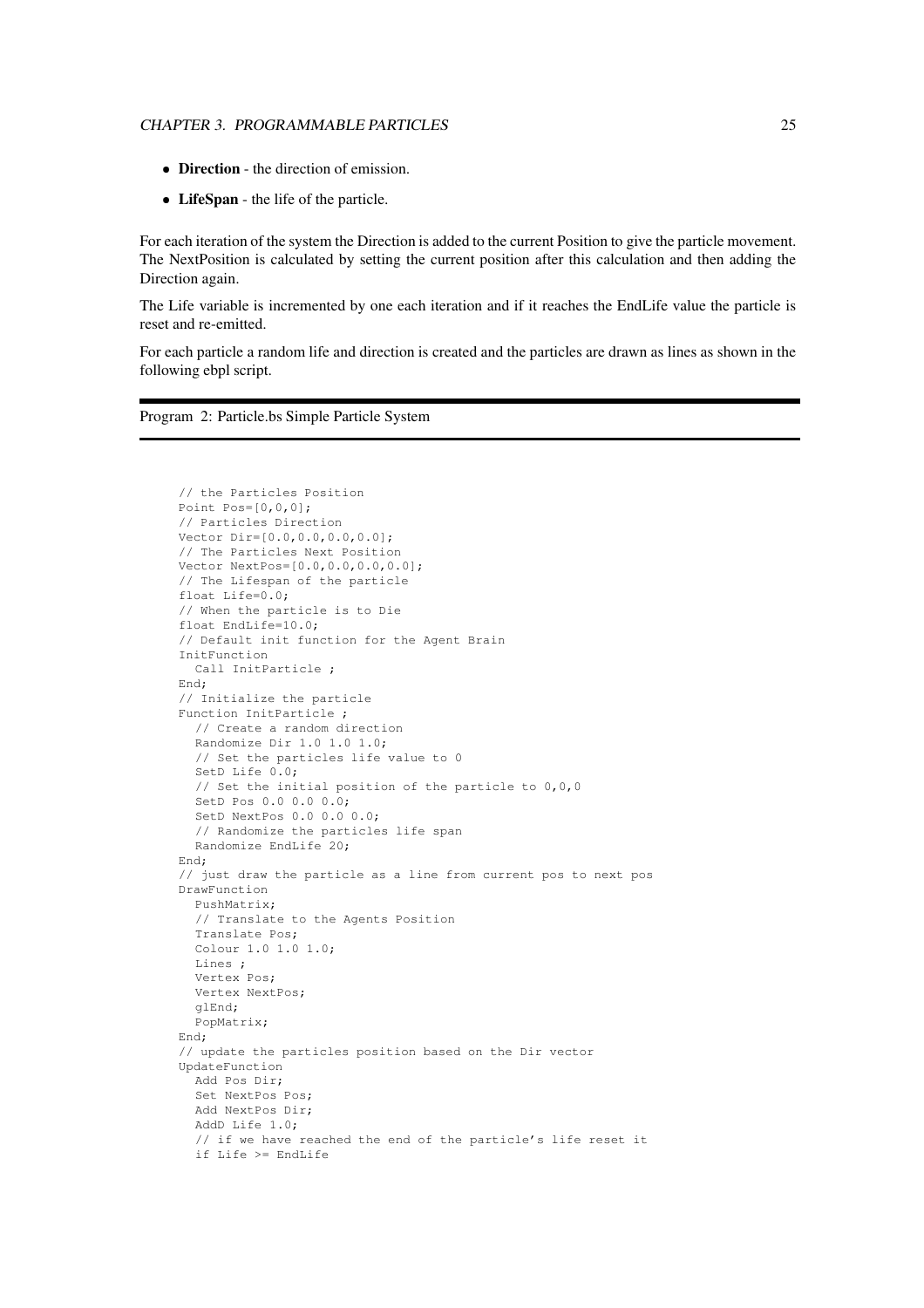```
{
  Call InitParticle;
  }
End;
// No collision detection
CollideFunction
End ;
```
# **3.2 Cone Emit Particles**



Figure 3.2: Cone Emit Particles

The following example (Figure 3.2.) shows a particle system using a directional cone as the emitter. The algorithm used is shown in Algorithm 2.

| Algorithm 2 Cone Emitter modified from $\lfloor$ ir01]                            |  |
|-----------------------------------------------------------------------------------|--|
| To emit a particle in a cone we define the EmitAngle to be in the range $0 - \pi$ |  |
| Generate two random numbers $\theta$ and $\phi$ based on the EmitAngle.           |  |
| The Direction vector <b>D</b> is then calculated as follows :-                    |  |
| $\mathbf{D}_{\mathbf{x}} = \sin(\theta) * \cos(\phi)$                             |  |
| $\mathbf{D}_{\mathbf{y}} = \sin(\theta) * \sin(\phi)$                             |  |
| $\mathbf{D}_{z} = \cos(\theta)$                                                   |  |
|                                                                                   |  |

This can be converted into ebpl code as follows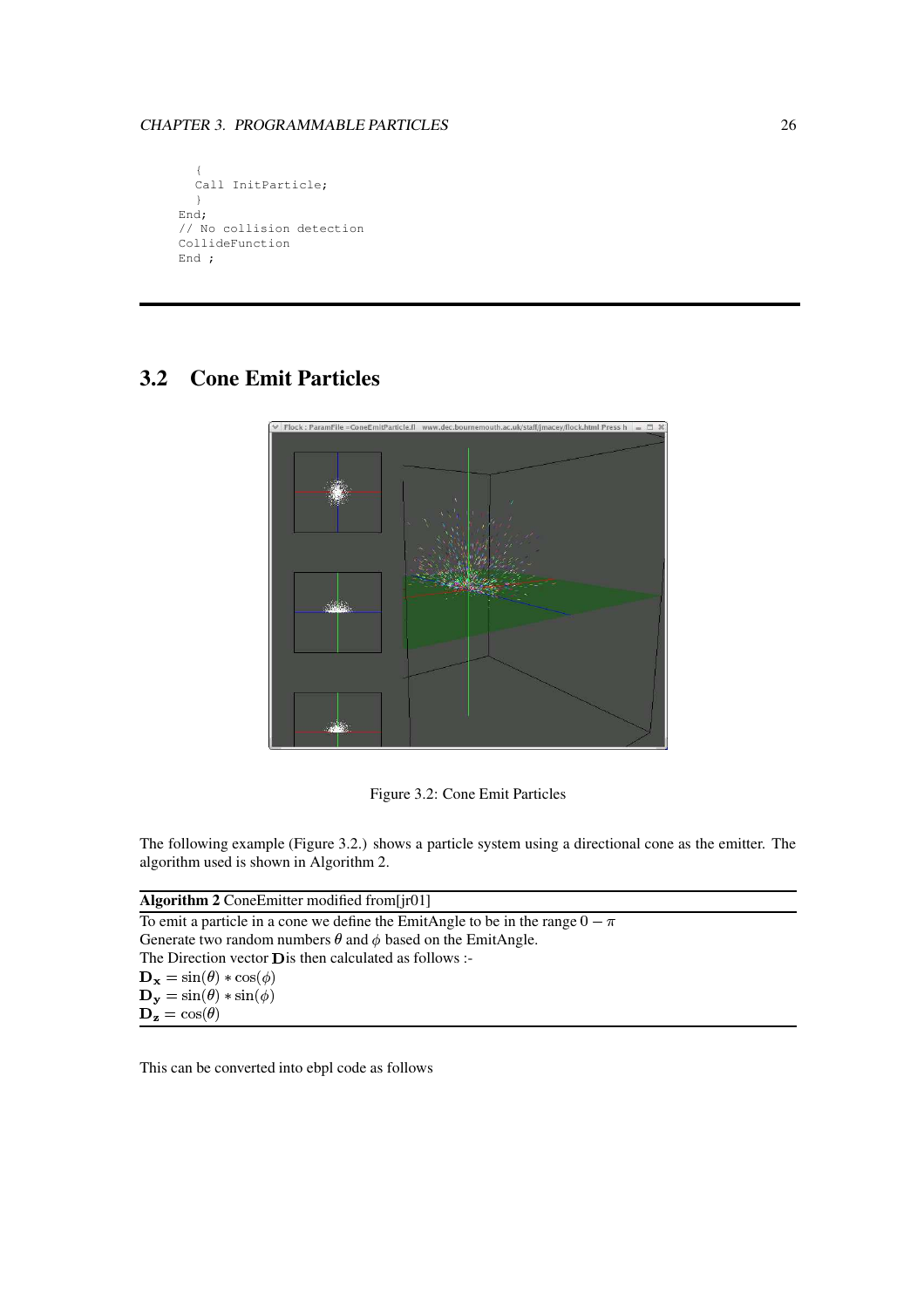```
Program 3: ConeEmitParticles.bs Particles Emitted in a Cone
```

```
float phi=0.0 ;
float theta=0.0 ;
float EmitAngle=3.1415926;
Function Emit ;
   RandomizePos theta EmitAngle ;
   RandomizePos phi EmitAngle ;
   fpush theta ;
   fsin ;
   fpush phi ;
   f \cos ;
   fmul ;
   fpop EmitDir x ;
   fpush theta ;
   fsin ;
   fpush phi ;
   fsin ;
   fmul ;
   fpop EmitDir y ;
   fpush theta ;
   fcos ;
   fpop EmitDir z ;
End ;
```

```
Flock : ParamFile =ConeEmitParticle.fl www.dec.bc
                                                             outk.org
                                                                     n \frac{1}{2}ev/flock.html Press h
```
#### **3.2.1 Wind vector**

Figure 3.3: Cone Emit Particles with wind and different cone angle

Figure 3.3 shows the same system with a different EmitAngle and a Wind vector added to the x and y value of each particle. The full source for this example is shown below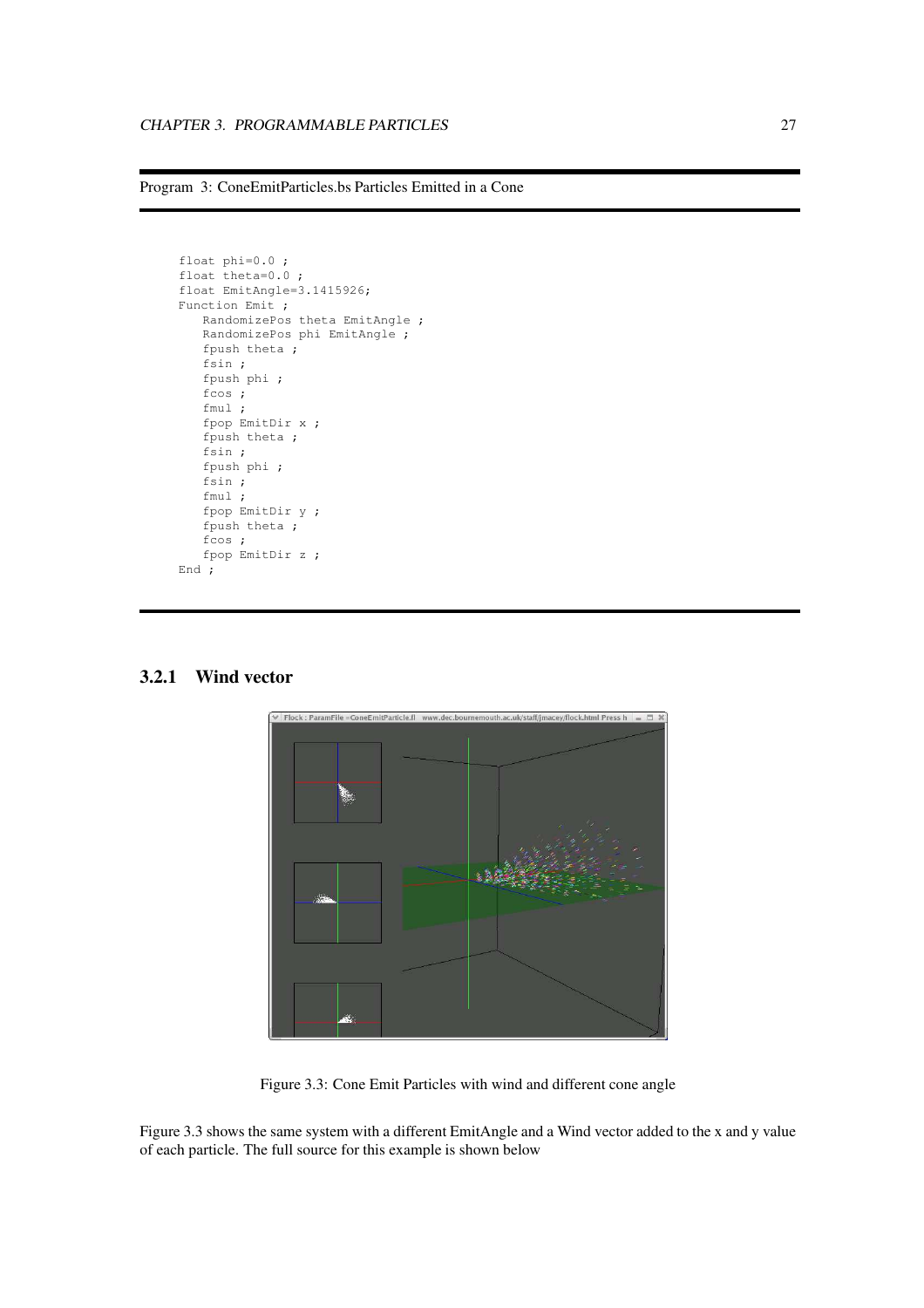#### Program 4: ConeEmitParticles.fl Full Listing

```
// the particles position
Point Pos=[0,0,0]
;
Point NextPos=[0,0.0,0.0]
;
// life of the particle
float Life=0.0
;
// particle end life
float EndLife=10.0
;
//colour value for the particle
Point PColour=[1,1,1];
// the direction to emit the particle
Vector EmitDir=[0,0,0,0]
;
// wind vector to add to the particle
Vector Wind=[0.4,0,0.6,0]
;
// variable used to calculate emit direction
float phi=0.0
;
float theta=0.0
;
float EmitAngle=1.14159276
;
//to emit we use the following algorithm
// D.x=cos(theta)*sin(phi)
//D.y = sin(theta) * sin(phi)//D.z
= cos(theta)
Function Emit ;
  RandomizePos theta EmitAngle ;
  RandomizePos phi EmitAngle ;
  fpush theta ;
  fsin
;
  fpush phi
;
  fcos
;
  fmul
;
  fpop EmitDir
x
;
  fpush theta
;
  fsin
;
  fpush phi
;
  fsin
;
  fmul
;
  fpop EmitDir
y
;
  fpush theta ;
  fcos
;
  fpop EmitDir
z
;
End
;
//initialise the particle
InitFunction
;
    Call InitParticle ;
End
;
Function InitParticle ;
    //set initial position to
0
    SetD Pos 0 0 0;
    SetD NextPos 0 0 0;
    SetGlobalPos Pos ;
    // create
a random colour
    RandomizePos PColour 1.0 1.0 1.0
;
    // reset the life
    SetD Life 0.0;
    // create
a random life for the particle
    RandomizePos EndLife 15
;
    // calculate the emit direction
    Call Emit ;
End
;
DrawFunction
;
```
PushMatrix;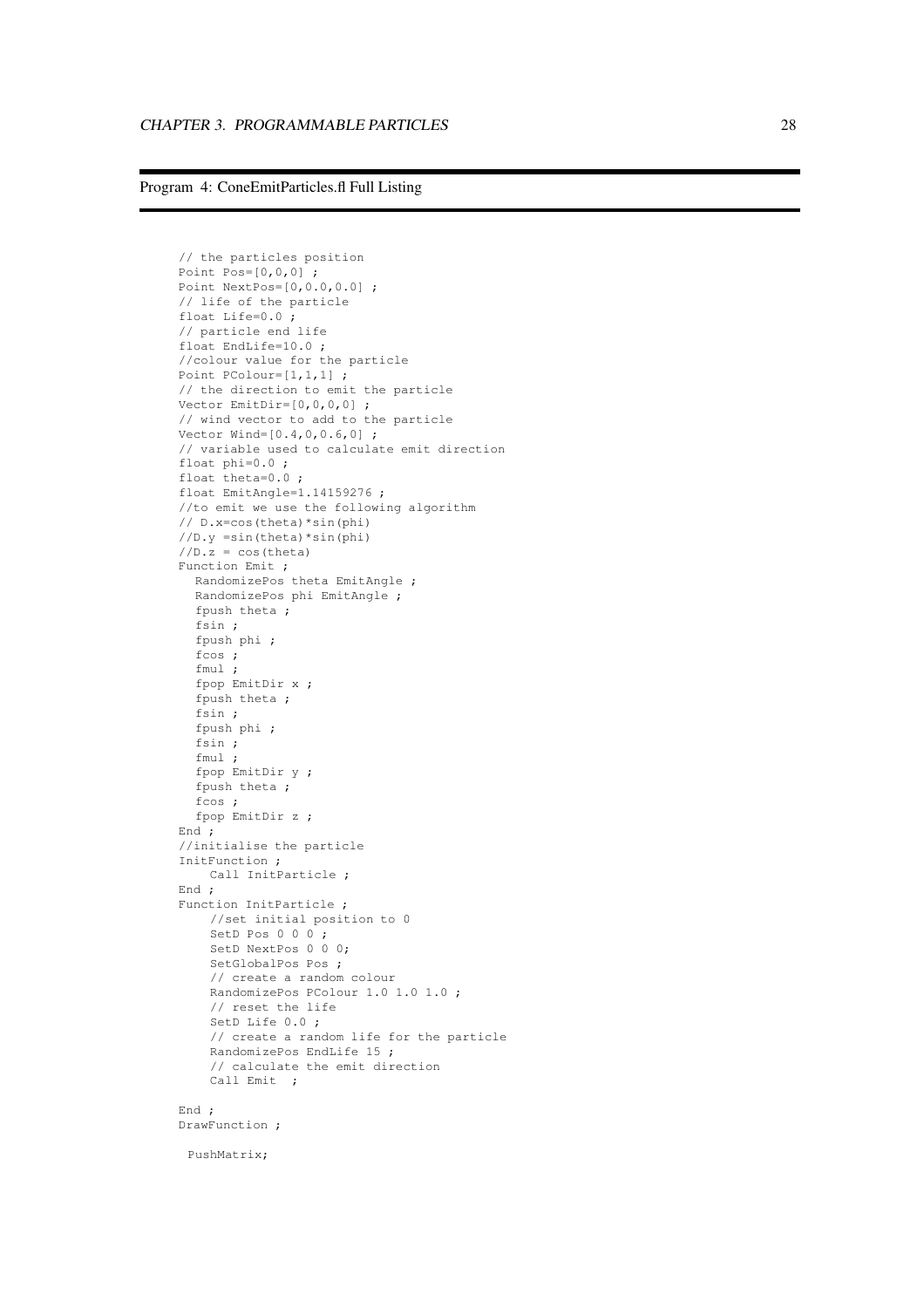#### CHAPTER 3. PROGRAMMABLE PARTICLES 29

```
// Translate to the Agents Position
    Translate Pos;
    // set the colour
    Colour PColour;
    // draw the particle as a line
    Lines ;
      Vertex Pos;
      Vertex NextPos;
    glEnd;
  PopMatrix;
End;
UpdateFunction ;
    // move the particle
    Add Pos EmitDir;
    // add the wind
    Add Pos Wind;
    Set NextPos Pos;
    Add NextPos EmitDir;
    AddD Life 1.0;
    // set the global pos so the particles get draw in all views
    SetGlobalPos Pos;
    // are we dead yet
    if Life >= EndLife
    {
    // create a new particle
    Call InitParticle ;
    }
End ;
CollideFunction ;
End ;
```
# **3.3 Projectile Motion Particles**

Figure 3.4 shows a series of spheres using the equations for projectile motion outlined in Algorithm 3.



Figure 3.4: Projectile particles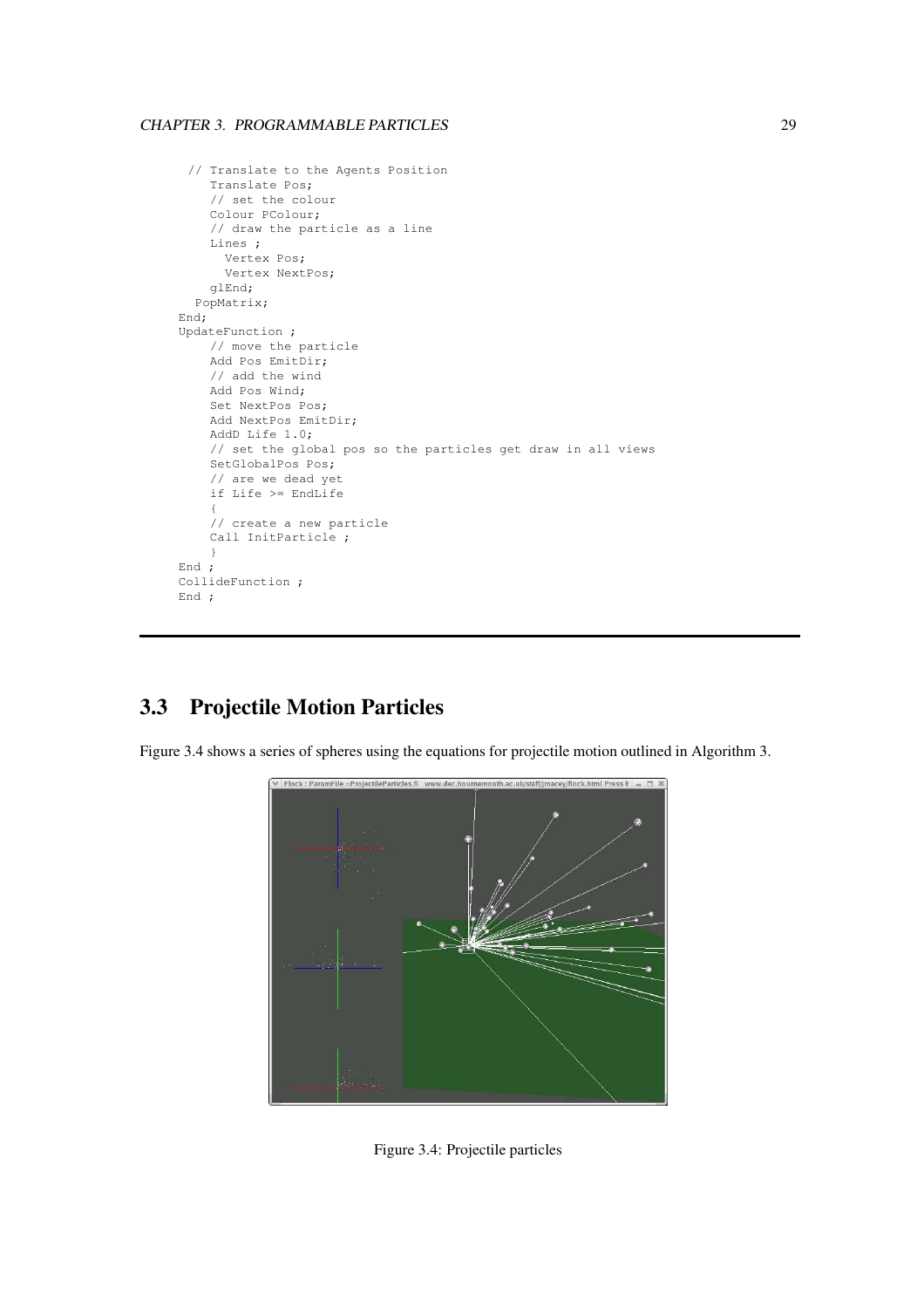**Algorithm 3** Projectile Motion modified from [Len01]

The position  $P(t)$  a projectile having initial position  $I_0$  and initial velocity  $v_0$  at time t=0 is given by  ${\bf x}(t) = {\bf I}_\alpha + {\bf v}_o t + \frac{1}{2} {\bf g} t^2$  where <sup>2</sup> where gravity  $\mathbf{g} = [0 - g, 0]$  assuming the Y axis is upward and  $g = 9.8 m/s^2$ From the above equation values for the x, y and  $\ddagger$  components of x may be calculated at any time t by the following expressions :  $x(t) = \mathbf{I_x} + \mathbf{v_x}t$  $y(t) = \mathbf{I}_u + \mathbf{v_v}t - \frac{1}{2}\mathbf{g}t$ 

This can be implemented using the following ebpl code

 $z(t) = \mathbf{I}_z + \mathbf{V}_z t$ 

```
// pre-calculate 1/2 G for speed
float Gravity=-4.9;
Function CalcProjectileMotion ;
  //calc x
  fpush Pos x;
  fpush Velocity x;
  fpush Time;
  fadd;
  fadd;
  fpop Pos x;
  //calc z
  fpush Pos z;
  fpush Velocity z;
  fpush Time;
  fadd;
  fadd;
  fpop Pos z;
  // do t^2
  fpush Time;
  fdup;
  fmul;
  fpush Gravity;
  fmul;
  fpush Time;
  fpush Pos y;
  fmul;
  fsub;
  fpop Pos y;
End;
```
And the full program listing is as follows

Program 5: ProjectileParticle.bs Projectile particles

```
// the particles position
Point Pos=[0,0,0] ;
// wind vector to add to the particle
Vector Wind=[0.0,0,0.0,0] ;
float Time=1.0;
float EndTime=0.4;
Vector Velocity=[0,0,0,0];
//initialise the particle
InitFunction ;
    Call InitParticle ;
End ;
Function InitParticle ;
    //set initial position to 0
    SetD Pos 0 0 0;
```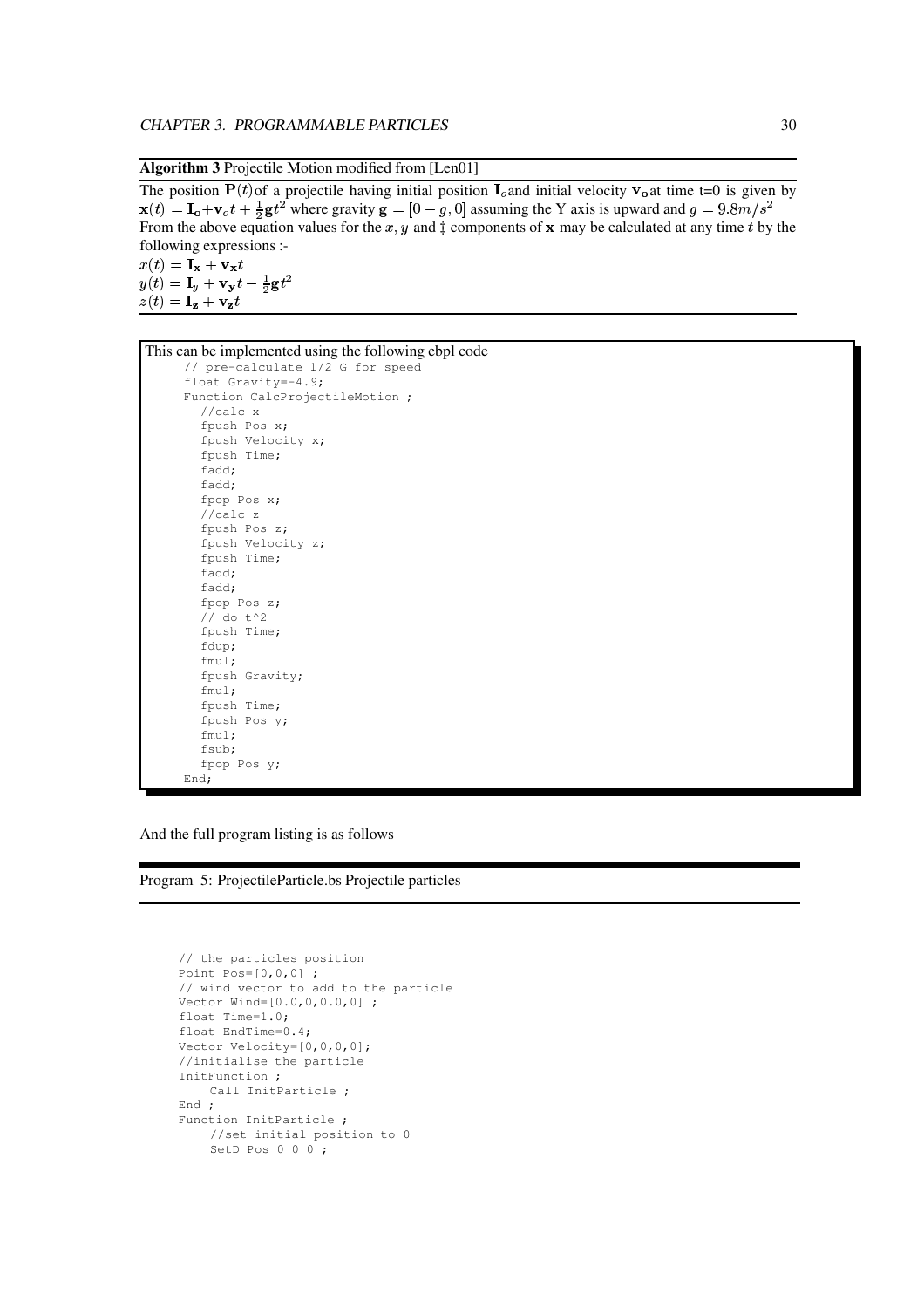### CHAPTER 3. PROGRAMMABLE PARTICLES 31

```
SetGlobalPos Pos ;
    RandomizePos Time 1.0;
    Randomize Wind 1 1 1;
    Randomize Velocity 1 1 1;
End ;
DrawFunction ;
  PushMatrix;
    Colour 1 1 1;
    Cube 2.0;
   // draw a line from the origin to the particle
   Lines;
     Vertex Pos;
     Vertexf 0 0 0;
   glEnd;
// Translate to the Agents Position
   Translate Pos;
     EnableLights;
     Colour 1.0 1.0 0.0;
     Sphere 0.4 12 12;
     DisableLights;
 PopMatrix;
End;
// half gravity
float Gravity=-4.65;
Function CalcProjectileMotion ;
  fpush Pos x;
  fpush Velocity x;
  fpush Time;
  fadd;
  fadd;
  fpop Pos x;
  fpush Pos z;
  fpush Velocity z;
  fpush Time;
  fadd;
  fadd;
  fpop Pos z;
  // calculate y do t^2
  fpush Time;
  fdup;
  fmul;
  fpush Gravity;
  fmul;
  fpush Time;
  fpush Pos y;
  fmul;
  fsub;
  fpop Pos y;
End;
UpdateFunction ;
    // move the particle
    SubD Time 0.01;
    Call CalcProjectileMotion;
    Add Pos Wind;
    // set the global pos so the particles get draw in all views
    SetGlobalPos Pos;
    // are we dead yet
    if Time <= EndTime
     {
    Call InitParticle ;
     }
End ;
CollideFunction ;
End ;
```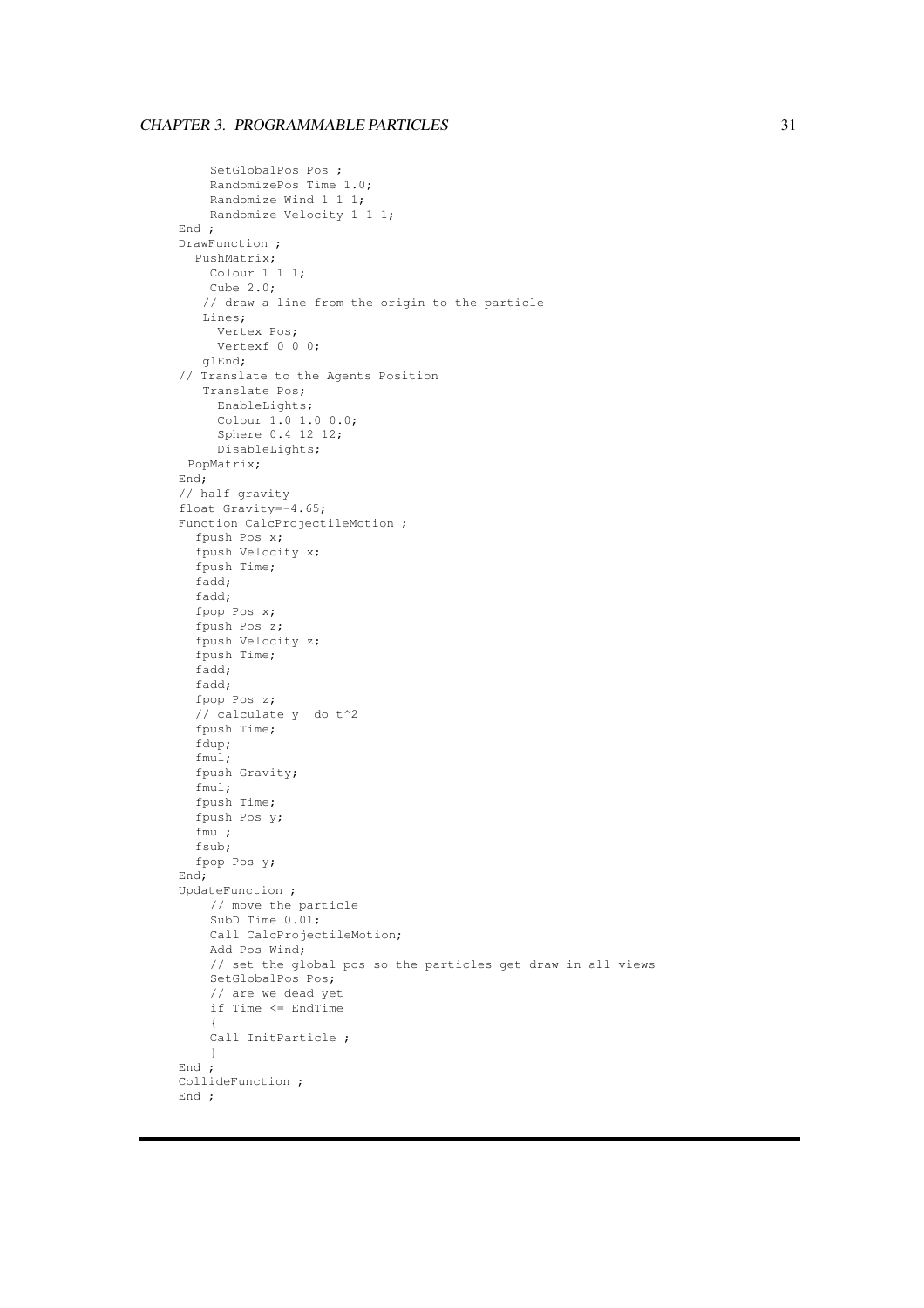## **Chapter 4**

# **Flocking**

In 1987 Reynolds [Rey87] extended the original Reeves [Ree83, Ree85] particle system into a *"sub-object system"* where each particle, represented by a point in the Reeves system, is replaced by an animated object. Each of these objects which Reynolds refers to as "Bird-oids" or "*Boids"* are given limited intelligence which when combined into a collective whole produces the flocking behaviour.

The original Boids have three simple rules :-

- 1. **Collision Avoidance** : avoid collisions with nearby flock mates.
- 2. **Velocity Matching** : attempt to match velocity with nearby flock-mates
- 3. **Flock Centering** : attempt to stay close to nearby flock-mates.

Combining these rules produce a simple flocking behaviour as shown in figure 4.3



Figure 4.1: A simple Flock [Rey87]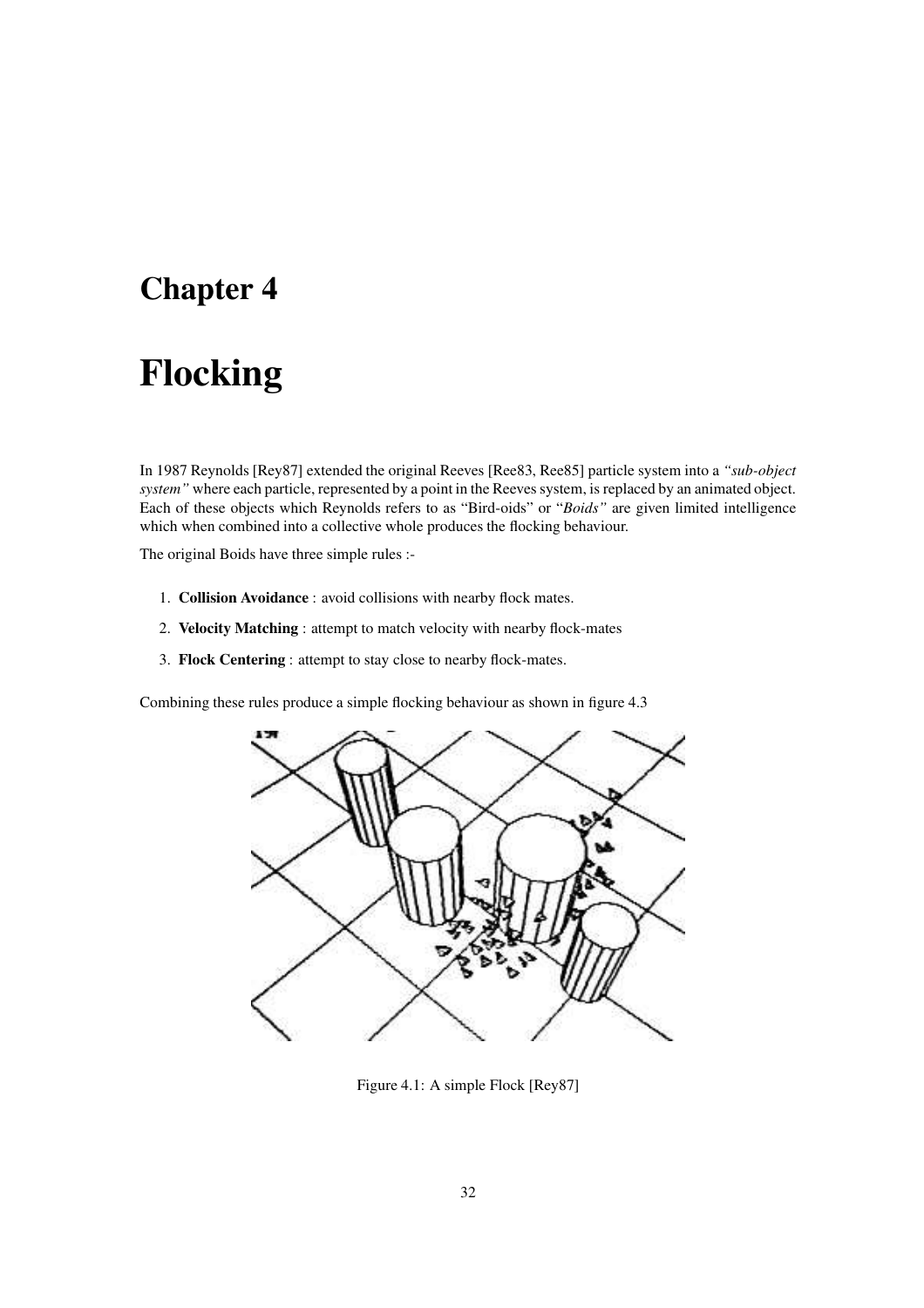### CHAPTER 4. FLOCKING 33

In more recent papers Reynolds has introduced slightly different rules for his flocking behaviours calling them "steering behaviours" [Rey99]. The new rules are

- **Separation** : steer to avoid crowding local flock mates.
- **Alignment** : steer towards the average heading of local flock mates.
- **Cohesion** : steer to move toward the average position of local flock mates.



Figure 4.2: Steering Flocking rules [Rey99]

These behaviours are shown in Figure 4.2 and create a different type of flocking to the original rules.

### **4.1 A simple Flock in ebpl**

Figure 4.3 shows a simple flock using the rules outlined in the previous section.



Figure 4.3: A simple Flock

The flock is programmed to follow the flock center attached to the path but to avoid collisions with each other and match speed.

Each Agent has a number of variables used to determine it's Position and orientation. These are as follows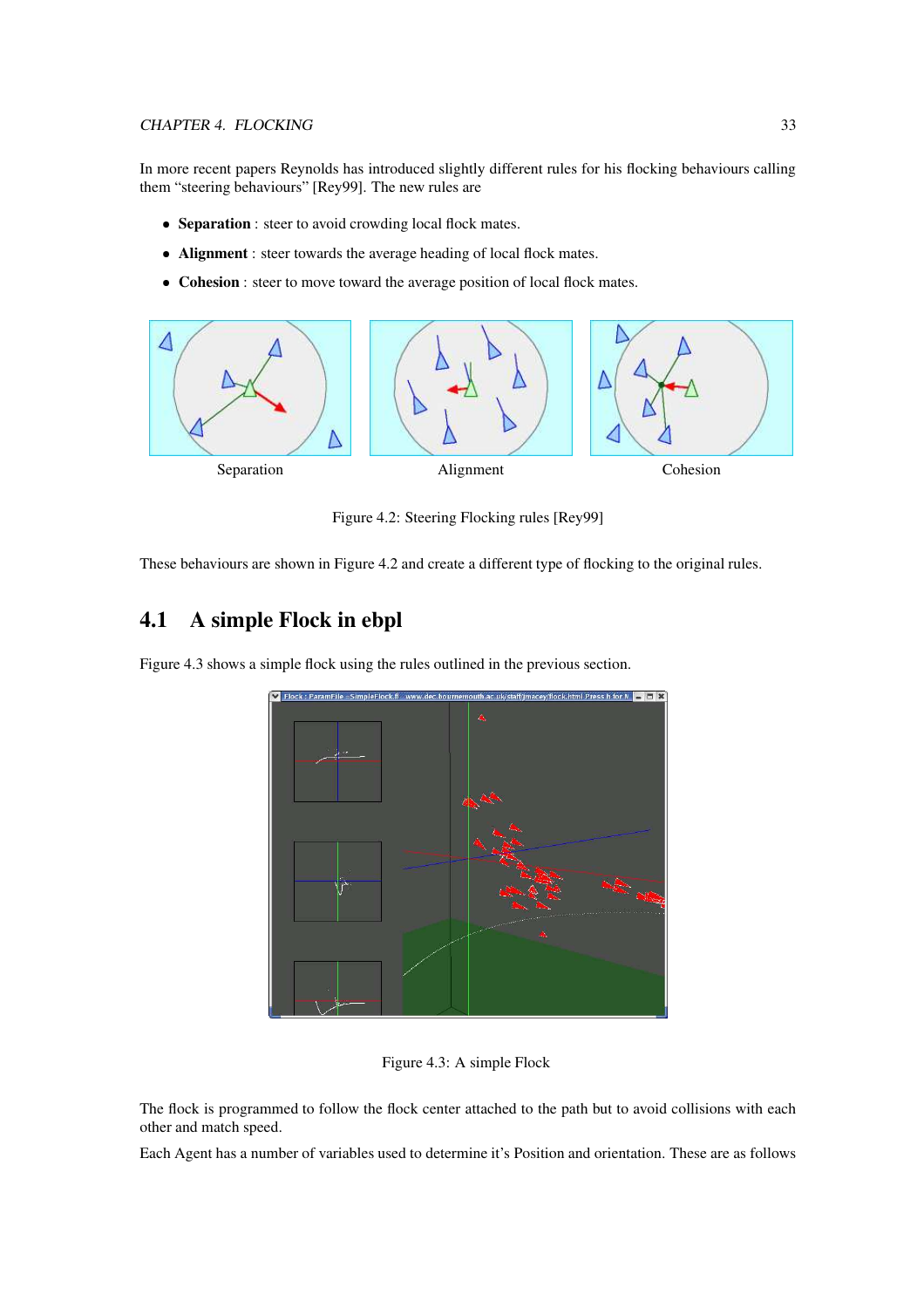- **Pos** The agents position
- **NextPos** Where the Agent will be in the Next cycle (used for collision detection and orientation)
- **CentroidWeight** how much the agent should try to move to the flock center
- **MinCentroidDist** how far the Agent should move away from the flock center before turning back
- **FlockAvoidWeight** how much the Agent should try to avoid the other Agents
- **Radius** the bounding sphere radius of the Agent used for collision detection
- **HitAgent** a flag to indicate if the Agent has collided

When the simulation is executed the Agents are emitted in a random direction, once the flocking mode is turned on using the space key the Agents will try to head towards the flock center.

Next the Agents are tested for collisions, if there is a collision the Average direction of both Agents is calculated and the Agents new direction is set to this. This allows the Agents to merge together and match velocity.

Finally the orientation of the Agent is calculated using Spherical geometry as shown in Section 4.1.0.1

### **4.1.0.1 Using spherical geometry to calculate Agent orientation**



Figure 4.4: Spherical Geometry[jr01]

Figure 4.4 shows how a point  $U$  is defined in spherical coordinates.

R is the radial distance of U from the origin, and  $\phi$  is the angle that U makes with the xz-plane, know as the latitude of the point  $U$ .

 $\theta$  is the azimuth of U, the angle between the xy-plane and the plane through U and the y-axis.

 $\phi$  lies in the interval  $-\pi/2 \le \phi < \pi/2$  and  $\theta$  lies in the range  $0 \le \theta < 2\pi$ 

Using trigonometry we can work out a relationship between spherical coordinates and Cartesian coordinates  $(u_x, u_y, u_z)$  for *U* the equations are

$$
u_x = R\cos(\phi)\cos(\theta), u_y = R\sin(\phi)
$$
, and  $u_z = R\cos(\phi)\sin(\theta)$ 

Using trigonometry we can work out a relationship between Cartesian coordinates and spherical coordinates as follows

$$
R = \sqrt{u_x^2 + u_y^2 + u_z^2}; \phi = \sin^{-1}\left(\frac{u_y}{R}\right); \theta = \arctan(u_z, u_x)
$$

The function arctan(,) is the two argument form of the arctangent, defined as (atan2 in  $C_{++}$ )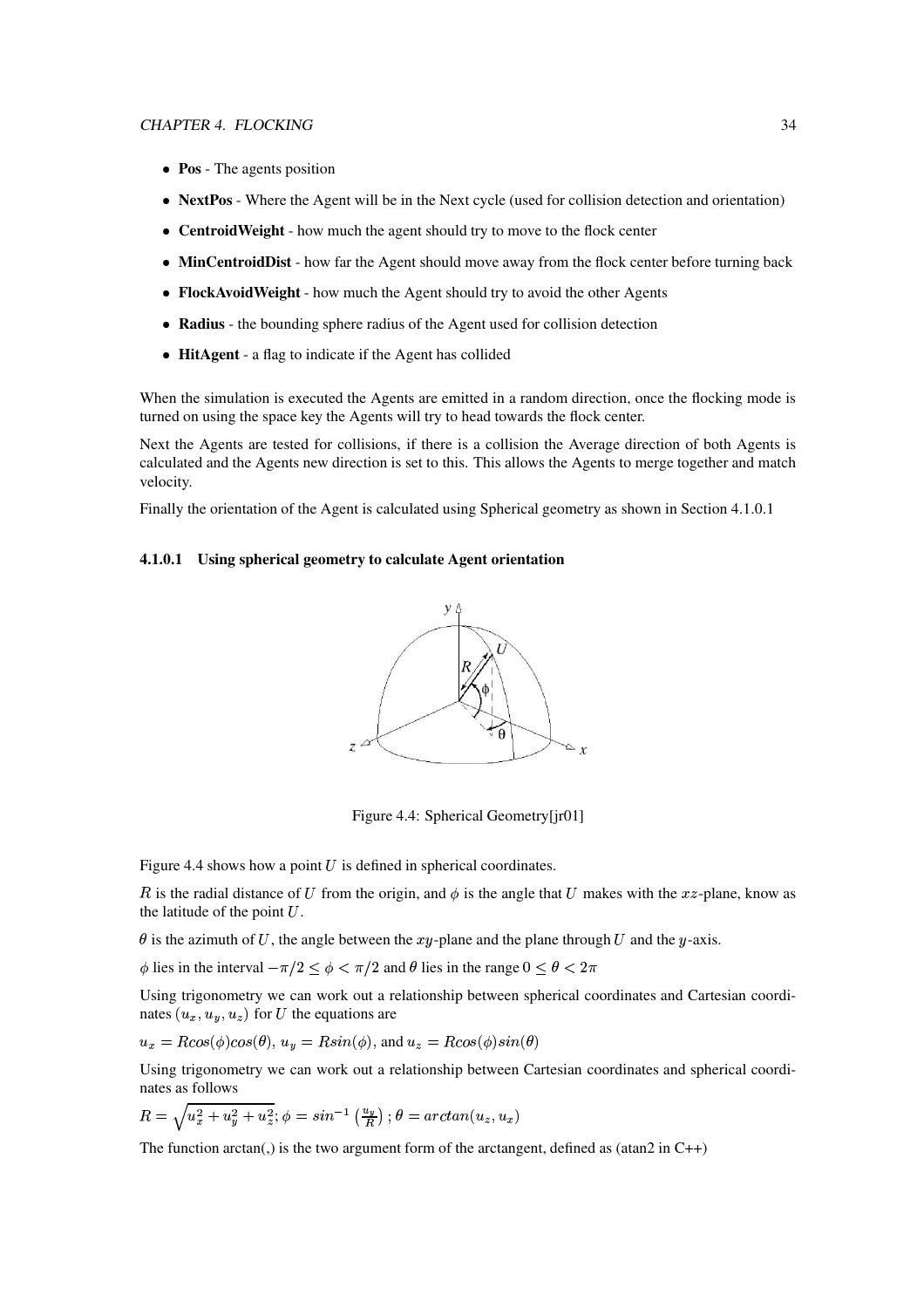$$
arctan(y, x) = \begin{cases} \ntan^{-1}(y/x) & if x > 0 \\ \pi + \tan^{-1}(y/x) & if x < 0 \\ \pi/2 & if x = 0 \text{ and } y > 0 \\ -\pi/2 & if x = 0 \text{ and } y < 0 \end{cases}
$$

This may be implemented in C++ using the following code

```
void Agent::CalcAngle(void)
{
  GLfloat X,Y,Z;
 X=NextPos.x-Pos.x;
  Z=NextPos.z-Pos.z;
 Y=Pos.y-NextPos.y;
 //using spherical geometry we calculate the rotation based on the New Point
 yrot=atan2(Z,X); // Now convert from radians to deg
 yrot=-((yrot/TWO_PI)*360.0f); //now align the geometry to our world
  yrot+=180;
  // Now for the zrot
  GLfloat r=sqrt(X*X+Y*Y+Z*Z);
  zrot=asin(Y/r);
  //convert from radians to deg
  zrot=((zrot/TWO_PI)*360.0f);
}
```
The following code does the same using the ebpl language

```
Vector tmpPos=[0,0,0,0];
Vector tmpPos2=[0, 0, 0, 0];
Function CalcAngle;
 // fist set the vectors to subtract
 Set tmpPos NextPos ;
 Sub tmpPos Pos;
 Fpush tmpPos x ;
 Fpush tmpPos z ;
 // use atan2 to calc the angle
 fatan ;
 // this gives us the angle in radians so we convert it
 Frad2deg ;
 // finally we align it with the world geometry
 Fnegate :
 Fpop yrot ;
 AddD yrot 180.0 ;
 // now we align the z rotation
 //Y=Pos.y-NextPos.y;
 Set tmpPos NextPos ;
 Set tmpPos2 Pos ;
 // swap the y components
 Fpush Pos y ;
 Fpop tmpPos y;
 Fpush NextPos y ;
 Fpop tmpPos2 y ;
 // now subtract the two
 Sub tmpPos tmpPos2 ;
 //zrot=asin(Y/r);
 Length tmpPos ;
 Fpush tmpPos y ;
 Fdiv ;
 fasin ;
 // convert it to degrees
 frad2deg;
 Fpop zrot;
End;
```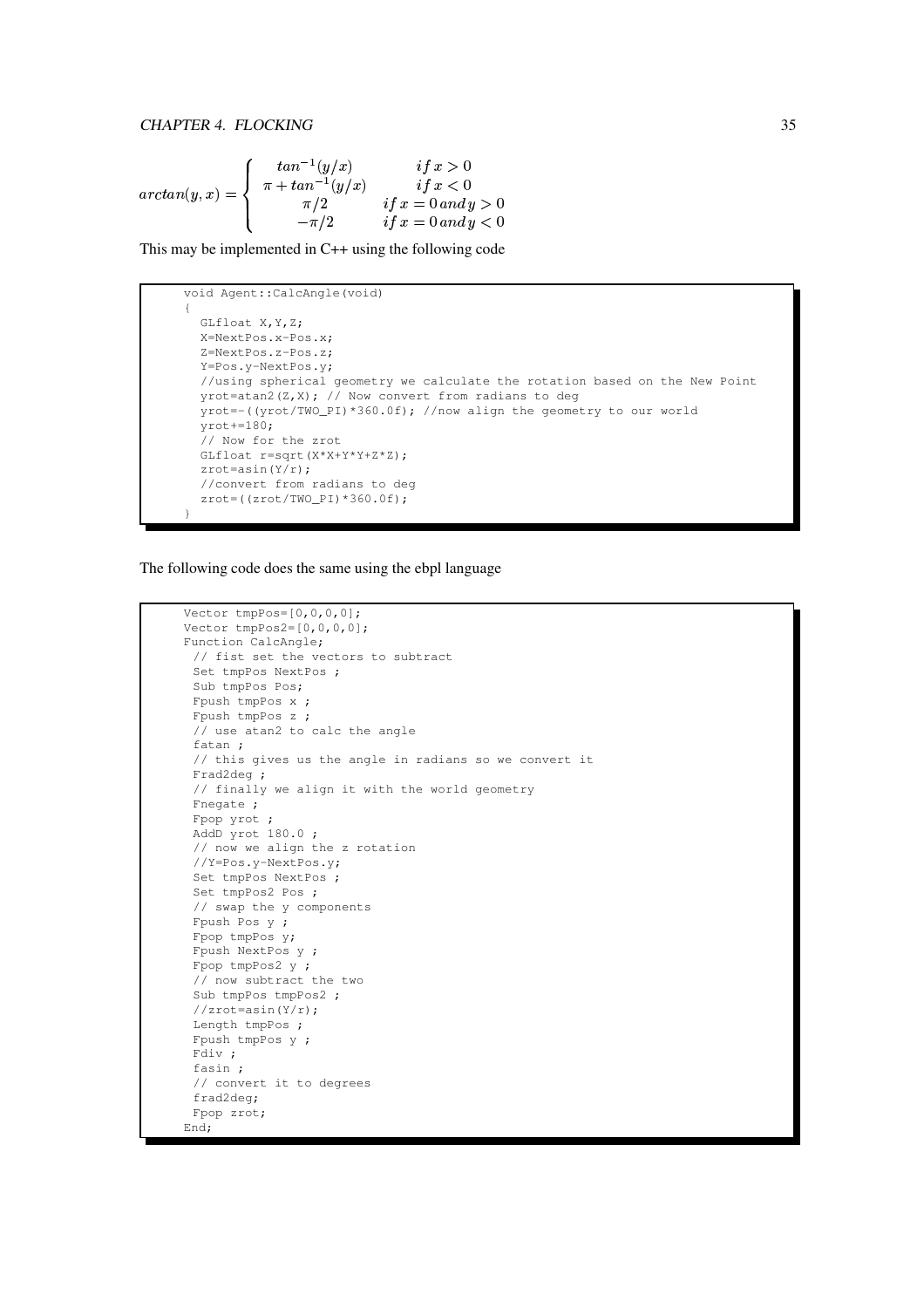#### CHAPTER 4. FLOCKING 36

#### **4.1.0.2 Simple Flock program using ebpl**

The following code is used to control the Agent for the simple flock example

Program 6: SimpleFlock.bs Simple flocking system

```
// the Agents position
Point Poss=[0,0,0];
Vector Dir=[0.0,-0.2,-0.1,0.0];
Point NextPos=[0,0.0];
bool TRUE=true;
bool FALSE=false;
// The rotation of the Agent in the X plane
float xrot=0.0;
float yrot=0.0;
// The rotation of the Agent in the Z plane
float zrot=0.0;
// Vector ADir is the Average direction of the Agent calculated from hits with any agents
//in the current bounding sphere radius. This is used with the FlockAvoidDir
// weight to set the Flock avoid Direction
Vector ADir=[0,0,0,0]; //flock avoid dir
// Vector CentroidDir is the direction to the flock center from the current agent position.
//This is multiplied by the Centroid weight */
Vector CentroidDir=[0,0,0,0];
// bool HitAgent boolean flag set to indicate that the Agent has hit another Agent */
bool HitAgent=false;
// GLfloat GPYlevel the ground plane level of the Agent */
float GPYlevel=-18;
// GLfloat CentroidWeight The weight the CentroidDir vector is multiplied by to calculate
//the new direction of the Agent so it can flock center */
float CentroidWeight=20.0;
//GLfloat FlockAvoidWeight The Weight the FlockAvoidDir vector is multiplied by to calculate
//the new direction of the Agent when it has hit a member of it's own flock */
  float FlockAvoidWeight=99.0;
float Radius=4.1;
// GLfloat Hunger will be used to make Agent hunt for food when hungry
float MinCentroidDist=10.0;
Vector CentroidDist=[0,0,0,0] ;
Point Centroid=[0,0,0] ;
InitFunction
  Randomize Dir 2.0 2.0 2.0;
  SetGlobalPos Pos;
  RandomizePos MinCentroidDist 28;
End;
DrawFunction
  PushMatrix;
  // Translate to the Agents Position
    Translate Pos;
     //Rotate the Agent to the correct orientation
      RotateX xrot;
      RotateY yrot;
      RotateZ zrot;
      //Set the Colour
      Colour 1.0 0.0 0.0;
      Polygon ;
        Vertexf 0.5 -0.2 -0.2;
        Vertexf 0.5 0.2 0.0;
        Vertexf -0.5 -0.2 0.0;
        Vertexf 0.5 -0.2 0.2;
        Vertexf 0.5 0.2 0.0;
        Vertexf -0.5 -0.2 0.0
      alEnd :
      // Now draw the Poly's as Lines to give the agent an outline shape */
```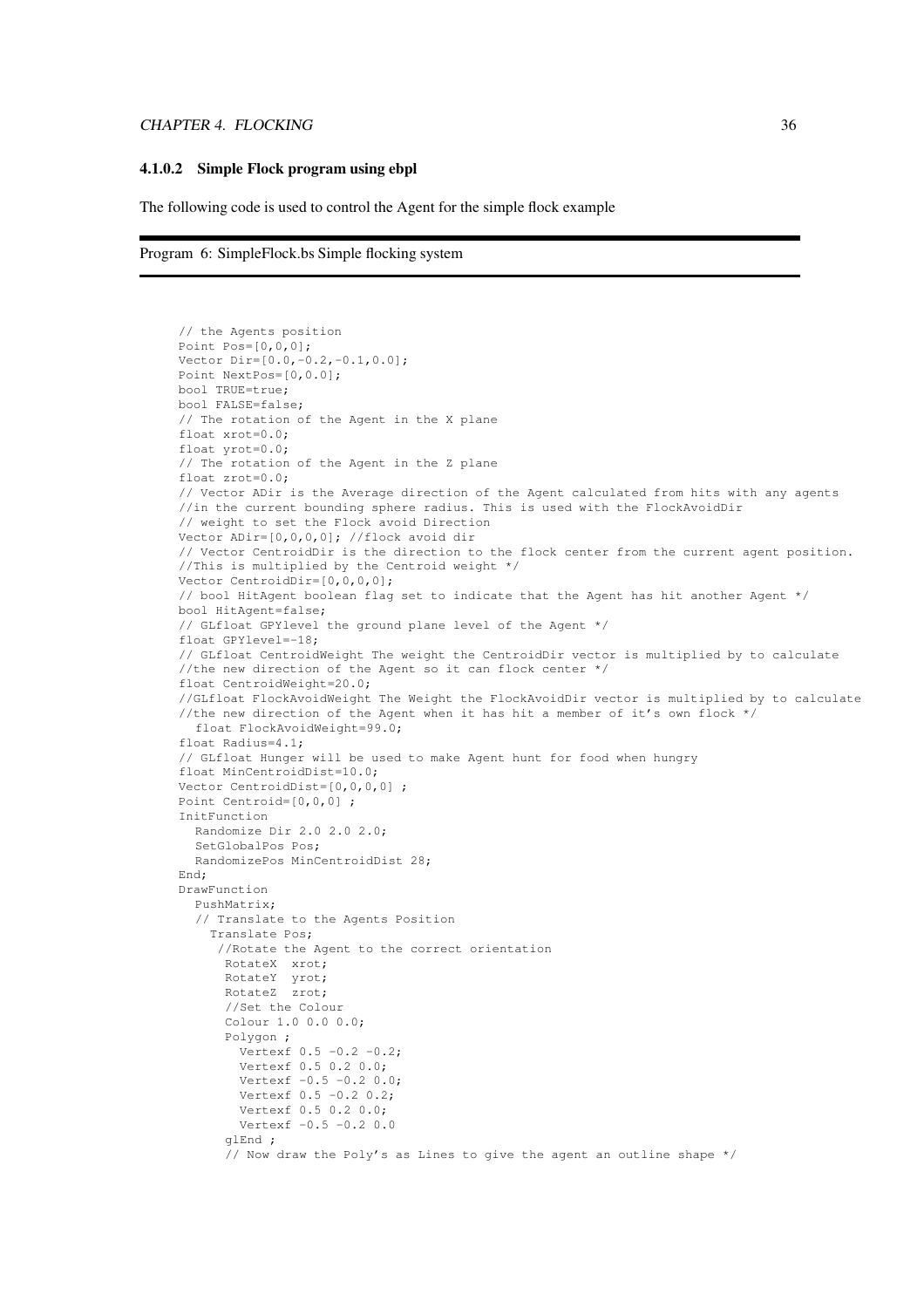```
LineSize 1.0;
      Colour 1.0 1.0 1.0;
      LineLoop
        Vertexf 0.5 -0.2 -0.2;
        Vertexf 0.5 0.2 0.0 ;
        Vertexf -0.5 -0.2 0.0;
        Vertexf 0.5 -0.2 0.2 ;
        Vertexf 0.5 0.2 0.0 ;
        Vertexf -0.5 -0.2 0.0;
      glEnd
PopMatrix ;
End;
float Ylevel=0.0;
UpdateFunction
    Set HitAgent FALSE;
    Call UpdateAgainstCentroid ;
    Mul ADir FlockAvoidWeight;
    Mul CentroidDir CentroidWeight;
    Add Dir ADir;
    Add Dir CentroidDir;
    Normalize Dir;
    fpush Pos y ;
    fpop Ylevel ;
    Add Pos Dir ;
    Set NextPos Pos ;
    Add NextPos Dir ;
    Call CalcAngle ;
    SetGlobalPos Pos;
    SetD ADir 0 0 0;
    SetD CentroidDir 0 0 0;
    if Ylevel <= GPYlevel
    {
    SetD Dir y 1;
    }
End;
float dist=0.0;
Function UpdateAgainstCentroid;
  GetGlobalCentroid Centroid;
  Set CentroidDist Centroid;
  Sub CentroidDist Pos;
  Length CentroidDist ;
  fpop dist ;
  if dist >= MinCentroidDist;
    {
     Set CentroidDir Centroid ;
     Sub CentroidDir Pos;
    }
End;
// This function calculates the Agents orientation based on the pos
// and the NextPos
// use these for temp storage in the calc angle function
Vector tmpPos=[0,0,0,0];
Vector tmpPos2=[0, 0, 0, 0];
Function CalcAngle;
    // fist set the vectors to subtract
    Set tmpPos NextPos ;
    Sub tmpPos Pos;
    Fpush tmpPos x ;
    Fpush tmpPos z ;
    // use atan2 to calc the angle
    fatan ;
    // this gives us the angle in radians so we convert it
    Frad2deg ;
    // finally we align it with the world geometry
    Fnegate ;
    Fpop yrot ;
```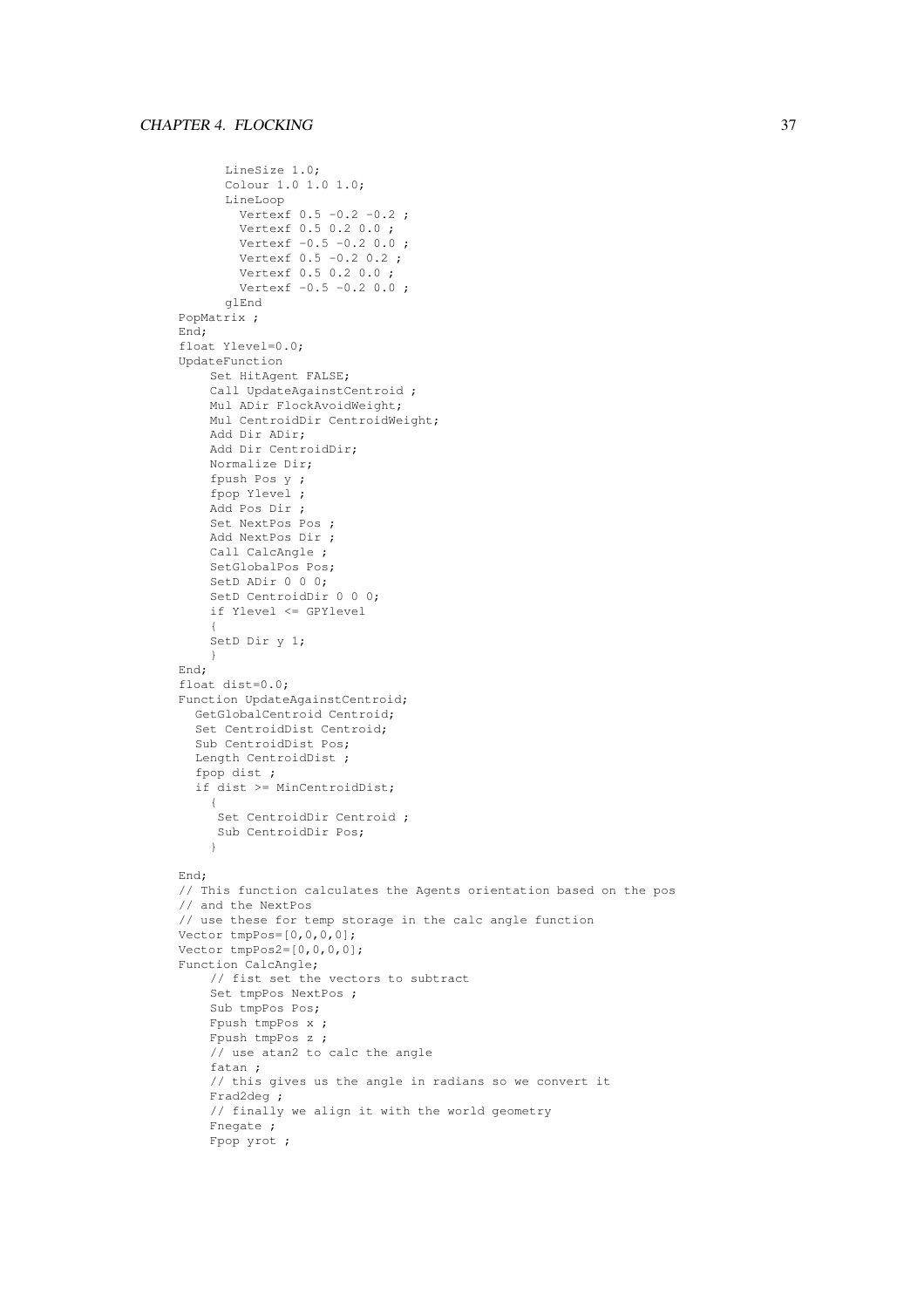```
AddD yrot 180.0 ;
    // now we align the z rotation
    //Y=Pos.y-NextPos.y;
    Set tmpPos NextPos ;
    Set tmpPos2 Pos ;
    // swap the y components
    Fpush Pos y ;
    Fpop tmpPos y;
    Fpush NextPos y ;
    Fpop tmpPos2 y ;
    // now subtract the two
    Sub tmpPos tmpPos2 ;
    //zrot=asin(Y/r);
    Length tmpPos ;
    Fpush tmpPos y ;
    Fdiv ;
    fasin ;
    // convert it to degrees
    frad2deg;
    Fpop zrot;
End;
CollideFunction
  LoopBin ;
    SphereSphereCollision HitAgent Pos Radius NextPos Radius;
    if HitAgent == TRUE;
       {
         // calc average
        GetAgentI ADir Dir;
        Add ADir Dir;
        DivD ADir 2;
        Normalize ADir;
        Set Dir ADir;
        SetAgentI Dir ADir;
        }
     LoopBinEnd;
End ;
```
And the ebpl .fl script for the configuration of the environment

```
// Configure the bounding box for the simulation
WorldBBox 0 0 0 80.0 80.0 80.0 2 2 2 20
// specify the output file to read to
outputfile outfile.out
// create a camera to view the scene
Camera 0 80 40 0 0 0 0 1 0 800 660 45.0 1.33 0.1 450.0
// Create an emitter for the Agent with 50 Agents
AgentEmitter 0.0 0.0 0.0 50 0 0 0.0 0.0 0 0 SimpleFlock.comp
// Specify a path
PathFollow 0 -20 0 2 -10 -30 -5 -20 1 -4 25 -2 -5
// Specify the ground plane
GroundPlane -20 0 0.4 0 0.5
```
### **4.2 Advanced Flocking**

Figure 4.5 shows a flock of fifty Agents using a different Agent avoid algorithm and Perlin noise [eta98] turbulence based on the Agents Position.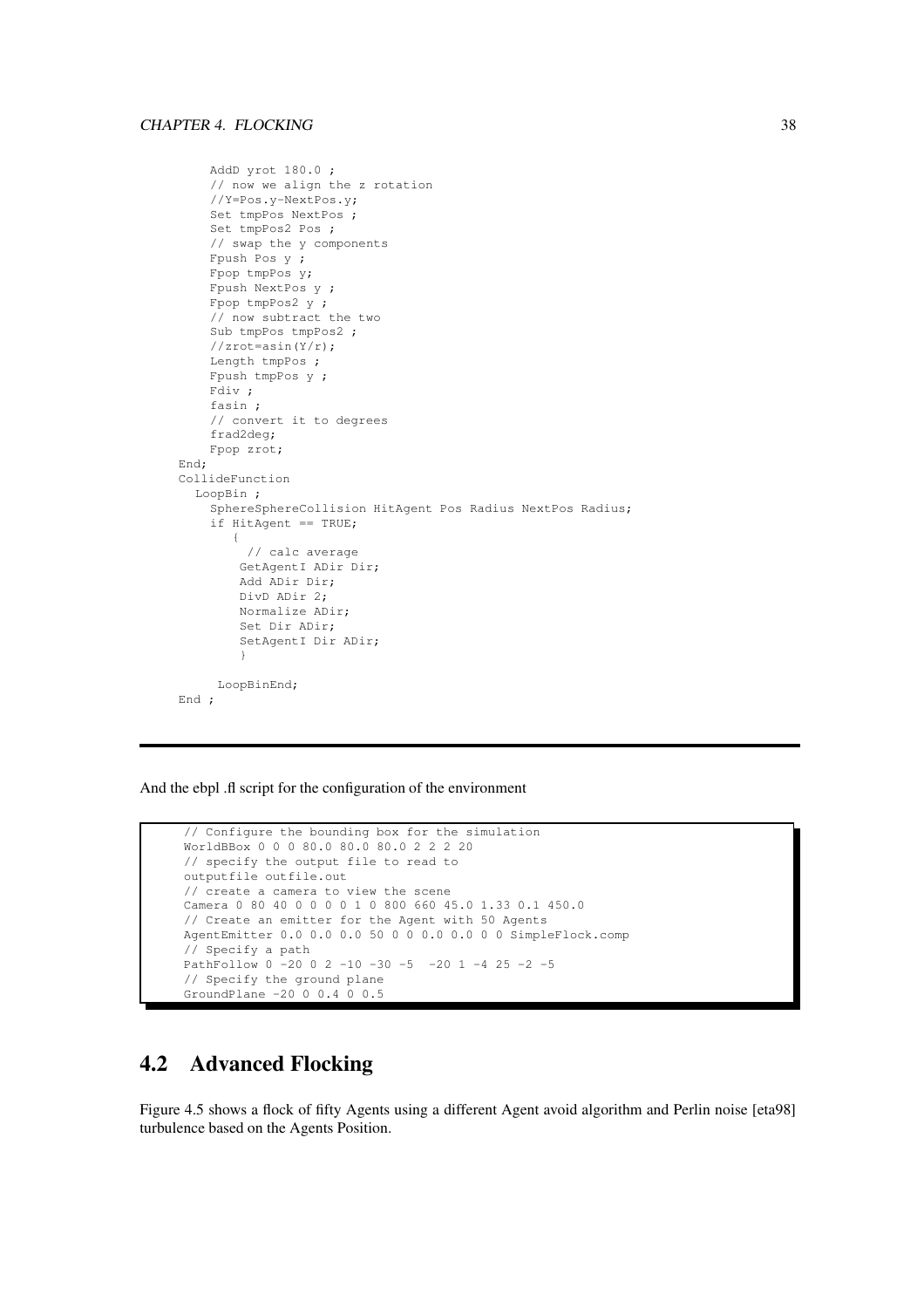

Figure 4.5: A flock using complex avoidance and noise functions

The Agents have a number of built in weights and vectors as in the previous example. However the Agents use a different avoid function as shown in the following section.

### **4.2.0.3 Agent Avoidance routine**

Algorithm 4 shows the new collision avoidance algorithm used in the new flocking system based on the calculation of reflected rays normal to a surface. Algorithm 5 shows the ebpl code for the routine.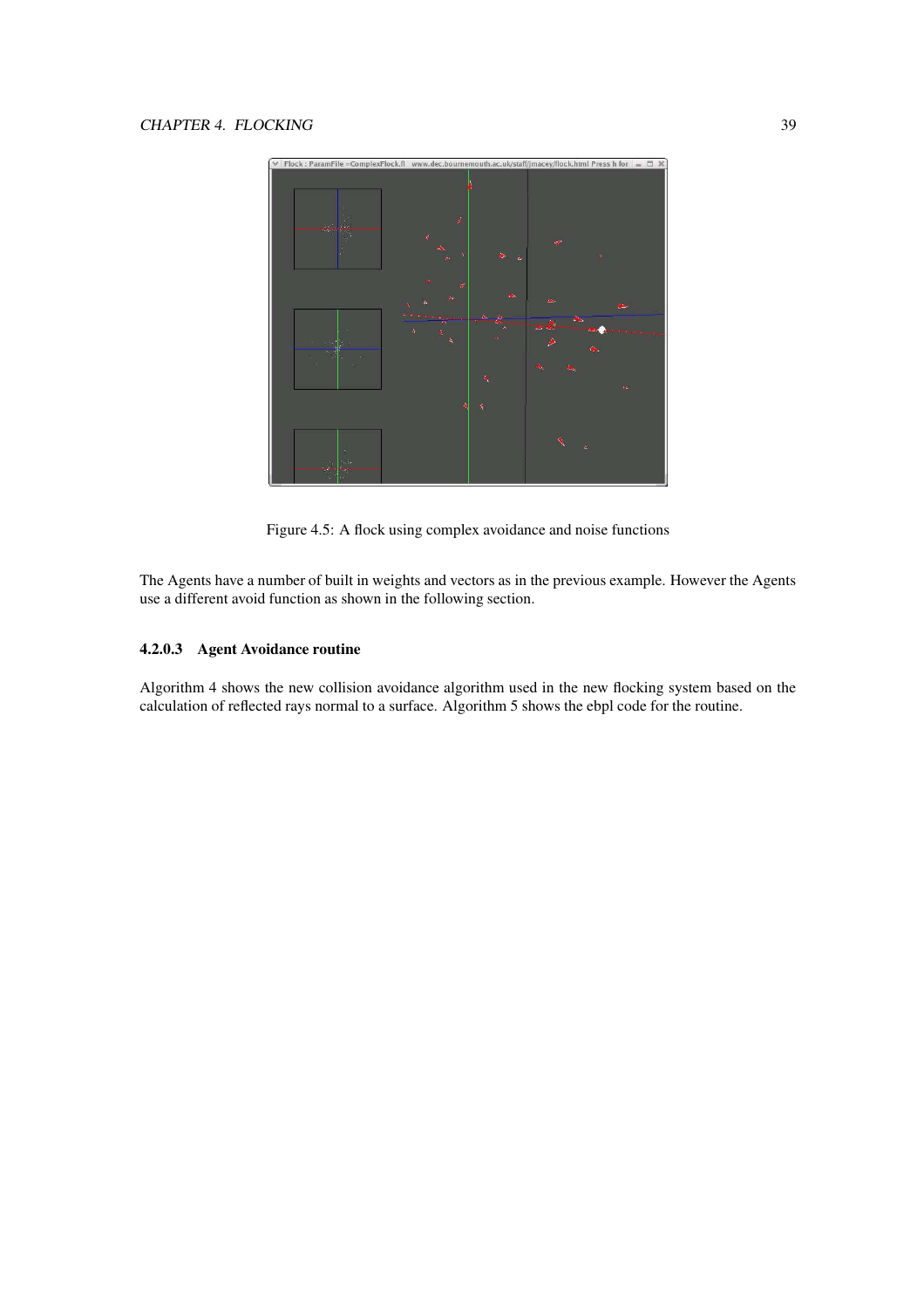



The above figure shows the movement of an Agent having a direction  $a$  hitting the Agent Normal  $L$  and reflecting in (an as yet unknown) direction **r**. The vector **n** is perpendicular to the line. Angle  $\theta_1$  must equal angle  $\theta_2$ 



The above figure shows **a** resolved into a portion  $m$  along  $n$  and a portion  $e$  orthogonal to  $n$ . Because of symmetry, **r** has the same component **e** orthogonal to **n** but the opposite component along **n**, so **r** = **e** - **m** Because  $e = a - m$  it follows that  $r = a - 2m$ . Now m is the orthogonal projection of a onto n so we can get  $\mathbf{m} = \frac{\mathbf{a} \cdot \mathbf{n}}{|\mathbf{n}|^2} \mathbf{n} = (\mathbf{a} \bullet$  $\frac{n}{\sigma^2}$ **n** = (**a** •  $\hat{\mathbf{n}}$ ) $\hat{\mathbf{n}}$  remember that  $\hat{\mathbf{n}}$  is a unit vector in the direction of **n** From this we obtain the result  $\mathbf{r} = \mathbf{a} - 2(\mathbf{a} \cdot \hat{\mathbf{n}})\hat{\mathbf{n}}$  which is the direction of the reflected Agent. This is then repeated for Agent 2 to determine the new direction for the other Agent.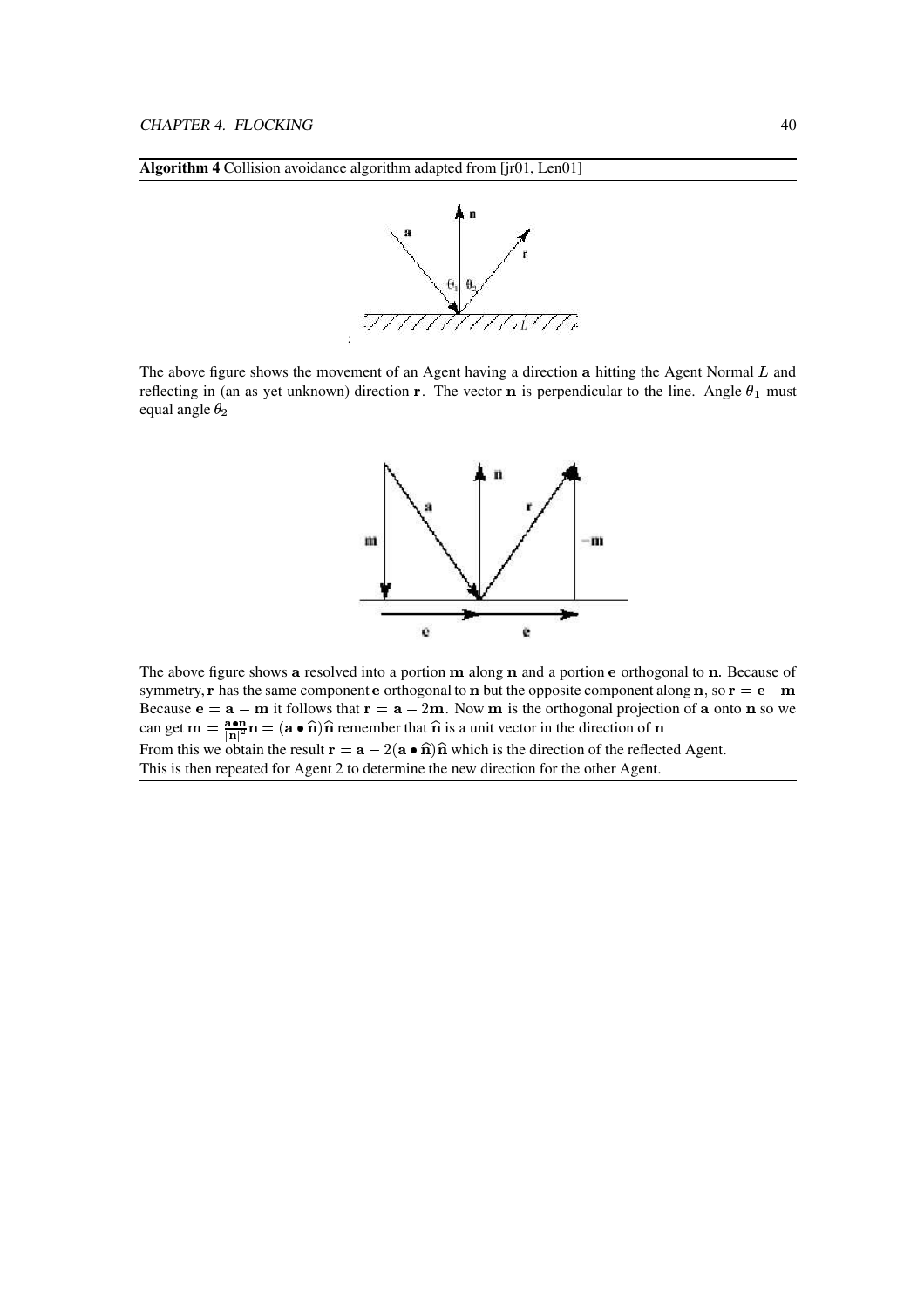### **Algorithm 5** ebpl Code for Agents reflection

### This is shown in the following ebpl code

```
Point TempP=[0,0,0];
Vector Norm=[0,0,0,0];
Point P1=[0,0,0,0];
Point P2=[0,0,0,0];
float x=0.0;
float two=2.0;
Vector d=[0,0,0,0];
Vector NDir=[0,0,0,0];
CollideFunction
   LoopBin ;
    SphereSphereCollision HitAgent Pos Radius2 NextPos Radius2;
      ifelse HitAgent == TRUE;
        {
          GetAgentI P1 Pos ;
          GetAgentI P2 NextPos ;
         Set Norm P2;
         Sub Norm P1;
         Dot x P1 P2;
         Mul x two;
         Set d Norm;
         Mul d x;
         Set NDir Dir;
         Sub d NDir;
         Set ADir NDir;
         Set P1 Pos;
         Set P2 NextPos ;
         Set Norm P2;
         Sub Norm P1;
         Dot x P1 P2;
         Mul x two;
         Set d Norm;
         Mul d x;
         GetAgentI NDir Dir;
         Sub d NDir;
         SetAgentI NDir ADir;
         SetD CentroidWeight 0;
         SetD CentroidDir 0 0 0;
         SetD FlockAvoidWeight 100;
          }
          {
         SetD CentroidWeight 100;
         SetD FlockAvoidWeight 50;
          }
   LoopBinEnd;
End ;
```
#### **4.2.0.4 Noise Function**

Each Agent has the ability to access a noise function based on Perlin Noise [eta98]. This value is generated by a built-in noise function and can be calculated from any tuple data type. There are five built in noise functions as shown in Table 7.4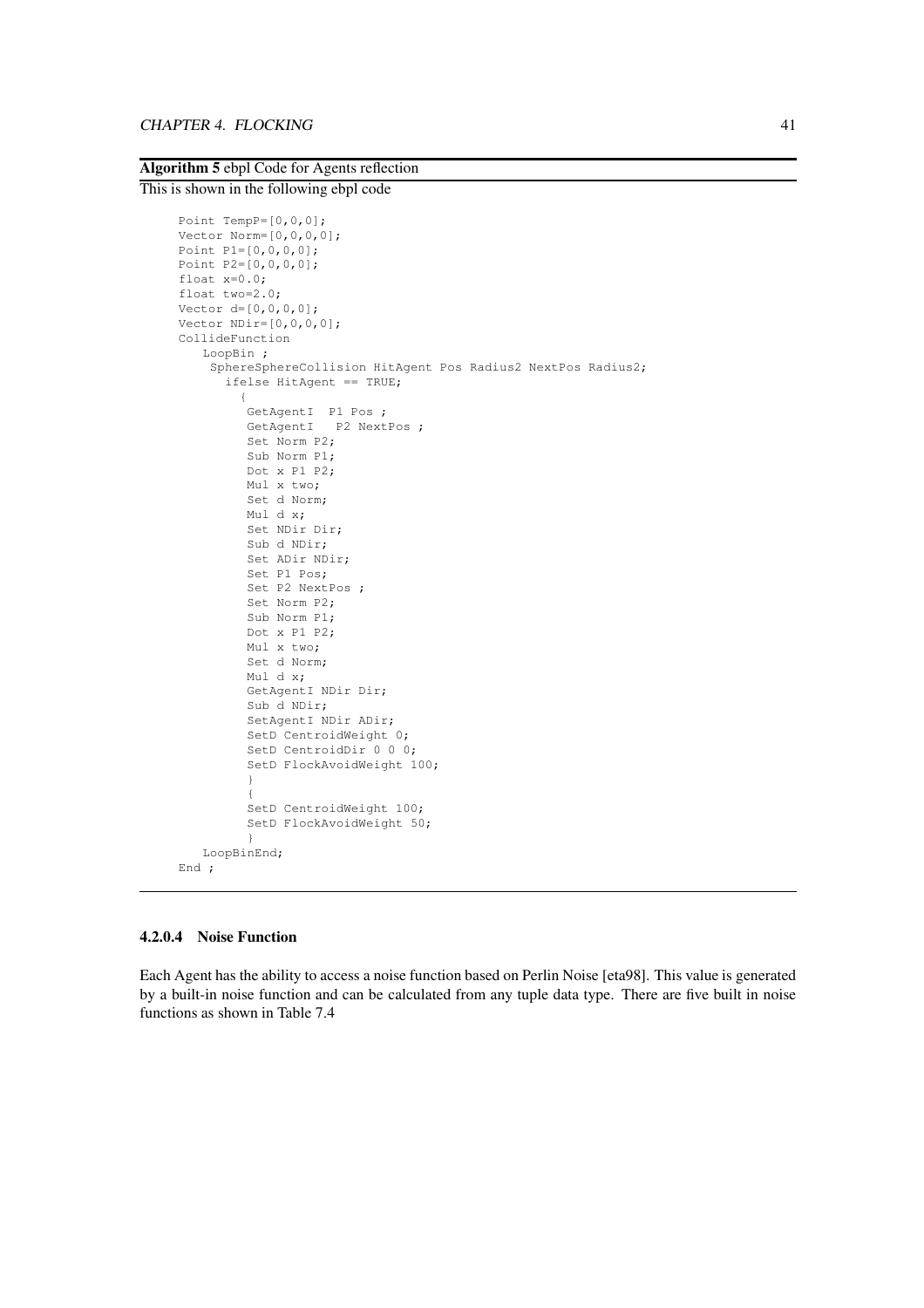| Noise Type  | Noise Index Value |
|-------------|-------------------|
| turbulence  |                   |
| marble      |                   |
| undulate    | 2                 |
| noise3      | $\mathcal{R}$     |
| turbulence2 |                   |

Table 4.1: ebpl Noise functions

To use noise the noise generator must be initialized as follows

```
float NoiseType=5.0;
float NoiseScale=0.0;
RandomizePos NoiseType 5;
Randomize NoiseScale 2000;
UseNoise NoiseType NoiseScale;
```
The *GetNoiseValue* opcode is used to access the noise table, it is passed a value to return to and a seed value to generate the noise from this is shown in the following example.

```
Point Pos=[0,0,0];
Vector NoiseValue=[0,0,0,0];
GetNoiseValue NoiseValue Pos;
```
### **4.2.0.5 Complex Flock ebpl code**

The following code shows the Agent brain code for the Complex Flock example

Program 7: ComplexFlock.bs Flock using Noise

```
// the Agents position
Point Pos=[0,0,0];
Vector Dir=[0.0,-0.2,-0.1,0.0];
Point NextPos=[0,0.0];
bool TRUE=true;
bool FALSE=false;
// The rotation of the Agent in the X plane
float xrot=0.0;
float yrot=-90.0;
// The rotation of the Agent in the Z plane
float zrot=0.0;
// Vector ADir is the Average direction of the Agent calculated from hits with
//any agents
// in the current bounding sphere radius. This is used with the FlockAvoidDir
// weight to set the
// Flock avoid Direction */
Vector ADir=[0,0,0,0]; //flock avoid dir
// Vector CentroidDir is the direction to the flock center from the current agent
//position.
//This is multiplied by the Centroid weight */
Vector CentroidDir=[0,0,0,0];
// bool HitAgent boolean flag set to indicate that the Agent has hit another
// Agent
```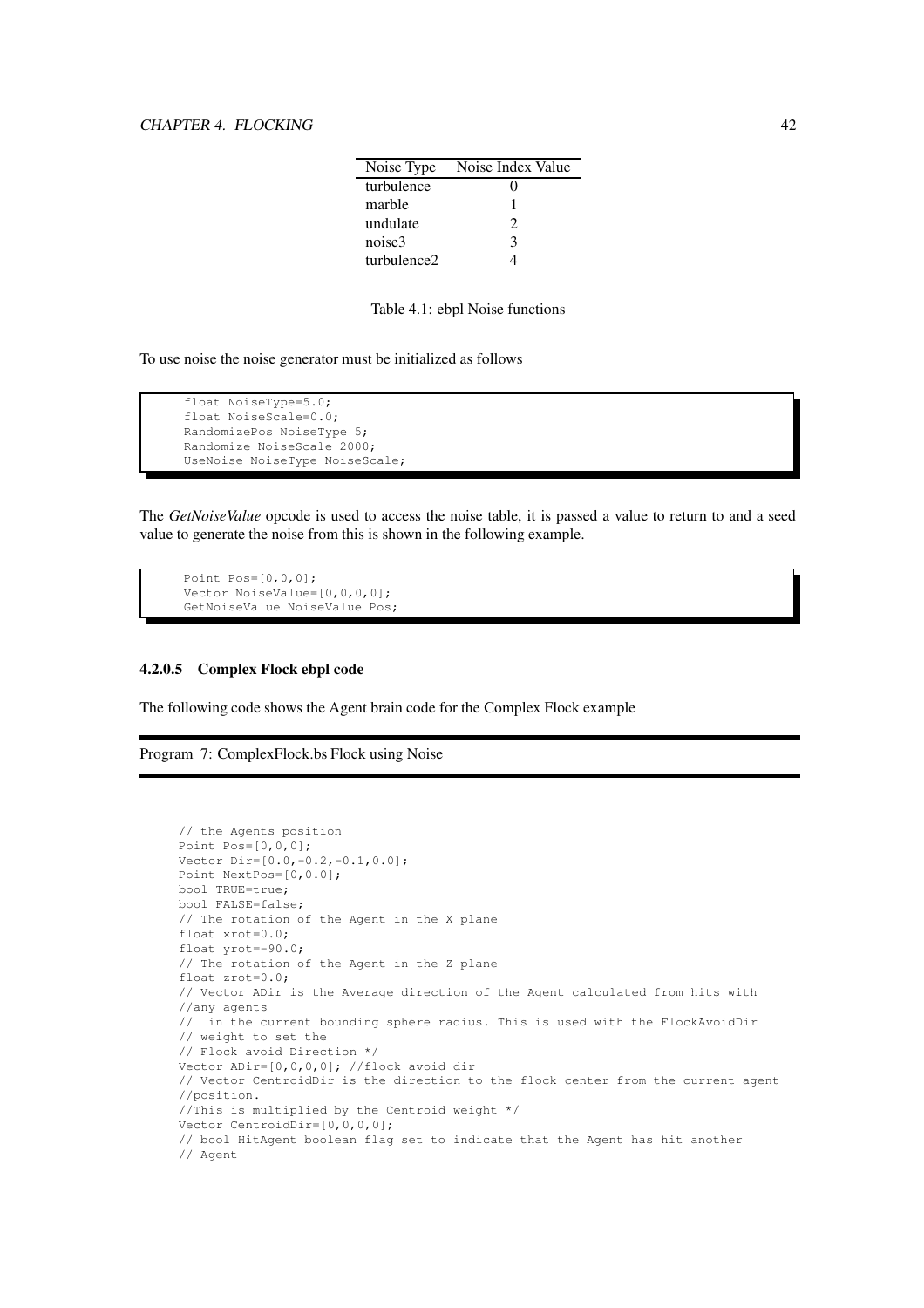### CHAPTER 4. FLOCKING 43

```
bool HitAgent=false;
// GLfloat GPYlevel the ground plane level of the Agent
float GPYlevel=-38;
// GLfloat CentroidWeight The weight the CentroidDir vector is multiplied by to
// calculate
//the new direction of the Agent so it can flock center
float CentroidWeight=100.0;
//GLfloat FlockAvoidWeight The Weight the FlockAvoidDir vector is multiplied by
//to calculate
//the new direction of the Agent when it has hit a member of it's own flock
float FlockAvoidWeight=100.0;
float Radius=2.0;
float Radius2=1.5;
// GLfloat Hunger will be used to make Agent hunt for food when hungry
float MinCentroidDist=10.0;
Vector CentroidDist=[0,0,0,0] ;
Vector nVel=[0,0,0,0];
Vector acceleration=[1,1,1,0];
Vector force=[0,0,0,0];
Vector mass=[150,150,150,0];
Vector EnvAvoidDir=[0,0,0,0];
Vector Velocity=[0,0,0,0];
Vector VelDiv=[1,1,1,0];
float NoiseType=2.0;
float NoiseScale=1230.0002;
Point Centroid=[0,0,0] ;
float Ylevel=0.0;
float dist=0.0;
InitFunction
    Randomize Dir 2.0 2.0 2.0;
    SetGlobalPos Pos;
    RandomizePos MinCentroidDist 28;
    AddD MinCentroidDist 4;
    RandomizePos CentroidWeight 50;
    RandomizePos NoiseType 5;
    Randomize NoiseScale 2000;
    UseNoise NoiseType NoiseScale;
Find:DrawFunction
  PushMatrix;
  // Translate to the Agents Position
    Translate Pos;
        //Rotate the Agent to the correct orientation
        RotateX xrot;
        RotateY yrot;
        RotateZ zrot;
        //Set the Colour
        //Now draw the agent poly's
        Colour 1.0 0.0 0.0;
        Polygon ;
            Vertexf 0.25 -0.1 -0.1;
            Vertexf 0.25 0.1 0.0;
            Vertexf -0.25 -0.1 0.0;
            Vertexf 0.25 -0.1 0.1;
            Vertexf 0.25 0.1 0.0;
            Vertexf -0.25 -0.1 0.0
        glEnd ;
        // Now draw the Poly's as Lines to give the agent an outline shape */
        LineSize 1.0;
        Colour 1.0 1.0 1.0;
        LineLoop
            Vertexf 0.25 -0.1 -0.1;
            Vertexf 0.25 0.1 0.0 ;
            Vertexf -0.25 -0.1 0.0;
            Vertexf 0.25 -0.1 0.1 ;
            Vertexf 0.25 0.1 0.0 ;
            Vertexf -0.25 -0.1 0.0;
```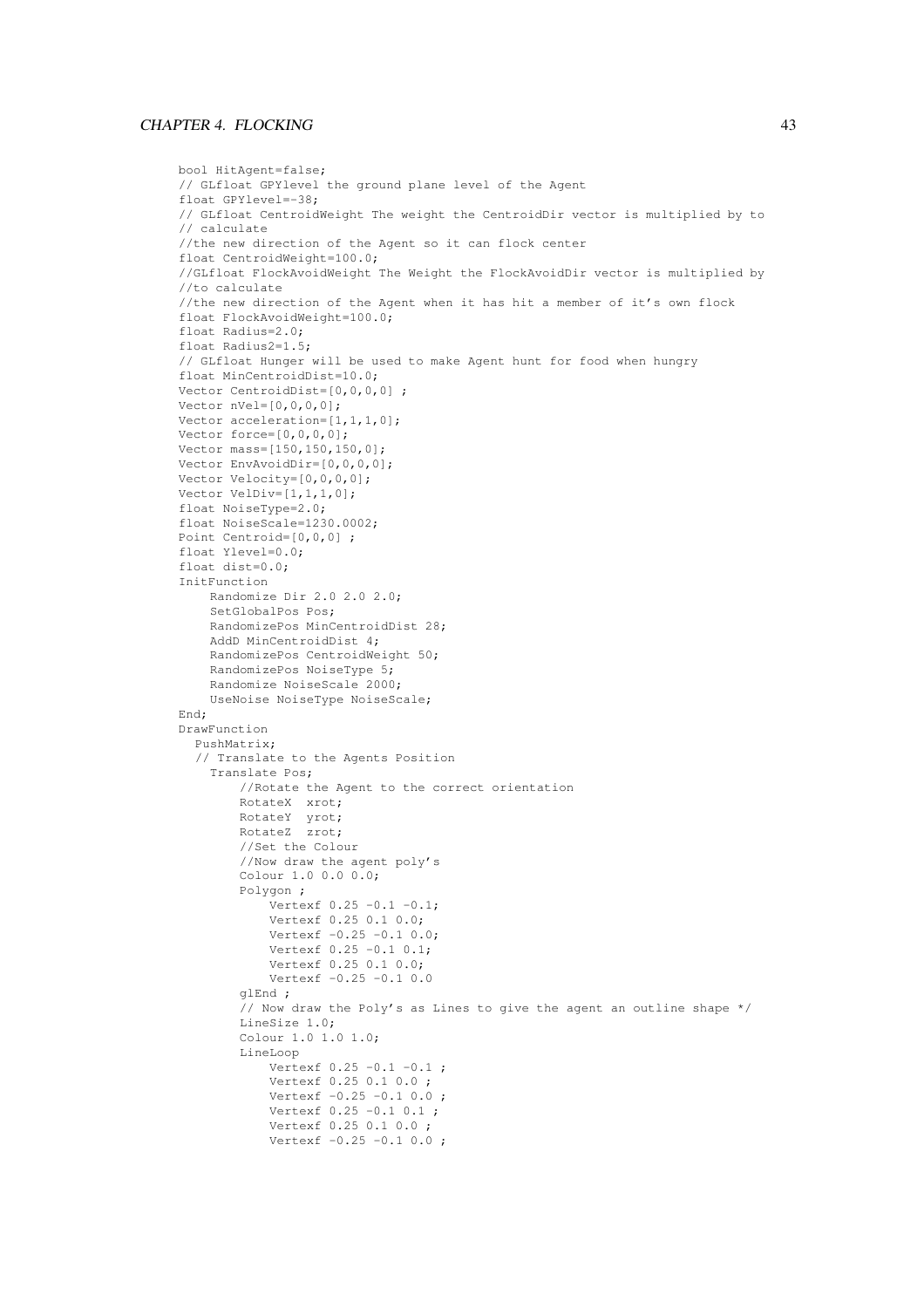```
glEnd;
PopMatrix ;
PushMatrix;
            // preserve y value
        Fpush Pos y;
        PushGPYlevel;
        Fpop Pos y;
        Translate Pos;
        RotateX xrot;
        RotateY yrot;
        RotateZ zrot;
        Scale 0.5 0.5 0.5;
        Colour 0.2 0.2 0.2;
        Polygon ;
            Vertexf 0.25 -0.1 -0.1;
            Vertexf 0.25 0.1 0.0 ;
            Vertexf -0.25 -0.1 0.0;
            Vertexf 0.25 -0.1 0.1;
            Vertexf 0.25 0.1 0.0 ;
            Vertexf -0.25 -0.1 0.0;
        glEnd;
PopMatrix;
fPop Pos y;
End;
Function UpdateAgainstCentroid;
GetGlobalCentroid Centroid;
 Set CentroidDist Centroid;
Sub CentroidDist Pos;
 Length CentroidDist ;
 fpop dist ;
 ifelse dist >= MinCentroidDist;
    {
     GetGlobalCentroid CentroidDir ;
    Sub CentroidDir Pos;
    }
    {
     SetD CentroidDir 0 0 0;
    }
End;
// This function calculates the Agents orientation based on the position
// and the NextPos
// use these for temp storage in the calc angle function
Vector tmpPos=[0,0,0,0];
Vector tmpPos2=[0,0,0,0];
Function CalcAngle;
    // fist set the vectors to subtract
    Set tmpPos NextPos ;
    Sub tmpPos Pos;
    Fpush tmpPos x ;
    Fpush tmpPos z ;
    // use atan2 to calc the angle
    fatan ;
    // this gives us the angle in radians so we convert it
    Frad2deg ;
    // finally we align it with the world geometry
    Fnegate ;
    Fpop yrot ;
    AddD yrot 180.0 ;
        // now we align the z rotation
    //Y=Pos.y-NextPos.y;
    Set tmpPos NextPos ;
    Set tmpPos2 Pos ;
    // swap the y components
    Fpush Pos y ;
```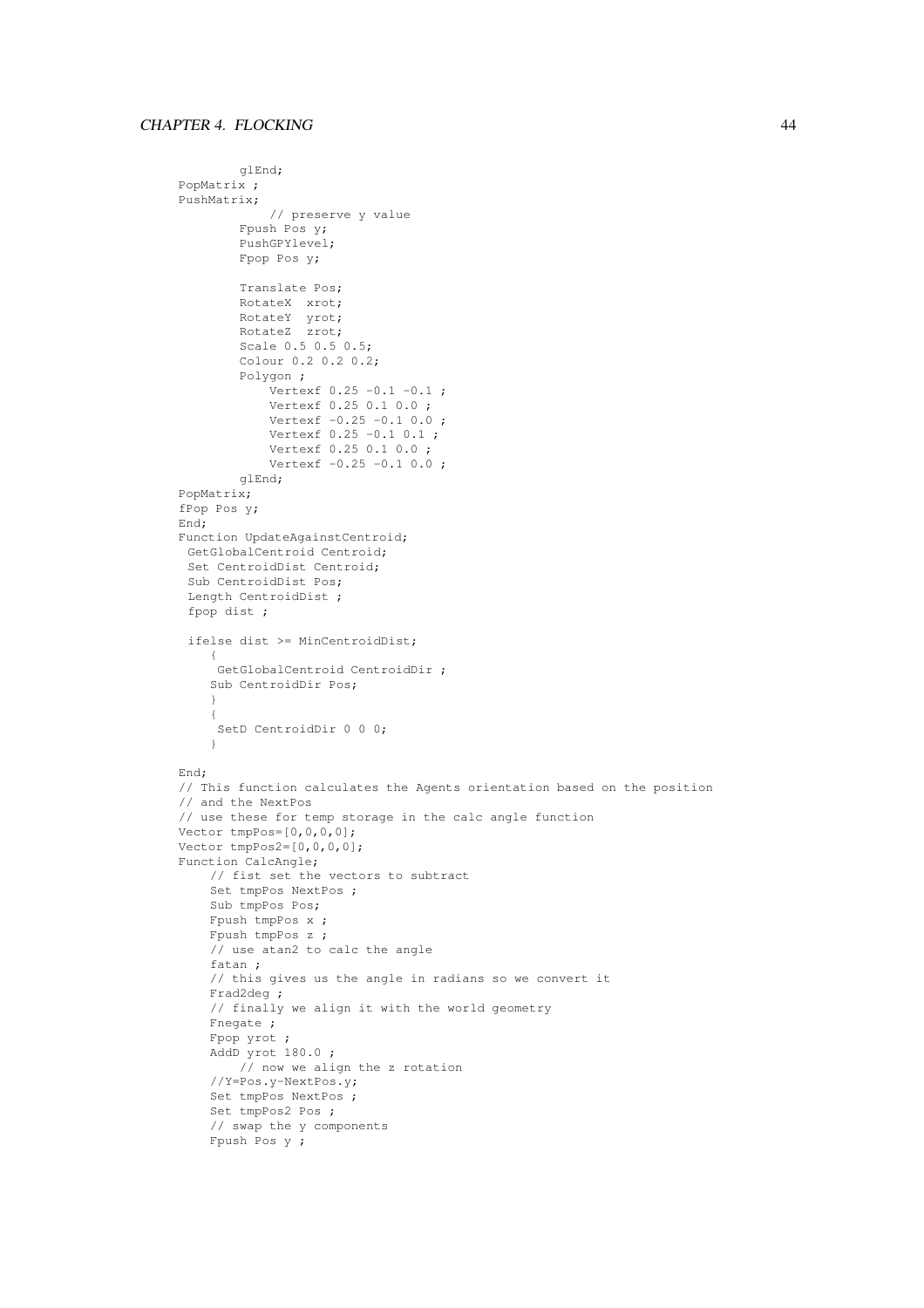```
Fpop tmpPos y;
    Fpush NextPos y ;
    Fpop tmpPos2 y ;
    // now subtract the two
    Sub tmpPos tmpPos2 ;
    //zrot=asin(Y/r);
    Length tmpPos ;
    Fpush tmpPos y ;
    Fdiv ;
    fasin ;
       // convert it to degrees
    frad2deg;
    Fpop zrot;
End;
Point TempP=[0,0,0];
Vector Norm=[0,0,0,0];
Point P1=[0,0,0,0];
Point P2=[0,0,0,0];
float x=0.0;
float two=2.0;
Vector d=[0,0,0,0];
Vector NDir=[0,0,0,0];
CollideFunction
    LoopBin ;
     SphereSphereCollision HitAgent Pos Radius2 NextPos Radius2;
     ifelse HitAgent == TRUE;
       \{GetAgentI P1 Pos ;
        GetAgentI P2 NextPos;
        Set Norm P2;
        Sub Norm P1;
        Dot x P1 P2;
        Mul x two;
        Set d Norm;
        Mul d x;
        Set NDir Dir;
        Sub d NDir;
        Set ADir NDir;
        Set P1 Pos;
        Set P2 NextPos ;
        Set Norm P2;
        Sub Norm P1;
        Dot x P1 P2;
        Mul x two;
        Set d Norm;
        Mul d x;
        GetAgentI NDir Dir;
        Sub d NDir;
        SetAgentI NDir ADir;
        SetD CentroidWeight 0;
        SetD CentroidDir 0 0 0;
        SetD FlockAvoidWeight 100;
        }
        {
        SetD CentroidWeight 100;
        SetD FlockAvoidWeight 50;
        }
        LoopBinEnd;
End ;
float gpy=0.0;
UpdateFunction
    SetGlobalCollideFlag FALSE;
    SetGlobalPos Pos;
    Call Move;
    Call UpdateAgainstCentroid;
    Call CalcDir;
```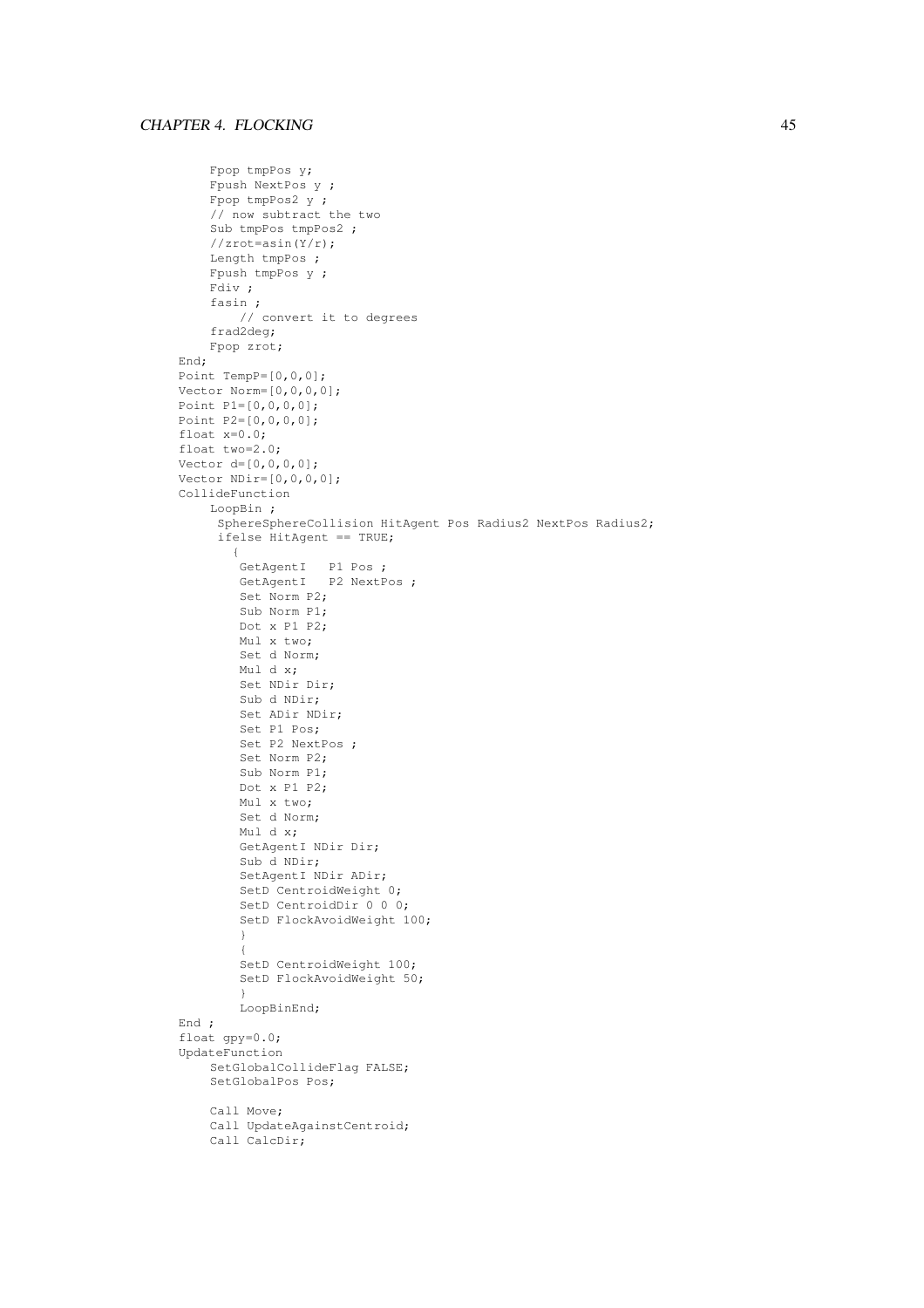```
Call CalcAngle;
    PushGPYlevel;
    fpop gpy;
    fpush Pos y ;
    fpop Ylevel ;
    SetGlobalPos Pos;
    SetD ADir 0 0 0;
    SetD CentroidDir 0 0 0;
    SetD EnvAvoidDir 0 0 0;
End;
vector NoiseValue=[0,0,0,0];
Function Move;
Set acceleration force;
Div acceleration mass;
Add Velocity acceleration;
Set nVel Velocity;
Div nVel VelDiv;
Add Pos Dir;
Mul Pos nVel;
Set NextPos Pos;
Add NextPos Dir;
Mul NextPos nVel;
Set ADir Dir;
End;
Function CalcDir;
Mul ADir FlockAvoidWeight;
Mul CentroidDir CentroidWeight;
Set Dir ADir;
Add Dir CentroidDir;
GetNoiseValue NoiseValue Pos;
Add Dir NoiseValue;
Normalize Dir;
//Set the force to be the current Direction so we can calculate the new
//acceleration
//in the next iteration
Set force Dir;
//Store the Average dir to be the current dir
//Set ADir Dir;
End;
```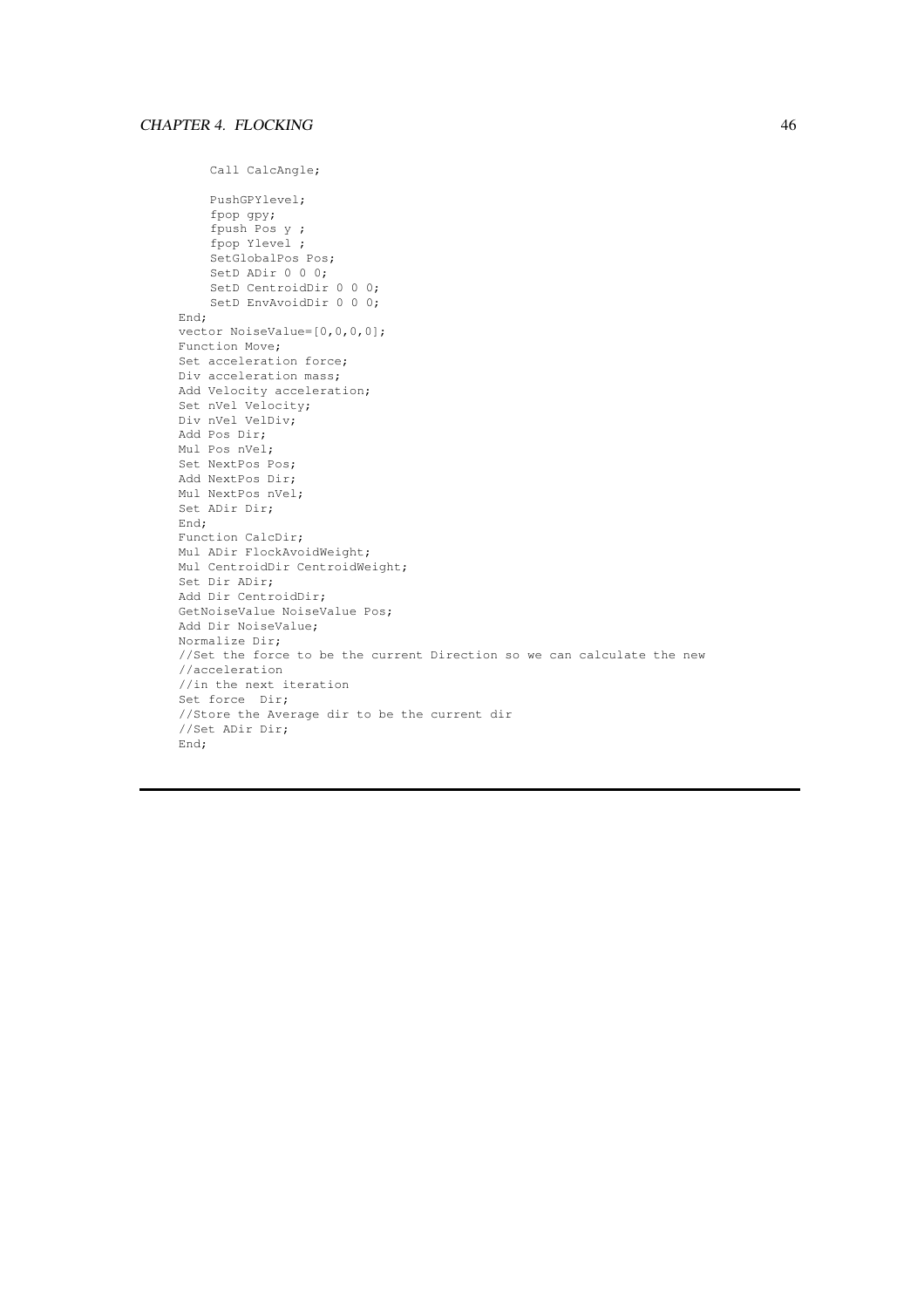### **4.3 Avoiding Objects**

Figure 4.6 shows five hundred Agents avoiding a series of *EnvObj* objects. The environment is configured using the following .fl script.





Figure 4.6: Agents Avoiding Objects

The Agents again have a series of Variables as in the previous examples but the interaction with the EnvObj objects are handled by the function CollideAgainstEnvOb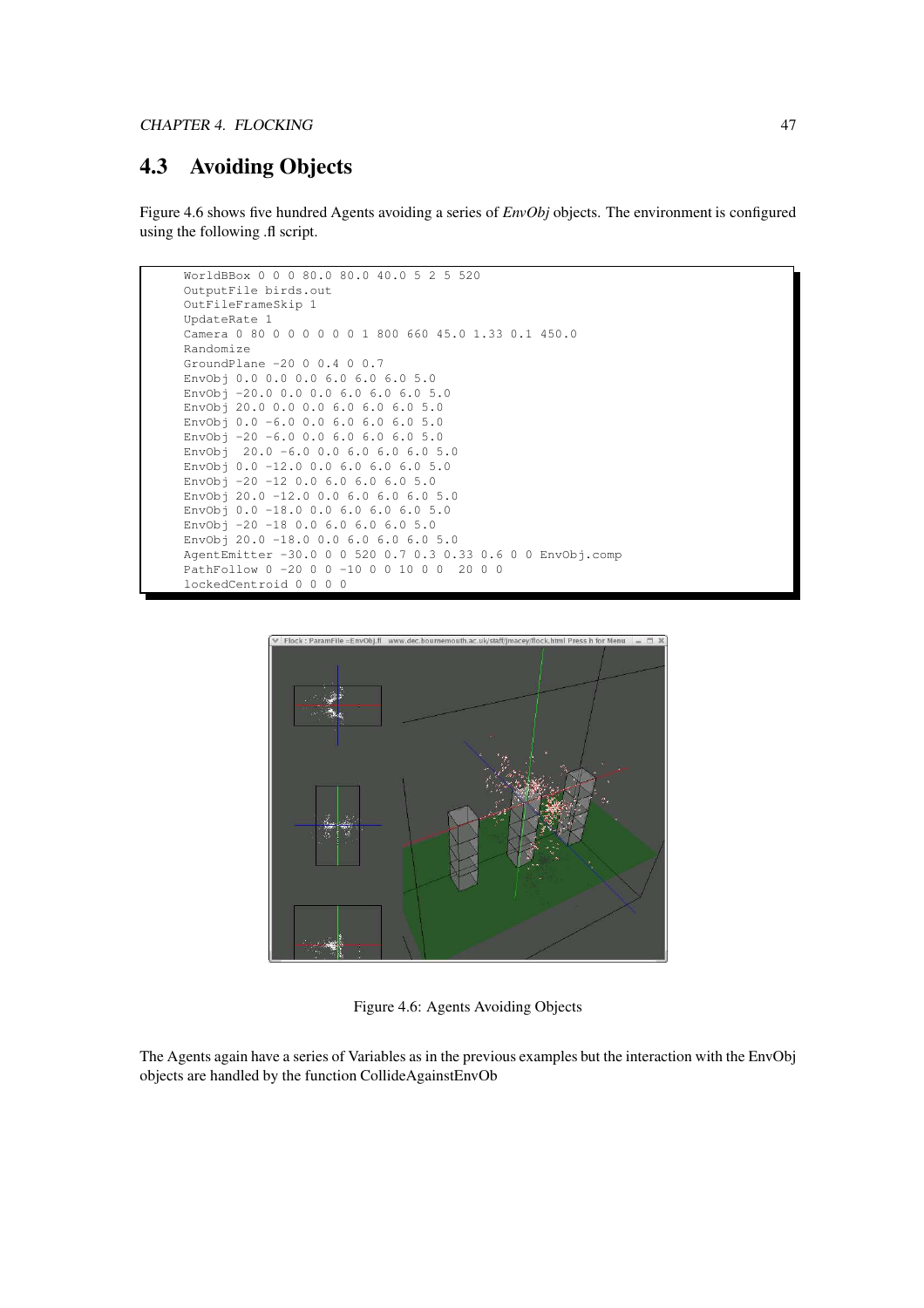```
Function CollideAgainstEnvObj;
   SphereEnvObjCollision HitEnvObj NextPos Radius2 EnvAvoidDir;
   if HitEnvObj == TRUE;
      {
       SetD CentroidWeight 0;
       SetD FlockAvoidWeight 10.0;
       SetD EnvAvoidWeight 6129.0;
       Randomize EnvNoise 0.2 0.2 0.2;
       Add EnvAvoidDir EnvNoise;
      }
   if HitEnvObj == FALSE;
      {
       SetD CentroidWeight 72.9;
       SetD FlockAvoidWeight 5100.0;
       SetD EnvAvoidWeight 6120.0;
      }
End;
```


```
// the Agents position
Point Pos=[-30,0,0];
Vector Dir=[0.0,0.0,0.0,0.0];
Point NextPos=[0,0.0];
bool TRUE=true;
bool FALSE=false;
// The rotation of the Agent in the X plane
float xrot=0.0;
float yrot=-90.0;
// The rotation of the Agent in the Z plane
float zrot=0.0;
// Vector ADir is the Average direction of the Agent calculated from hits with any agents
// in the current bounding sphere radius. This is used with the FlockAvoidDir
// weight to set the Flock avoid Direction
Vector ADir=[0,0,0,0]; //flock avoid dir
// Vector CentroidDir is the direction to the flock center from the current agent position.
//This is multiplied by the Centroid weight
Vector CentroidDir=[0,0,0,0];
// bool HitAgent boolean flag set to indicate that the Agent has hit another Agent
bool HitAgent=false;
bool HitEnvObj=false;
// GLfloat GPYlevel the ground plane level of the Agent
float GPYlevel=-20;
// GLfloat CentroidWeight The weight the CentroidDir vector is multiplied by to calculate
//the new direction of the Agent so it can flock center
float CentroidWeight=72.9;
//GLfloat FlockAvoidWeight The Weight the FlockAvoidDir vector is multiplied by to calculate
//the new direction of the Agent when it has hit a member of it's own flock
float FlockAvoidWeight=5100.0;
float EnvAvoidWeight=6129.0;
float Radius=0.6;
float Radius2=2.1;
float MinCentroidDist=6.0;
Vector CentroidDist=[0,0,0,0] ;
Vector nVel=[0,0,0,0];
Vector acceleration=[1,1,1,0];
Vector force=[0,0,0,0];
Vector mass=[150,150,150,0];
Vector EnvAvoidDir=[0,0,0,0];
Vector Velocity=[0,0,0,0];
Vector VelDiv=[1,1,1,0];
float NoiseType=2.0;
```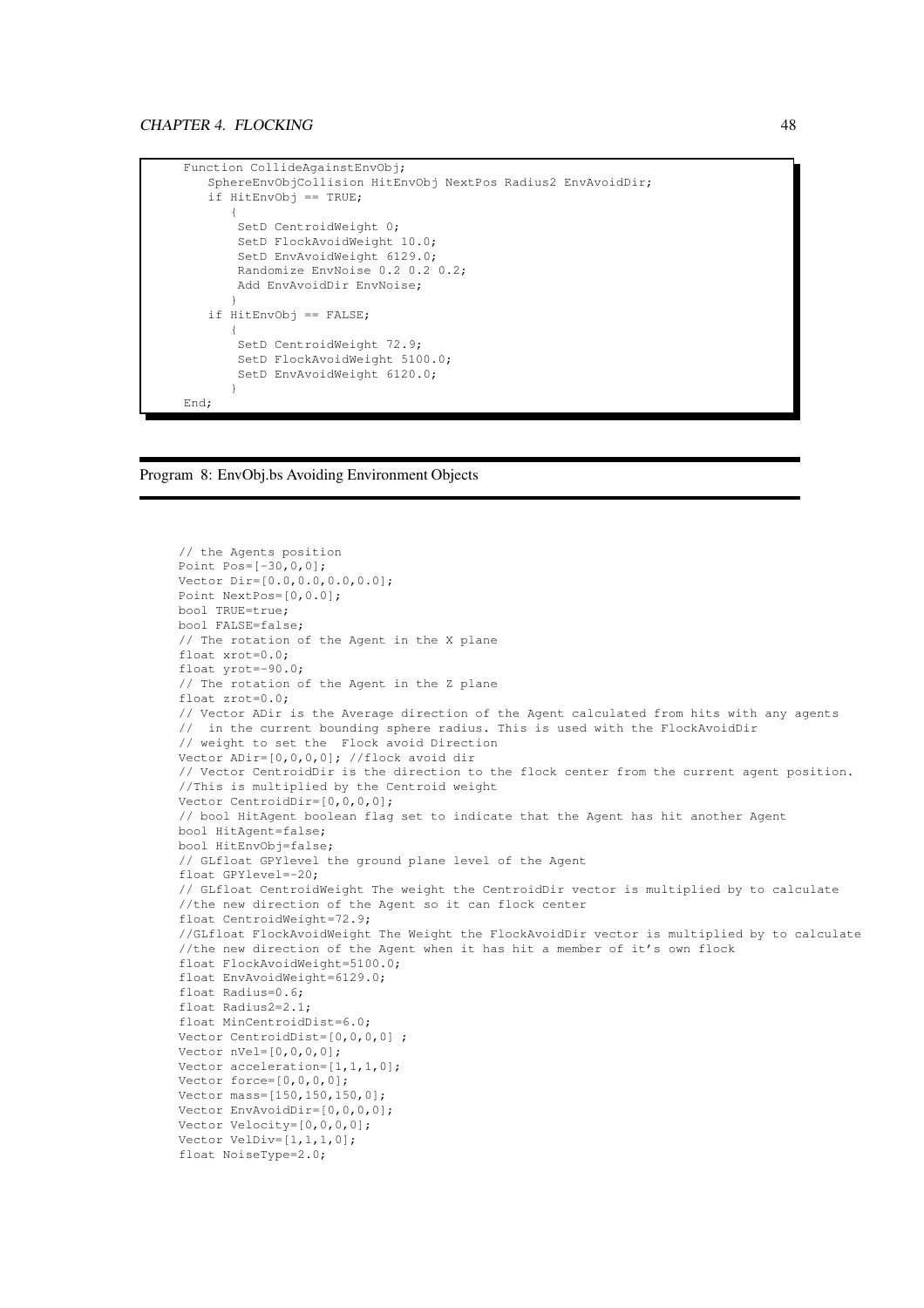```
float NoiseScale=1230.0002;
vector NoiseValue=[0,0,0,0];
InitFunction
    Randomize Dir 2.0 2.0 2.0;
    SetGlobalPos Pos;
    RandomizePos NoiseType 5;
    Randomize NoiseScale 2000;
    UseNoise NoiseType NoiseScale;
End;
Point Centroid=[10,10,0] ;
DrawFunction
PushMatrix;
// Translate to the Agents Position
    Translate Pos;
     //Rotate the Agent to the correct orientation
     RotateX xrot;
     RotateY yrot;
     RotateZ zrot;
      //Set the Colour
     Colour 1.0 0.0 0.0;
     Polygon ;
       Vertexf 0.25 -0.1 -0.1;
       Vertexf 0.25 0.1 0.0;
       Vertexf -0.25 -0.1 0.0;
       Vertexf 0.25 -0.1 0.1;
       Vertexf 0.25 0.1 0.0;
       Vertexf -0.25 -0.1 0.0
     glEnd ;
                // Now draw the Poly's as Lines to give the agent an outline shape */
     LineSize 1.0;
      Colour 1.0 1.0 1.0;
      LineLoop
        Vertexf 0.25 -0.1 -0.1 ;
        Vertexf 0.25 0.1 0.0 ;
        Vertexf -0.25 -0.1 0.0;
        Vertexf 0.25 -0.1 0.1;
        Vertexf 0.25 0.1 0.0 ;
        Vertexf -0.25 -0.1 0.0;
      glEnd;
  PopMatrix ;
  PushMatrix;
       // preserve y value
        Fpush Pos y;
        PushGPYlevel;
        Fpop Pos y;
        Translate Pos;
        RotateX xrot;
        RotateY yrot;
        RotateZ zrot;
        Colour 0.2 0.2 0.2;
        Polygon ;
           Vertext 0.25 -0.1 -0.1;
           Vertexf 0.25 0.1 0.0 ;
           Vertexf -0.25 -0.1 0.0;
           Vertexf 0.25 -0.1 0.1 ;
           Vertexf 0.25 0.1 0.0 ;
           Vertexf -0.25 -0.1 0.0;
        glEnd;
 PopMatrix;
fPop Pos y;
End;
float Ylevel=0.0;
float gpy=0.0;
UpdateFunction
    SetGlobalCollideFlag FALSE;
    Call UpdateAgainstCentroid;
```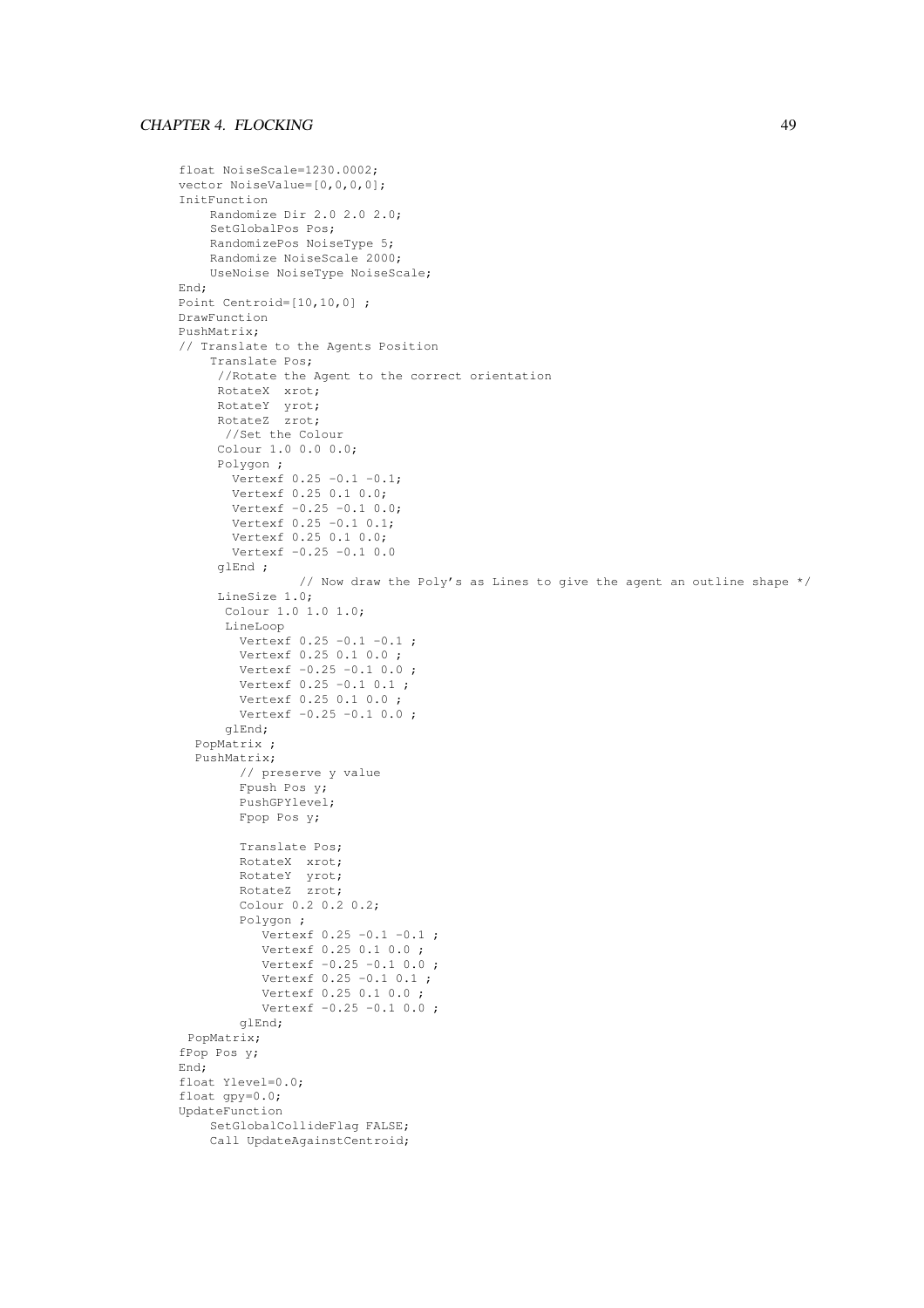```
Call Move;
    Call CalcDir;
    Call CalcAngle;
    PushGPYlevel;
    fpop gpy;
    fpush Pos y ;
    fpop Ylevel ;
    if Ylevel <= gpy
     {
     SetD Dir y 1;
     }
    SetGlobalPos Pos;
    SetD ADir 0 0 0;
    SetD CentroidDir 0 0 0;
    SetD EnvAvoidDir 0 0 0;
End;
float dist=0.0;
Function UpdateAgainstCentroid;
  GetGlobalCentroid CentroidDir;
  Sub CentroidDir Pos;
  Length CentroidDir ;
  fpop dist ;
  ifelse dist > MinCentroidDist;
   {
    GetGlobalCentroid CentroidDir ;
   Sub CentroidDir Pos;
   }
   {
   SetD CentroidDir 0 0 0;
   }
End;
// This function calculates the Agents orientation based on the position
// and the NextPos
// use these for temp storage in the calc angle function
Vector tmpPos=[0,0,0,0];
Vector tmpPos2=[0, 0, 0, 0];
Function CalcAngle;
    // fist set the vectors to subtract
    Set tmpPos NextPos ;
    Sub tmpPos Pos;
    Fpush tmpPos x ;
    Fpush tmpPos z ;
    // use atan2 to calc the angle
    fatan ;
    // this gives us the angle in radians so we convert it
    Frad2deg ;
    // finally we align it with the world geometry
    Fnegate ;
    Fpop yrot ;
    AddD yrot 180.0 ;
       // now we align the z rotation
    //Y=Pos.y-NextPos.y;
    Set tmpPos NextPos ;
    Set tmpPos2 Pos ;
    // swap the y components
    Fpush Pos y ;
    Fpop tmpPos y;
    Fpush NextPos y ;
    Fpop tmpPos2 y ;
    // now subtract the two
    Sub tmpPos tmpPos2 ;
    //zrot=asin(Y/r);
    Length tmpPos ;
    Fpush tmpPos y ;
    Fdiv ;
    fasin ;
```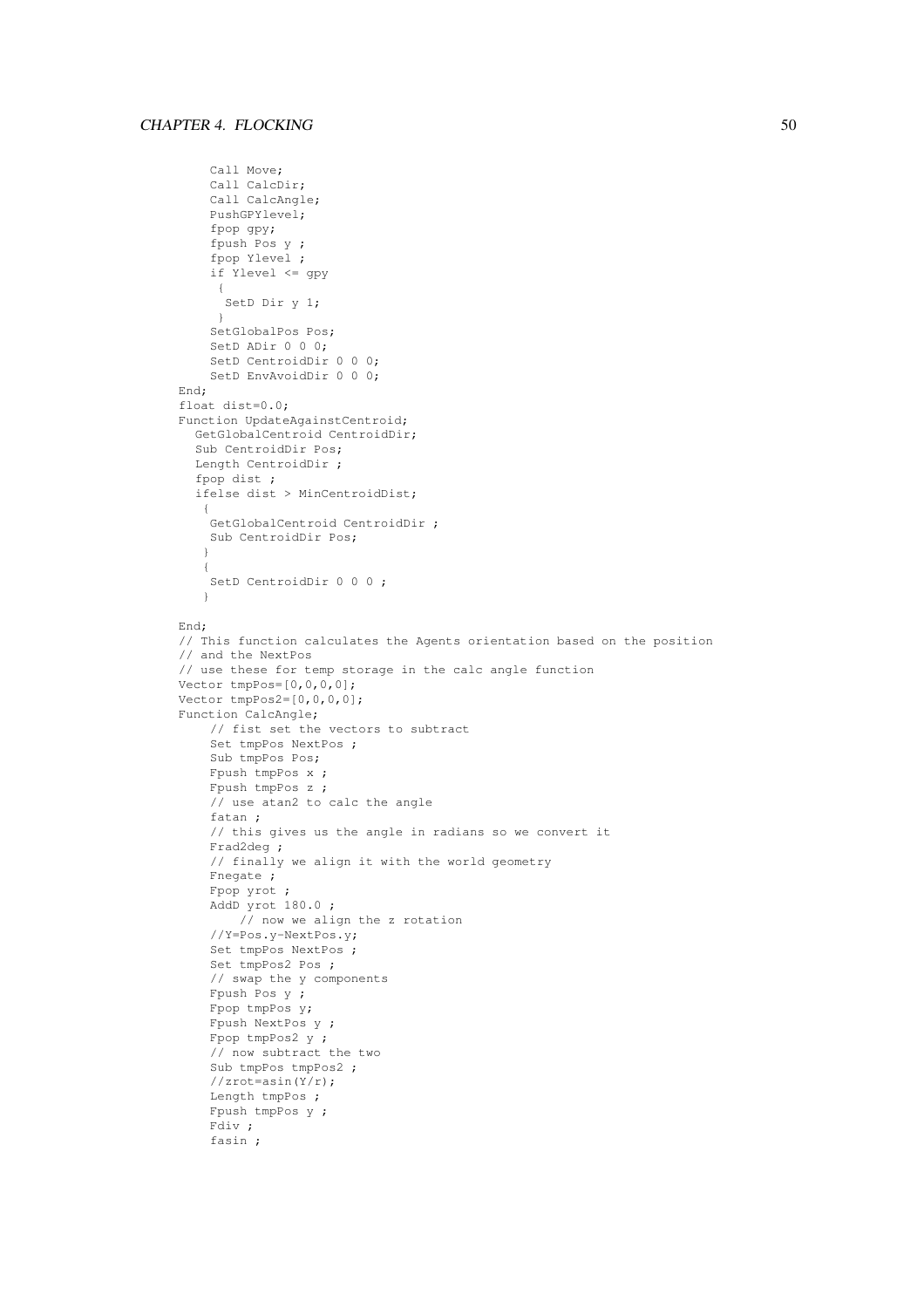### CHAPTER 4. FLOCKING 51

```
// convert it to degrees
    frad2deg;
    Fpop zrot;
End;
CollideFunction
  Set HitAgent FALSE;
  Set HitEnvObj FALSE;
  Call CollideAgainstEnvObj;
  LoopBin ;
     SphereSphereCollision HitAgent NextPos Radius2 NextPos Radius2;
     if HitAgent == TRUE;
       {
        // calc average
        SetGlobalCollideFlag TRUE;
        GetAgentI ADir Dir;
        Add ADir Dir;
        DivD ADir 2;
        SetAgentI ADir ADir;
        }
    LoopBinEnd;
End ;
Vector EnvNoise=[0,0,0,0];
Function CollideAgainstEnvObj;
SphereEnvObjCollision HitEnvObj NextPos Radius2 EnvAvoidDir;
      if HitEnvObj == TRUE;
      {
       SetD CentroidWeight 0;
       SetD FlockAvoidWeight 10.0;
       SetD EnvAvoidWeight 6129.0;
       Randomize EnvNoise 0.2 0.2 0.2;
       Add EnvAvoidDir EnvNoise;
      }
      if HitEnvObj == FALSE;
      {
      SetD CentroidWeight 72.9;
      SetD FlockAvoidWeight 5100.0;
      SetD EnvAvoidWeight 6120.0;
      }
End;
Function Move;
Set acceleration force;
 Div acceleration mass;
Add Velocity acceleration;
 Set nVel Velocity;
 Div nVel VelDiv;
Add Pos Dir;
 Mul Pos nVel;
 Set NextPos Pos;
 Add NextPos Dir;
 Mul NextPos nVel;
Set ADir Dir;
End;
Function CalcDir;
Mul ADir FlockAvoidWeight;
 Mul CentroidDir CentroidWeight;
 Mul EnvAvoidDir EnvAvoidWeight;
 Set Dir ADir;
 Add Dir CentroidDir;
 Add Dir EnvAvoidDir;
 GetNoiseValue NoiseValue Pos;
 Add Dir NoiseValue;
Normalize Dir;
//Set the force to be the current Direction so we can calculate the new acceleration
//in the next iteration
 Set force Dir;
```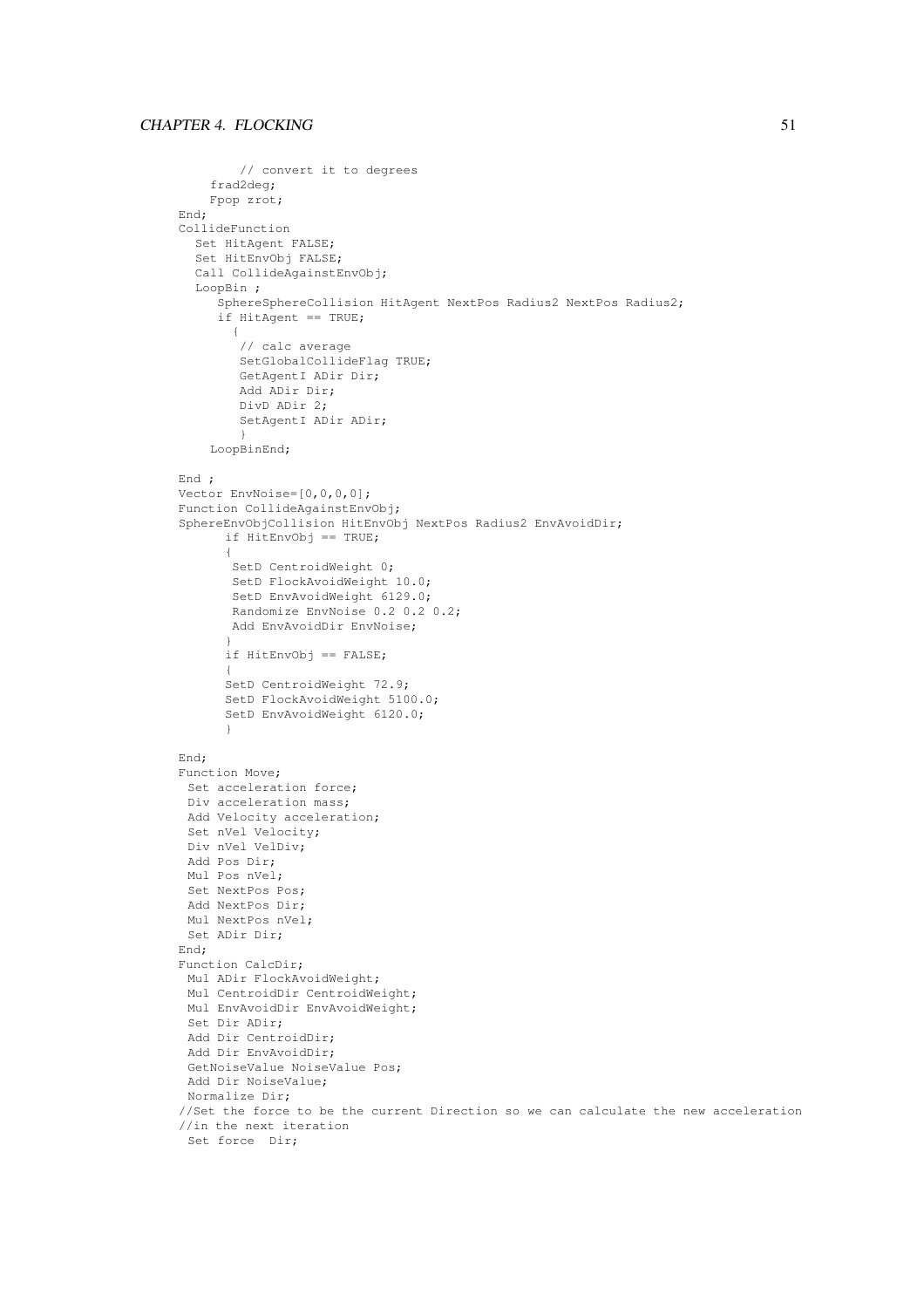### CHAPTER 4. FLOCKING 52

End;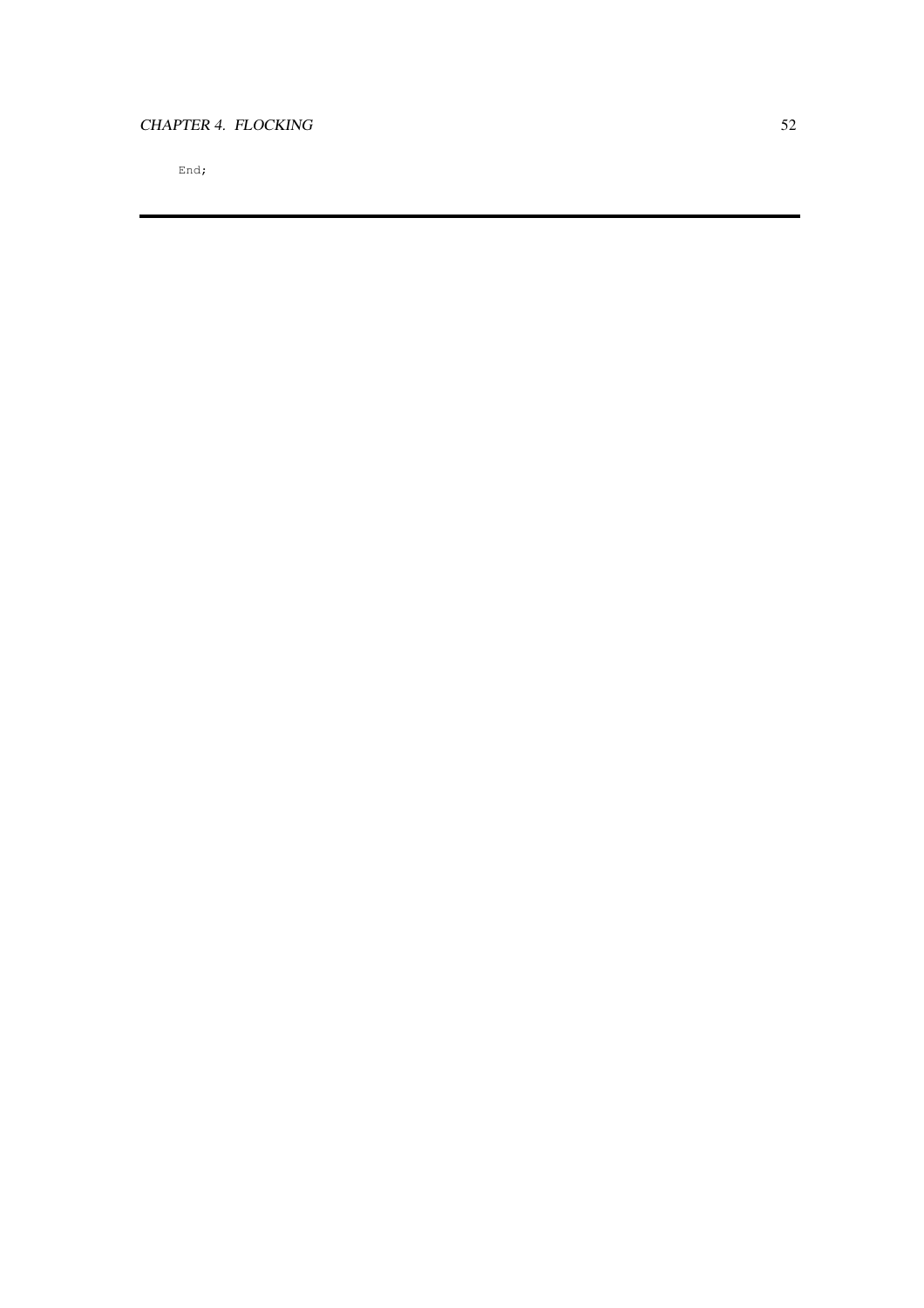## **Chapter 5**

## **Agent Render**

The following chapter highlights the AgentRender module. At present the AgentRender has six built in animation cycles to demonstrate the use of the AgentRender these are shown in Figure 2.7. Future versions of the AgentRender module will allow the loading of any .obj file with user definable animation loop cycles.

### **5.1 Agent Resource File (ARF)**

The Agent Resource File allows the user to define and load the positions of the Agents and their initial orientation. The file format is as follows

```
Number Of Agents to load
Pos.x Pos.y Pos.z Dir.x Dir.y Dir.z
```
All the values in the file are separated using a space and the newline terminates the record. When the *LoadARF* .fl command is encountered the arf file is loaded and the Agents *InitFunction* is called. The position value is loaded into the Agents global variable Pos and the direction to the Dir variable. These may then be accessed using the following Opcodes

```
Vector Dir=[0,0,0,0];
Point Pos=[0,0,0];
GetGlobalPos Pos;
GetGlobalDir Dir;
```
Figure 5.1 shows the **Layout** program in action. This allows the user to interactively place agents in the environment and save the results to an arf file.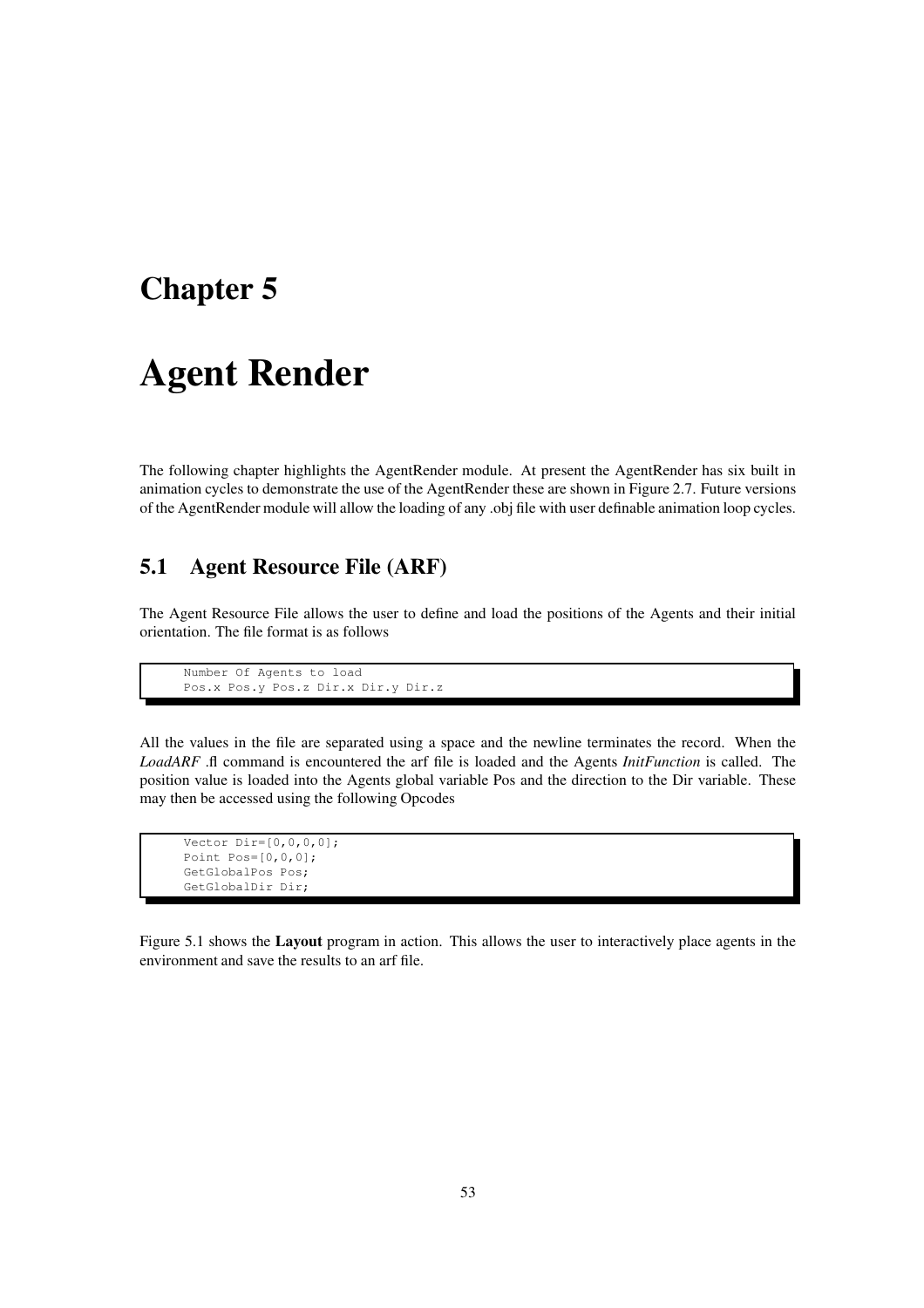

Figure 5.1: Agent Layout program

The following examples all use an arf file to configure the initial position of the Agents. The file used is as follows

| 25           |               |      |         |                          |
|--------------|---------------|------|---------|--------------------------|
| 4            |               |      |         | $-20$ 30 0 0 $-0.4$      |
|              | $2 - 20 30$   |      | $\circ$ | $0 - 0.4$                |
| $\circ$      | $-20$         | - 30 |         | $0 \t 0 \t -0.4$         |
|              | $-2$ $-20$ 30 |      |         | $0 \t 0 \t -0.4$         |
|              | $-4$ $-20$ 30 |      |         | $0 \t 0 \t -0.4$         |
|              | $4 - 20 28$   |      |         | $0 \t 0 \t -0.4$         |
|              | $2 - 20 28$   |      |         | $0 \t 0 \t -0.4$         |
| $\mathbf{0}$ | $-2028$       |      |         | $0 \t 0 \t -0.4$         |
|              | $-2$ $-20$ 28 |      |         | $0 \t 0 \t -0.4$         |
|              | $-4$ $-20$ 28 |      |         | $0 \t 0 \t -0.4$         |
|              | $4 - 20$ 26   |      |         | $0 \t 0 \t -0.4$         |
|              | $2 - 20 26$   |      |         | $0 \t 0 \t -0.4$         |
|              | $0 - 20 26$   |      |         | $0 \t 0 \t -0.4$         |
|              |               |      |         | $-2$ $-20$ 26 0 0 $-0.4$ |
|              |               |      |         | $-4$ $-20$ 26 0 0 $-0.4$ |
|              | $4 - 20$ 24   |      |         | $0 \t 0 \t -0.4$         |
|              | $2 - 20$ 24   |      |         | $0 \t 0 \t -0.4$         |
|              | $0 - 20 24$   |      |         | $0 \t 0 \t -0.4$         |
|              | $-2$ $-20$ 24 |      |         | $0 \t 0 \t -0.4$         |
|              | $-4$ $-20$ 24 |      |         | $0 \t 0 \t -0.4$         |
| 4            | $-2022$       |      |         | $0 \t 0 \t -0.4$         |
|              | $2 - 20$ 22   |      |         | $0 \t 0 \t -0.4$         |
|              | $0 - 20 22$   |      |         | $0 \t 0 \t -0.4$         |
|              |               |      |         | $-2$ $-20$ 22 0 0 $-0.4$ |
|              |               |      |         | $-4$ $-20$ 22 0 0 $-0.4$ |

## **5.2 Using the AgentRender**

The following example shows a series of Agents configured using an arf file. When the simulation starts the Agents all move in the same direction. When they reach a certain point the animation cycles changes to a run cycle and the Agents speed up as shown in Figure 5.2.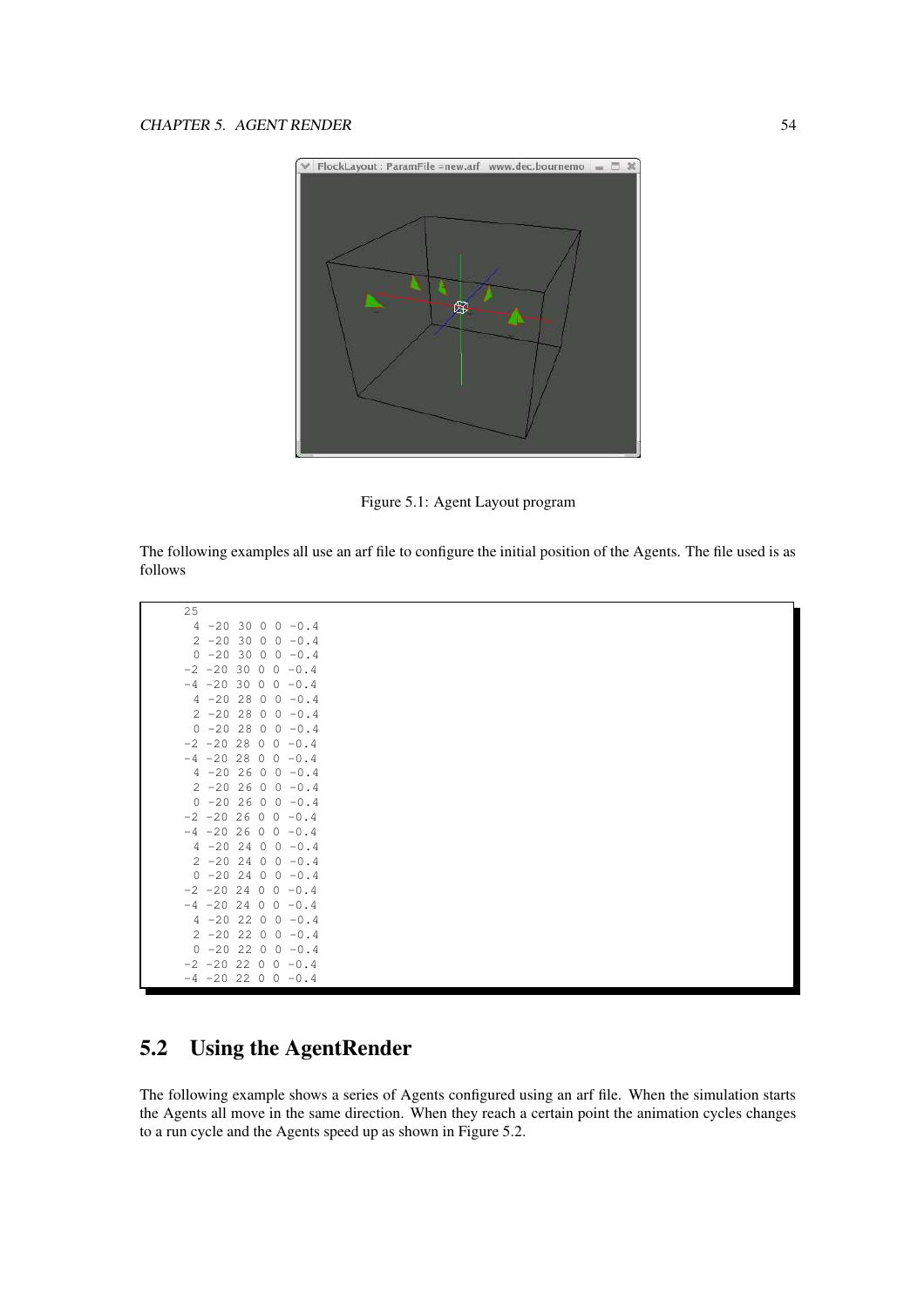

Figure 5.2: AgentRender Agents with different animation cycles

Once the Agents reach the end of the world they are reset to their original position and start the cycle over again.

The system is configured using the following .fl script

```
WorldBBox 0 0 0 80.0 80.0 80.0 2 2 2 120
OutputFile agents.out
OutFileFrameSkip 1
UpdateRate 1
UseAgentRender
GroundPlane -20 0.0 0.2 0.0 1.0
Camera 0 2 100 0 0 0 0 1 0 800 660 45.0 1.33 0.1 450.0
AgentEmitter -30.0 0 0 25 0.7 0.3 0.33 0.6 0 0 Agent1.comp
PathFollow 0 -20 0 0 -10 0 0 10 0 0 20 0 0
LoadArf 0 AgentLayout.arf
lockedCentroid 0 0 -20 0
```
The arf file is loaded using the *LoadArf* .fl keyword.

### **5.2.0.6 Setting the Agents original position**

When the the *LoadArf* instruction is called the Agent brain *InitFunction* is called and the Position and Direction variables are loaded as follows :-

```
InitFunction
    GetGlobalPos Pos;
    GetGlobalDir Dir;
    Set StartPoint Pos;
    UseAgentRender;
    RandomizePos Frame 8;
End;
```
The *GetGlobalPos* and *GetGlobalDir* opcodes are used to access the data from the arf file and store the initial Agent position and Direction. Next the system is told to use the AgentRender module and the start frame for the Agent is determined using the *RandomizePos* opcode.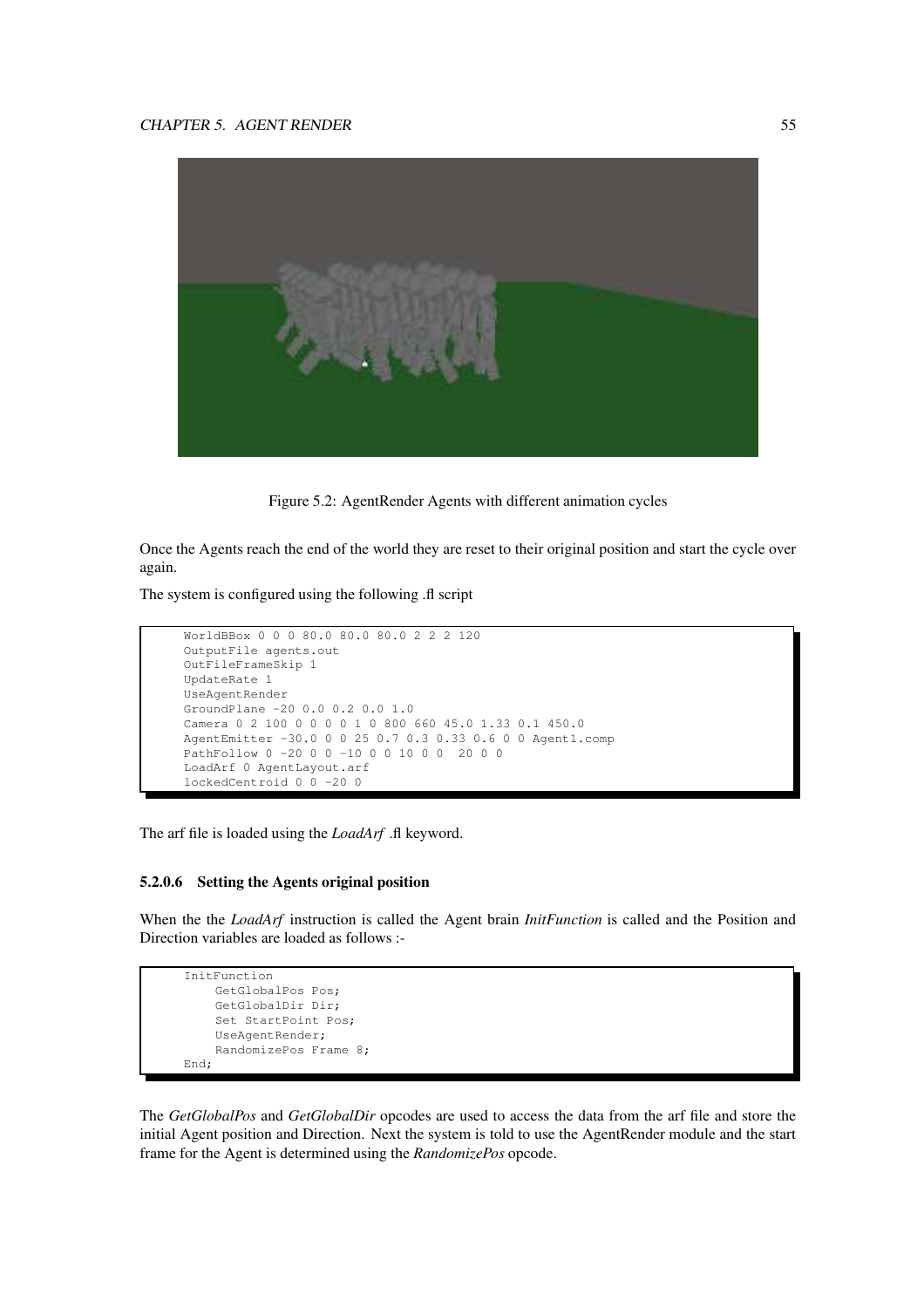The full listing of the Example is shown below.

```
Program 9: Agent1.bs Using Agent Render
```

```
// the Agents position
Point Pos=[-30, 0, 0];
// The Agents direction
Vector Dir=[0.0,0.0,0.0,0.0];
// Where the agent start from set from arf
Point StartPoint=[0,0,0];
// Agent Render Modes
float WALK=0.0;
float RUN=1.0;
float DrawMode=0.0;
float Frame=0.0;
float Zpos=12.0;
float ZposEnd= -40.0;
float CurrZpos=0.0;
float NewSpeed=-1.5;
float MaxFrame=8.0;
float StartWalk=30.0;
float Yrot=-180;
// The Agents normal speed
Vector NormalSpeed= [0, 0, -0.6, 0];
InitFunction
    // get the values from the Agent class
    GetGlobalPos Pos;
    GetGlobalDir Dir;
    Set StartPoint Pos;
    // use the agent render
    UseAgentRender;
    // set a start frame for the animation cycle
    RandomizePos Frame 8;
End;
DrawFunction
PushMatrix;
// Translate to the Agents Position
    Translate Pos;
    // make the Agent bigger
    Scale 5.0 5.0 5.0;
    // turn on lights
    EnableLights;
    // set material to silver
    RenderMaterial 8;
    // render the Agent
    SetAnimCycle DrawMode;
    RenderFrame Frame;
    RotateY Yrot;
    RenderAgent;
    DisableLights;
PopMatrix;
End;
UpdateFunction
    // calculate the new position
    SetGlobalPos Pos;
    Add Pos Dir;
    fpush Pos z;
    fpop CurrZpos;
    // if we have reach the run point set agent to run
    if CurrZpos <= Zpos
    {
    fpush NewSpeed;
    fpop Dir z;
```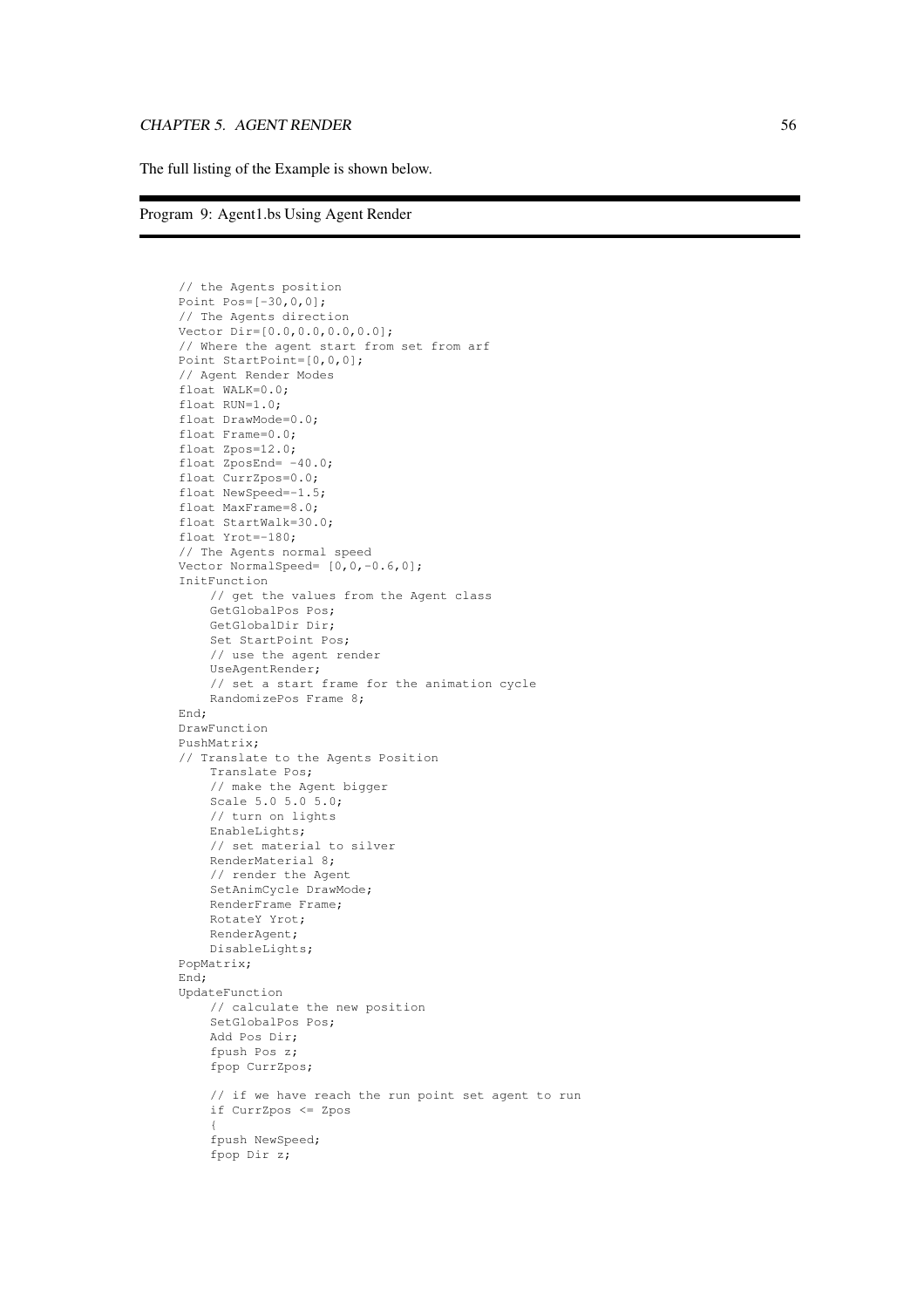```
Set DrawMode RUN;
    }
    // if we have reached the end set agent back to start
    if CurrZpos < ZposEnd
    {
    Set Pos StartPoint;
    Set DrawMode WALK;
    Set Dir NormalSpeed;
    }
    // incriment the frame for animation cycle
    AddD Frame 1;
    if Frame >= MaxFrame
    {
    SetD Frame 0;
    }
End;
// no collisions
CollideFunction
End ;
```
## **5.3 Using arf to set Agent target points**

In the following example the arf file is used to configure target points for each of the Agents as show in Figure 5.3. These points are loaded in from the arf file and the Agents are assigned a random starting point.



Agents Moving towards points **Agents Lined up** 

Figure 5.3: Agents moving to position set in arf file

When the simulation starts the Agents move to find their start point and then stop on the spot. The simulation then resets to a new random start position and starts again.

This is shown in the following ebpl program

Program 10: Agent2.bs Using arf to set Agent Target Positions

// the Agents position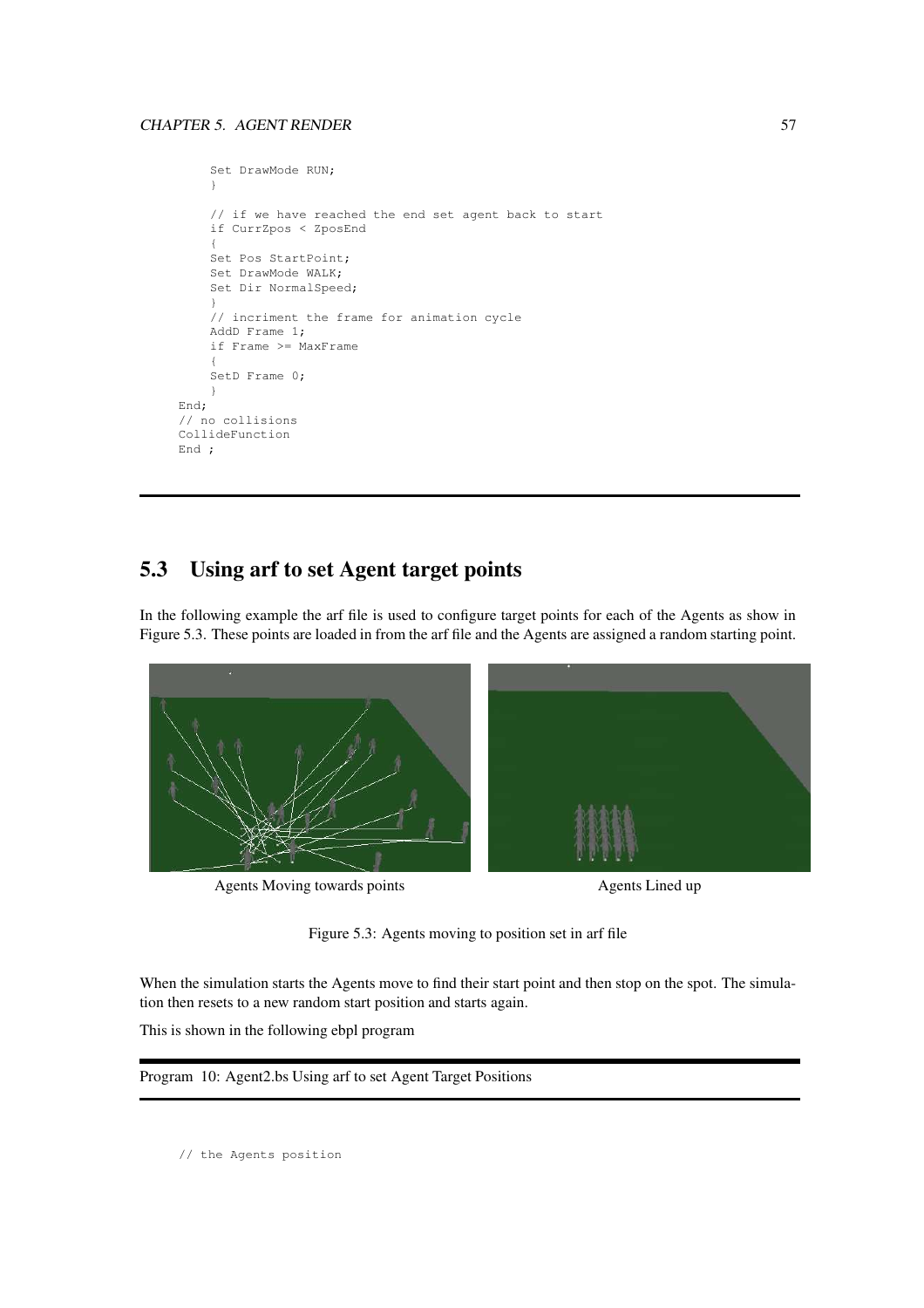```
Point Pos=[-30,0,0];
// the Agent direction
Vector Dir=[0.0,0.0,0.0,0.0];
//where to line up
Point TargetPoint=[0,0,0];
//the direction to the target
Vector IDir=[0, 0, 0, 0];
bool TRUE=true;
bool FALSE=false;
// flag to say were resting
bool Resting=false;
// frames
float MaxFrame=15.0;
float EndTime=75.0
float MinDist=1.0;
float dist=0.0;
// zero vector to stop agent moveing
Vector ZERO = [0, 0, 0, 0];
// The rotation of the Agent in the
X plane
float yrot=180.0;
// The rotation of the Agent in the
Z plane
float WALK=0.0;
float RUN=1.0;
float DrawMode=0.0;
float Time=0.0
float Frame=0.0;
float Ypos=-20.0;
InitFunction
  // get the target point from the arf file
  GetGlobalPos TargetPoint;
  // cal random position
   Randomize Pos 40
1 40;
  UseAgentRender;
  SetGlobalPos Pos;
  // lock to the groundplane
  fpush Ypos;
  fpop Ypos y;
  RandomizePos Frame 15;
End;
// function to reset the Agent
Function ResetFunc
;
 SetD Time 0;
  Set Resting FALSE;
   Randomize Pos 40
1 40;
End;
DrawFunction
  // turn on lights
  EnableLights;
  PushMatrix;
    // draw the target spheres
    Translate TargetPoint;
    SolidSphere 0.2 12 12;
  PopMatrix;
// draw the Agent
  PushMatrix;
    Translate Pos;
     PushMatrix;
       Scale 5.0 5.0 5.0;
       RotateY yrot;
       SetAnimCycle DrawMode;
       RenderMaterial 3;
       RenderFrame Frame;
       RenderAgent;
     PopMatrix;
  PopMatrix;
 DisableLights;
  // draw the path line for the Agent
```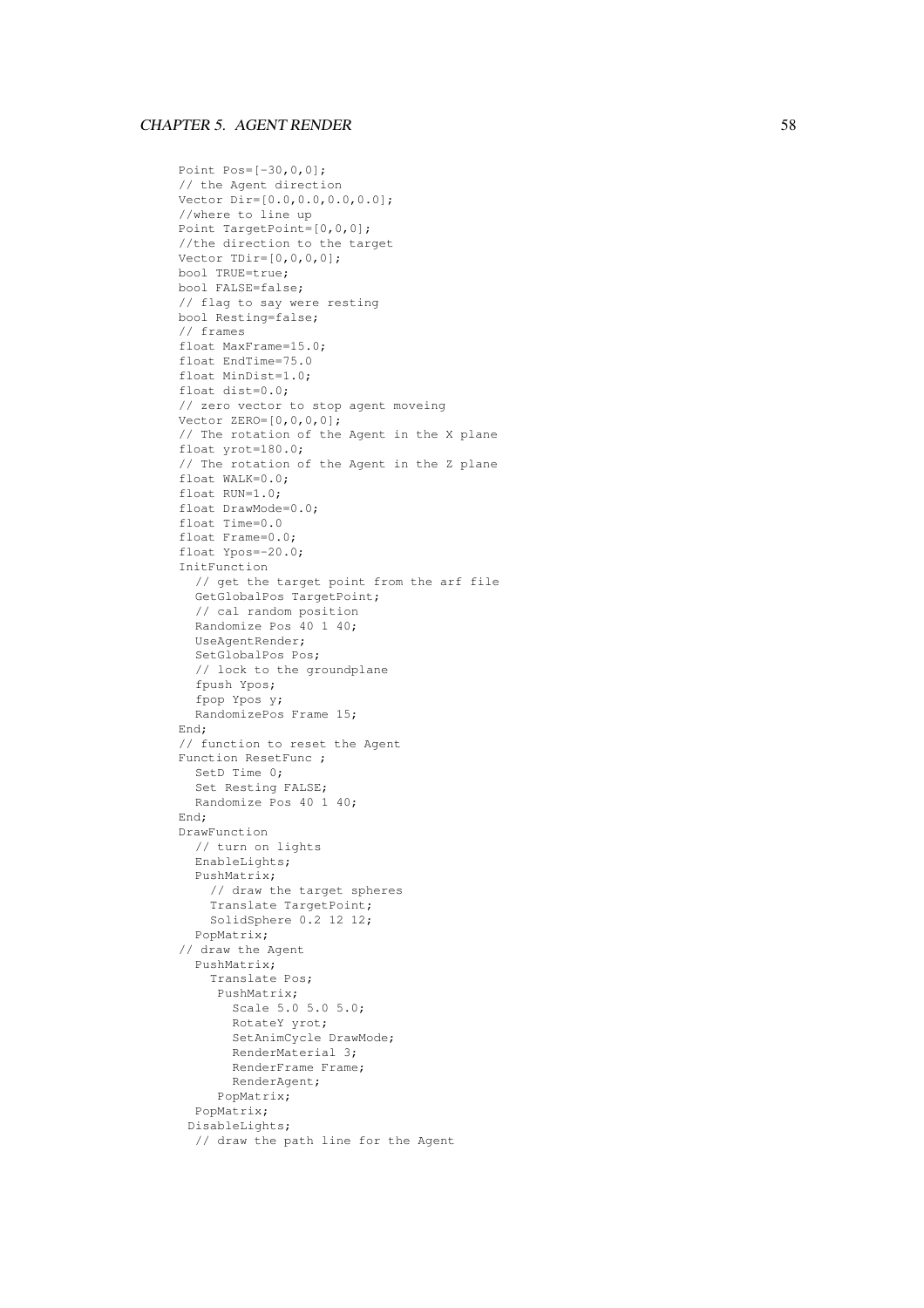```
PushMatrix;
    Lines;
       Colour 1 1 1;
       Vertex TargetPoint;
      Vertex Pos;
    glEnd;
 PopMatrix;
End;
UpdateFunction
  AddD Time 1.0;
  AddD Frame 1.0;
  // if were at the max frame set frame to 0
  if Frame >= MaxFrame;
    {
     .<br>SetD Frame 0.0;
     }
  // if the simulation has run too long reset
  if Time >= EndTime ;
    {
    Call ResetFunc;
    }
  // if were not at point continue to move
  ifelse Resting != TRUE
    {
    fpush Ypos;
    fpop Pos y;
    Call UpdateAgainstTargetPoint;
    Call CalcDir;
    Call CalcAngle;
    Add Pos Dir;
    }
    {
    // else align the agent the right way
    SetD yrot 180;
    }
End;
CollideFunction
End ;
Vector tmpPos=[0,0,0,0];
Vector tmpPos2=[0, 0, 0, 0];
// calculate the correct agent direction
Function CalcAngle;
  // fist set the vectors to subtract
  Set tmpPos TargetPoint ;
  Sub tmpPos Pos;
  Fpush tmpPos x ;
  Fpush tmpPos z ;
  // use atan2 to calc the angle
  fatan ;
  // this gives us the angle in radians so we convert it
  Frad2deg ;
  // finally we align it with the world geometry
  Fnegate ;
  Fpop yrot ;
  AddD yrot 90.0 ;
End;
// find the target point and set the direction
Function UpdateAgainstTargetPoint ;
  Set TDir TargetPoint;
  Sub TDir Pos;
  Length TDir ;
  fpop dist ;
  // if were on the target point stop
  if dist \leq MinDist;
    \{Set TDir ZERO;
     Set Dir ZERO;
```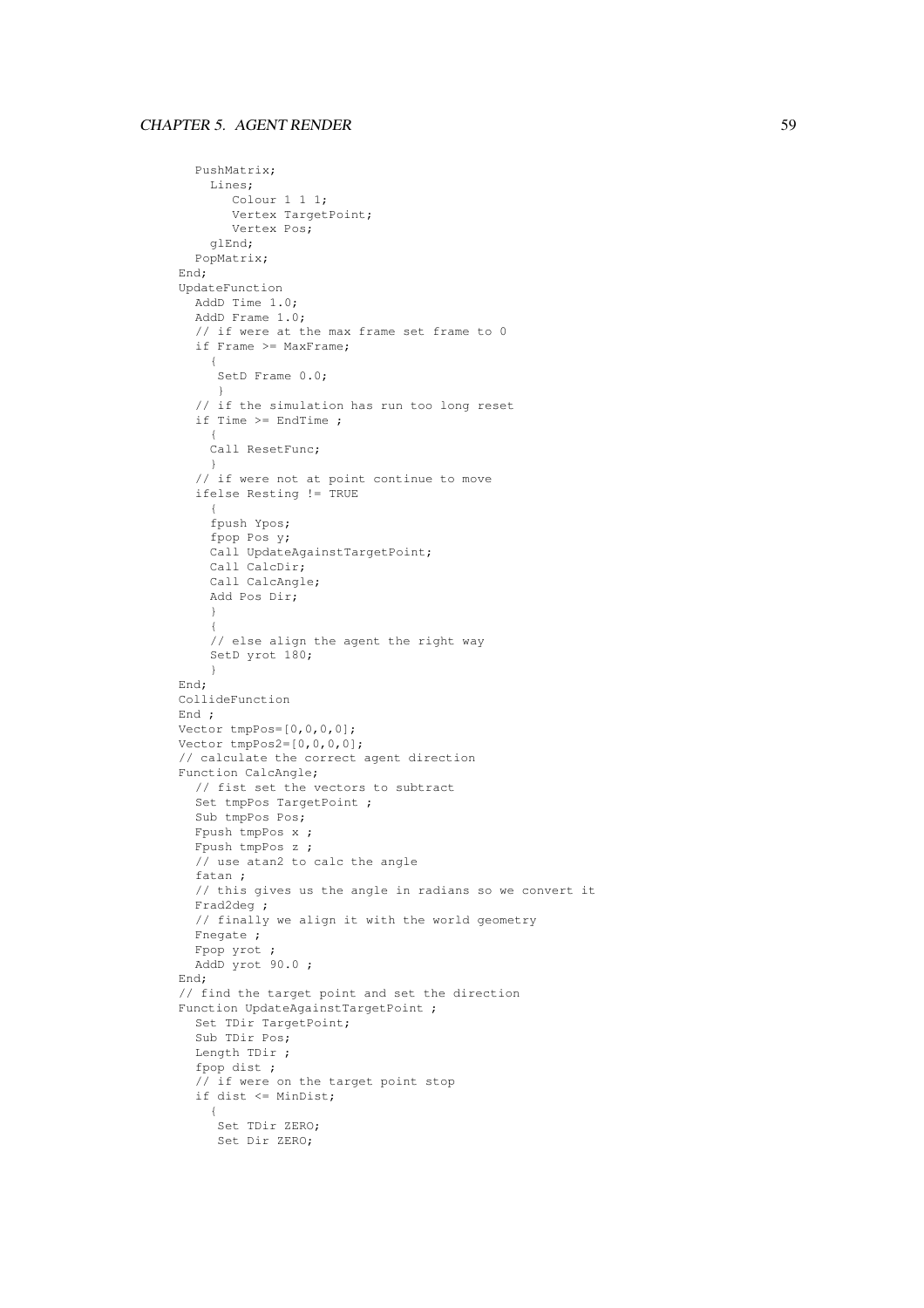```
Set Pos TargetPoint;
     Set Resting TRUE;
    }
End;
// move the agent
Function CalcDir;
  Set Dir TDir;
  Normalize Dir;
End;
```
## **5.4 Agents with Collisions**

The following example takes the code from section 5.2.0.6 and adds collision detection.



Figure 5.4: Agents with Collision detection

The Agents look for the nearest Agent and if the Agent is going to collide the Agent in front Speeds up and the Agent behind slows down. This produces a simple crowd simulation. The ebpl code for this example is as follows

Program 11: Agent3.bs Agents AgentRender with collisions

```
// the Agents position
Point Pos=[-30, 0, 0];
Vector Dir=[0.0,0.0,0.0,0.0];
Point NextPos=[0,0.0];
bool TRUE=true;
bool FALSE=false;
// The rotation of the Agent in the X plane
float yrot=180.0;
// The rotation of the Agent in the Z plane
float WALK=0.0;
float RUN=1.0;
float DrawMode=0.0;
float Frame=0.0;
Point StartPoint=[0,0,0];
```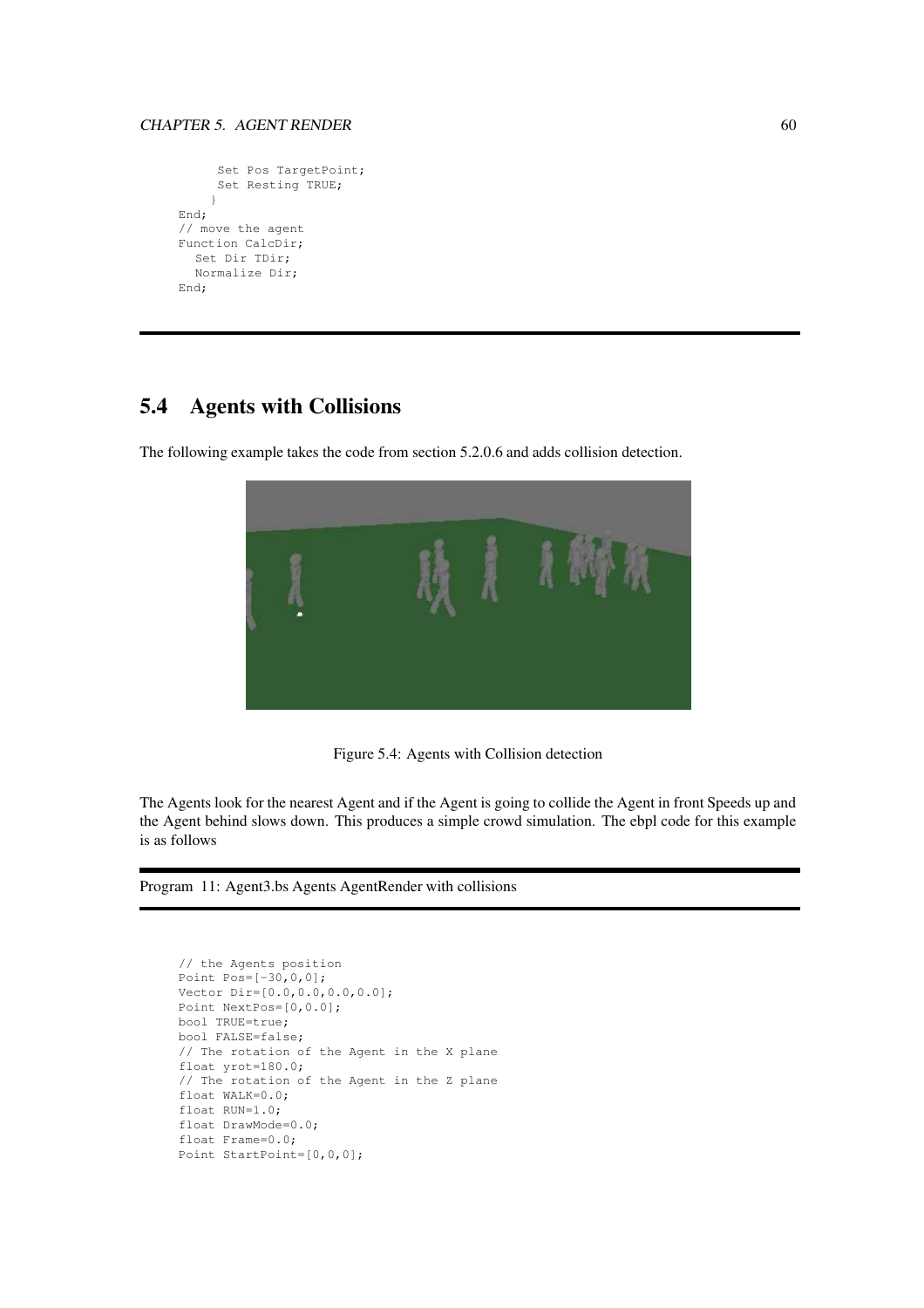```
bool HitAgent=false;
float Radius=1.5;
float ZposEnd= -40.0;
float CurrZpos=0.0;
float NewSpeed=-1.5;
float MaxFrame=15.0;
float StartWalk=30.0;
Vector NormalSpeed= [0, 0, -0.6, 0];
InitFunction
    GetGlobalPos Pos;
    GetGlobalDir Dir;
    Set StartPoint Pos;
    UseAgentRender;
    RandomizePos Frame 15;
End;
DrawFunction
PushMatrix;
// Translate to the Agents Position
    Translate Pos;
    Scale 5.0 5.0 5.0;
    RotateY yrot;
    RenderMaterial 3;
    SetAnimCycle DrawMode;
    RenderFrame Frame;
    RenderAgent;
PopMatrix;
End;
UpdateFunction
    SetGlobalPos Pos;
    Add Pos Dir;
    Set NextPos Pos;
    Add NextPos Dir;
    fpush Pos z;
    fpop CurrZpos;
   if CurrZpos < ZposEnd
    {
    Set Pos StartPoint;
    Set DrawMode WALK;
    Set Dir NormalSpeed;
    }
    AddD Frame 1;
    if Frame >= MaxFrame
    {
    SetD Frame 0;
    }
    //Call CalcAngle;
End;
Point AiPos=[0,0,0];
CollideFunction
Set HitAgent FALSE;
LoopBin ;
     SphereSphereCollision HitAgent Pos Radius NextPos Radius;
     // if we have hit
     if HitAgent == TRUE;
            {
        // get the position
        GetAgentI AiPos Pos;
        // if were in front move faster
        ifelse AiPos < Pos ;
         {
        SetD Dir 0 0 -1.7 ;
        SetAgentI Dir Dir;
```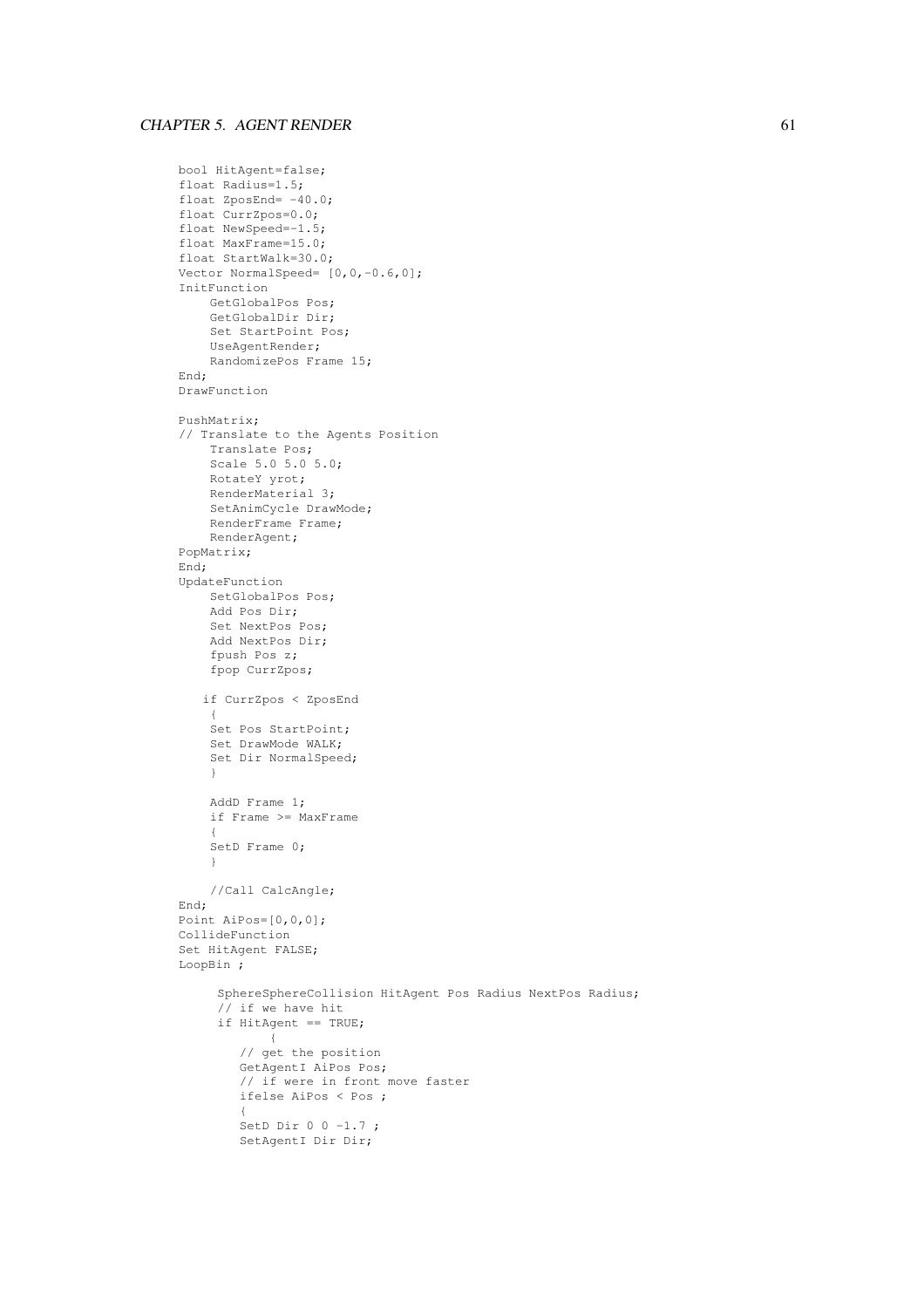```
SetD Dir 0 \t 0 \t -0.2;
        }
        // otherwise slow down
        {
        SetD Dir 0 \t0 -0.2;
        SetAgentI Dir Dir;
        SetD Dir 0 \t 0 \t -1.7;
         }
         SetAgentI HitAgent HitAgent;
        }
      LoopBinEnd;
End ;
Vector tmpPos=[0,0,0,0];
Vector tmpPos2=[0,0,0,0];Function CalcAngle;
    // fist set the vectors to subtract
    Set tmpPos NextPos ;
    Sub tmpPos Pos;
    Fpush tmpPos x ;
    Fpush tmpPos z ;
    // use atan2 to calc the angle
    fatan ;
    // this gives us the angle in radians so we convert it
    Frad2deg ;
    // finally we align it with the world geometry
    Fnegate ;
    Fpop yrot ;
    AddD yrot 90.0;
      // now we align the z rotation
End;
```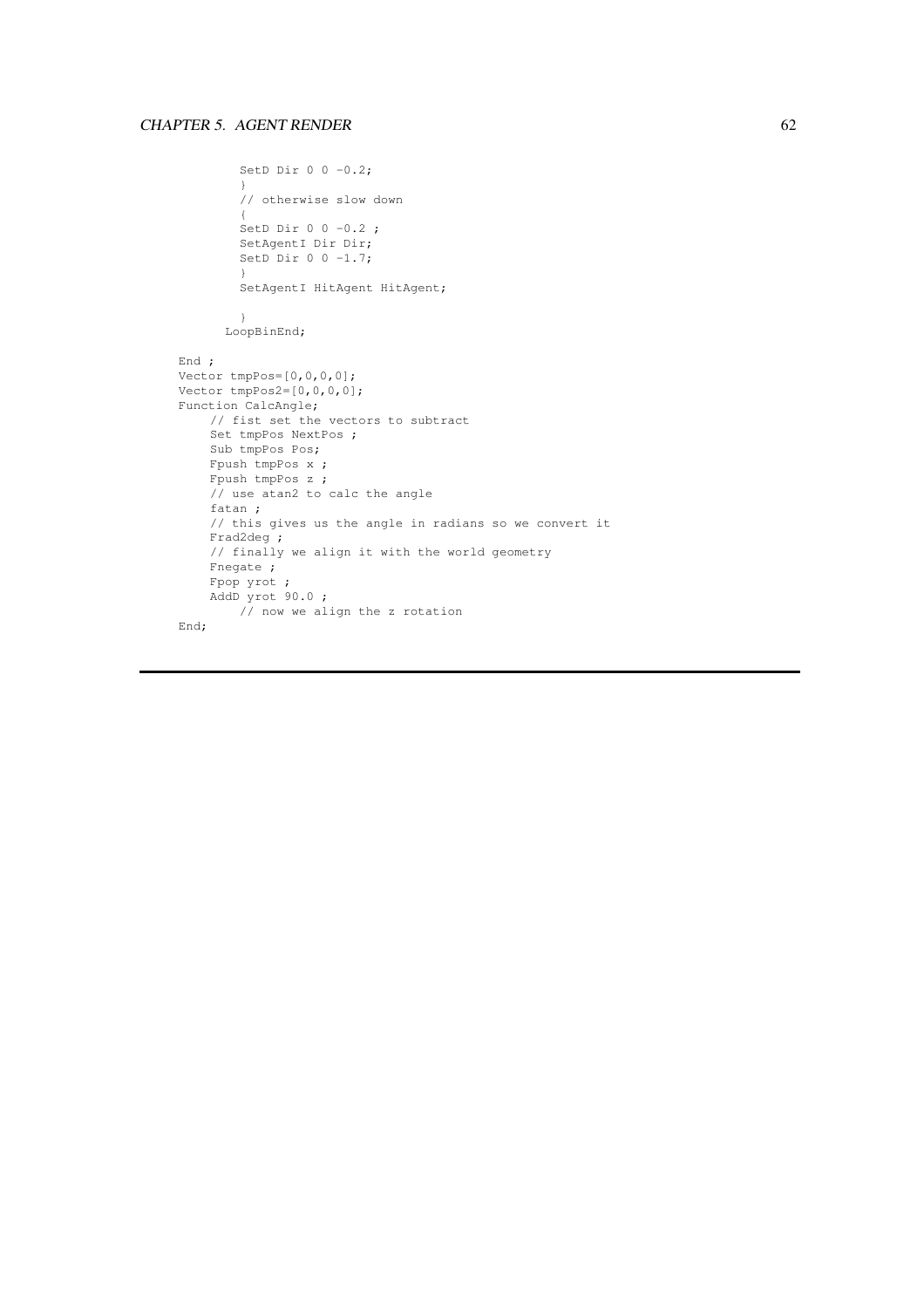## **Chapter 6**

# **Terrain Interaction**

Figure 6.1 shows Agents interacting with a terrain model loaded from an Alias-Wavefront obj file.



Figure 6.1: Agents Interacting with the Terrain

To calculate the current Y height value of the Agent within the terrain the GetHeight method is used. This is based on calculating the point normal for each of the faces in the obj file and determining if the point passed is withing the triangle. The method used is modified from [jr01] as shown in Algorithm 6.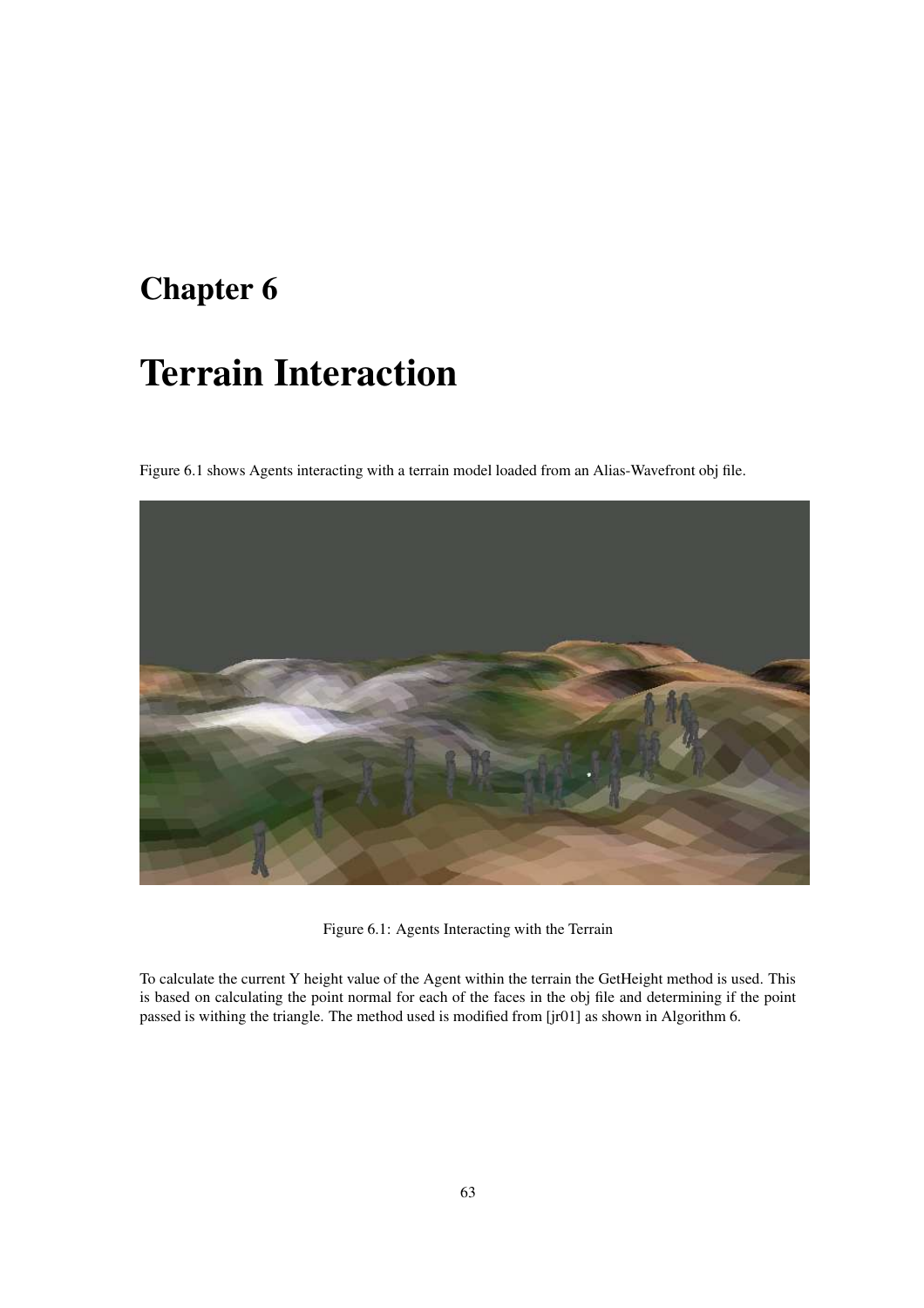**Algorithm 6** Calculating if a point is within a triangle

| $\mu$ and $\mu$ and $\mu$ and $\mu$ and $\mu$ and $\mu$ and $\mu$ and $\mu$ and $\mu$                                              |
|------------------------------------------------------------------------------------------------------------------------------------|
| Given each Triangle within the .obj file extract the Points $T_0$ , $T_1$ , $T_2$ and construct the Lines $b_1$ , $b_2$ , $b_3$ by |
| subtracting the the Triangle Points as follows :-                                                                                  |
| $b_1 = T_1 - T_0$ , $b_2 = T_2 - T_1$ and $b_3 = T_0 - T_2$                                                                        |
| The point Normal of each line is constructed by negating the $y$ value and swapping it for the $x$ so                              |
| $PN_1 = [-b_{1y}, b_{1x}, 0]$ , $PN_2 = [-b_{2y}, b_{2x}, 0]$ and $PN_3 = [-b_{3y}, b_{3x}, 0]$                                    |
| Next the Point to be tested $P$ is subtracted from each of the original triangle points so                                         |
| $b_1 = T_0 - P$ , $b_2 = T_1 - P$ and $b_3 = T_2 - P$                                                                              |
| To determine if the Point is within a triangle we calculate the dot product of the triangle points with their                      |
| point normals                                                                                                                      |
| $Test_1 = b_1 \bullet PN_1$ , $Test_2 = b_2 \bullet PN_2$ and $Test_3 = b_3 \bullet PN_3$                                          |
| If all the Test values are $\leq$ 0 then the point is within the triangle and the Y height offset value is calculated              |
| using linear interpolation of the triangle points.                                                                                 |

### **6.0.1 Loading Terrain**

Terrain is loaded using the ObjTerrain .fl command. The parameters used are as follows

```
ObjTerrain (f)Ylevel (s)Filename.obj (s) TextureName.bmp
               (f)AgentHeightOffset (f)Scale X (f) ScaleY
               (f) ScaleZ
```
**Ylevel** : The level of the groundplane

**Filename.obj** The name of the obj file to load

**TextureName.bmp** : The name of the file to use as a texture for the groundplane.

**AgentHeightOffset** : The value to add to the Agents Y value

**Scale X, Y, Z**: The scale in X, Y and Z for the obj file. This pre-scales the obj file before loading.

The following .fl file shows the loading of terrain for the example in Figure 6.1 .

```
WorldBBox 0 0 0 80.0 80.0 80.0 2 2 2 120
OutputFile agent.out
OutFileFrameSkip 1
UpdateRate 1
UseAgentRender
Camera 0 2 100 0 0 0 0 1 0 800 660 45.0 1.33 0.1 450.0
AgentEmitter -30.0 0 0 25 0.7 0.3 0.33 0.6 0 0 Agent4.comp
PathFollow 0 -20 0 0 -10 0 0 10 0 0 20 0 0
LoadArf 0 AgentLayout.arf
ObjTerrain -20 NewTerrainTri.obj MountainHMC.bmp 0.4 3 1.2 3
```
The ebpl program for this example is as follows

Program 12: Agent4.bs Agents interacting with terrain

```
// the Agents position
Point Pos=[-30,0,0];
Vector Dir=[0.0,0.0,0.0,0.0];
Point NextPos=[0,0.0];
```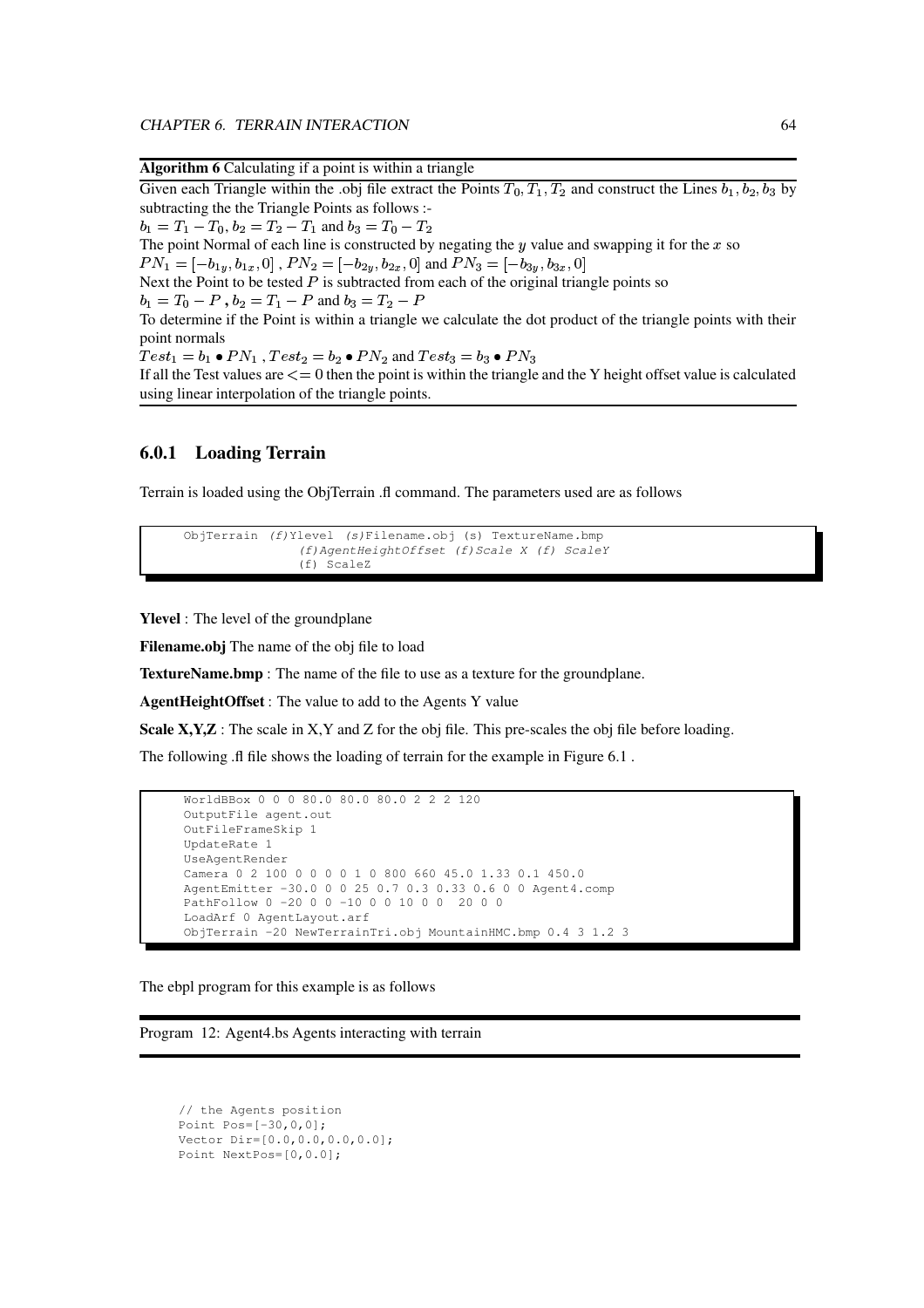### CHAPTER 6. TERRAIN INTERACTION 65

```
bool TRUE=true;
bool FALSE=false;
// The rotation of the Agent in the
X plane
float yrot=180.0;
// The rotation of the Agent in the
Z plane
// DrawMode flags
float WALK=0.0;
float RUN=1.0;
float DrawMode=0.0;
float Frame=0.0;
// The Agent Start Point
Point StartPoint=[0,0,0];
bool HitAgent=false;
float Radius=1.5;
float ZposEnd= -40.0;
float CurrZpos=0.0;
float NewSpeed=-1.5;
float MaxFrame=15.0;
float StartWalk=30.0;
Vector NormalSpeed= [0, 0, -0.6, 0];
InitFunction
    // configure initial Agent position
    GetGlobalPos Pos;
    GetGlobalDir Dir;
    Set StartPoint Pos;
    UseAgentRender;
    RandomizePos Frame 15;
End;
DrawFunction
PushMatrix;
// Translate to the Agents Position
    Translate Pos;
    Scale 5.0 5.0 5.0;
    RotateY yrot;
    RenderMaterial 3;
    SetAnimCycle DrawMode;
    RenderFrame Frame;
    RenderAgent;
PopMatrix;
End;
UpdateFunction
    SetGlobalPos Pos;
    Add Pos Dir;
    Set NextPos Pos;
    Add NextPos Dir;
    fpush Pos z;
    fpop CurrZpos;
    if CurrZpos
< ZposEnd
     {
    Set Pos StartPoint;
    Set DrawMode WALK;
    Set Dir NormalSpeed; }
    AddD Frame 2;
    if Frame >= MaxFrame {
    SetD Frame 0; }
    SetGPYlevel Pos;
 End;
Point AiPos=[0,0,0];
CollideFunction
Set HitAgent FALSE;
LoopBin ;
```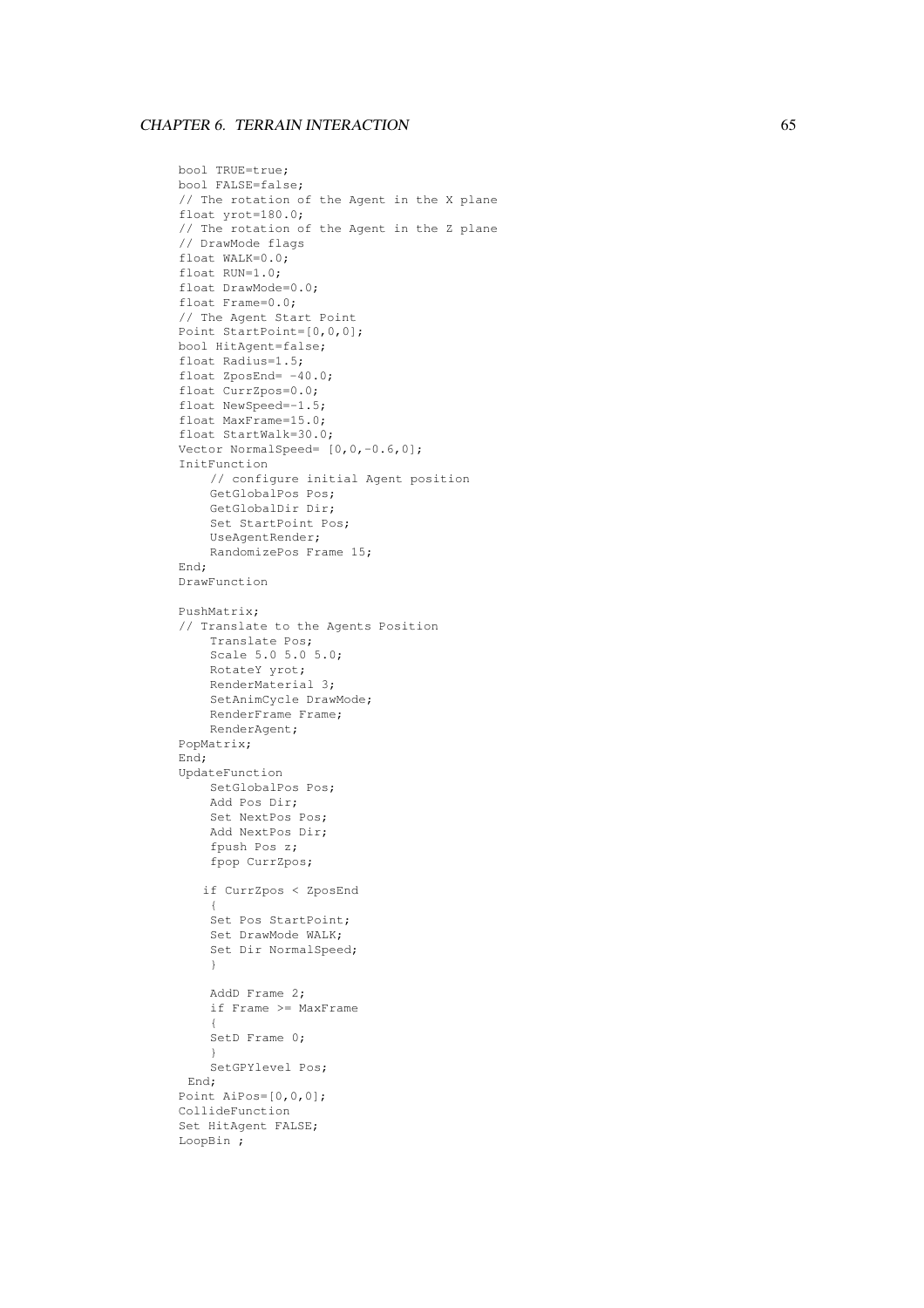```
SphereSphereCollision HitAgent Pos Radius NextPos Radius;
     // if we have hit
     if HitAgent == TRUE;
            \{// get the position
        GetAgentI AiPos Pos;
        // if were in front move faster
        ifelse AiPos < Pos ;
         {
        SetD Dir 0 0 -1.7 ;
        SetAgentI Dir Dir;
        SetD Dir 0 \t 0 \t -0.2;
         }
         // otherwise slow down
         {
        SetD Dir 0 \t 0 \t -0.2;
        SetAgentI Dir Dir;
        SetD Dir 0 \t 0 \t -1.7;
         }
        SetAgentI HitAgent HitAgent;
        }
      LoopBinEnd;
End ;
Vector tmpPos=[0,0,0,0];
Vector tmpPos2=[0,0,0,0];
Function CalcAngle;
    // fist set the vectors to subtract
    Set tmpPos NextPos ;
    Sub tmpPos Pos;
    Fpush tmpPos x ;
    Fpush tmpPos z ;
    // use atan2 to calc the angle
    fatan ;
    // this gives us the angle in radians so we convert it
    Frad2deg ;
    // finally we align it with the world geometry
    Fnegate ;
    Fpop yrot ;
    AddD yrot 90.0;
       // now we align the z rotation
End;
```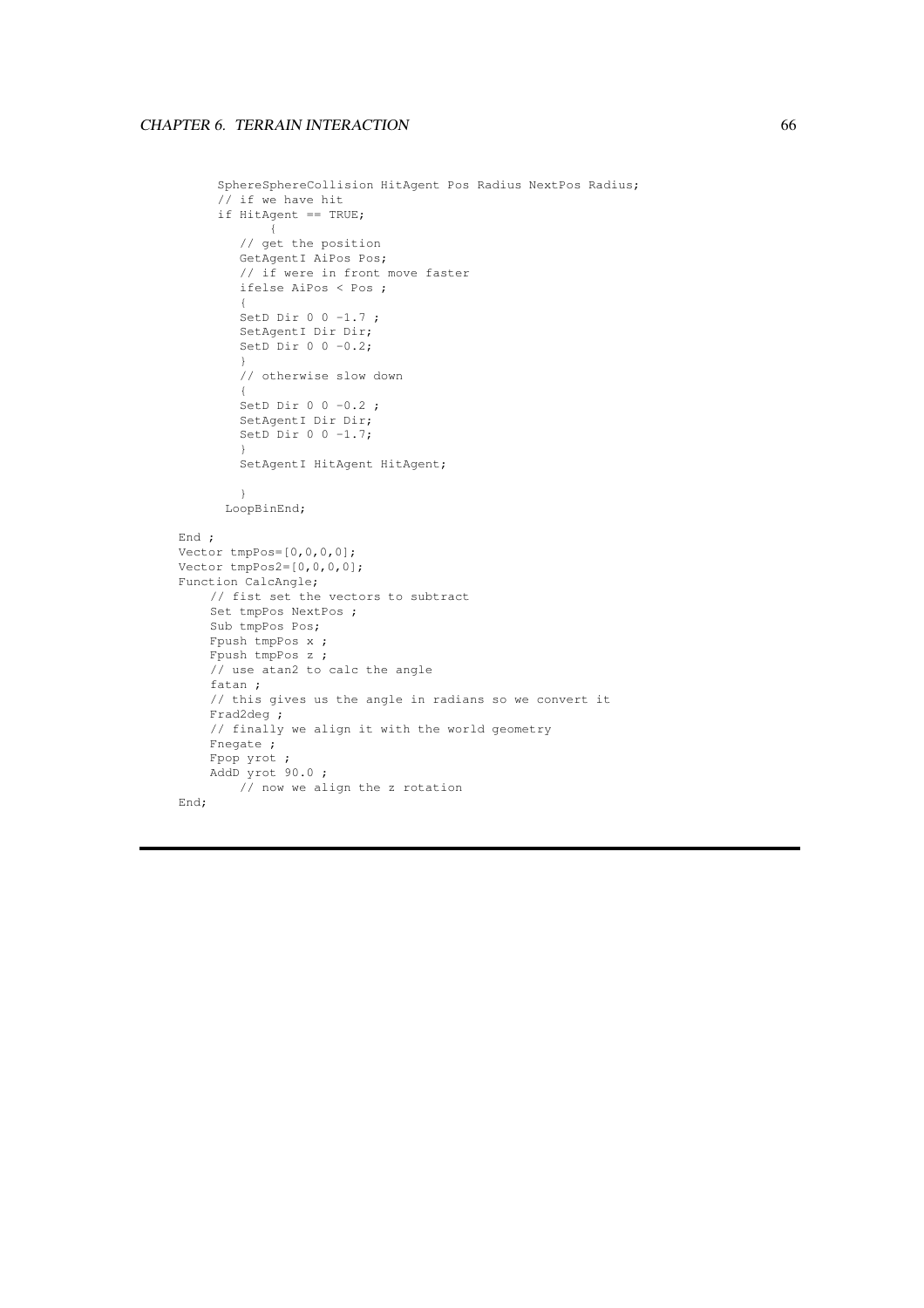# **6.1 Complex Agent Interactions using CallLists**



#### Figure 6.2: Agents Fighting

The following example shows complex Agent interactions using the AgentRender module and terrain as shown in Figures 6.2 and 6.3. This example uses CallLists as well as an arf file to load in the initial Agent positions.



Figure 6.3: Agents Fighting (close up)

The environment is configured using the following .fl script.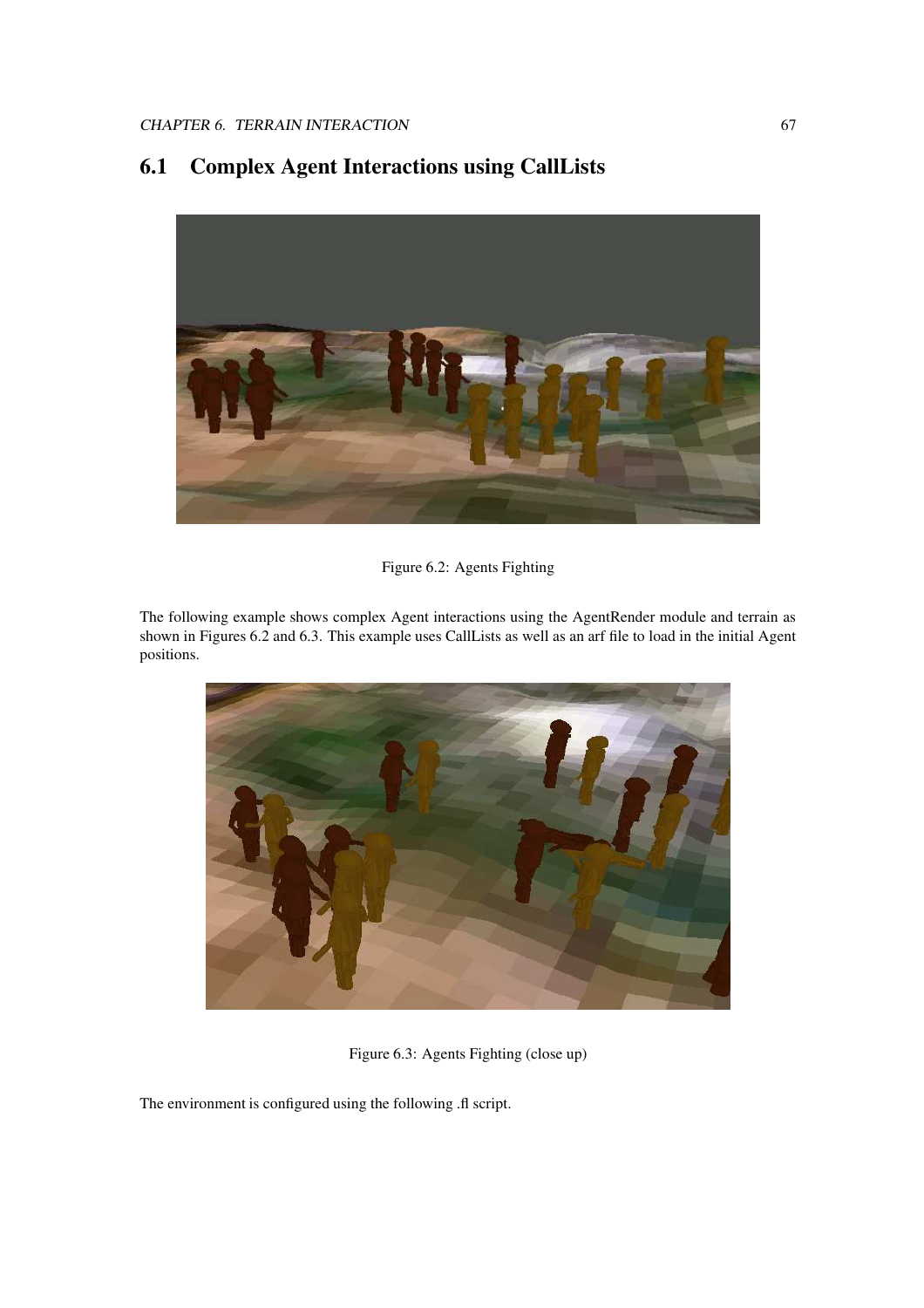WorldBBox 0 0 0 80.0 80.0 80.0 2 2 2 24 OutputFile fight.out OutFileFrameSkip 1 UpdateRate 1 UseAgentRender ObjTerrain -20 NewTerrainTri.obj MountainHMC.bmp 0.4 3 1.2 3 Camera 0 2 100 0 0 0 0 1 0 800 660 45.0 1.33 0.1 450.0 AgentEmitter -30.0 0 0 26 0.7 0.3 0.33 0.6 0 0 Fight.comp PathFollow 0 -20 0 0 -10 0 0 10 0 0 20 0 0 LoadArf 0 Fight.arf

With the Agents initial position loaded using the following arf file

| 26    |                                         |
|-------|-----------------------------------------|
| $-18$ | $-20 - 34$<br>0<br>0.4<br>0             |
| $-15$ | $-20$<br>$-34$<br>$\Omega$<br>0<br>0.4  |
| $-12$ | $-20 - 34$<br>0<br>$\mathbf{0}$<br>0.4  |
| $-9$  | $-20 - 34 0$<br>0<br>0.4                |
| $-6$  | $-20 - 34$<br>0<br>0.4<br>0             |
| -3    | $-20 - 34$<br>0.4<br>0<br>0             |
| 3     | $-20 - 34$<br>0.4<br>0<br>0             |
| 6     | $-20 - 34$<br>0.4<br>$\Omega$<br>0      |
| 9     | $-20 - 34$<br>0<br>0.4<br>0             |
| 12    | $-20$<br>$-34$<br>0<br>0<br>0.4         |
| 15    | $-20 - 34$<br>0.4<br>0<br>0             |
| 18    | $-20$<br>$-34$<br>$\circ$<br>$0 \t 0.4$ |
| $-18$ | $-20, 34$<br>0<br>0<br>$-0.4$           |
| $-15$ | $-20$<br>- 34<br>0<br>$-0.4$<br>0       |
| $-12$ | $-20$<br>34<br>$-0.4$<br>$\circ$<br>0   |
| $-9$  | $-20.34$<br>0<br>- 0<br>$-0.4$          |
| -6    | $-20.34$<br>0<br>0<br>$-0.4$            |
| -3    | $-20.34$<br>0<br>$-0.4$<br>0            |
| 3     | $-20.34$<br>0<br>0<br>$-0.4$            |
| 6     | $-2034$<br>$-0.4$<br>0<br>0             |
| 9     | 0<br>$-20$<br>34<br>0<br>$-0.4$         |
| 12    | $-20$<br>34<br>0<br>0<br>$-0.4$         |
| 15    | $-20$<br>34<br>$-0.4$<br>0<br>0         |
| 18    | $-20$<br>34<br>0<br>0<br>$-0.4$         |
| 0     | $-20 - 34$<br>$\Omega$<br>$0 \t 0.4$    |
| 0     | -20 34<br>0<br>0<br>$-0.4$              |
|       |                                         |

When the program starts the Agents are assigned a position based on the arf file. The Agent direction is then used to determine which colour the AgentRender material is set to.

The Agents then move towards each other and when they collide the Agents decide upon a punch or swing animation cycle. The Agent is also given a Life value and each time the Agent interacts with another Agent this value is decremented. If the life reaches zero the Agent is set to Dead and the other Agent assumes the Neutral position.

The code for this program is as follows.

Program 13: Fight.bs Complex Agent interactions using call lists and AgentRender

```
// the Agents position
Point Pos=[-30, 0, 0];
Vector Dir=[0.0,0.0,0.0,0.0];
bool TRUE=true;
bool FALSE=false;
```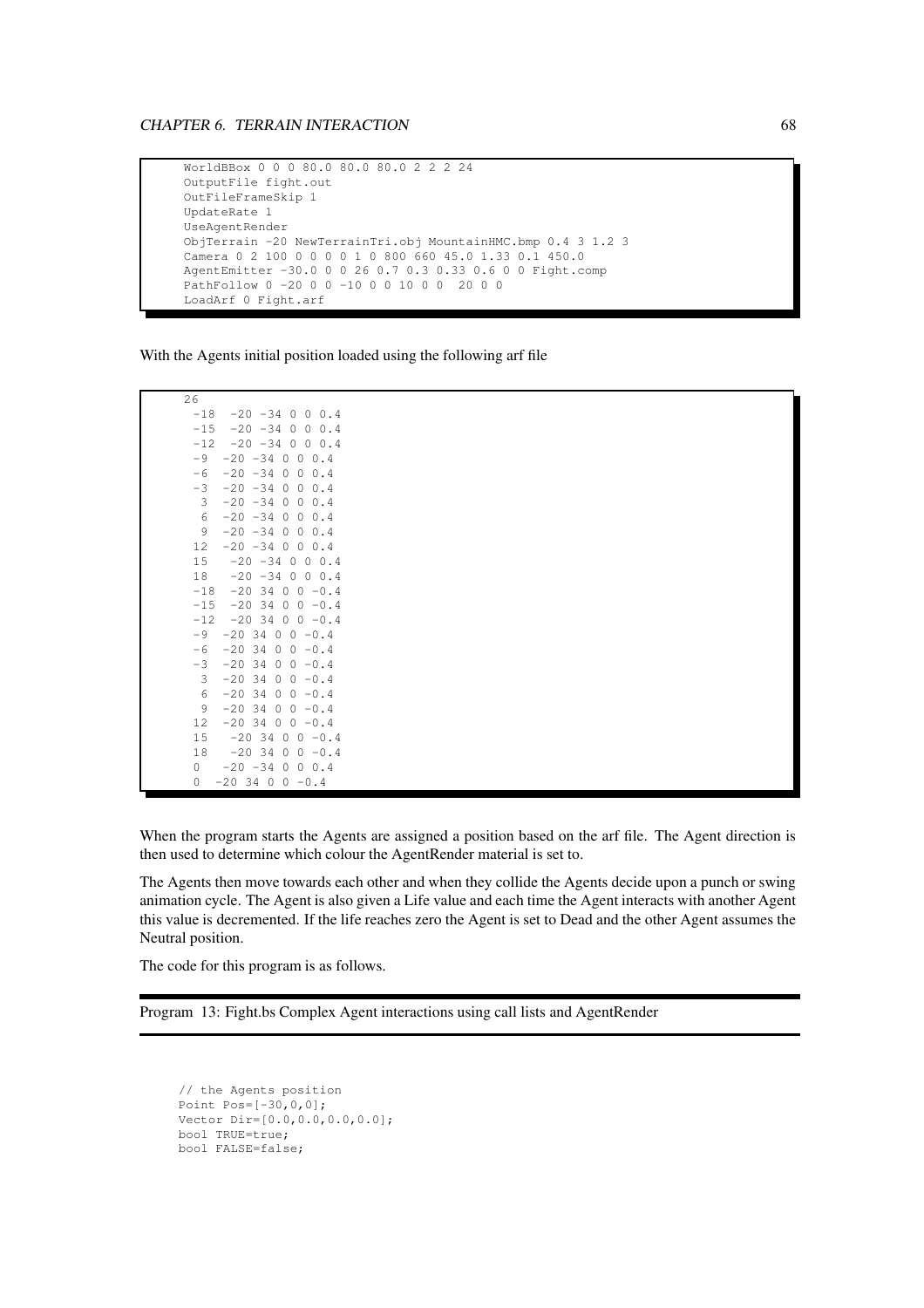```
// The rotation of the Agent in the
X plane
float xrot=0.0;
float yrot=-90.0;
// The rotation of the Agent in the
Z plane
float zrot=0.0;
float Material=0.0;
float Radius=1.4;
float ZERO=0.0;
bool HitAgent=false;
float SpeedZ=1.0;
float Life=10.0;
float DrawCallListindex=0.0;
bool ALIVE=true;
float WALK=0.0;
float RUN=1.0;
float SWING=5.0;
float PUNCH=4.0;
float DEAD=3.0;
float NEUTRAL=2.0;
float DrawMode=0.0;
Point NextPos=[0,0,0];
Vector ZeroVect=[0,0,0,0];
float Choice=0.0;
float ChoiceVal=50.0;
float AgentILife=0.0;
float EndFrame=8.0;
DefineCallList DrawFunctions;
CallListItem DrawFunctions Walk;
CallListItem DrawFunctions Punch;
CallListItem DrawFunctions Swing;
CallListItem DrawFunctions Neutral;
CallListItem DrawFunctions Dead;
Function Walk;
  Set DrawMode WALK;
End;
float Frame=0.0;
Function Punch;
  Set DrawMode PUNCH;
  SetAnimCycle DrawMode;
  RenderFrame Frame;
  RenderMaterial Material;
  RenderAgent;
End;
Function Swing;
  Set DrawMode SWING;
  SetAnimCycle DrawMode;
  RenderFrame Frame;
  RenderMaterial Material;
  RenderAgent;
End;
Function Neutral;
 Set DrawMode NEUTRAL;
 SetAnimCycle DrawMode;
  RenderFrame Frame;
  RenderMaterial Material;
  RenderAgent;
End;
Function Dead;
 Set DrawMode DEAD;
 SetAnimCycle DrawMode;
 RenderFrame Frame;
 RenderMaterial Material;
 RenderAgent;
End;
InitFunction
    UseAgentRender;
    GetGlobalPos Pos;
```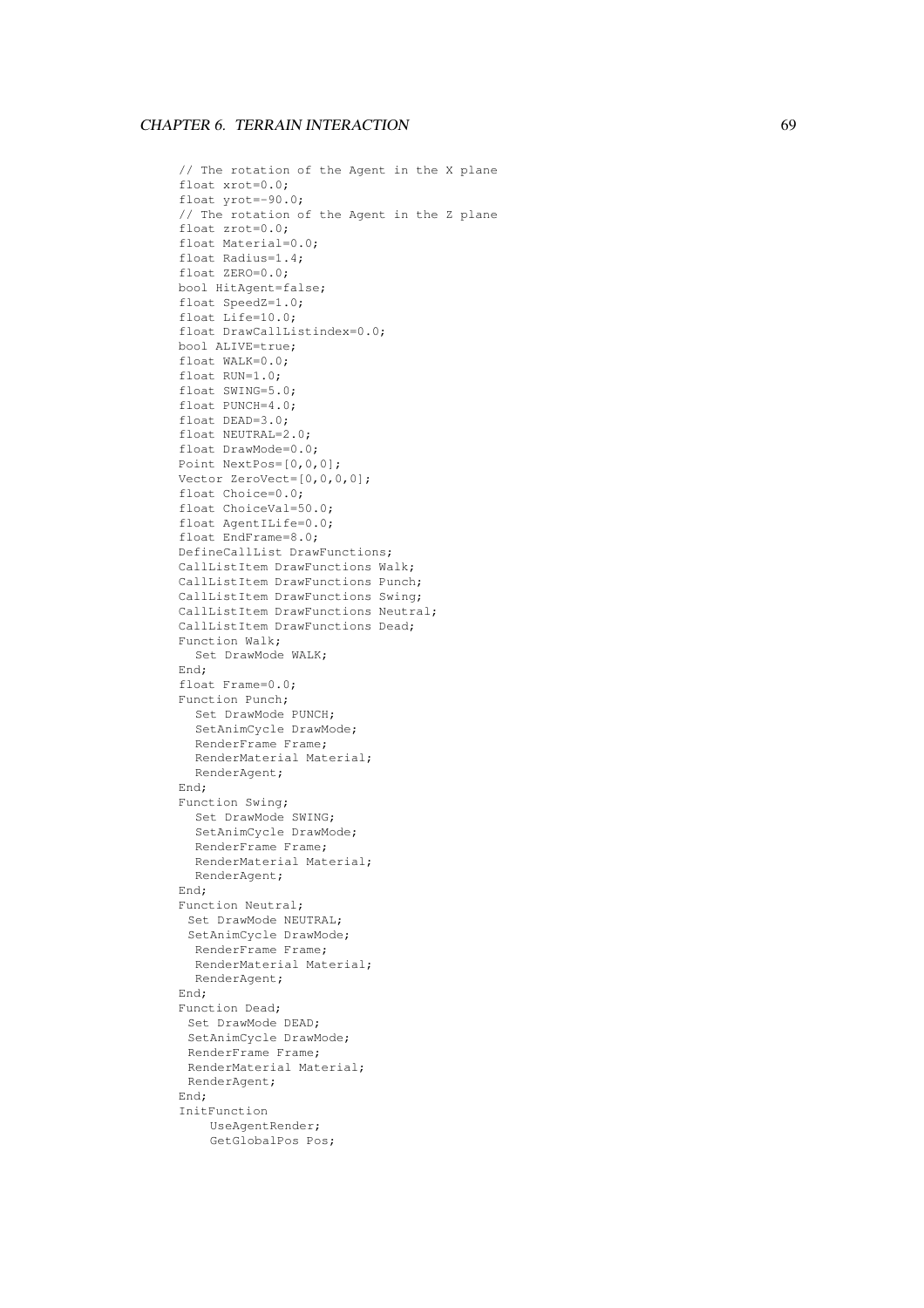```
GetGlobalDir Dir;
    Fpush Pos z;
    Fpop Material;
    Randomize Frame 8;
    Set NextPos Pos;
    Add NextPos Dir;
    Call CalcAngle;
    // get a random speed value;
    RandomizePos SpeedZ 2.0 ;
    fpush SpeedZ;
    fpushd 0.1;
    Fadd;
    ifelse Material > ZERO
    {
    SetD Material 1.0;
    fNegate;
    fpop Dir z;
    }
    {
    SetD Material 4.0;
    fpop Dir z;
    }
    SetD DrawCallListindex 0.0;
    RandomizePos Life 10.0;
End;
DrawFunction
SetGPYlevel Pos;
PushMatrix;
EnableLights;
// Translate to the Agents Position
    Translate Pos;
    Scale 10.0 10.0 10.0;
    RotateY yrot;
    CallList DrawFunctions DrawCallListindex;
DisableLights;
PopMatrix;
End;
UpdateFunction
    //Set HitAgent FALSE
    Add Pos Dir;
    Set NextPos Pos;
    Add NextPos Dir;
    AddD Frame 2.0;
     if Frame >= EndFrame
     {
     SetD Frame 0;
     }
End;
float EL=100.0;
bool AgentILifeFlag=false;
CollideFunction
if ALIVE == TRUE
{
   LoopBin;
     SphereSphereCollision HitAgent NextPos Radius NextPos Radius;
     if HitAgent == TRUE;
     {
     SetD Dir 0 0 0;
     SetAgentI Dir Dir;
     RandomizePos Choice 100.0;
     SubD Life 4.0;
     GetAgentI AgentILife Life;
     if AgentILife != ZERO
     {
```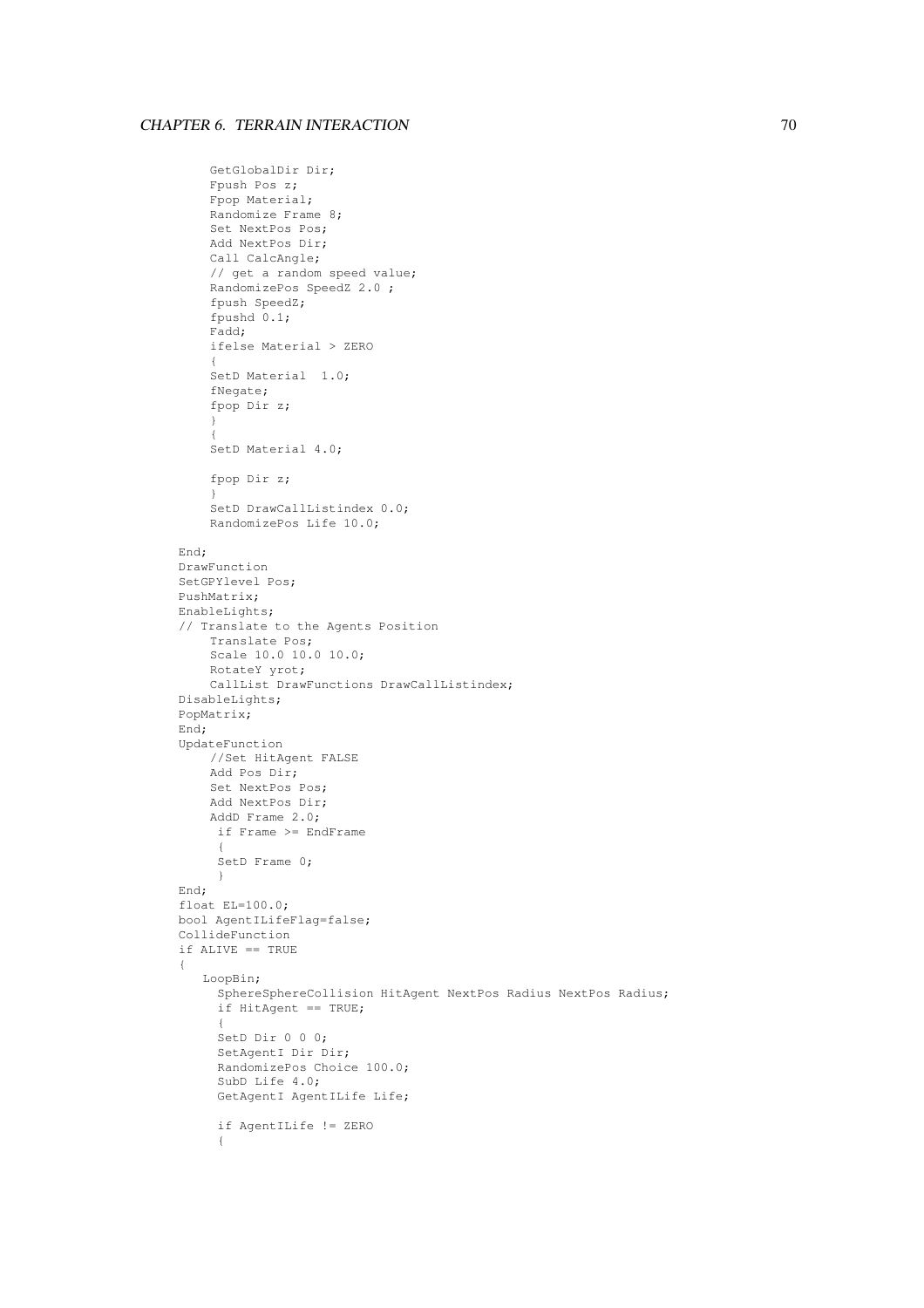```
if Choice >= ChoiceVal
      \left( \begin{array}{c} 1 \end{array} \right)SetD DrawCallListindex 1.0
       }
     if Choice < ChoiceVal
        {
        SetD DrawCallListindex 2.0
       }
       if Life <= ZERO
        {
        Set ALIVE FALSE;
       SetD DrawCallListindex 4.0;
       SetAgentI Life EL;
       SetGlobalCollideFlag TRUE;
       }
     }
    }
LoopBinEnd;
}
 if AgentILife == ZERO
    {
   SetD Life 10;
   SetD DrawCallListindex 3.0;
   SetD Frame 0;
   }
End ;
// This function calculates the Agents orientation based on the poistion
// and the NextPos
// use these for temp storage in the calc angle function
Vector tmpPos=[0,0,0,0];
Vector tmpPos2=[0,0,0,0];
Function CalcAngle;
    // fist set the vectors to subtract
    Set tmpPos NextPos ;
    Sub tmpPos Pos;
    Fpush tmpPos x ;
    Fpush tmpPos z ;
    // use atan2 to calc the angle
    fatan ;
    // this gives us the angle in radians so we convert it
    Frad2deg ;
    // finally we align it with the world geometry
    Fnegate ;
    Fpop yrot ;
    AddD yrot 90.0 ;
End;
```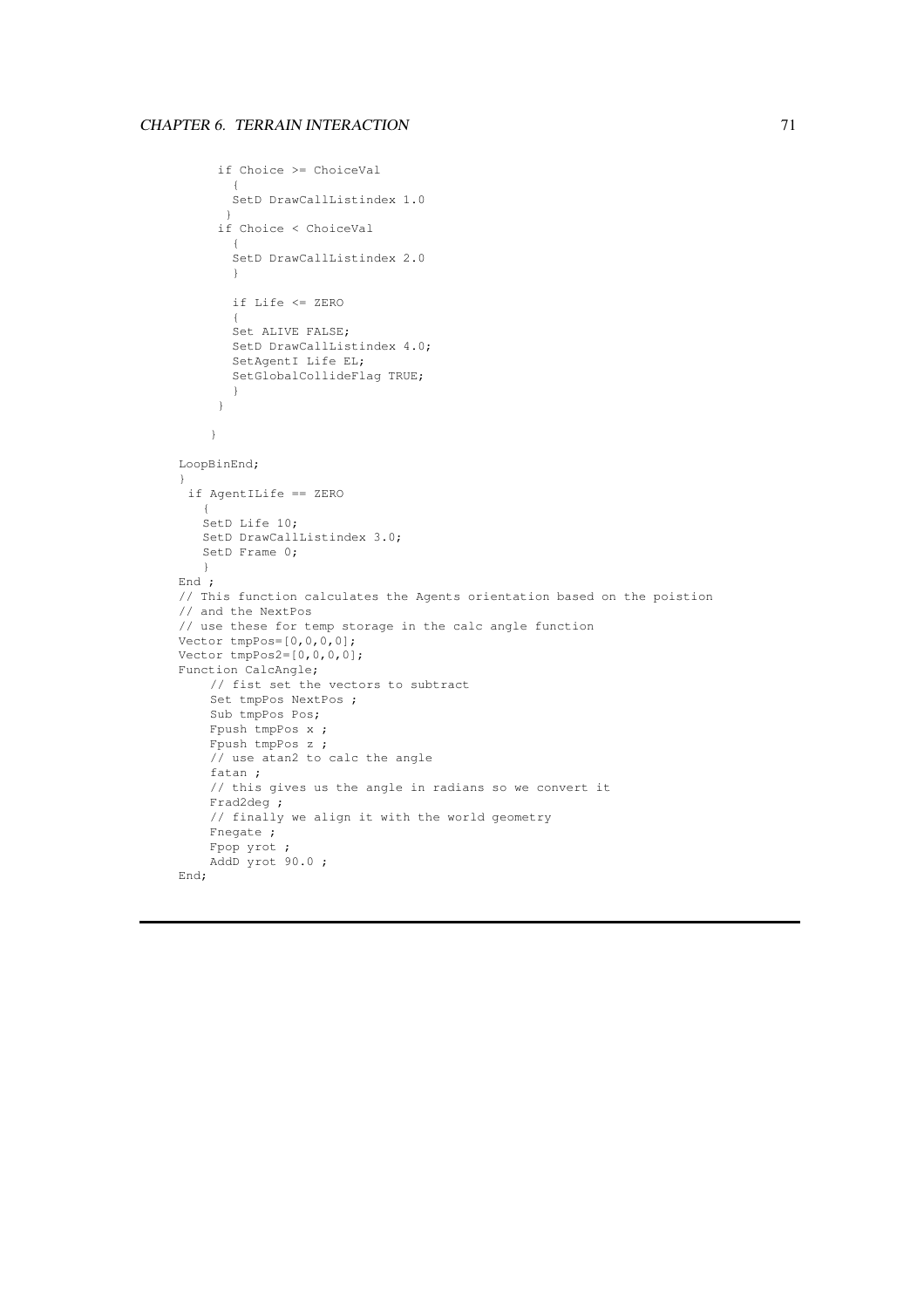# **Chapter 7**

# **Language Reference**

The following Chapter describes the syntax of the EBPL programming language.

# **7.1 Variable syntax**

## **7.1.1 Float**

A floating point variable may be defined as shown below, it must be defined in the script before it used.

float xrot=0.0;

#### **7.1.2 Point**

The *Point* data type is used to represent a 3D point for drawing, it must be defined in the script before it is used. The point is defined as a 3 tuple with *x*,*y* and *z* components

Point Pos=[0,0,0];

## **7.1.3 Vector**

The *Vector* data type is used to represent a 4D mathematical vector, it must be defined in the script before it is used. The point is defined as a 4 tuple with *x*,*y*,*z* and *w* components

Vector Dir=[0.0,-0.2,-0.1,0.0];

## **7.1.4 Bool**

The *Bool* data type is used to represent **true** and **false** values, it must be defined in the script before it is used.

bool HitAgent=false;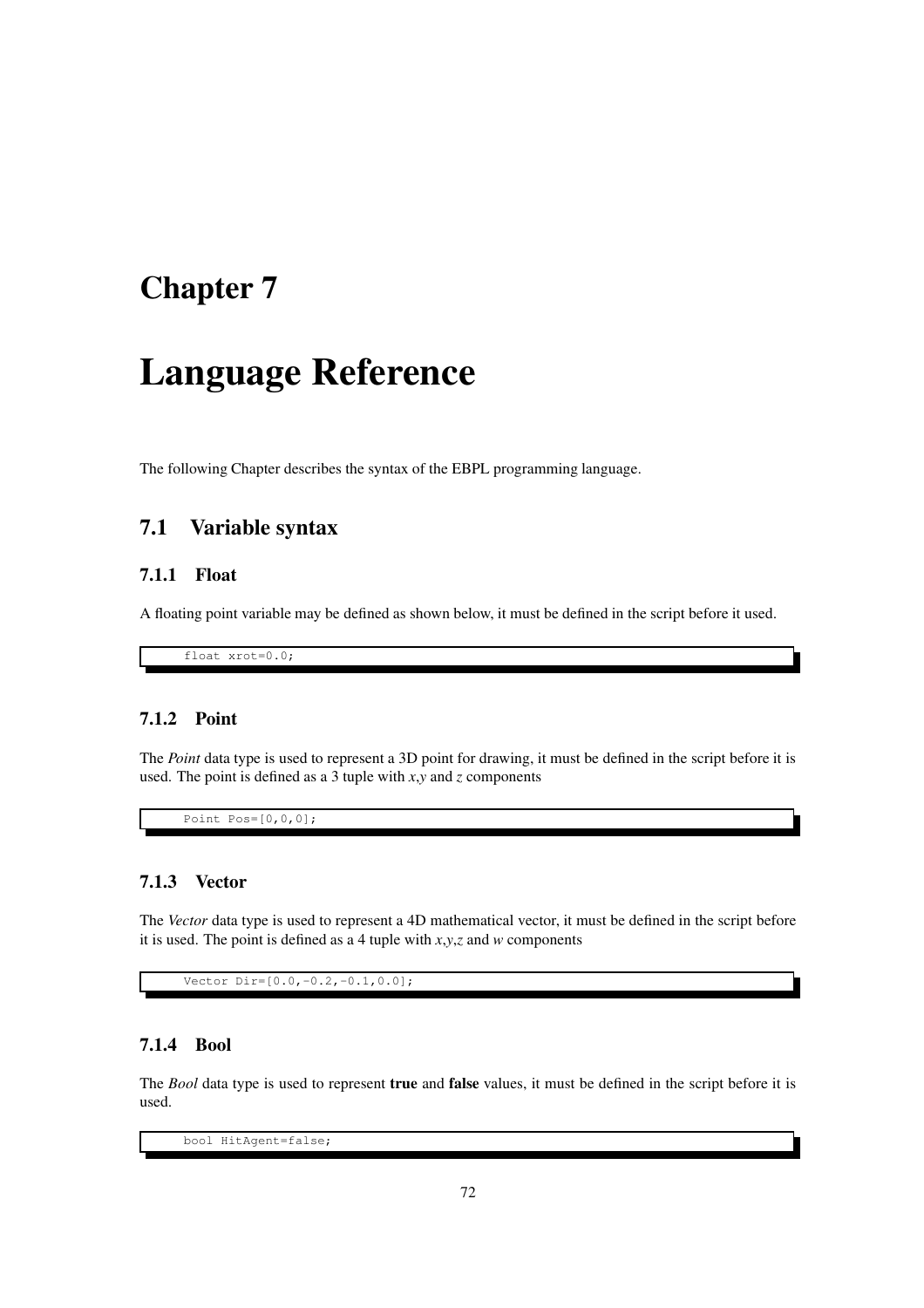## **7.1.5 Fuzzy**

The *Fuzzy* data type represents a class of fuzzy object. It is defined as a floating point value (usually clamped between 0.0 - 1.0) and is capable of having fuzzy set operations applied to it, it must be defined in the script before it is used.

```
Fuzzy CloseEnough=0.03;
```
# **7.2 Agent Global Variables**

There are five built in Agent Global variables these may be used to either set or get values from the Agent Class.

## **7.2.1 SetGlobalPos GetGlobalPos**

The global position opcodes are used to set and get the global position of the Agent. The position value is used to calculate the flock center (Centroid) and if this is to be used in the simulation the GlobalPos variable must be set. It is used in the following way :-

```
// set the global pos flag
Point Pos=[0,0,0];
GetGlobalPos Pos;
// get the global pos flag
SetGlobalPos Pos;
```
## **7.2.2 SetGlobalDir GetGlobalDir**

The global dir opcodes are used to set and get the global direction of the Agent. The direction value is not used within the simulation system, but the Dir value is from the arf file so getting this value can be used to configure the initial Agent direction.

```
// get a direction value
Vector Dir=[0, 0, 0, 0];
GetGlobalDir Dir;
```
## **7.2.3 SetGlobalCentroid GetGlobalCentroid**

The global Centroid opcodes are used to set and get the global Centroid of the Agent. The Centroid is calculated every frame by finding the average position of all the Agents. If the Centroid is required the user can access the flock center by these opcodes

```
// get the flock center
Point Centroid=[0,0,0];
GetGlobalCentroid Centroid;
```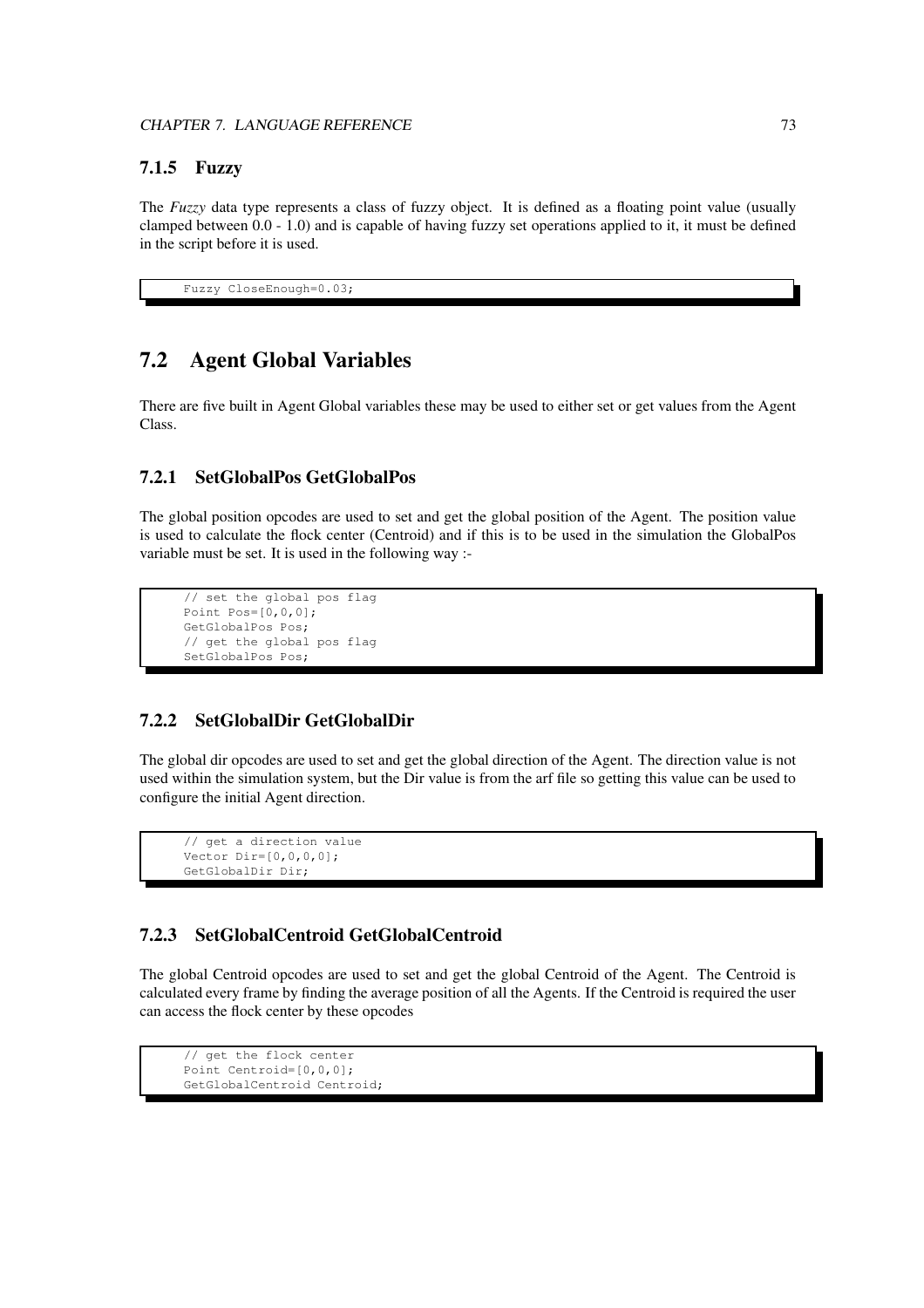### **7.2.4 SetGlobalCollideFlag GetGlobalCollideFlag**

The global collide flags are used to indicate if an Agent has already been hit in a collision detection routine. If the global collide flag is set the collision detection will not be executed for the Agent.

```
// get the flock center
Bool TRUE=true;
// set glob collide flag
SetGlobalCollideFlag TRUE;
```
## **7.2.5 SetGPYlevel**

The setgpylevel opcode is used to query the groundplane and set the y value of a tuple data type.

```
// get the flock center
Point Pos=[0,0,0];
// set the y value based on the gp from the agents position
GetGPYLevel Pos;
```
## **7.2.6 PushGPYLevel**

This opcode pushes the y value of the groundplane onto the float stack. No variables are required for this function.

PushGPYLevel;

# **7.3 Collisions**

Each time the system is updated the brain's CollideFunction is called, this is the only time within an EBPL program that the An Agent can access another Agents data. Within the system all agents are contained within a number of bins It is possible to loop through the Agents within the bins and test for collisions. This is implemented using the *LoopBin* and *LoobBinEnd* EBPL opcodes.

Whenever the *LoopBin* structure is encountered the current Agent value is used and the rest of the Agents within the bin are compared with the current Agent.

For convenience and speed EBPL has two built-in collision detection routines, however these and others may also be implemented within the EBPL language itself. These routines take as parameters variables from the EBPL script.

#### **7.3.0.1 SphereSphereCollision**

The SphereSphere collision opcode takes five parameters as outlined below

```
SphereSphereCollision bool Hit Point3 Pos1 float Rad1
                              Point3 Pos2 float Rad2 ;
```
The collision detection is calculated using the Position of the Current Agent and any other Agents in the current lattice bin. Each Agent has a Radius for the bounding sphere and if the sphere collide the Hit flag will be set to true.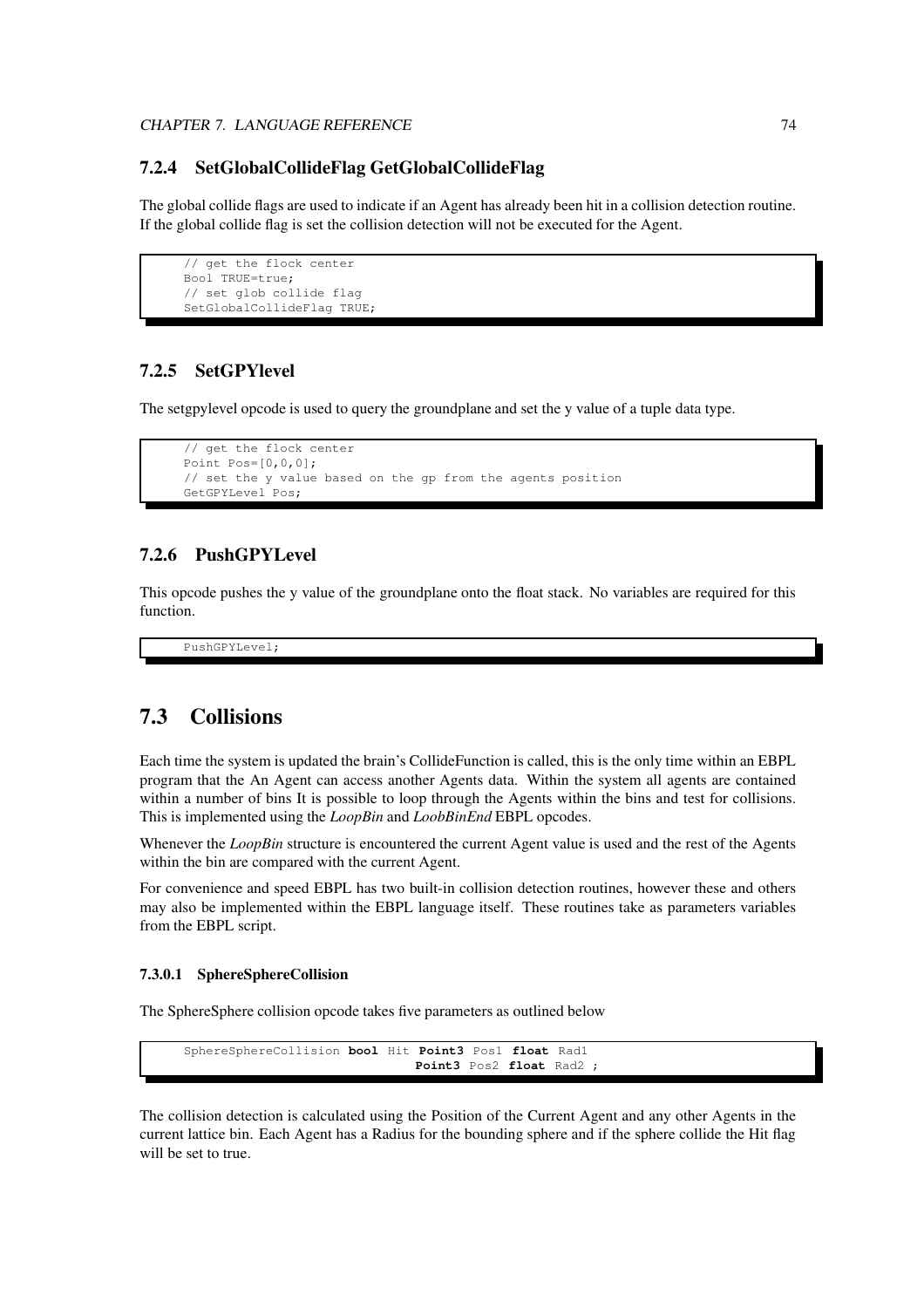#### CHAPTER 7. LANGUAGE REFERENCE 75

#### **7.3.0.2 CylinderCylinderCollision**

The CylinderCylinder collision opcode takes seven parameters as outlined below

```
CylinderCylinderCollision bool Hit Point3 Pos1 float Rad1 float Height1
                         Point3 Pos2 float Rad2 float Height2;
```
The collision detection is calculated using the Position of the Current Agent and any other Agents in the current lattice bin. Each Agent has a Radius and height for the bounding cylinder and if the cylinders collide the Hit flag will be set to true.

## **7.3.1 Environment Collisions**

Collisions with Objects within the environment are processed by two built in functions. At present only Planes and Cubes are supported but the environment has been designed to be extensible and add more object types including .obj objects.

#### **7.3.1.1 Env Object Collisions**

EnvObjects are represented as a cubes with a bounding sphere. When the *SphereEnvObjectCollision* Opcode is used the parameters passed to the routine are checked against all of the EnvObjects contained within the environment.

Detection of collision is a two stage process, first the Agent is tested using Sphere-Sphere to determine if the Object has been hit. Next Sphere Plane collision is used to determine which face of the object has been hit. At present the Normal of this face is returned to the Agent and collision avoidance is calculated on this value.

The SphereEnvObjCollision opcode takes four parameters as outlined below

```
SphereEnvObjCollision bool Hit Point3 Pos
                      float Radius2 Vector Normal;
```
The collision detection is calculated using the Position of the Current Agent and its bounding sphere radius, each EnvObject is tested in turn against the Agent and if a hit is detected the Hit flag is set to true and the Normal to the face hit is returned in the Normal parameter.

# **7.4 Functions**

EBPL has two types of functions, there are 4 default built in functions which must be present in every EBPL script and user defined functions which act as procedure calls.

| <b>Built In Functions</b> | Description                                                                  |
|---------------------------|------------------------------------------------------------------------------|
| <i>InitFunction</i>       | Called when the Agent brain is created and used to initialize variables etc. |
| <i>UpdateFunction</i>     | Called every iteration of the system to update the Agents position           |
| <i>DrawFunction</i>       | Called every iteration of the system to Draw the Agent                       |
| <i>CollideFunction</i>    | Called every iteration to do collision detection                             |

Table 7.1: EBPL variable types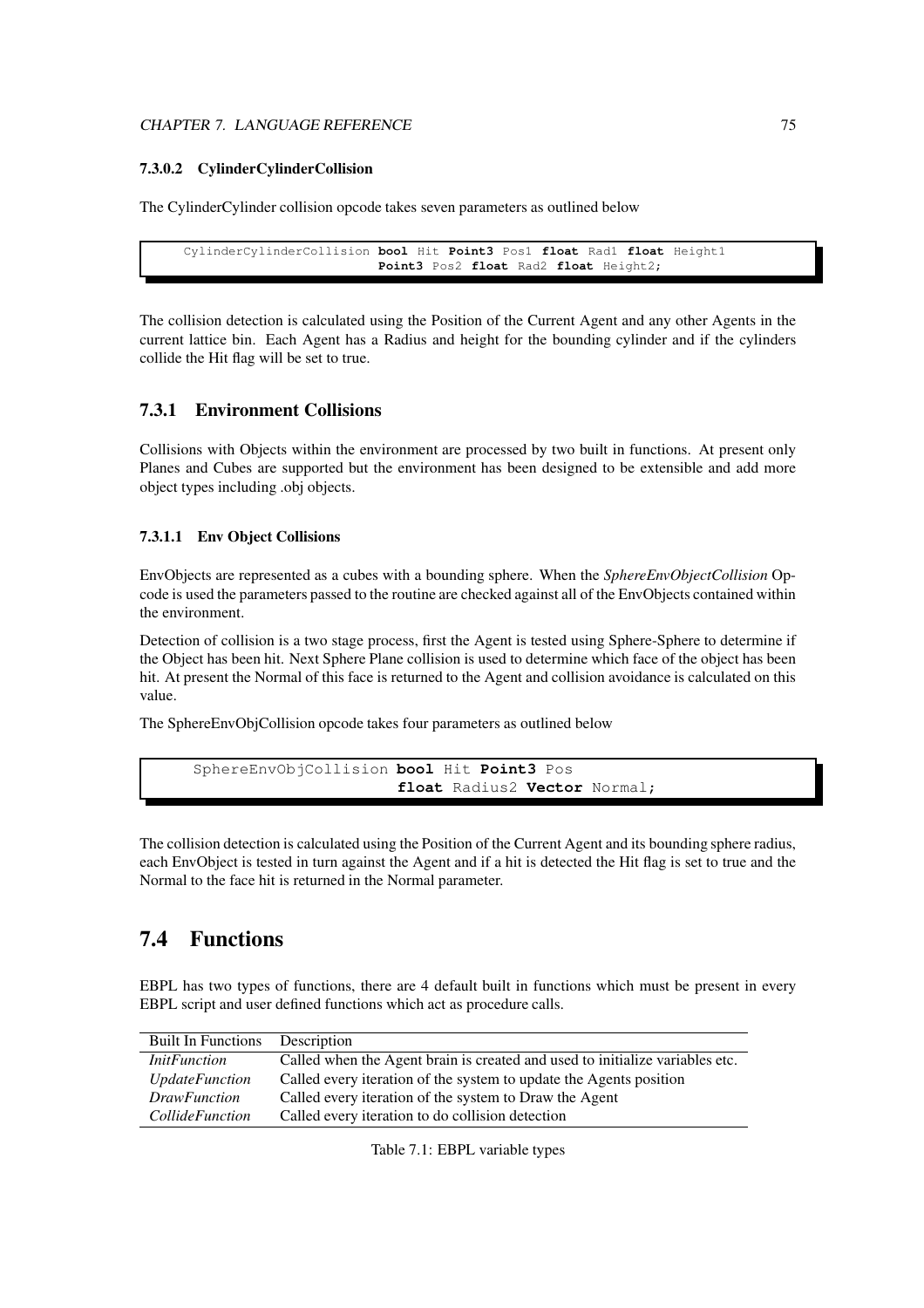The built in functions are shown in Table 7.1 and are called for every Agent in the system for each iteration of the environment. User defined functions are generated by the *Function* keyword and can be called from within any of the main built in functions.

# **7.5 Call Lists**

Call lists are a way of creating switchable function calls depending upon an ordinal variable value. The creating of a call list is a two stage process as shown below

```
DefineCallList TestList;
CallListItem TestList foo;
CallListItem TestList bar;
```
First a call list name is defined to make storage for the Function pointers to be allocated to the list. Next list items may be added to the list. To use a CallList within a function the following code is used

```
float ListValue=0;
// function foo called
CallList TestList ListValue;
AddD ListValue 1;
// Function bar called
CallList TestList ListValue;
```
## **7.6 Bins and Other Agent Access**

The only time other Agents value may be accessed is within the LoopBin structure. There are two methods of accessing the data of other agent by use of the *SetAgentI* and *GetAgentI* methods as follows

```
// Set NDir to be the ADir of the other Agent
SetAgentI NDir ADir;
// Get the Dir of AgentI and set it to NDir
GetAgentI Dir Ndir
```
# **7.7 MiniGL Opcodes**

A simple subset of the OpenGL drawing commands have been implemented in the script to allow the Draw function to produce images. These allow for simple line, point and 3D primitives to be drawn and are intended as a simple method to visualize the Agents behaviour.

## **7.7.1 RotateX**

The RotateX opcode calls *glRotatef(d,1,0,0);* and rotates the current transformation matrix by degrees in the X axis. It takes as its argument either a direct floating point value or a Floating point variable.

```
RotateX xrot; // using a variable
RotateX -90.0; //using a direct value
```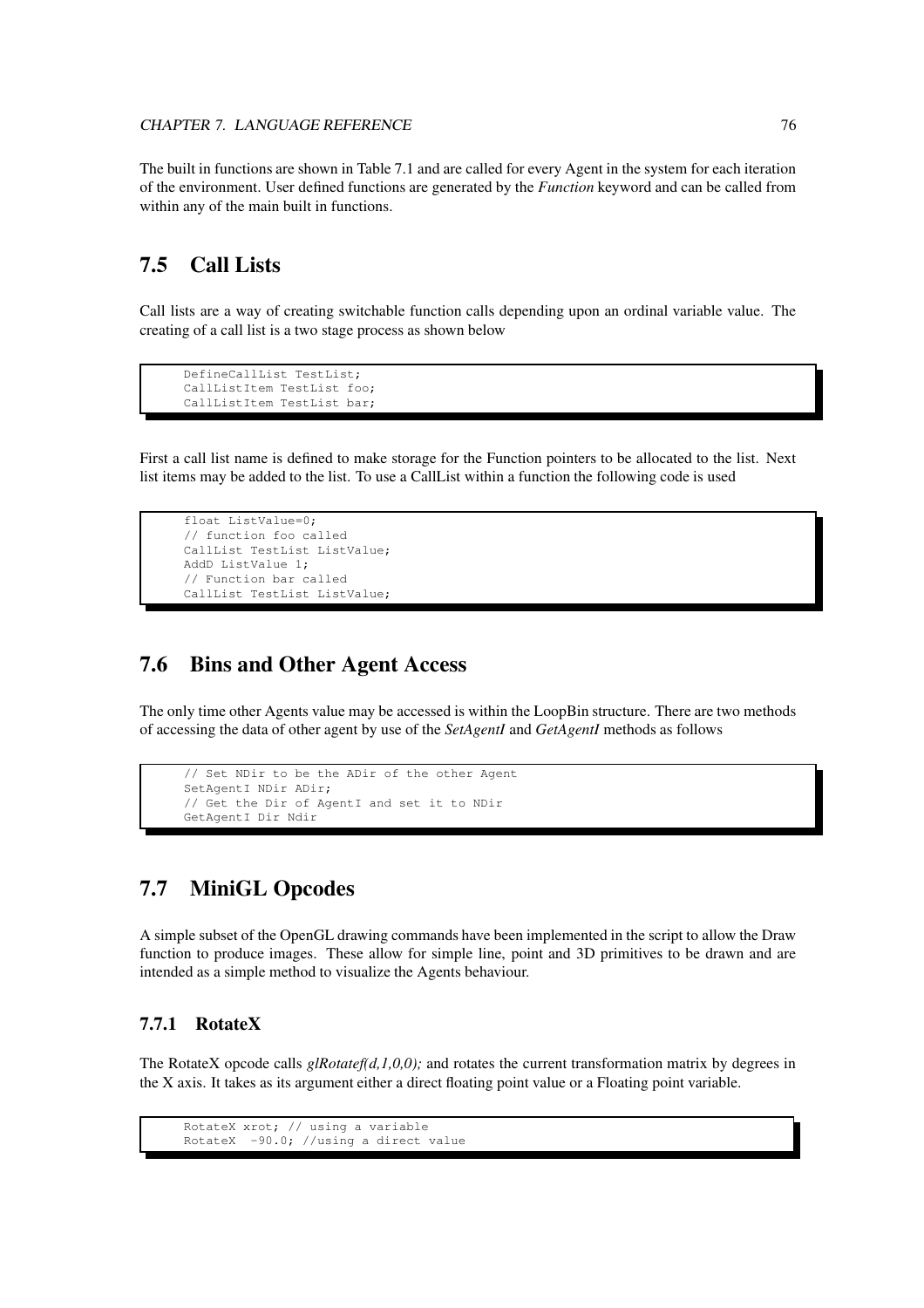## **7.7.2 RotateY**

The RotateY opcode calls *glRotatef(d,0,1,0);* and rotates the current transformation matrix by degrees in the Y axis. It takes as its argument either a direct floating point value or a Floating point variable.

```
RotateY yrot; // using a variable
RotateY -90.0; //using a direct value
```
## **7.7.3 RotateZ**

The RotateZ opcode calls *glRotatef(d,0,0,1);* and rotates the current transformation matrix by degrees in the Z axis. It takes as its argument either a direct floating point value or a Floating point variable.

```
RotateZ zrot; // using a variable<br>RotateZ -90.0; //using a direct
             -90.0; //using a direct value
```
#### **7.7.4 PushMatrix**

The PushMatrix opcode calls *glPushMatrix();* to store the state of the current OpenGL transformation matrix.

#### **7.7.5 PopMatrix**

The PopMatrix opcode calls *glPopMatrix();* to re-store the state of the current OpenGL transformation matrix.

#### **7.7.6 Translate**

Translate calls  $g[Translate3f(x, y, z)$  where the x,y and z values come from either a Point or Vector data type. It is used as shown below

Translate Pos; // where Pos is a point Translate Dir; // where dir is a vector

## **7.7.7 Polygon**

The Polygon opcode calls *glBegin(GL\_POLYGON);* to start drawing with polygons

#### **7.7.8 Quad**

The Quad opcode calls  $g_l \text{Begin}(GL\_QUADS)$ ; to start drawing with quads.

### **7.7.9 Point**

The Point opcode calls *glBegin(GL\_POINTS)*; to start drawing with points.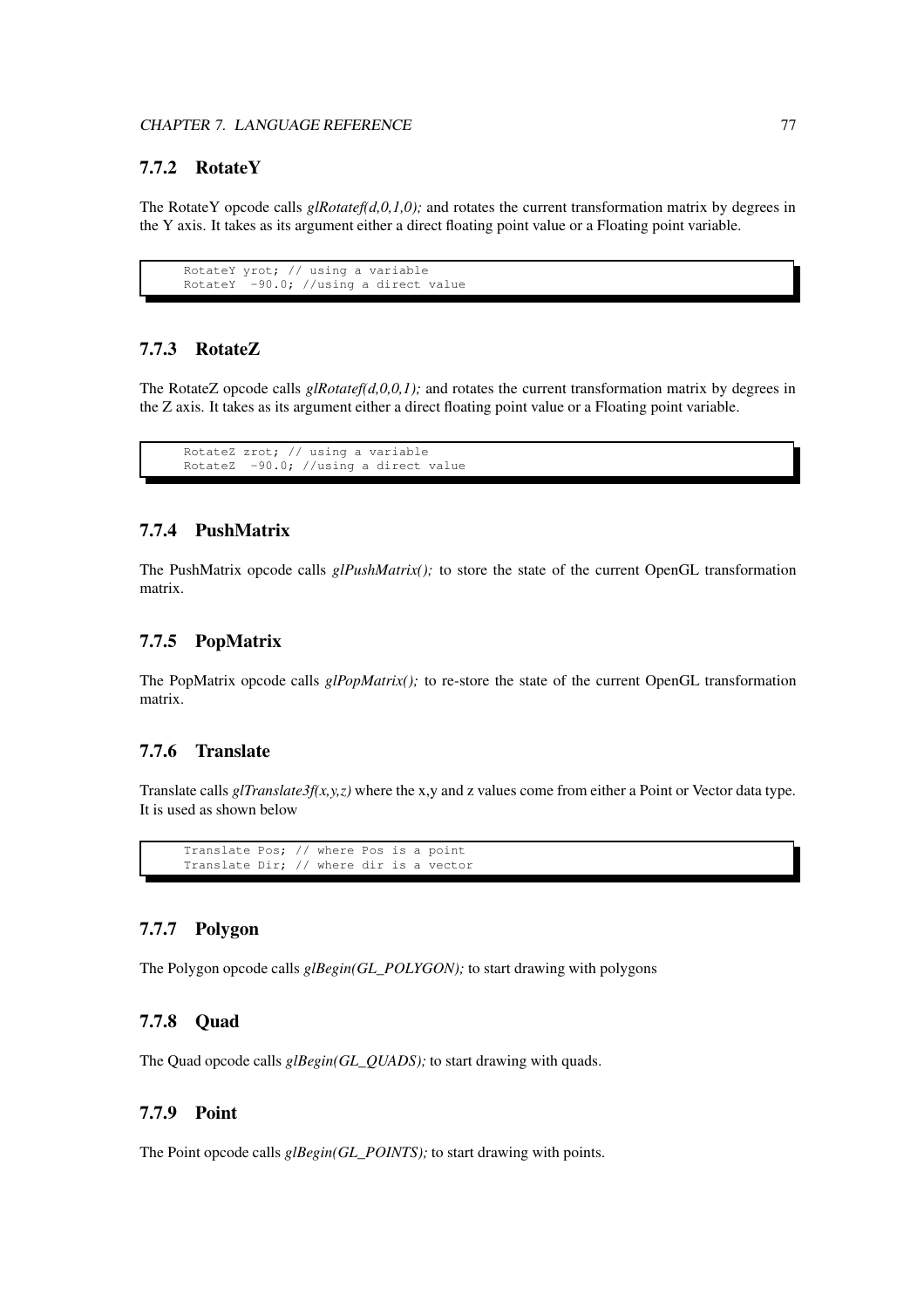#### **7.7.10 LineLoop**

The LineLoop opcode calls *glBegin(GL\_LINE\_LOOP);* to start drawing a line loop

### **7.7.11 glEnd**

The glEnd Opcode calls *glEnd()* to end the current drawing mode

#### **7.7.12 Vertex**

The vertex Opcode takes either a point or a vector data type and uses the x,y and z values to produce a vertex using *glVertex3f(x,y,z);*

Vertex Pos; // draw a vertex using a point Vertex Dir; // draw a vertex using a vector

### **7.7.13 Vertexf**

The vertexf opcode draws a vertex using direct floating point values for the x,y and z values as shown below

Vertexf  $-0.5 -0.2 0.0$ ;

## **7.7.14 PointSize**

The PointSize opcode sets the current point drawing size

PointSize 2.0; //set the point size to 2.0

## **7.7.15 LineSize**

The LineSize opcode sets the current line drawing width

LineSize 4.0; // set the line width to 4.0

## **7.7.16 Sphere**

The Sphere opcode draws a sphere using either a floating point variable or direct value for the radius of the sphere, the other two arguments are stacks and slices which can not be changed once set.

Sphere radius 12 12 ; // sphere using a variable value Sphere 0.02 20 20 ; // sphere using direct float values

A solid version of the sphere may also be drawn using the *SolidSphere* opcode as follows

SolidSphere radius 12 12 ; // sphere using a variable value SolidSphere 0.02 20 20 ; // sphere using direct float values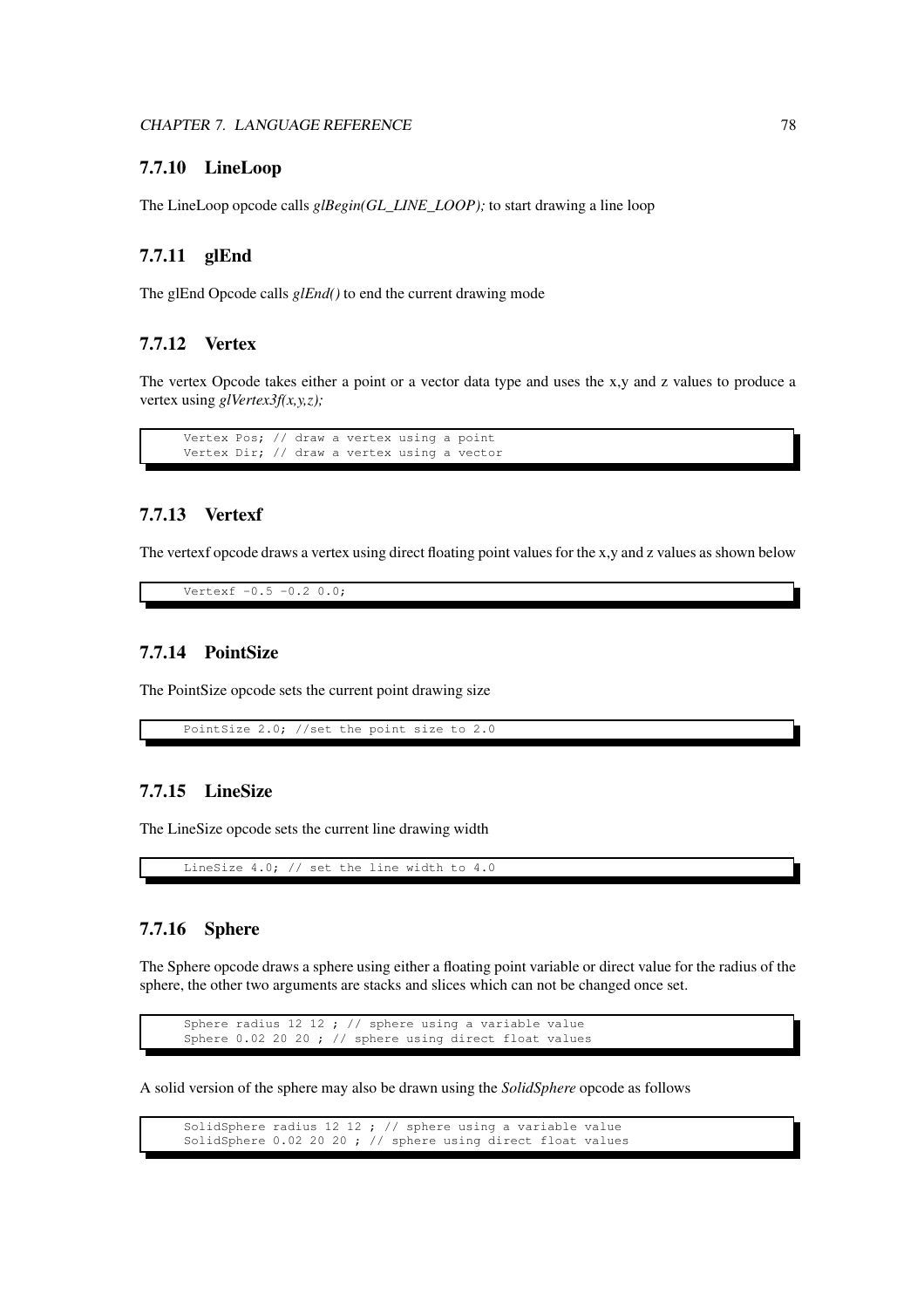### **7.7.17 Cylinder**

The Cylinder opcode draws a cylinder using either floating point variable of direct value for the radius and height of the cylinder, the other two arguments are stacks and slices which can not be changed once set.

```
Cylinder Rad Height 12 14; // using variables
Cylinder 0.4 1.0 20 20 ; // using direct values
```
## **7.7.18 Colour**

The colour opcode sets the current drawing colour, it takes 3 floating point values for red, green and blue or a Point variable type

```
Colour 0.3 0.2 1.0 ;
Point colour=[0,1,0]
Colour colour;
```
## **7.7.19 Lighting**

At present only the *GL\_LIGHT0* light is enabled in the system. This has a default position of 0,0,0 and a default colour of white.

To enable and disable the lighting in the system the following opcodes are used.

```
// turn lights on
EnableLights;
// turn lights off
DisableLights;
```
The shade models used for rendering may also be set. The default value is smooth shading which is slower. To change the shade model use the following opcodes

```
// turn on smooth shading (slower)
Smooth;
// turn on flat shading (faster)
Flat;
```
# **7.8 AgentRender**

To use the AgentRender module both the .fl and brainscript files need to have the following instruction added

UseAgentRender ;

This tells the environment and the brain that the AgentRender is being used. If this is not present in the scripts and any other AgentRender calls are made the system will crash. In the brain script this call is generally placed in the *InitFunction* as it only needs to be set once.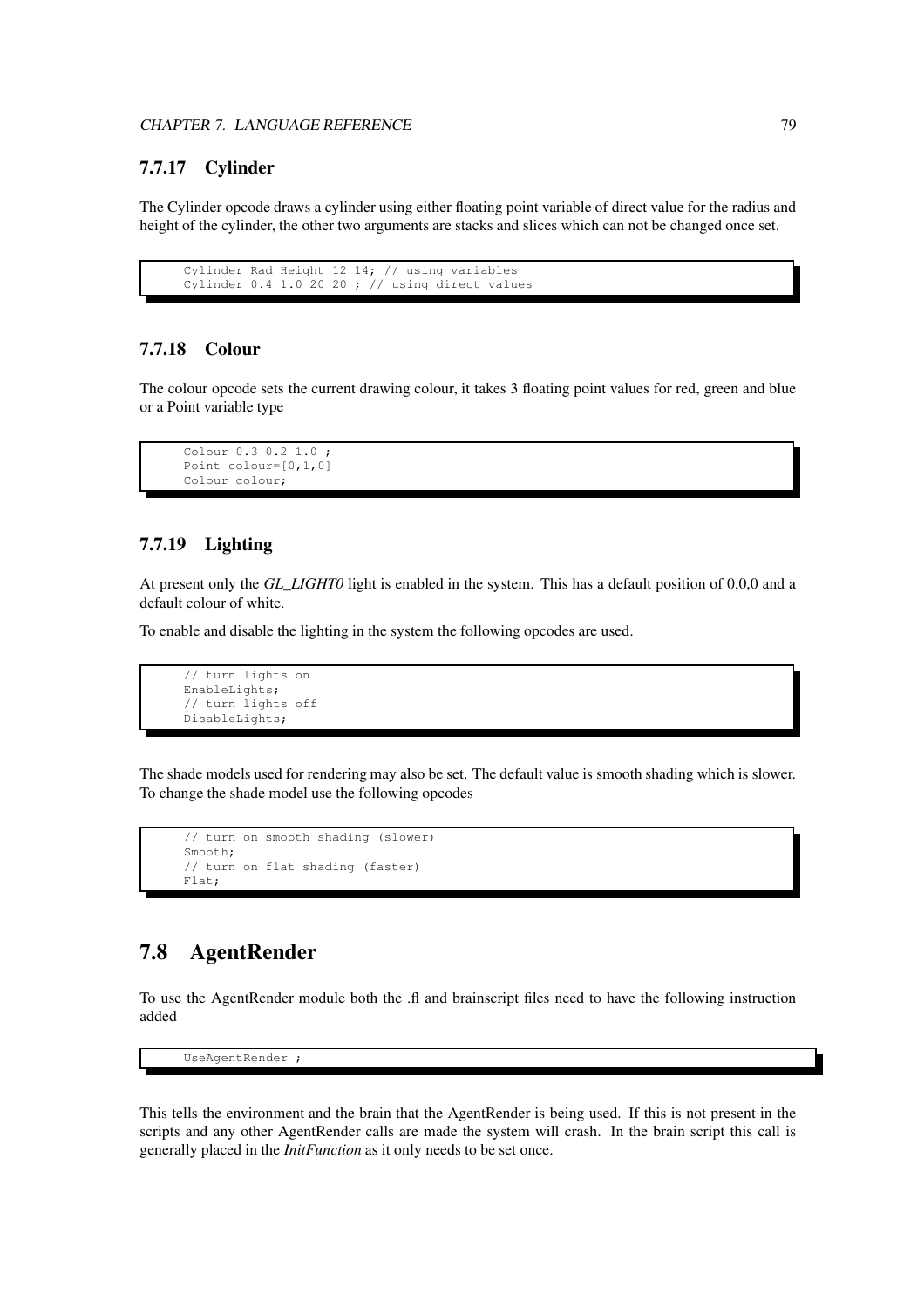#### CHAPTER 7. LANGUAGE REFERENCE 80

There are four Opcodes used for configuring the AgentRender as follows

| Meaning                                                                            |
|------------------------------------------------------------------------------------|
| sets the animation cycle to be drawn as indicated by the Mode values in Figure 2.7 |
| Selects which frame of the AgentRender sequence to draw                            |
| Draws the Agent configured by the above two opcodes                                |
| Set the current material for the Agent (see Table 7.3)                             |
|                                                                                    |

Table 7.2: AgentRender Opcodes

All these opcodes can take either floating point variables or direct float values as shown in the example below :-

// set to agent walk cycle float DrawMode=0; float Frame=4; SetAnimCycle DrawMode; // set material to chrome RenderMaterial 3; //render the 3rd frame of the cycle RenderFrame Frame;

The material types currently used in EBPL are shown in Table 7.3.

| <b>Material Number</b>      | Material Type         |
|-----------------------------|-----------------------|
|                             | <b>BLACKPLASTIC</b>   |
|                             | <b>BRASS</b>          |
| $\mathcal{D}_{\mathcal{L}}$ | <b>BRONZE</b>         |
| 3                           | <b>CHROME</b>         |
| 4                           | <b>COPPER</b>         |
| 5                           | GOLD                  |
| 6                           | <b>PEWTER</b>         |
|                             | <b>SILVER</b>         |
|                             | <b>POLISHEDSILVER</b> |
|                             |                       |

Table 7.3: Material Types

## **7.9 Float Stack Opcodes**

The floating point stack operates in a First in Last Out principle, any operations on the stack use reverse polish notation for example 2+3 will be executed in the script by push 3 push 2 fadd which will result in 5 being put onto the top of the stack.

### **7.9.1 Fpush**

The fpush opcode pushes a floating value onto the stack any variable type may be pushed onto the stack but with tuple data types which element to be pushed must be specified.

```
Fpush Pos x; // pushes the x component of the Point pos
Fpush yrot ; // pushes the float variable yrot;
```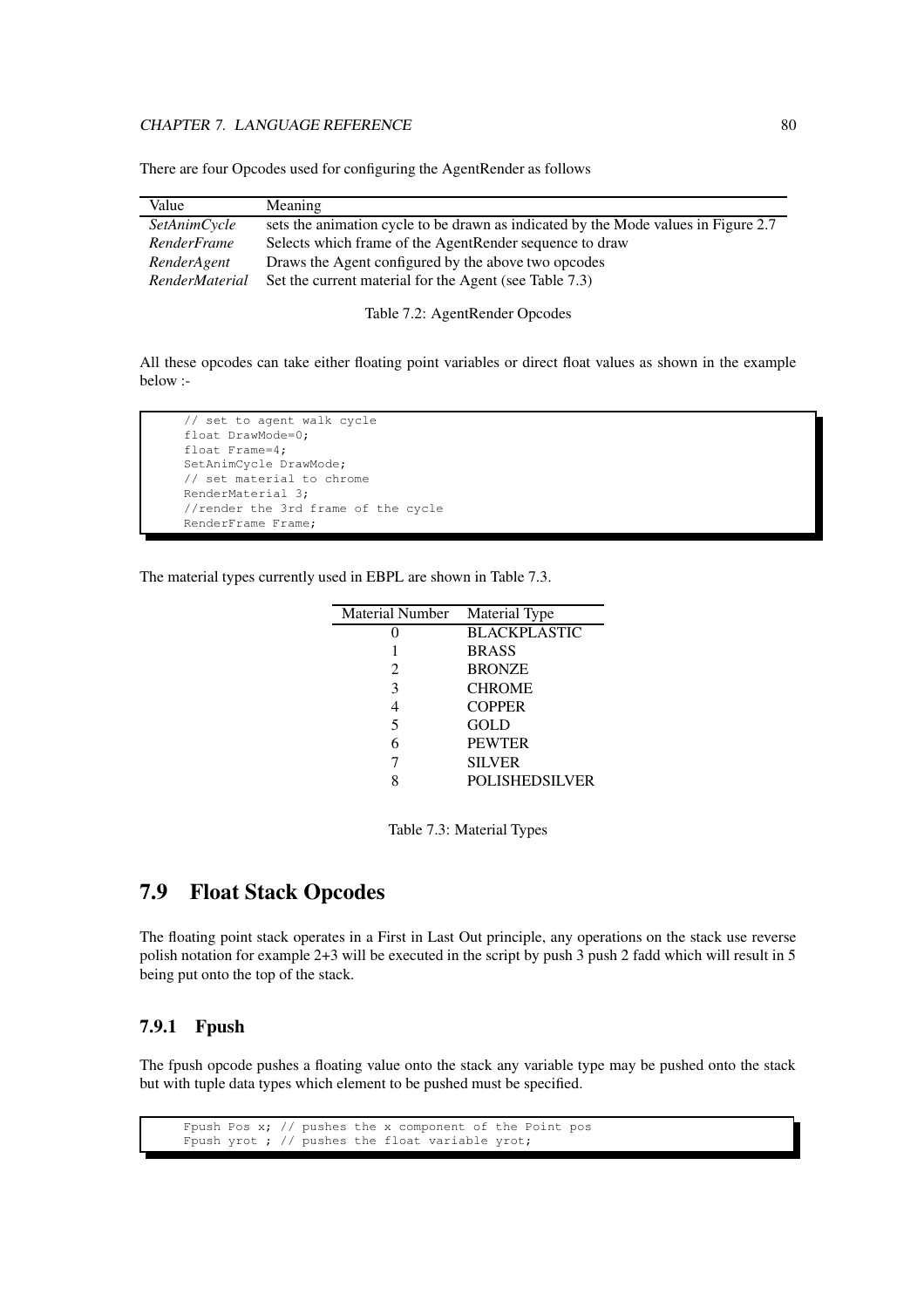## **7.9.2 Fpushd**

The *fpushd* opcode allows a direct floating point value onto the stack as follows

Fpushd 23.2; // pushes 23.2 onto the float stack

# **7.10 Fpop**

The fpop opcode takes the value from the top of the stack and places it into the variable, if a tuple data type is used the x,y or z destination must be specified.

fpop ypos; // places the tos value into ypos fpop tempPos y; places the tos value into tempPos.y

#### **7.10.1 Fadd**

The fadd opcode takes the top two values from the stack adds them and places the sum back onto the stack

### **7.10.2 Fsub**

The fsub opcode takes the top two value from the stack subtracts them and places the result back on the stack. Note if the stack contains 2 and 4 the result will be  $2 - 4 = -2$ 

## **7.10.3 Fmul**

The fmul opcode takes the two top values from the stack and multiplies them and places the product back on the stack.

#### **7.10.4 Fdiv**

The fdiv opcode takes the two top values from the stack and divides them and places the result back on the stack. Division by 0 is trapped by changing any 0 value with a 1 (and printing a warning to the console in debug mode)

#### **7.10.5 Fdup**

The fdup opcode takes the top of stack value and duplicates it.

#### **7.10.6 Fsqrt**

The Fsqrt opcode takes the top of stack value and places the square root of that value onto the stack.

## **7.10.7 Frad2Deg**

The Frad2deg opcode is a helper function to convert radians to degrees as most C++ math operations use radians.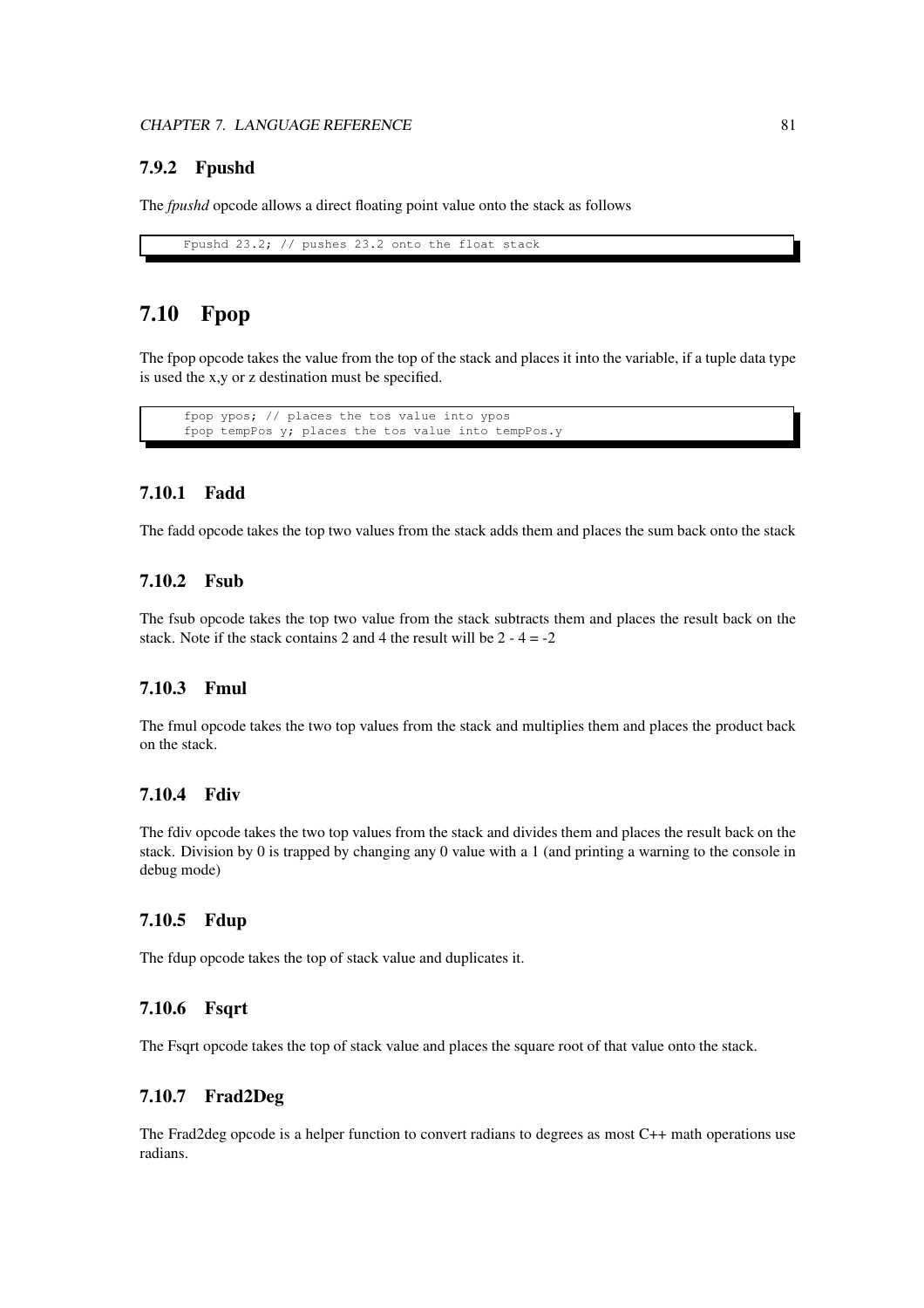## **7.10.8 Fatan**

The fatan opcode takes the two top values from the stack and calculates the arc tangent. The code used is  $\arctan(2(x,y)$  where X is the top of stack value and y is the next value

## **7.10.9 Fsin**

The fsin opcode takes the top most value from the stack and puts back the sine of the value

## **7.10.10 Fasin**

The fasin opcode takes the top most value from the stack and puts back the arc sine of the value

### **7.10.11 Fcos**

The fcos opcode takes the top most value from the stack and puts back the cosine of the value

### **7.10.12 Facos**

The facos opcode takes the top most value from the stack and puts back the arc cosine of the value

## **7.10.13 Fnegate**

The Fnegate opcode takes the top most value from the stack and puts back the negated value.

#### **7.10.14 FStackTrace**

The FstackTrace opcode prints out the current contents of the stack.

## **7.11 Variable Opcodes**

Most variables can be accessed directly by the use of opcodes and values can be set and retrieved.

## **7.11.1 Add**

The *Add* opcode works on any data type but care must be taken with the mixing of types. For example tuple data types can be added together easily but a tuple to float will cause problems. The opcode is used as follows

```
Add Pos Dir; // add a point to a vector
Add yrot zrot; // add two float variables
```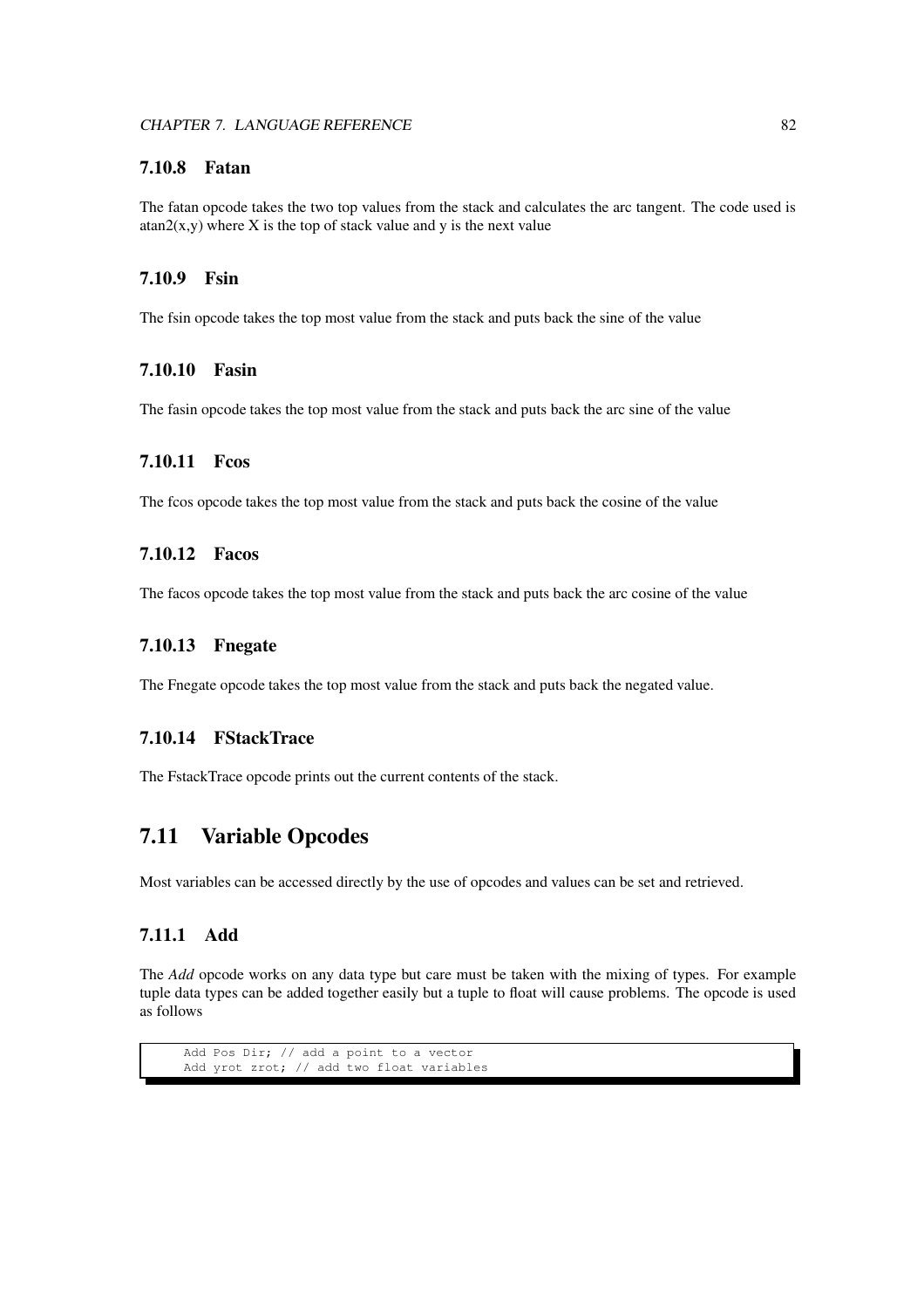## **7.11.2 Sub**

The *Sub* opcode works on any data type but care must be taken with the mixing of types. For example tuple data types can be subtracted easily but a tuple to float will cause problems. The opcode is used as follows

```
Sub Pos Dir; // subtract Dir from Pos
Sub yrot zrot; // subtract two float variables
```
## **7.11.3 Mul**

The *Mul* opcode works on any data type but care must be taken with the mixing of types. For example tuple data types can be multiplied easily but a tuple to float will cause problems. The opcode is used as follows

```
Mul Pos Dir; // multiply Pos by Dir
Mul yrot zrot; // multiply two float variables
```
#### **7.11.4 Div**

The *Div* opcode works on any data type but care must be taken with the mixing of types. For example tuple data types can be subtracted easily but a tuple to float will cause problems. The system automatically traps division by zero errors by setting the divisor to 1 if it is a zero value. The opcode is used as follows

```
Div Pos Dir; // divide Dir from Pos
Div yrot zrot; // divide two float variables
```
## **7.11.5 Set**

The *Set* opcode is used to assign one variable from another it may only be used with variable of the same type as follows

```
Point Pos=[1,0,1];
Point Pos2=[0,0,0]
Set Pos Pos2; // Set Pos = Pos2;
```
## **7.11.6 AddD**

The AddD opcode adds a value directly to a variable for example

```
// using a float
AddD yrot 180.0;
// using a point
AddD Pos 0 1 0;
```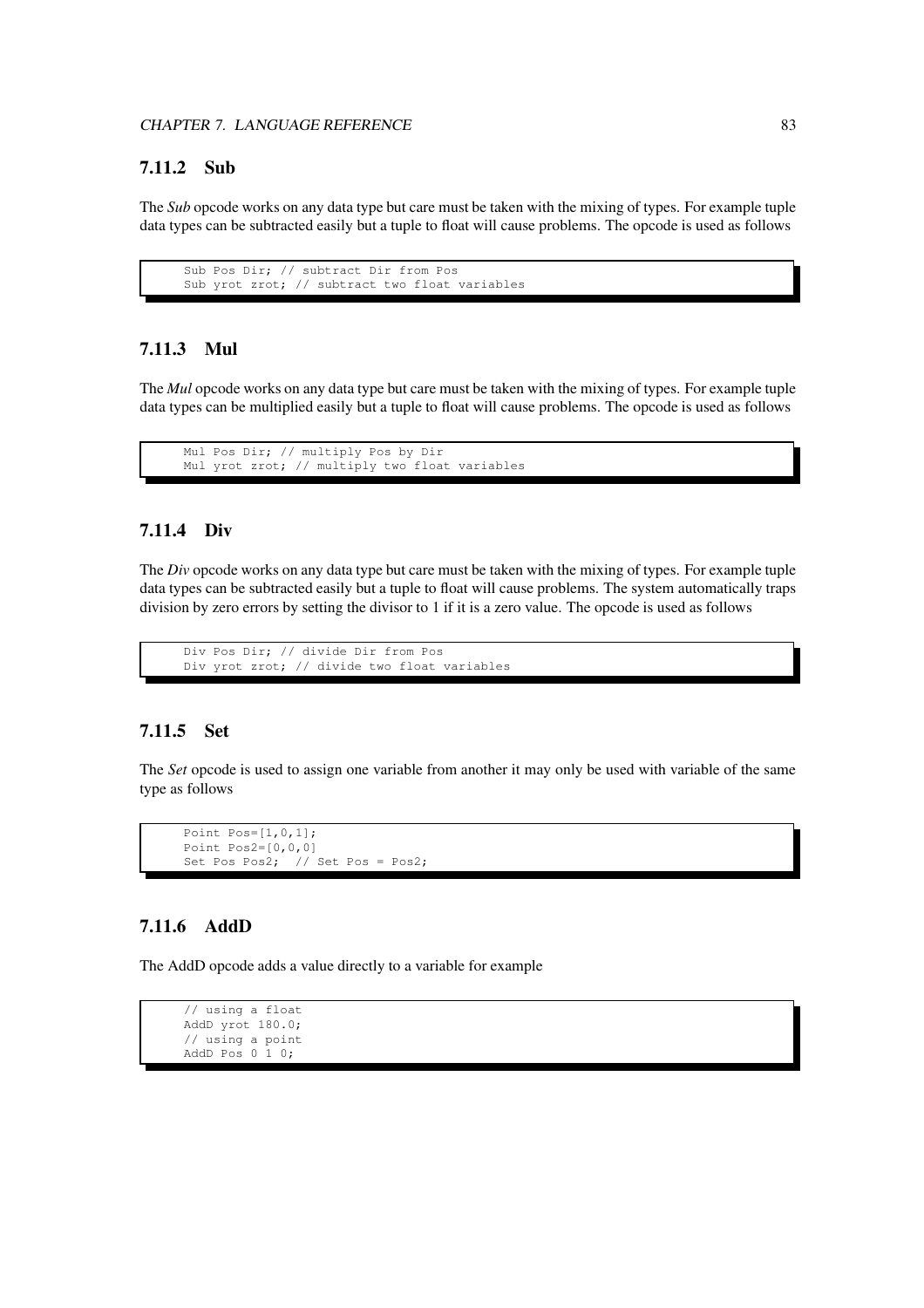## **7.11.7 SubD**

The SubD opcode subtracts a value directly from a variable for example

```
// using a float
SubD yrot 180.0;
// using a point
SubD Pos 0 1 0;
```
### **7.11.8 MulD**

The MulD opcode multiplies a value directly from a variable for example

```
// using a float
MulD yrot 180.0;
// using a point
MulD Pos 0 1 0;
```
### **7.11.9 DivD**

The DivD opcode divides a value directly from a variable. If the divisor is zero the value will be set to 1 for example

```
// using a float
DivD yrot 180.0;
// using a point
DivD Pos 0 1 0;
```
## **7.11.10 SetD**

The SetD opcode assigns a direct value to a variable as follows

```
// using a float
SetD yrot 180.0;
// using a point
SetD Pos 0 -1 0;
```
## **7.11.11 Length**

The Length opcode returns the length of a Vector or Point Variable onto the stack

```
Vector Dir=[1, 0, -2, 0];
Length Dir;
```
## **7.11.12 Normalize**

The Normalize opcode set the variable to unit size

```
Vector Dir=[1, 0, -2, 0];
Normalize Dir;
```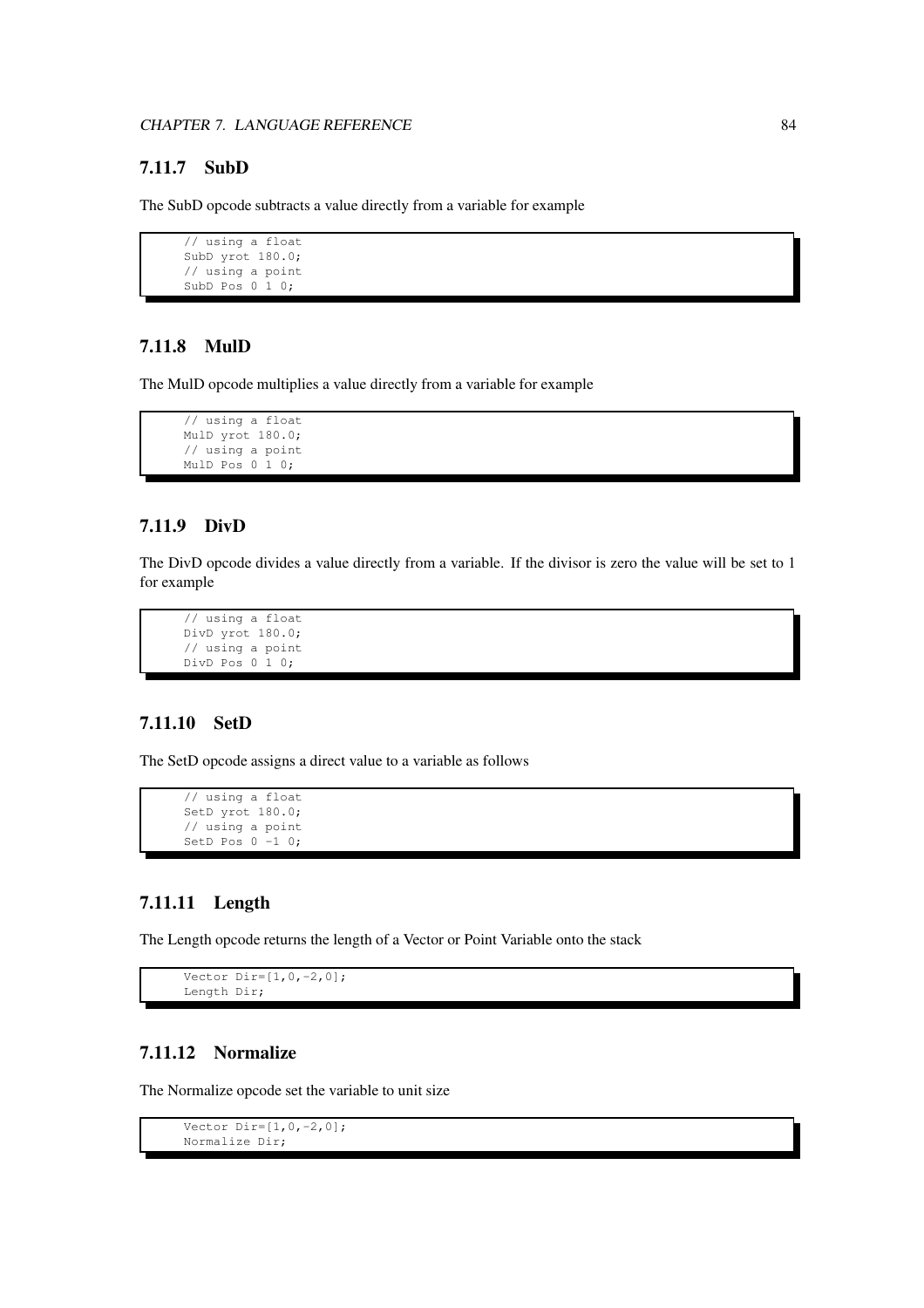## **7.11.13 Dot**

The *Dot* opcode returns the dot product of two Point or Vector data types, these types may be mixed but the return type is always a float. It is used as follows

```
Float DotResult=0.0;
Vector Dir=[1, 0, -2, 0];
Vector Dir2=[1,0,1,0];
// return the result DotResult = Dir \bullet Dir2
Dot DotResult Dir Dir2;
```
### **7.11.14 Reverse**

The Reverse opcode reverses (negates) the current variable.

```
Vector Dir=[1, 0, -2, 0];
Reverse Dir;
```
## **7.11.15 Randomize**

The randomize opcode sets the variable to random values within a range based on  $\pm$ seed value passed.

```
Randomize Dir 2.1 0.1 1.1;
Randomize yrot 4.0;
```
#### **7.11.16 RandomizePos**

The randomizepos opcode sets the variable to random positive value within a range based on zero to the seed value passed.

```
RandomizePos Dir 2.1 0.1 1.1;
RandomizePos yrot 4.0;
```
# **7.12 Structure Opcodes**

The structure opcodes are used to define functions and call functions and make decisions.

## **7.12.1 Call**

The Call opcode will call a function within the script.

Call CalcAngle;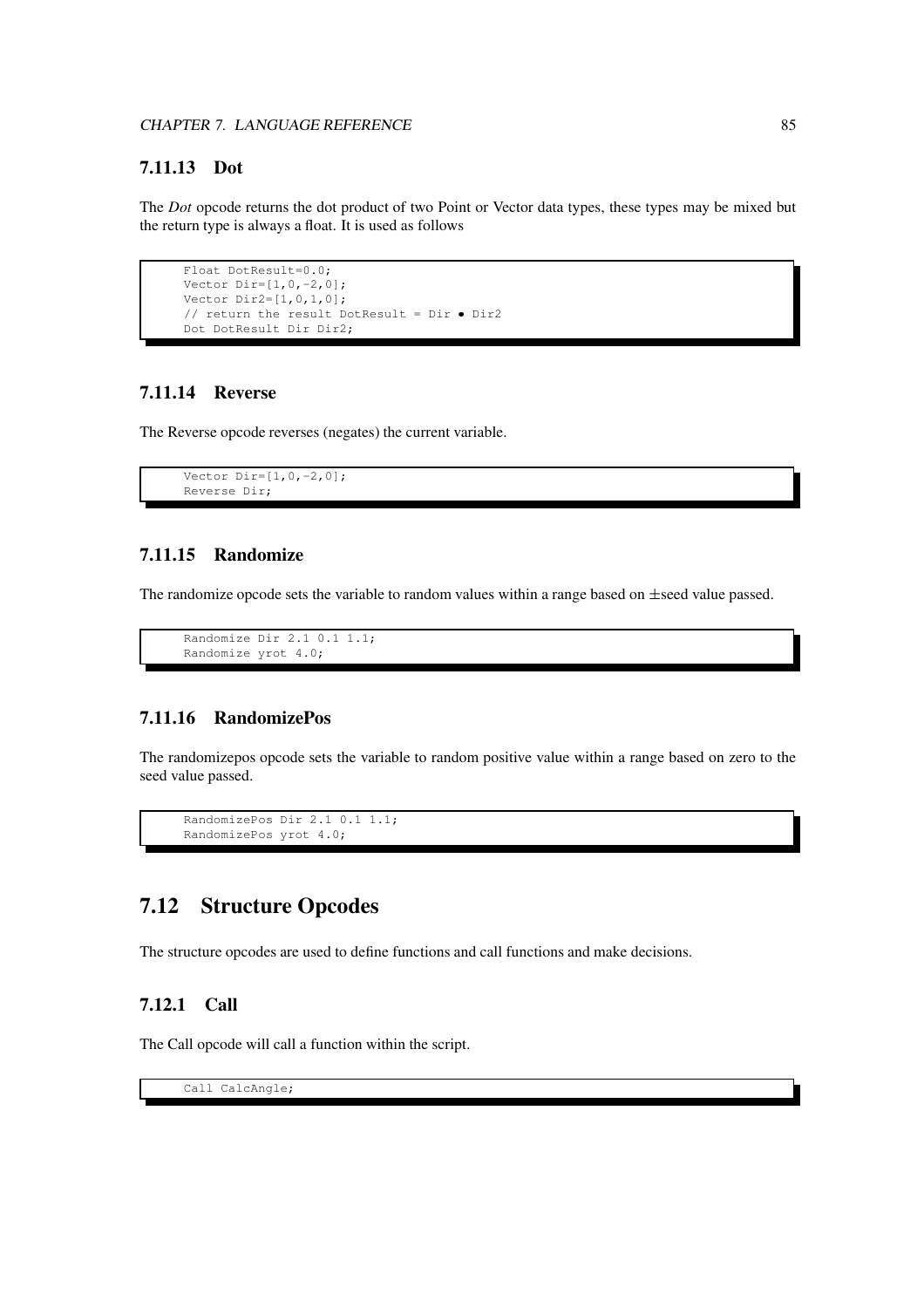## **7.12.2 Function**

The Function Opcode defines the beginning of a function block. It must be terminated by use of an End opcode as shown below

```
Function CalcAngle
 fpush yrot;
 fpop yrot;
End
```
## **7.12.3 If**

The if structure can be used on all data types and is constructed as shown below

```
if dist > MinCentroidDist
 {
  // do something
 }
```
All if statements must use the open and closed braces, however if statements may be nested. At present if only works with two defined variable types so if a comparison against a static value is required the static value must be define as a variable.

## **7.12.4 Ifelse**

The ifelse structure can be used on all data types and is constructed as shown below

```
ifelse dist > MinCentroidDist
 {
  // do something
 }
 {
 // do something else
 }
```
All if statements must use the open and closed braces and at present ifelse statements may not be nested, however if statements may be placed within an ifelse construct. At present ifelse only works with two defined variable types so if a comparison against a static value is required the static value must be define as a variable.

## **7.13 Debug**

The Debug opcode prints to the console the variable argument.

Debug Pos;

The *DebugOpOn* and *DebugOpOff* opcodes turn on and off the printing of the current opcode to the console.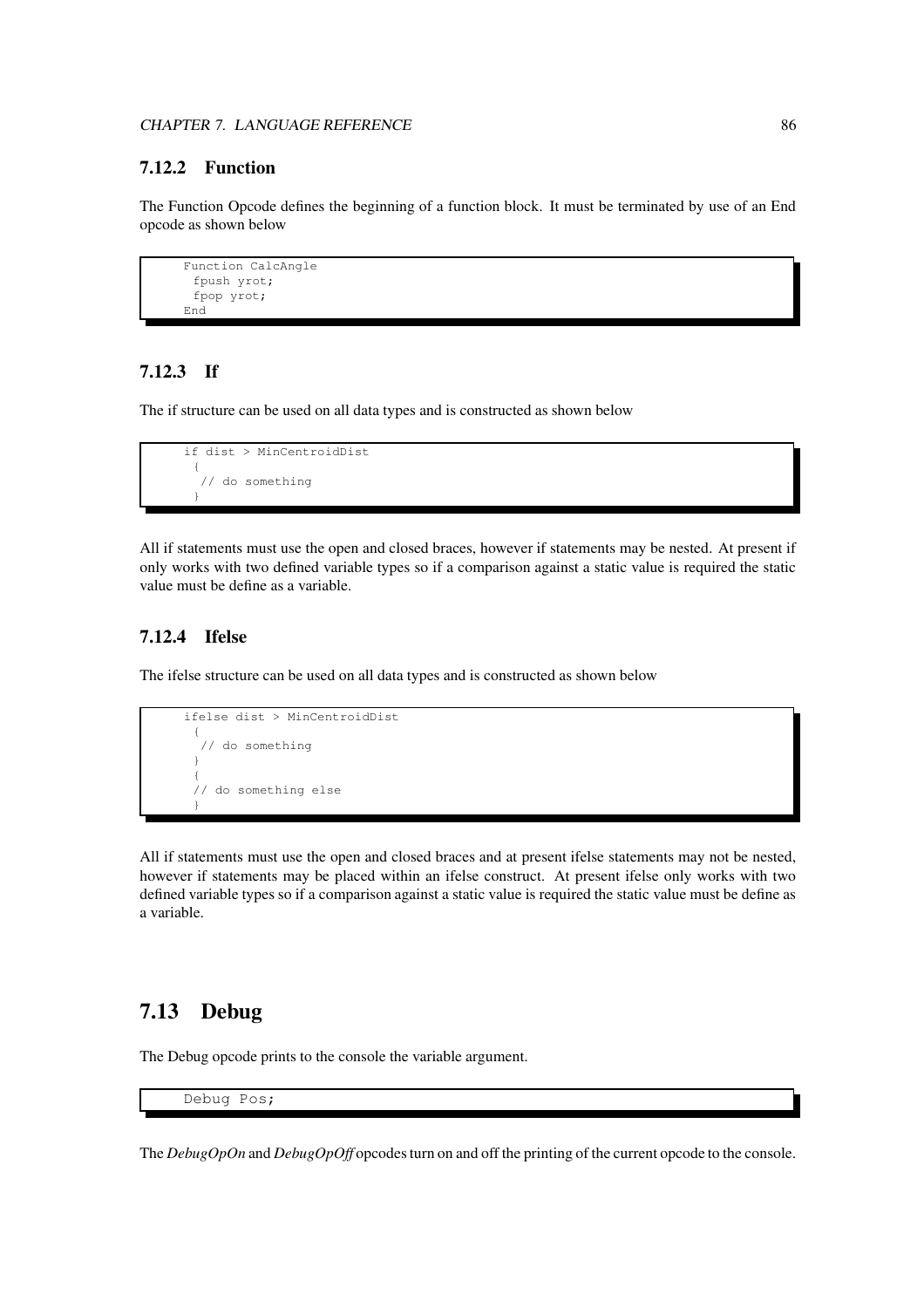# **7.14 Noise Function**

Each Agent has the ability to access a noise function based on Perlin Noise [eta98]. This value is generated by a built in noise function and can be calculated from any tuple data type. There are five built in noise functions as shown in Table 7.4.

| Noise Type  | Noise Index Value |
|-------------|-------------------|
| turbulence  | 0                 |
| marble      |                   |
| undulate    | 2                 |
| noise3      | 3                 |
| turbulence2 |                   |

Table 7.4: ebpl Noise functions

To use noise the noise generator must be initialized as shown below

```
float NoiseType=5.0;
float NoiseScale=0.0;
RandomizePos NoiseType 5;
Randomize NoiseScale 2000;
UseNoise NoiseType NoiseScale;
```
The *GetNoiseValue* opcode is used to access the noise table, it is passed a value to return to and a seed value to generate the noise from this is shown in the following example

Point  $Pos=[0,0,0]$ ; Vector NoiseValue=[0,0,0,0]; GetNoiseValue NoiseValue Pos;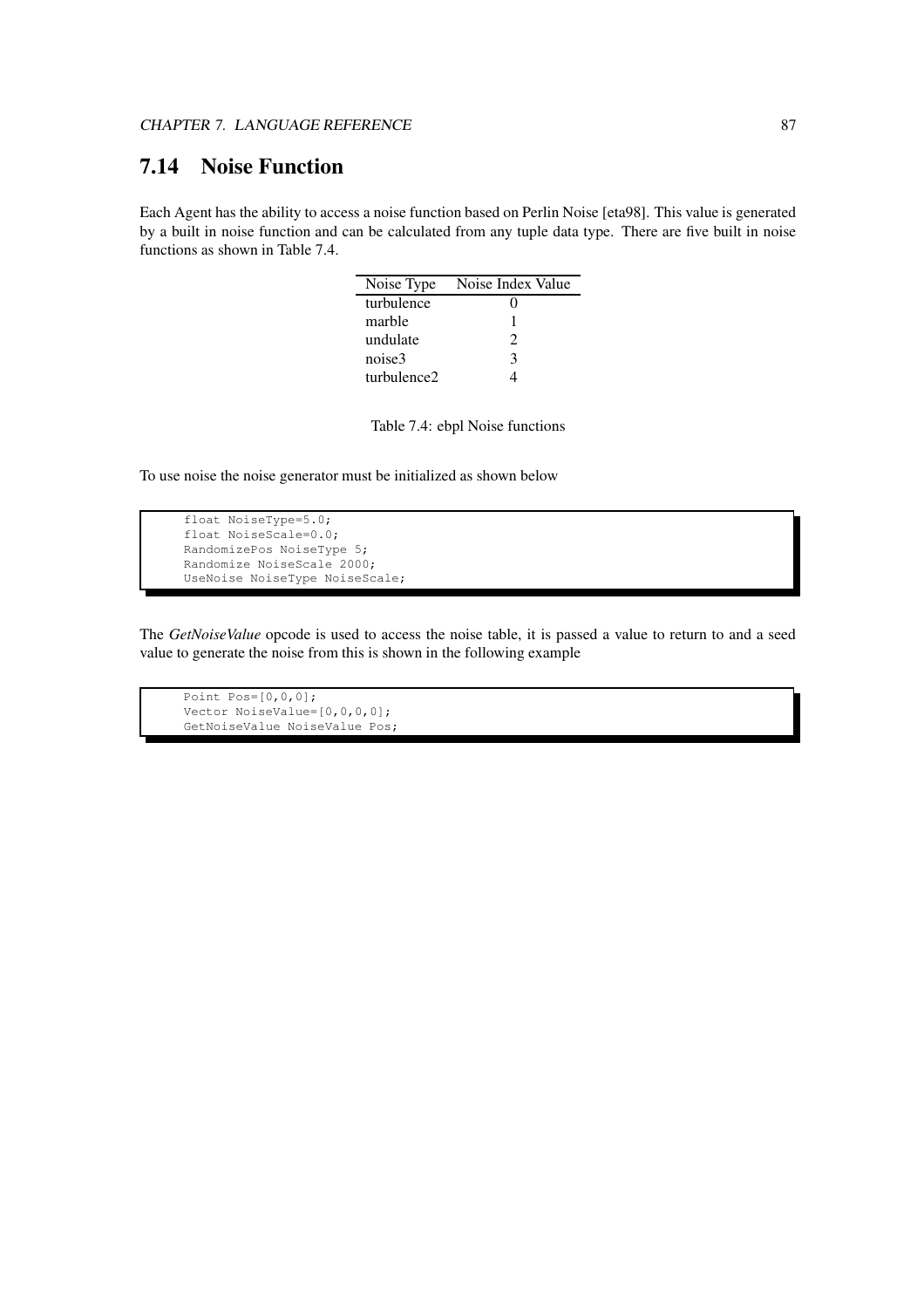# **Chapter 8**

# **.fl Script reference**

To run the program type in the console ebpl <paramfile.fl> where <paramfile.fl> is the name of the file to load.

Once the program runs it is best to leave the agents moving in random for a while so the system can reach a suitable chaotic state.

To run full screen use ebpl <paramfile.fl> f

## **8.0.1 Keys**

| [space]                      | turns the flocking on and off                                               |  |
|------------------------------|-----------------------------------------------------------------------------|--|
| $\mathbf c$                  | toggles the curve following for the agents                                  |  |
| $\mathbf{p}$                 | Pause simulation                                                            |  |
| d                            | Dump agent debug info to console                                            |  |
| h                            | Toggle on screen menu                                                       |  |
| Mouse                        | rotates view Left Button x-y Right button x-z                               |  |
| 0[zero]                      | toggle write agent points to file mode                                      |  |
|                              | ArrowKeys Move Camera                                                       |  |
| PGUP/PGDN Zoom Z in and out. |                                                                             |  |
| 1                            | Toggle Camera follow Centroid                                               |  |
| g                            | Toggle Agent Follow goals mode                                              |  |
| $\mathbf{p}$                 | Pause Simulation                                                            |  |
| $\mathbf{1}$                 | Toggle Locked Centroid mode                                                 |  |
| 4                            | Draw bin lattice structures                                                 |  |
| $\mathbf q$                  | Toggle draw Environment details                                             |  |
| t                            | Toggle write frames as tiff files (will be placed in the directory /Frames/ |  |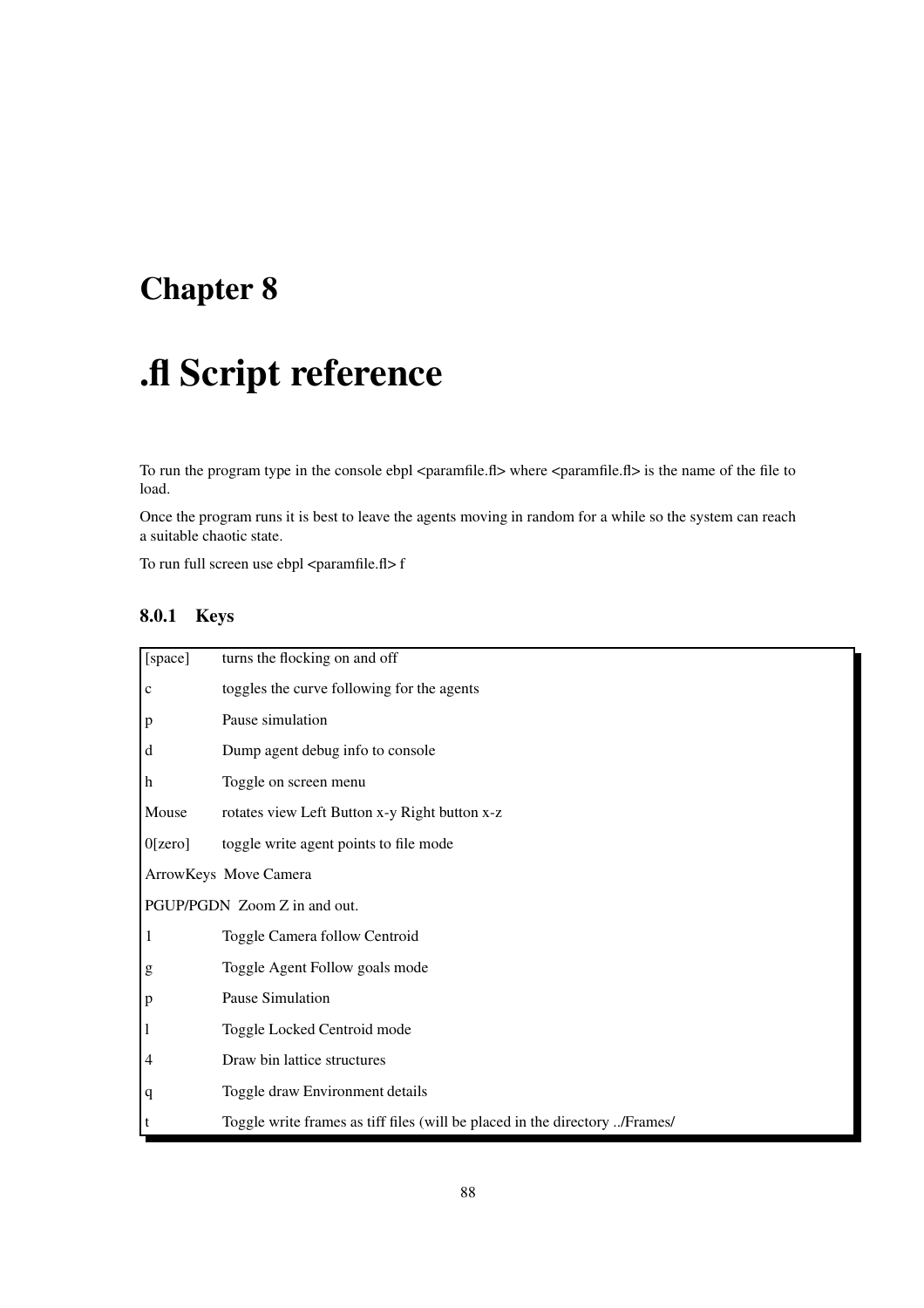## **8.1 Flocking System Script File Format**

The flocking system reads a file to configure the various elements of the system. Two initial parameters must be set and after that the parameters may be set in any sequence.

All variables are assumed floats *(f)* except index values which are integer values *(i)* and the file name for the Output file *(s)*. Comments can be added to the file using the standard C comment block //. also white space on lines is also ignored.

All keywords are case insensitive and capitalizations are only used for ease of reading the script.

#### **8.1.1 Environment Parameters**

The Environment parameters are used to set up the initial parameters for the world.

#### **8.1.1.1 BBox**

The first script element of the file must be a BBox which sets up the world bounding box.

```
WorldBBox (f)Pos.x (f)Pos.y (f)Pos.z (f)Width (f)Height
(f)Depth (i)Xdiv (i)Ydiv (i)Zdiv (i)BinSize
```
**Pos** : sets the initial position of the bounding box center

**Width, Height Depth** : the extents of the box calculated from the center (as  $\pm$ Width/2 etc)

**Xdiv,Ydiv,Zdiv** : The subdivision of the Lattice bin structure for agent containments

**BinSize** : the max size of bins, this is usually set to be the number of Agents in the system

#### **8.1.1.2 EnvObj**

Any number of EnvObj can be added to the Environment, they are added sequentially from 0 and any subsequent operations of these objects refer to the index.

```
EnvObj (f)Pos.x (f)Pos.y (f)Pos.z (f)Width (f)Height
(f)Depth (f)Radius
```
**Pos** : sets the central position of the Object

**Width Height Depth** : set the extents of the Object

**Radius** : the radius of the object used for collision detection, it is best to set it slightly larger than the biggest extent of the object.

#### **8.1.1.3 RotateObj**

This is used to rotate an object around it's own axis in x,y or z.

RotateObj (i)Index (f)angle (f)xAxis (f)yAxis (f)zAxis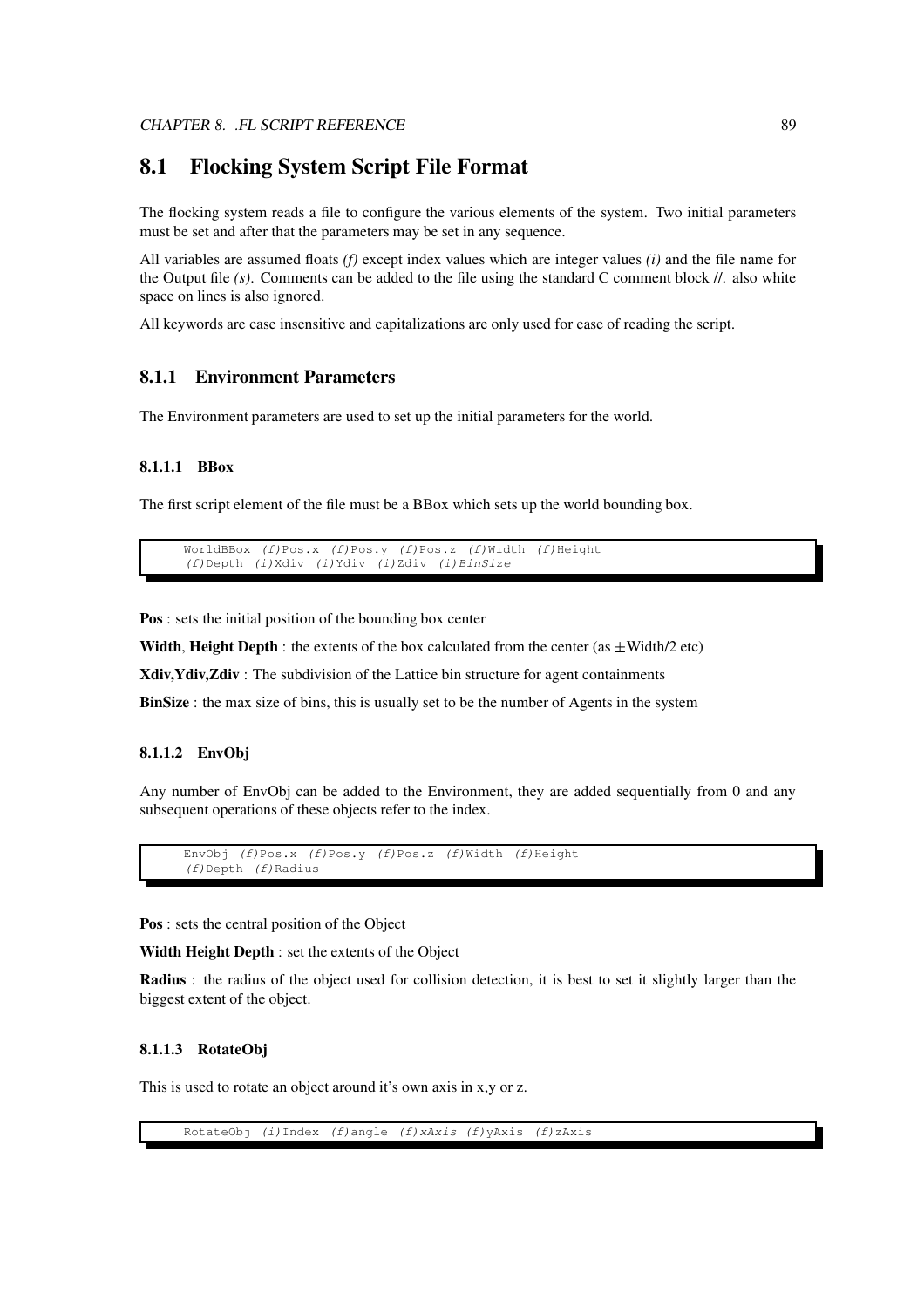#### CHAPTER 8. .FL SCRIPT REFERENCE 90

**Index** : the index of the object to rotate, this is based on the sequence that the objects are added in the script file starting at 0

**angle** : the angle to rotate in degrees

**xAxis,yAxis zAxis** : are flags to indicate which axis to rotate around. setting any of these to 1.0 will rotate around the axis specified, all can be set in one go i.e *RotateObj 0 25 1 1 1* will rotate 25 <sup>0</sup> in all 3 axis.

#### **8.1.1.4 Goal**

Goals are timer based objects which can attract the flock. Any number can be added to the AgentEmitter they are drawn in Red in the display

Goal (i)index (f)Pos.x (f)Pos.y (f)Pos.z (f)TimeToActivate

**Index** : which AgentEmitter to attach the goal to

**Pos** : sets the central position of the goal

**TimeToActivate :** The time when the goal is active.

#### **8.1.1.5 OutputFile**

This sets the name for the output file to save Agent data to

OutputFile (s)Filename

**Filename :** file to save to

#### **8.1.1.6 OutFileFrameSkip**

The set the number of frames to skip between writes to the file. This value defaults to 5.

OutFileFrameSkip (i)skip

**skip :** the frame skip rate.

#### **8.1.1.7 UpdateRate**

Set how many times the simulation is update per redraw. This value will run the agent update but not display the results until all the updates have been done.

UpdateRate (i)rate

**rate :** how many times to update per display update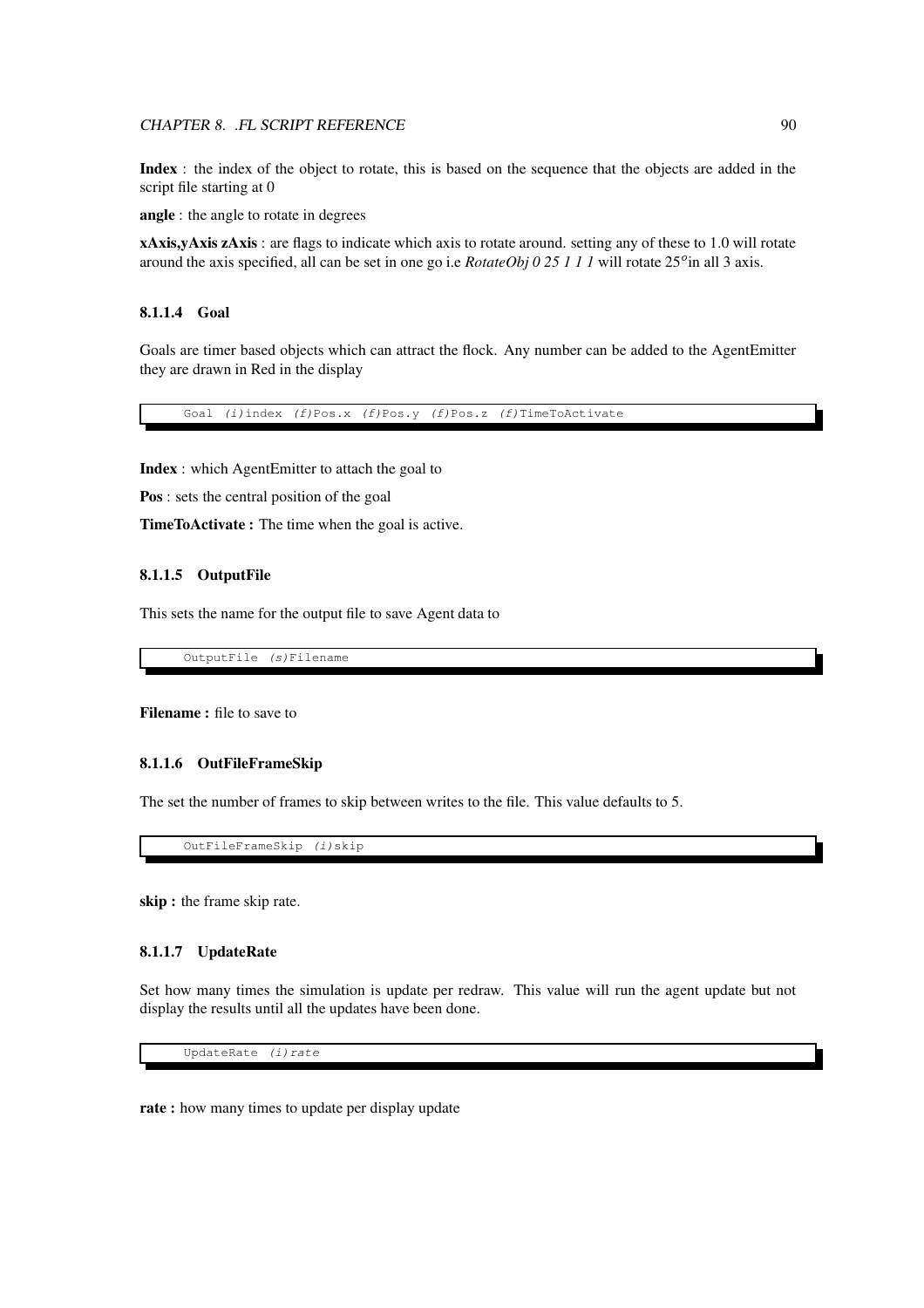#### CHAPTER 8. .FL SCRIPT REFERENCE 91

#### **8.1.1.8 RandomSeed**

The tells the simulation to set the seed to a random value (using *srand(time(NULL));* ) to generate random values for the simulation, otherwise srand(2) is used to give the same values each time.

#### **8.1.1.9 Camera**

Allows the user to override the camera

```
Camera (f)eyeX (f)eyeY (f)eyeZ (f)lookX (f)lookY (f)lookZ
(f)upX (f)upY (f)upZ (i)W (i)H (f)va (f)asp (f)near
(f)far
```
**eyeX,eyeY,eyeZ** : eye Position

**lookX,lookY,lookZ** : look at point

**upX,upY,upZ** :a vector to indicate which axis is the up direction

**W,H** : the width and height of the screen area

**va** : the view angle

**asp** : the aspect ration

**near,far** : the near far clip planes

#### **8.1.1.10 CamFollowCentroid**

This command allows the Camera to be attached to one of the AgentEmitters centroids.

CamFollowCentroid (i)index (f)Xoff (f)Yoff (f)Zoff

**Index** : the index of the AgentEmitter for the camera to attach the look point to

**Xoff :** the X offset from the centroid for the Eye point of the camera

Yoff : the Y offset from the centroid for the Eye point of the camera

**Zoff :** the Z offset from the centroid for the Eye point of the camera

#### **8.1.1.11 FrameOffset**

This sets the frame offset for the output file, by default frames start at 0

FrameOffset (i)offset

**offset** : the offset added to the frame numbers in the output file.

#### **8.1.1.12 RandomSeed**

Sets the seed for the random number generator to the value time(NULL) which is the current system time. In theory this should make each run of the system different but this will change depending upon the random number generator used.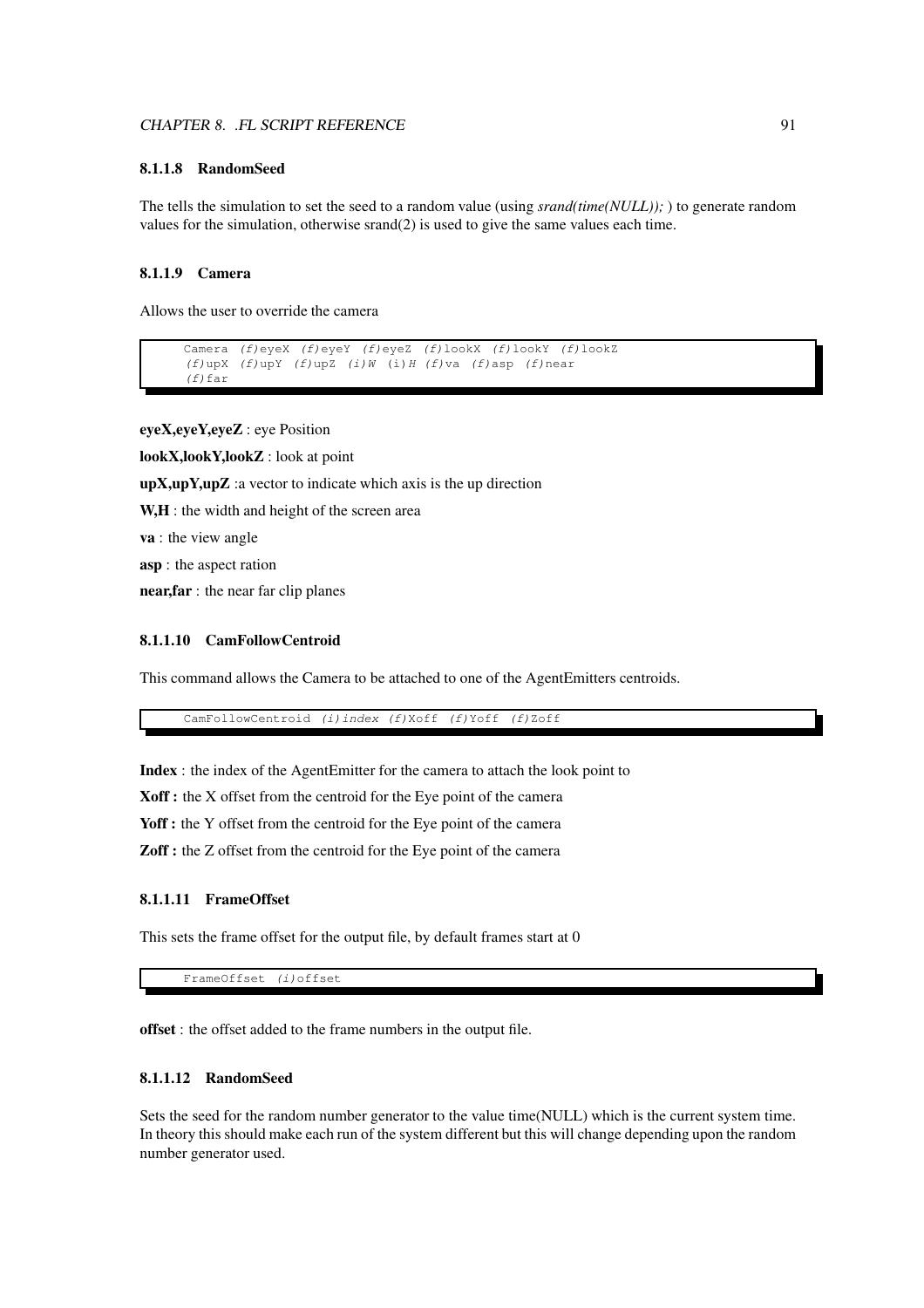#### **8.1.1.13 VectObj**

Vector objects are objects in the environment which act like winds. Each vector Obj has a bounding sphere which will become active if the Agents collide with them.

```
VectObj (f)Pos.x (f)Pos.y (f)Pos.z (f)Width (f)Height (f)Depth
(f)Radius (f)X (f)Y (f)Z
```
**Pos** : the position of the Vector Object

**Width,Height,Depth** : The width height and depth of the object

**Radius** : The radius of the Objects bounding sphere for agent collision detection

**X,Y,Z** : The vector direction for the Vector object.

#### **8.1.1.14 GroundPlane**

The ground plane is the default ground level for the Agents in the Environment

GroundPlane (f)Level (f)Red (f)Green (f)Blue (f)Alpha

**Level** : The ground plane level

**Red** : The red colour component for the gp

**Green** : The green colour component for the gp

**Blue** : The blue colour component for the gp

**Alpha** : The transparency for the gp.

#### **8.1.1.15 ImageGroundPlane**

This allows the groundplane to be loaded from an image file. The extents of the ground plane are calculated from the WorldBBox size and the number of triangle strips used are dependent upon the size the image loaded.

ImageGroundPlane (f)Ylevel (s)Filename.bmp (f)Ydivisor

**Ylevel** : The level of the groundplane

**Filename.bmp** The name of the bmp file to load

**Ydivisor** : The value to scale the heightmap by.

#### **8.1.1.16 GroundPlaneTex**

This allows the groundplane to be loaded from an image file. The extents of the ground plane are calculated from the WorldBBox size and the number of triangle strips used are dependent upon the size the image loaded. The second filename is the name of the texture to use.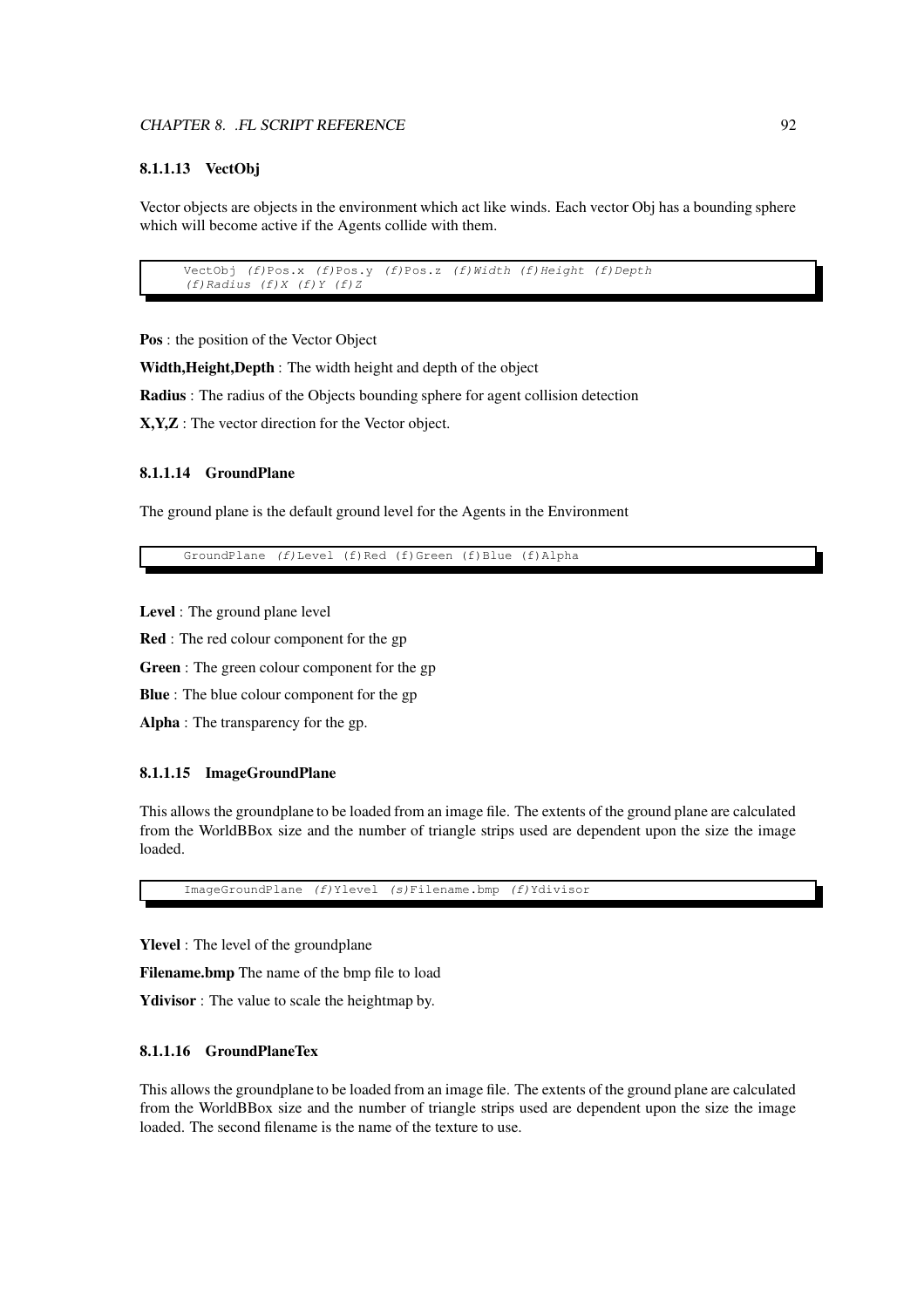#### CHAPTER 8. .FL SCRIPT REFERENCE 93

```
GroundPlaneTex (f)Ylevel (s)Filename.bmp (s) TextureName.bmp
               (f)Ydivisor
```
**Ylevel** : The level of the groundplane

**Filename.bmp** The name of the bmp file to load

**TextureName.bmp** : The name of the file to use as a texture for the groundplane.

**Ydivisor** : The value to scale the heightmap by.

#### **8.1.1.17 ObjTerrain**

This allows the groundplane to be loaded from an obj file with textured support from a bitmap file

```
ObjTerrain (f)Ylevel (s)Filename.obj (s) TextureName.bmp
               (f)AgentHeightOffset (f)Scale X (f) ScaleY
               (f) ScaleZ
```
**Ylevel** : The level of the groundplane

**Filename.obj** The name of the obj file to load

**TextureName.bmp** : The name of the file to use as a texture for the groundplane.

**AgentHeightOffset** : The value to add to the Agents Y value

**Scale X, Y, Z**: The scale in X, Y and Z for the obj file. This pre-scales the obj file before loading.

## **8.1.2 Emitters**

The Environment can have any number of AgentEmitter. These are the source for each of the agents and are responsible for all the agent collision detection , updates and rendering.

There must be at least one AgentEmitter in the file and this is set to index 0, each subsequent one is then incremented by one. These numeric values are then referred to by the other elements of the script to attach something to the Emitter .

#### **8.1.2.1 AgentEmitter**

The simplest emitter is shown below and is used for most systems

```
AgentEmitter (f)Pos.x (f)Pos.y (f)Pos.z (i)NumAgents
             (f)Width (f)Height (f)Depth (f)Radius (i)SpeciesTag
             (b)EmitType (s) BrainFile
```
**Pos** : sets the initial position of the emitter.

**NumAgents** : the number of Agents to Emit.

**Width**, **Height** ,**Depth** set the size of the agents

**Radius** : the bounding sphere radius of the Agent used for collision detection

**SpeciesTag** : indicates which species the Agents are.

**EmitType:** set to 0 for point emitter 1 for random distribution around the world BBox

**BrainFile :** The name of the compiled brain for the Agent to use.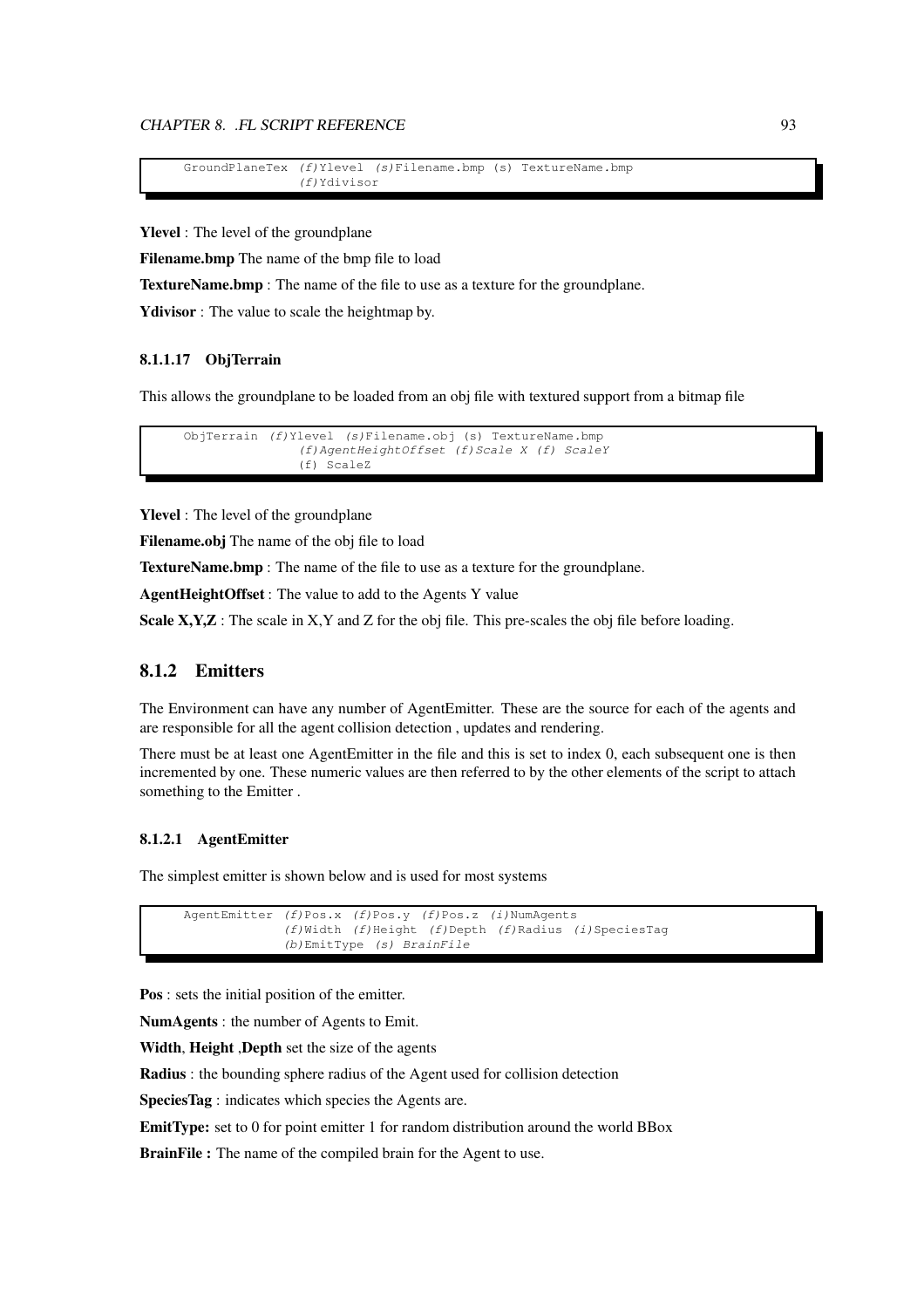#### CHAPTER 8. .FL SCRIPT REFERENCE 94

#### **8.1.2.2 PathFollow**

This is used to set a spline curve for the agents to follow at present this is a 4 point Bezier curve.

```
PathFollow (i)Index (f)P1.x (f)P1.y (f)P1.z (f)P2.x (f)P2.y
(f)P2.z (f)P3.x (f)P3.y (f)P3.z (f)P4.x (f)P4.y (f)P4.z
```
**Index** : which AgentEmitter to attach the curve to

**P[n].x P[n].y P[n].z** : the points for the curve.

#### **8.1.2.3 PathStep**

This sets the speed at which the Centroid path step is updated each time default value 0.02

PathStep (f) steprate

**steprate** : The update speed for the centroid

#### **8.1.2.4 LoadARF**

This allows for the loading of an AgentResoure file generated from the Layout program.

LoadARF (i)Index (s)Filename

**Index** the index of the AgentEmitter to load **Filename** The name of the ARF file to load.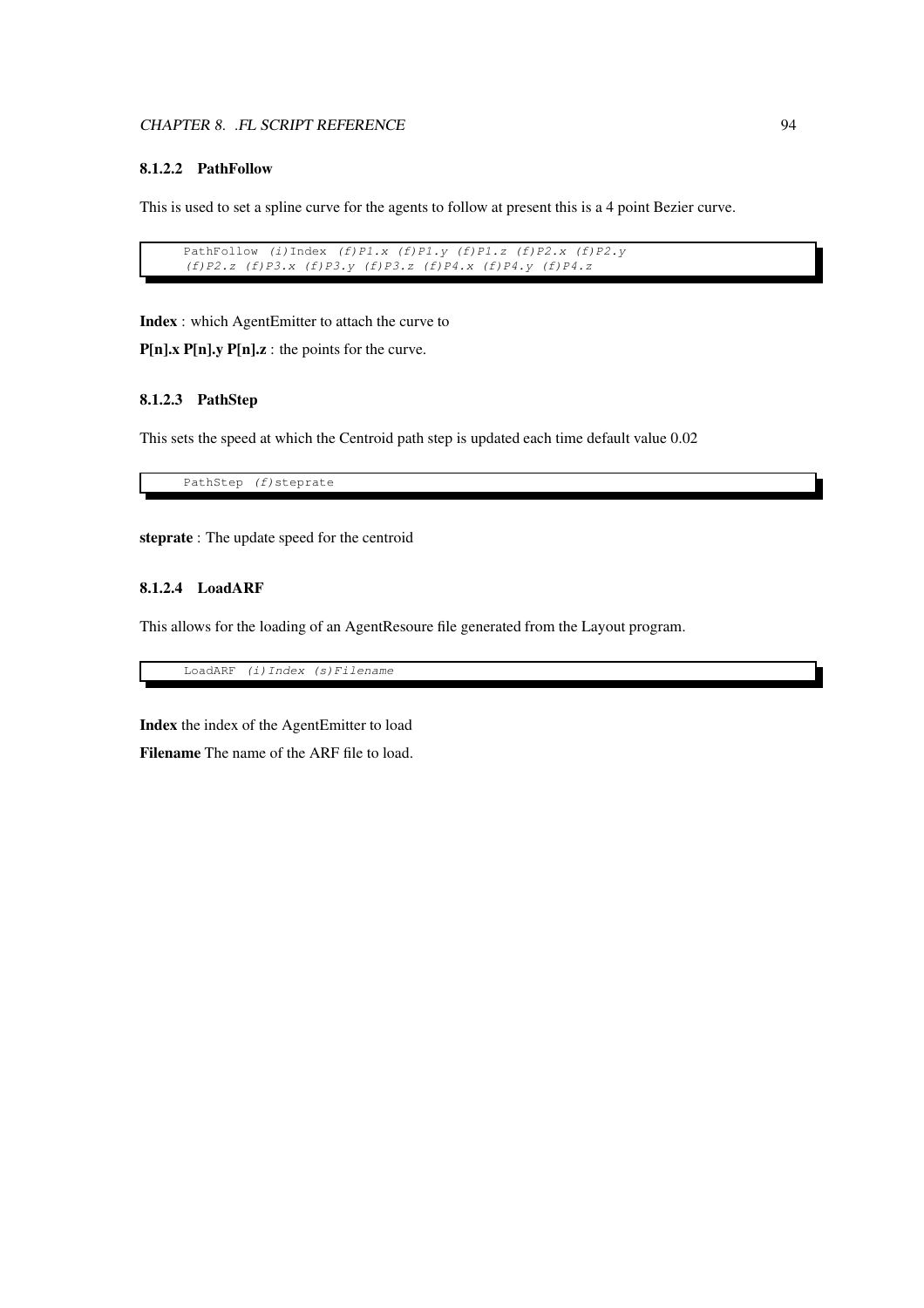# **Index**

#### .fl, 1

Add, 11, 25, 29, 31, 37, 38, 46, 48, 51, 56, 59, 61, 65, 70, 82 AddD, 8, 11, 25, 29, 35, 38, 43, 44, 50, 57, 59, 61, 62, 65, 66, 70, 71, 76, 83 Affine Transforms, 15 AgentEmitter, 4, 38, 47, 55, 64, 68, 93 AgentRender, 15, 20, 53, 55 arf, 54, 55, 57, 67, 68 atan2, 10 BBox, 89 bins, 12, 74 Bool, 7, 74 bool, 6, 36, 42, 48, 58, 60, 61, 65, 68–70, 72 Boolean, 8 BrainComp, 1, 4 bs, 1 Call, 14, 25, 26, 28, 29, 31, 37, 45, 46, 49, 50, 59, 70, 85 CallList, 8, 70, 76 CallListItem, 8, 69, 76 CallLists, 8, 67, 76 Camera, 4, 38, 47, 55, 64, 68, 91 CamFollowCentroid, 91 Centroid, 5 CollideFunction, 3, 7, 12, 26, 29, 31, 38, 41, 45, 51, 57, 59, 61, 65, 70, 75 Collisions, 12, 74 Colour, 3, 17, 20, 29, 31, 36, 37, 43, 49, 59, 79 comp, 1 Cube, 17, 31 Cylinder, 17, 79 CylinderCylinderCollision, 13, 75 Debug, 12, 86 DebugOpOff, 12, 86 DebugOpOn, 12, 86 DefineCallList, 8, 69, 76 DisableLights, 31, 56, 58, 70, 79 Div, 46, 51, 83 DivD, 38, 51, 84 Dot, 41, 45, 85

DrawFunction, 3, 7, 15, 25, 28, 31, 36, 43, 49, 56, 58, 61, 65, 70, 75 Drawing, 15 ebpl, 1, 2, 4, 88 EnableLights, 31, 56, 58, 70, 79 End, 3, 14, 20, 25, 26, 28–31, 35–38, 41, 43–46, 48–52, 55–62, 65, 66, 69–71, 86 Environment, 5 EnvObj, 14, 47, 89 Facos, 10 facos, 82 Fadd, 9, 70 fadd, 9, 30, 31, 81 Fasin, 10 fasin, 35, 38, 45, 50, 82 Fatan, 10 fatan, 35, 37, 44, 50, 59, 62, 66, 71, 82 Fcos, 10 fcos, 27, 28, 82 Fdiv, 9, 35, 38, 45, 50 fdiv, 81 Fdup, 10 fdup, 30, 31, 81 fl, 5, 14, 47, 55, 64, 67 Flat, 79 Float, 6–8, 16, 17, 22, 85 float, 8, 16, 17, 22, 25, 28, 30, 36, 37, 41–43, 45, 48–50, 56, 58, 60, 65, 69, 70, 72, 76, 80, 87 Fmul, 9 fmul, 27, 28, 30, 31, 81 Fnegate, 10, 35, 37, 44, 50, 59, 62, 66, 71, 82 fNegate, 70 Fpop, 9, 14, 20, 35, 38, 44, 45, 49–51, 62, 66, 70, 71 fPop, 44, 49 fpop, 27, 28, 30, 31, 37, 44, 46, 50, 56, 58, 59, 61, 65, 70, 81, 86 Fpush, 9, 14, 20, 35, 37, 38, 44, 45, 49, 50, 59, 62, 66, 70, 71, 80 fpush, 9, 27, 28, 30, 31, 37, 46, 50, 56, 58, 59, 61, 65, 86 Fpushd, 9, 81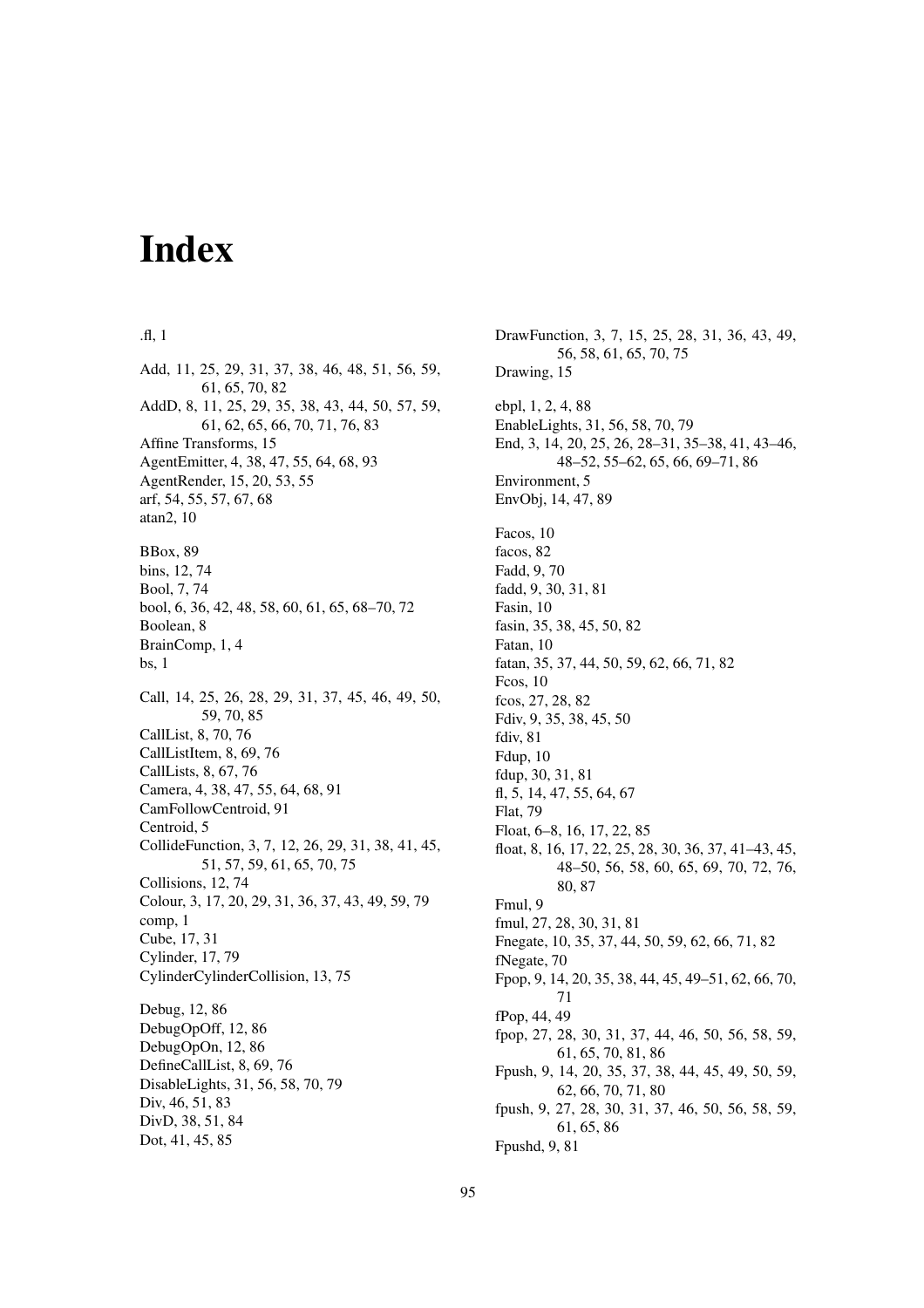#### INDEX 96

fpushd, 9, 70 FRAD2DEG, 10 Frad2deg, 10, 35, 37, 44, 50, 59, 62, 66, 71, 81 frad2deg, 35, 38, 45, 51 FrameOffset, 91 Fsin, 10 fsin, 27, 28, 82 Fsqrt, 10, 81 FStackTrace, 10 FstackTrace, 82 Fsub, 9 fsub, 30, 31, 81 Function, 7, 8, 11, 14, 25, 27, 28, 30, 31, 35, 37, 44, 46, 48, 50, 51, 58–60, 62, 66, 69, 71, 86 Function9, 37 Functions, 7 Fuzzy, 6–8, 73 GetAgentI, 38, 41, 45, 51, 61, 66, 70, 76 GetGlobalCentroid, 37, 44, 50, 73 GetGlobalDir, 53, 55, 56, 61, 65, 70, 73 GetGlobalPos, 53, 55, 56, 58, 61, 65, 69, 73 GetGPYLevel, 74 GetNoiseValue, 42, 46, 51, 87 glEnd, 18–20, 25, 29, 31, 36, 37, 43, 44, 49, 59, 78 Global Variables, 7 glVertex3f, 22 Goal, 90 GroundPlane, 4, 38, 47, 55, 92 GroundPlaneTex, 92 i, 70, 71 If, 15 if, 11, 15, 25, 29, 31, 37, 38, 48, 50, 51, 56, 57, 59, 61, 65, 66, 70, 71, 86 ifelse, 11, 15, 41, 44, 45, 50, 59, 61, 66, 70, 86 ImageGroundPlane, 92 InitFunction, 3, 7, 25, 28, 30, 36, 43, 49, 55, 56, 58, 61, 65, 69, 75 Length, 11, 35, 37, 38, 44, 45, 50, 59, 84 lerp, 22 LightingOff, 19 LightingOn, 19 LineLoop, 18–20, 37, 43, 49, 78 Lines, 18, 25, 29, 31, 59 LineSize, 18, 20, 37, 43, 49, 78 LoadARF, 53, 94 LoadArf, 55, 64, 68 lockedCentroid, 47, 55 LoobBinEnd, 74

LoopBin, 12, 38, 41, 45, 51, 61, 65, 70, 74

LoopBinEnd, 38, 41, 45, 51, 62, 66, 71 marble, 42 Mul, 37, 41, 45, 46, 51, 83 MulD, 84 Noise, 41, 42, 87 noise3, 42 Normal, 7, 14, 75 Normalize, 11, 37, 38, 46, 51, 60, 84 obj, 53 ObjTerrain, 64, 68 Opcode, 5 OutFileFrameSkip, 47, 55, 64, 68, 90 OutputFile, 47, 55, 64, 68, 90 outputfile, 4, 38 Particles, 24 PathFollow, 4, 38, 47, 55, 64, 68, 94 PathStep, 94 Plane, 14, 75 Point, 3, 7, 11, 16, 17, 19, 25, 28, 30, 36, 41–43, 45, 48, 49, 53, 56, 58, 60, 61, 64, 65, 68, 69, 72–74, 77, 79, 83, 87 Points, 18 PointSize, 18, 78 Polygon, 18, 20, 36, 43, 44, 49, 77 PopMatrix, 3, 16, 20, 25, 29, 31, 37, 44, 49, 56, 58, 59, 61, 65, 70, 77 Position, 5 PushGPYLevel, 74 PushGPYlevel, 20, 44, 46, 49, 50 PushMatrix, 3, 16, 20, 25, 28, 31, 36, 43, 44, 49, 56, 58, 59, 61, 65, 70, 77 Quad, 77 Quads, 18 Randomize, 3, 12, 25, 31, 36, 42, 43, 47–49, 51, 58, 70, 85, 87 RandomizePos, 12, 27, 28, 31, 36, 42, 43, 55, 56, 58, 61, 65, 70, 87 RandomSeed, 91 RenderAgent, 22, 56, 58, 61, 65, 69, 80 RenderFrame, 22, 56, 58, 61, 65, 69, 80 RenderMaterial, 22, 56, 58, 61, 65, 69, 80 Reverse, 85 RotateObj, 89 RotateX, 16, 20, 36, 43, 44, 49, 76 RotateY, 16, 20, 36, 43, 44, 49, 56, 58, 61, 65, 70, 77 RotateZ, 16, 20, 36, 43, 44, 49, 77 Rotations, 16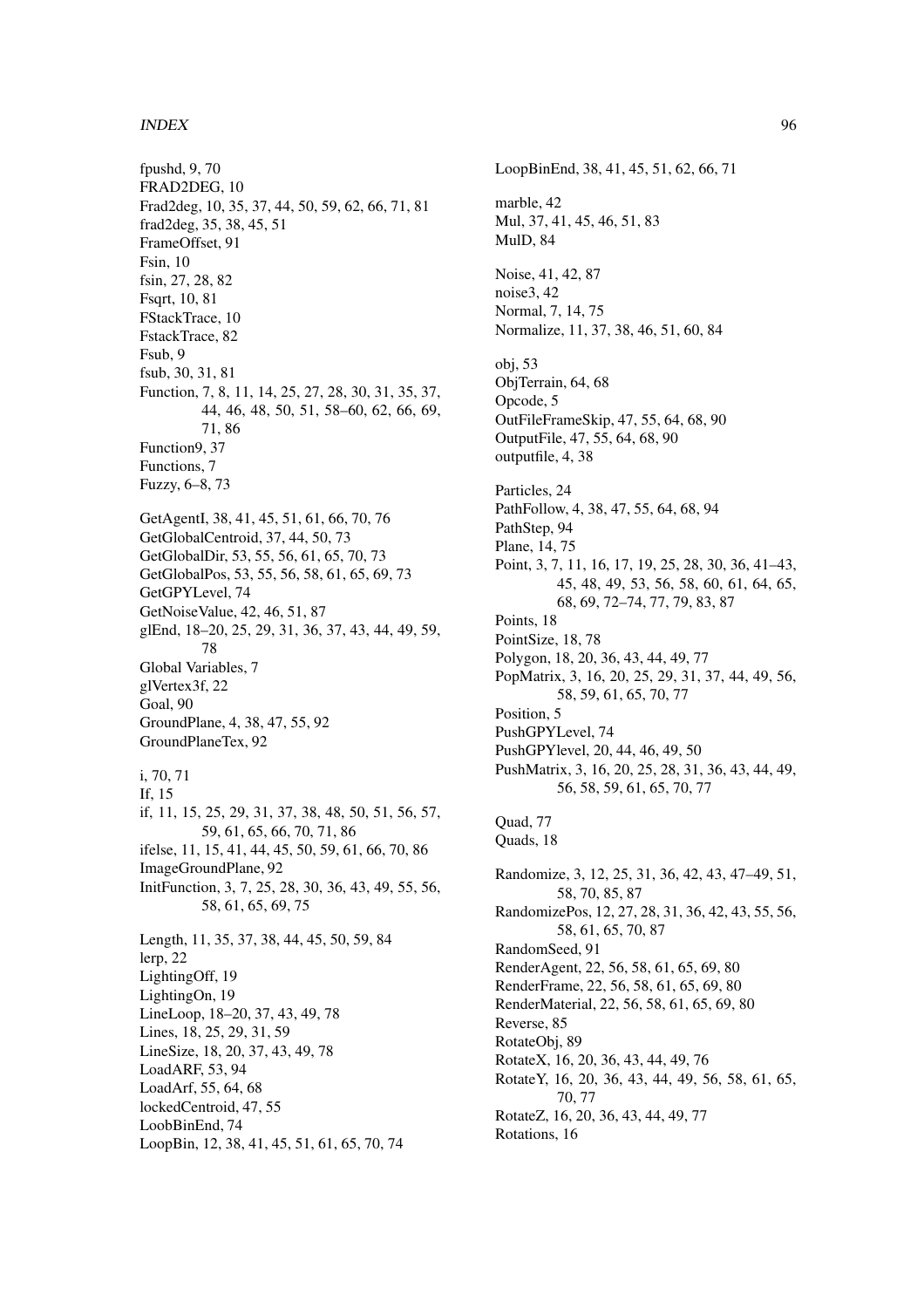#### INDEX 97

Scale, 16, 20, 44, 56, 58, 61, 65, 70 Set, 25, 29, 35, 37, 38, 41, 44–46, 50, 51, 55–62, 65, 66, 69–71, 83 SetAgentI, 38, 41, 45, 51, 61, 62, 66, 70, 71, 76 SetAnimCycle, 22, 56, 58, 61, 65, 69, 80 SetD, 25, 28, 30, 37, 41, 44–46, 48, 50, 51, 57– 59, 61, 62, 65, 66, 70, 71, 84 SetGlobalCollideFlag, 45, 49, 51, 71, 74 SetGlobalPos, 28, 29, 31, 36, 37, 43, 45, 46, 49, 50, 56, 58, 61, 65, 73 SetGPYlevel, 65, 70 Smooth, 79 SolidSphere, 17, 58, 78 Sphere, 3, 17, 31, 78 SphereEnvObjCollision, 14, 48, 51, 75 SphereEnvObjectCollision, 13, 75 SphereSphereCollision, 12, 38, 41, 45, 51, 61, 70, 74 Sub, 35, 37, 38, 41, 44, 45, 50, 59, 62, 66, 71, 83 SubD, 31, 70, 84 Translate, 3, 7, 16, 20, 25, 29, 31, 36, 43, 44, 49, 56, 58, 61, 65, 70, 77 turbulence, 42 turbulence2, 42 undulate, 42 UpdateFunction, 3, 7, 25, 29, 31, 37, 45, 49, 56, 59, 61, 65, 70, 75 UpdateRate, 47, 55, 64, 68, 90 UseAgentRender , 22, 55, 56, 58, 61, 64, 65, 68, 69, 79 UseNoise, 42, 43, 49, 87 VarObj, 7 VectObj, 92 Vector, 6–9, 11, 16, 25, 28, 30, 35–37, 41–45, 48, 50, 51, 53, 56, 58–62, 64–66, 68, 69, 71–73, 84, 85, 87 vector , 46 Vertex, 7, 19, 25, 29, 31, 59, 78 Vertexf, 18–20, 31, 36, 37, 43, 44, 49, 78

WorldBBox, 4, 38, 47, 55, 64, 68, 89